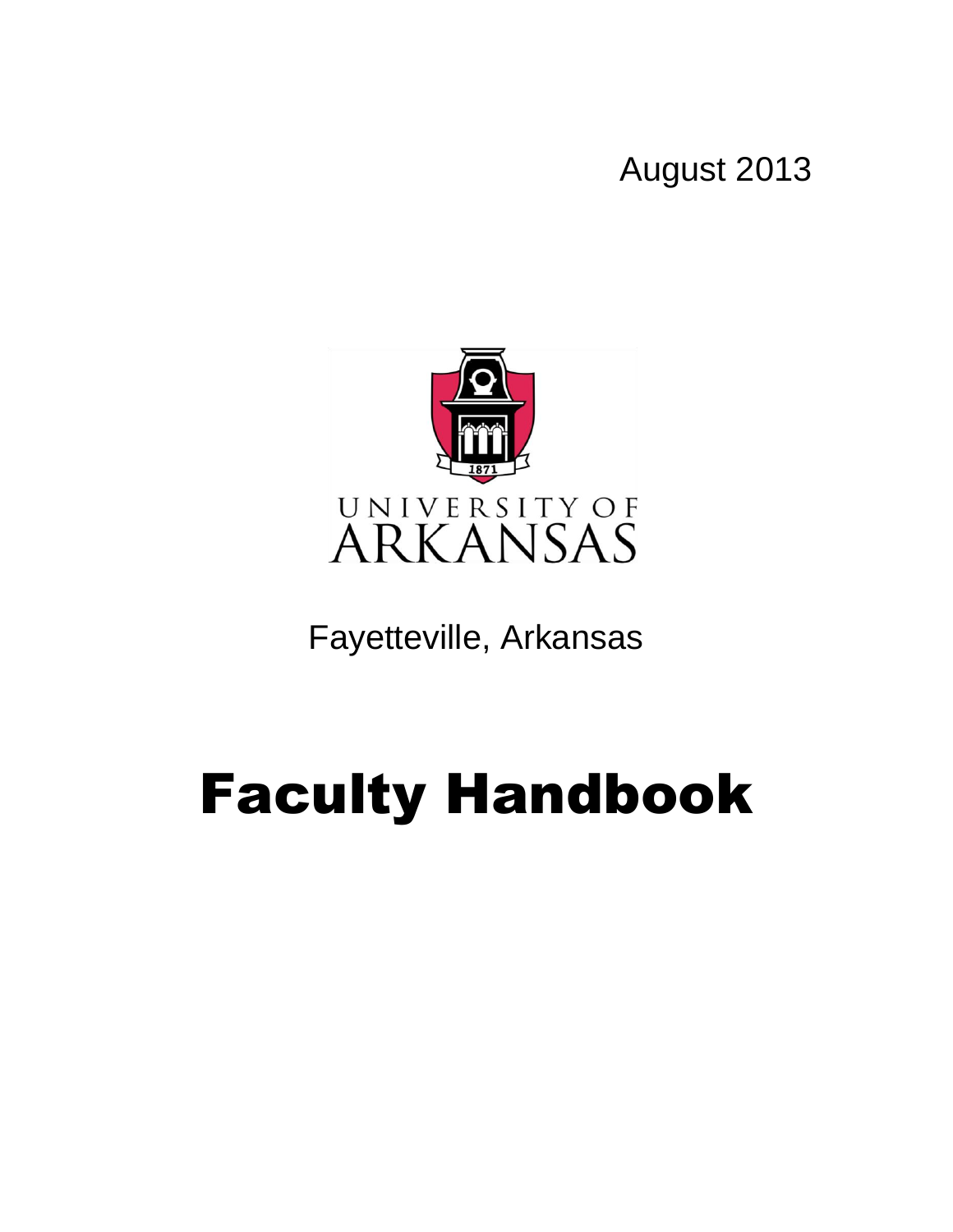## **Message from the Chancellor**

Dear Faculty:

Thank you for being part of the University of Arkansas. While the focus of any great university is its students, the foundation is its faculty. Very little is accomplished without your character, intellect, and commitment to teaching, research, and outreach. Please know I value all you do, and everything you bring to our campus.

The policies and procedures set forth in the Faculty Handbook will acquaint you with the administration and governance of the University of Arkansas. As you familiarize yourself with the university, I encourage you to pursue academic excellence and preserve academic freedom through participation in university governance. Faculty leadership is indispensable to maintaining and improving the quality of this institution, and I hope you will share in that responsibility. We depend on your informed input and look forward to hearing from you.

Thank you for all you do.

Sincerely,

Le fai Ambat

G. David Gearhart **Chancellor**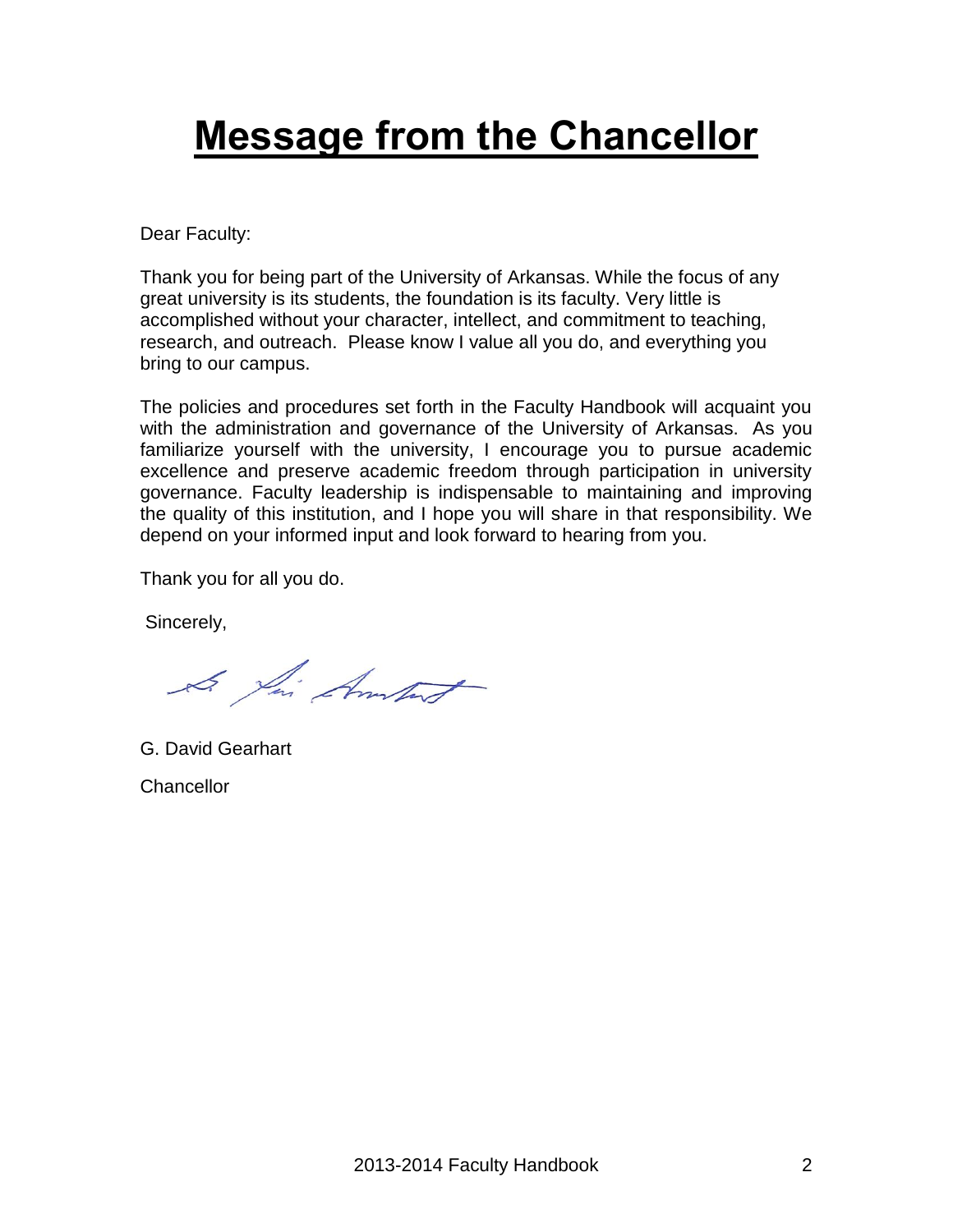#### **UNIVERSITY VISION AND GOALS**

#### **Vision**

The University of Arkansas is a flagship university for the integration of student engagement, scholarship and research, and innovation that collectively transforms lives and inspires leadership for a global society.

#### **Institutional Goals**

As Arkansas's flagship public research university, the University of Arkansas will:

- Put students first by enhancing academic programs, creating an engaging campus life, keeping costs as low as possible and reducing obstacles to student success.
- Be transparent and accountable to the people of Arkansas in all decision-making.
- Increase overall enrollment while remaining the school of choice for the state's most gifted students; provide a concomitant increase in faculty and staff.
- Enhance diversity by attracting more students, faculty and staff from underrepresented groups and by nurturing intercultural understanding inside and outside the classroom.
- Improve graduation rates and degree-completion times.
- Provide highly competitive compensation packages for the purpose of recruiting and retaining the very best faculty, staff and graduate students.
- Increase funding in both research awards and federal research expenditures.
- Marshal the university's expertise, programs, faculty, staff and students to grow the state's knowledge-based economy and to address major issues confronting Arkansas and the world.
- Provide a superior campus landscape and environment by planning for and carrying out the continuous renewal and renovation of existing facilities and the designing and building of new world-class facilities.
- Pursue a consistent and aggressive program for the maintenance and improvement of the institution's libraries and technology resources.
- Promote environmental sustainability.
- Establish and market a quality brand reputation for the university statewide, nationally and internationally.
- Foster the arts on campus and throughout the region.
- Expand outreach through distance education and partnerships with other institutions.
- Grow public support and the endowment through enhanced relationships with constituents and sound investment strategies.

from **[http://chancellor.uark.edu/06-04\\_TAP.pdf](http://chancellor.uark.edu/06-04_TAP.pdf)**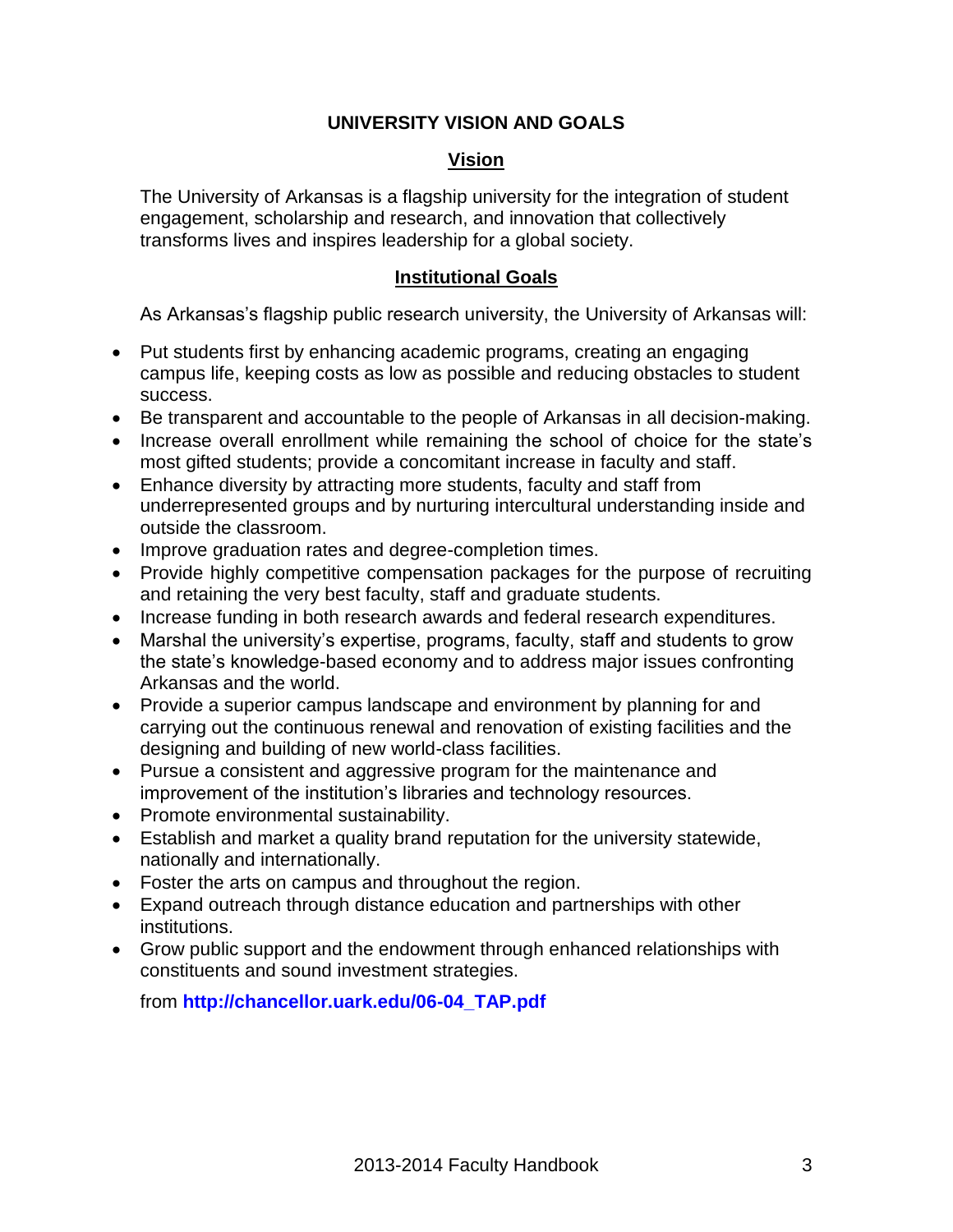The University of Arkansas *[Faculty Handbook](http://provost.uark.edu/72.php)* is maintained on-line. The Handbook is a collection of information about the university from many sources including Board of Trustees policy statements, Fayetteville Policies and Procedures, and Academic Policies, among others. Material unique to the Handbook is contained primarily in section II, Academic Responsibilities of Faculty. The Faculty Handbook is reviewed annually to update unique material and connect to their primary web-based sources all major policy statements duplicated in the Handbook, summarized there, or identified there. The University of Arkansas reserves the right to revise, modify, or repeal any of its policies or procedures at any time.

Questions or comments about the *Faculty Handbook*

may be sent to **[Linda Dizney](mailto:ldizney@uark.edu?subject=Faculty%20Handbook%20Question)**, Executive Assistant to the Provost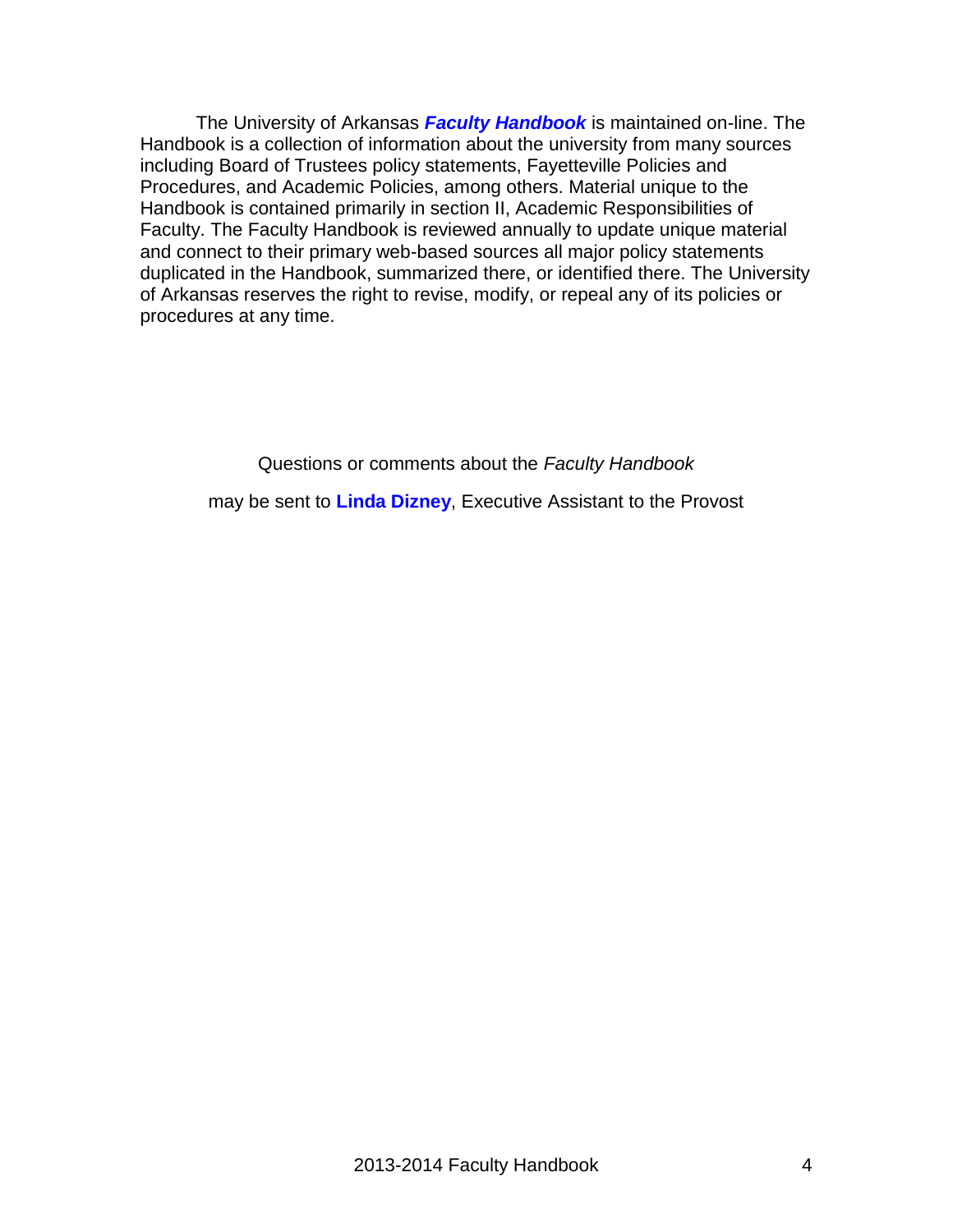## **Contents**

I University of Arkansas: Administration And Governance

**Overview** Role and Scope Designation Other Governance Web Sites Appendix: Rules of Procedure of the Faculty Senate

II Academic Responsibilities of Faculty

**Workload** 

Teaching

- Attendance Policy
- Grades and Exams
- Posting Grades
- Office Hours
- Records
- Students' Religious Observances
- Textbook and Course Materials Policy
- Teacher and Course Evaluation
- Teaching and Faculty Support Center (TFSC)
- Teaching Academy

Student Conduct Policies

• Academic Integrity

Academic Support and Related Services for Students

- Advising
- Academic Advising of Undergraduate Students
- Career Development Center
- Enhanced Learning Center
- The Center for World Languages, Literatures & Cultures
- Math Resource and Tutoring Center
- Quality Writing Center

Research, Scholarship, and Creative Activity

- Financial Disclosure for Sponsored Programs
- Institutional Animal Care and Use
- Human Participants
- Radioactive Substances, Biohazardous Materials and Toxic **Substances**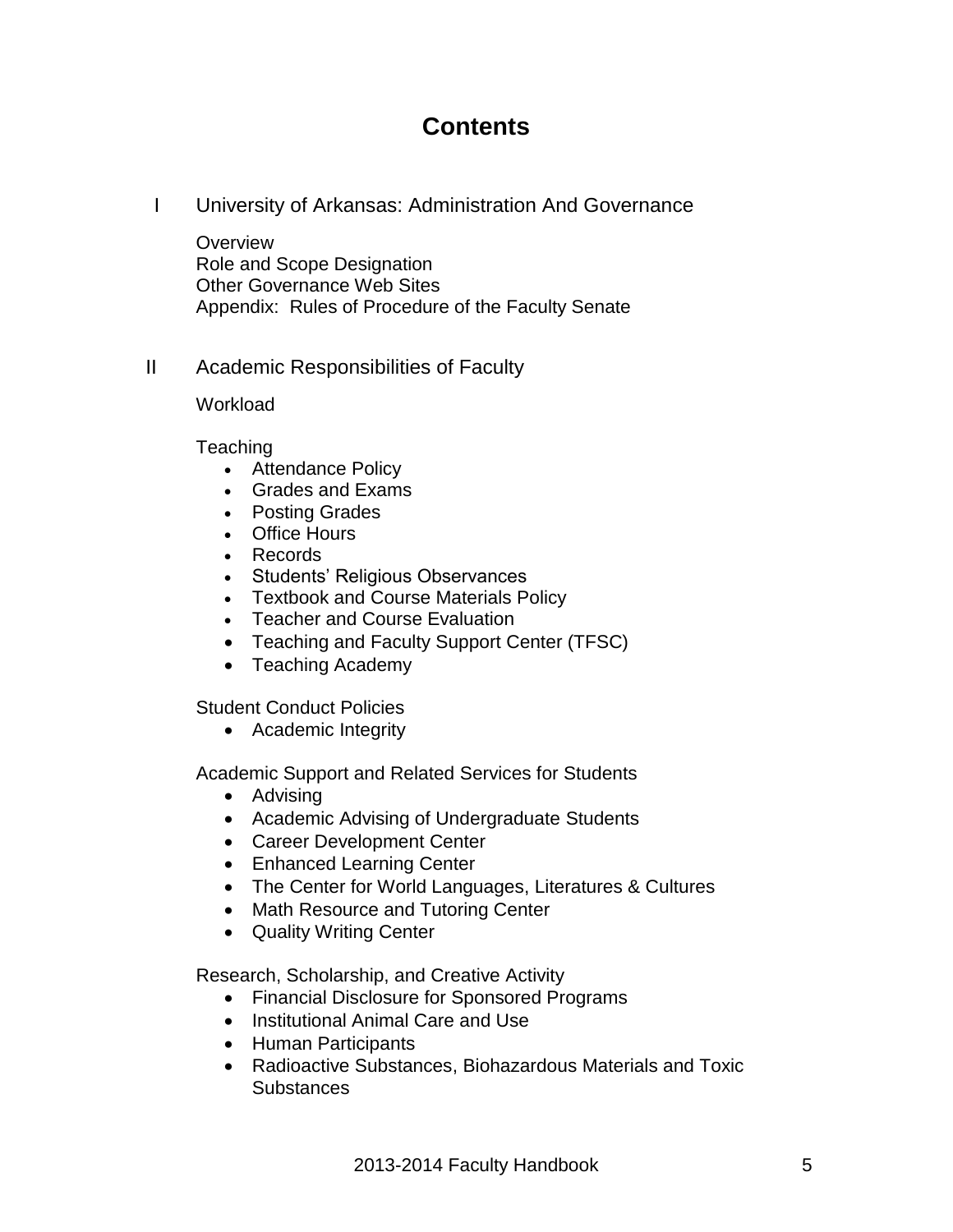- Export Control
- University Libraries
- Research and Sponsored Programs, Office of
- Research Compliance, Office of
- Research and Scholarly Misconduct Policies and Procedures

Other Faculty Responsibilities

- Attendance at Commencement
- Children, Family Members or Friends in the Workplace
- Code of Computing Practice
- Conflicts of Interest and Commitment
- Criminal Arrests, Charges or Convictions
- Outside Employment
- Professionally Related Public Service
- Policy and Regulations

#### III Policies Governing Faculty Service

Employment and Compensation

• Employment Periods Administrative Employees Faculty Employees Staff Employees Student and Hourly Employees

Extra Compensation and Overload

Concurrent Employment

Off-Campus Duty Assignment

Attendance at Professional Meetings

Proposal Submission and Contracting Authority

Patent and Copyright Policy

Political Activity

Relations with Legislators and Members of Congress

Holidays

Leave Policies for Academic and Other Non-Classified Personnel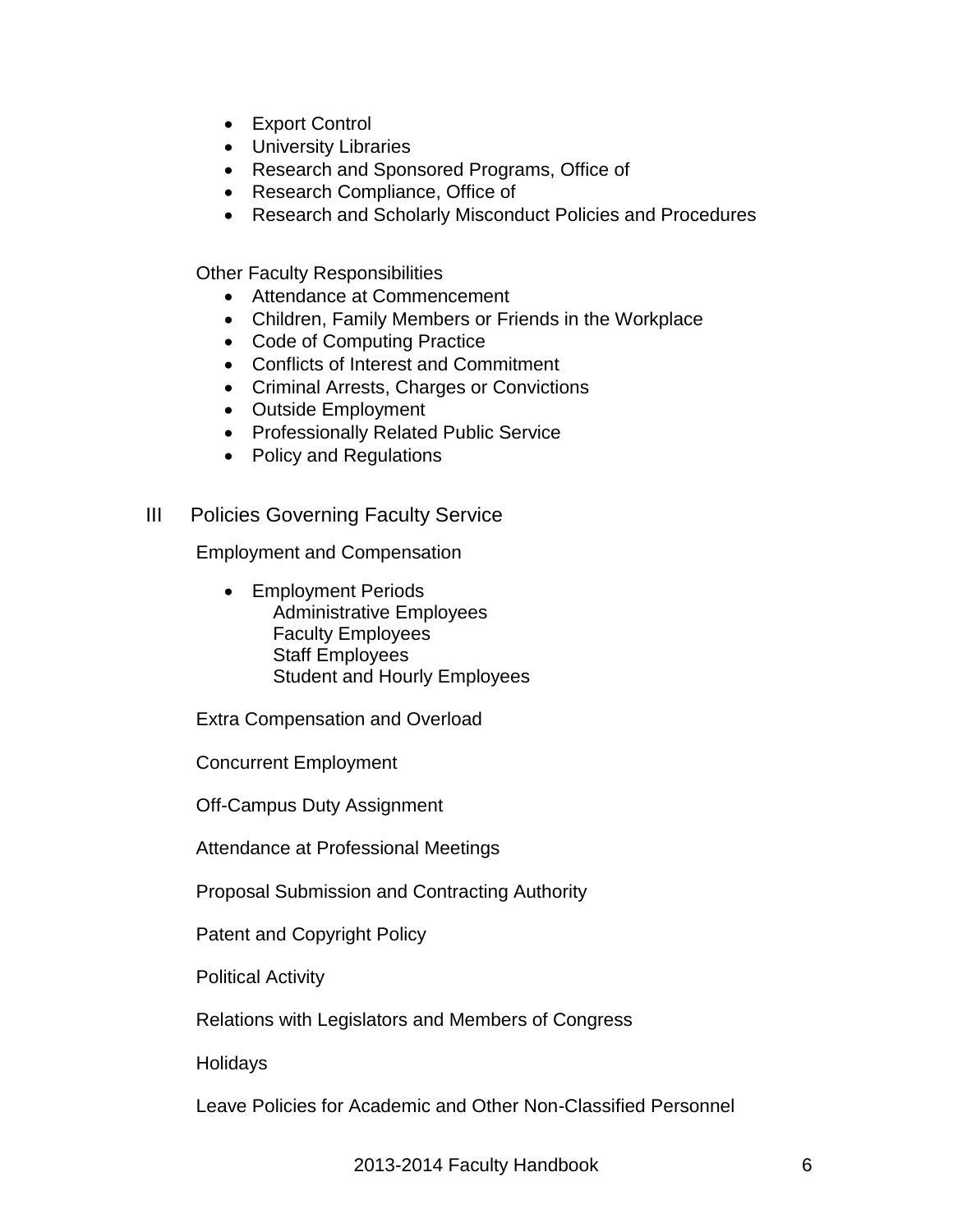- Sick Leave Policy
- Annual Leave
- Military Leave
- Court and Jury Leave
- Leave of Absence Without Pay
- Vacation Leave for Graduate Study

Family and Medical Leave

Faculty Modified Work Assignment for Maternity / Paternity

Resignation and Retirement

Retirement

Lump Sum Terminal Pay

Emeritus Status

Nepotism

Administrator Grievance Procedure

IV General Policies, Procedures, and Services

Benefits and Employment

- Fringe Benefits
- Athletic Event Tickets
- Tuition Waiver for Employees
- Resident Status of University Employees
- Bookstore Discount
- Direct Deposit of Pay
- UARK Federal Credit Union
- Garnishment and Salary Liens
- Authorization to Offset Amounts due University by an Employee against Amounts Owed by the University to that Employee
- Moving Expenses

Business Affairs Regulations

- Purchasing
- Contract Signature Authority
- Conflict of Interest
- Sale or Disposal of University Property
- Sale of Books
- Textbook Adoption Policy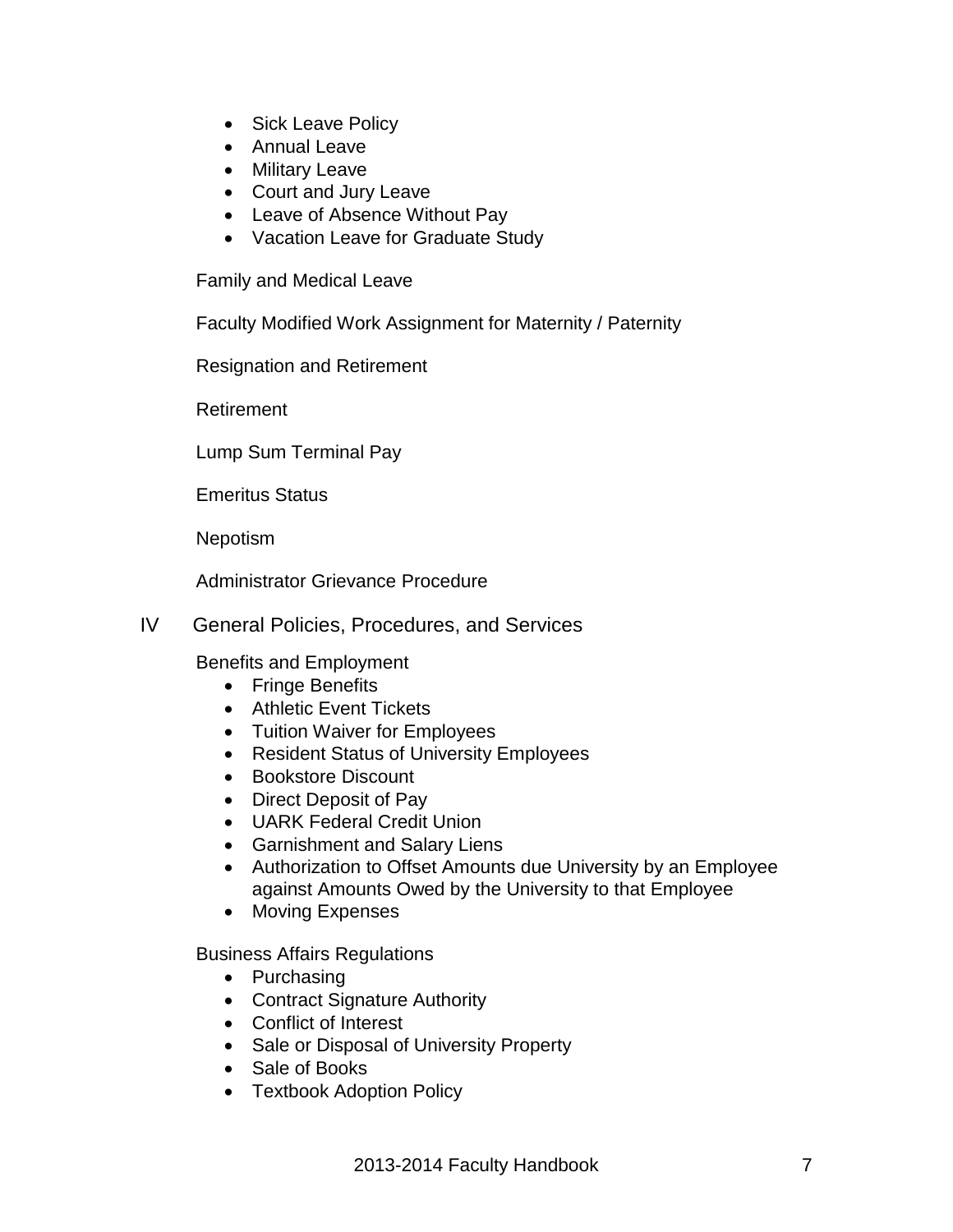- Travel
- Use of the University of Arkansas Name
- Use of the Official University Logo and Other Trademarks
- University Publications and Stationery Guidelines

**Facilities** 

- Use of University Facilities
- Building Executives
- Use of Building Exteriors and Roofs
- Keys: Authorization, Issue, Return, Replacement

Workplace Policies

- Inclement Weather Policy and Emergency Procedures
- Environmental Health and Safety
- On-the-Job Injury
- Disturbances and Demonstrations
- Alcohol Policy
- Smoking Policy/Tobacco Use Policy
- Drug Free Workplace Policy
- Workforce Violence Policy

Campus Services

- Bookstore
- Computer Store
- Parking Spot
- Razorback Shops
- Print, Mail, Copy Solutions (PMC Solutions)
- Transit System
- Parking on Campus
- University Identification Cards
- Lost and Found Operating Procedures

Links to Other UA Policies

V Policies on Employment, Student Records, and Sexual Harassment and Assault

Federal Laws and Executive Orders

Non-Discrimination

Personally Identifiable Student Records

Sexual Assault Policy

• Policy Statement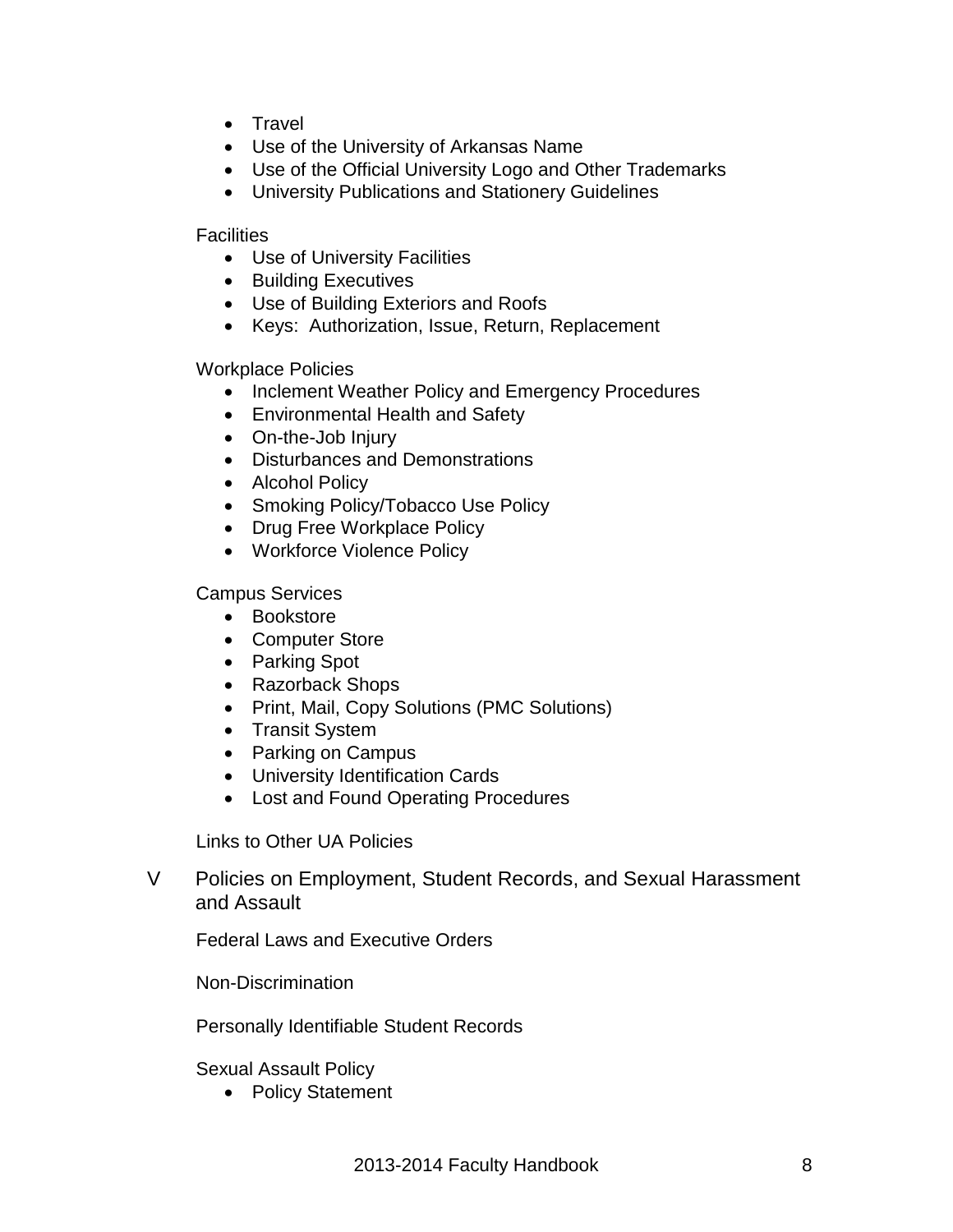- Definitions
- Responsibility to Report
- Preserving Evidence
- Availability of Counseling and Advocacy
- Education and Awareness Programs
- University Student Conduct System
- Disciplinary Action
- Coordination of Responses to Alleged Sexual Assault

Sexual Harassment Policy

- Policy Statement
- Definitions
- Academic Freedom
- Consensual Relationships
- Responsibility to Report
- Timeframe for Reporting
- Retaliation Prohibited
- False Reports of Sexual Harassment
- Reporting System
- Investigation of Complaints
- Informal Resolution Process
- Formal Complaint Procedure
- Disclosure
- Disciplinary Action
- Record Keeping
- Statistical Review
- Training
- Appendix A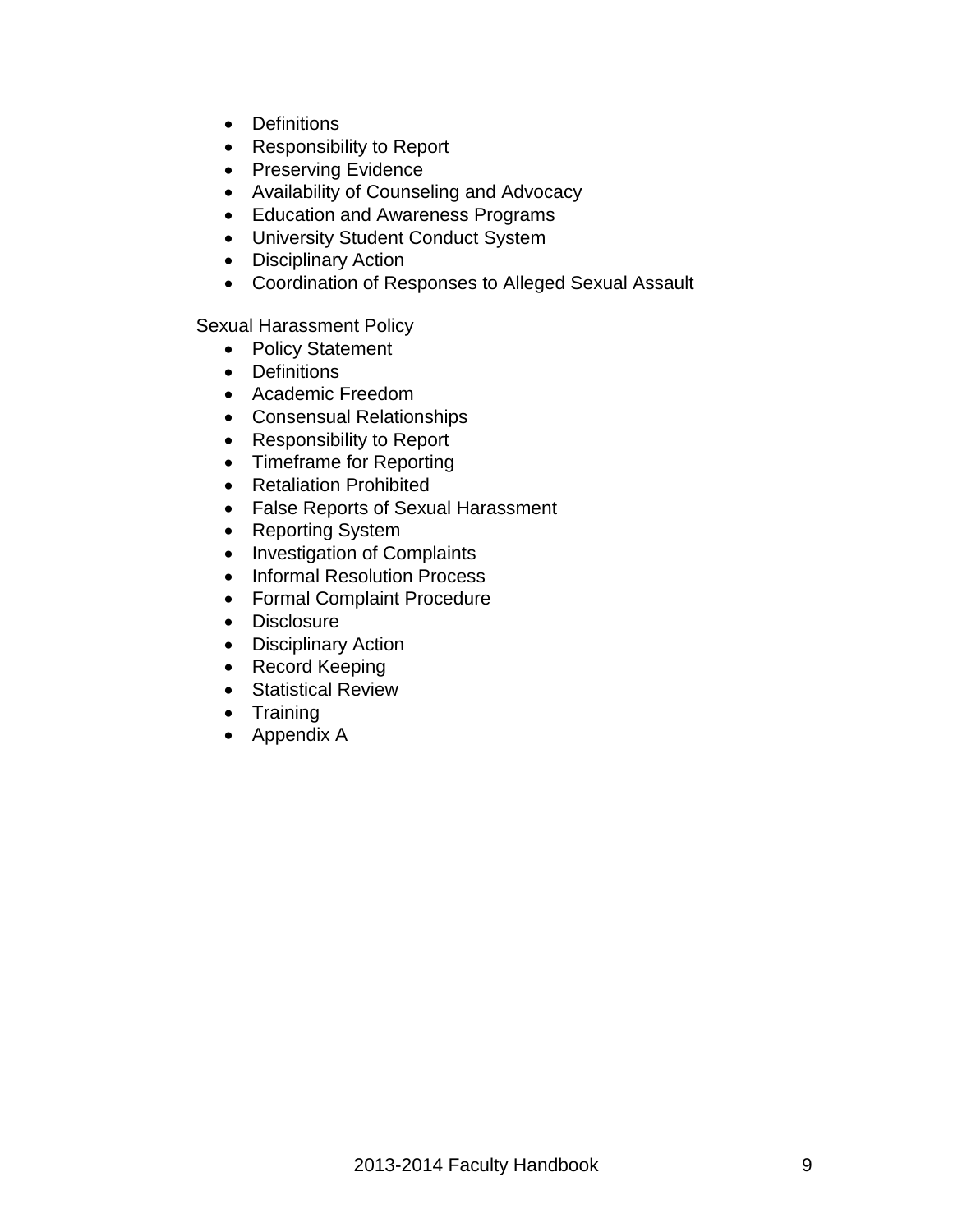## **Faculty Handbook**

## **I. University of Arkansas: Administration and Governance**

#### **Overview**

The University of Arkansas is the original campus and flagship institution of the University of Arkansas System. A 10-member Board of Trustees, each member appointed by the governor to a 10-year term, makes policy for the 18 principal campus units, divisions, and administrative units of the system.

Board of Trustees Policy 100.4 specifies general governance and administrative rules and regulations for the Board of Trustees, its committees, and campuses and units of the system. Excerpts from Chapter III, Administration, are provided below. Board of Trustees policy 810.1, Articles of Local Campus Government for the University of Arkansas, Fayetteville contains information on the Faculty, Faculty Senate, College and School at-Large Faculties, the Students, the Student Senate, the Staff, the Staff Senate, and the Campus Council. The complete texts of the policies are available at the web sites provided below:

Board of Trustees Policy 100.4 Rules and Regulations of the Board of Trustees of the University of Arkansas for the Governance and Administration of the University of Arkansas - **[http://vcfa.uark.edu/Documents/0100\\_4.PDF](http://vcfa.uark.edu/Documents/0100_4.PDF)**

Board of Trustees Policy 810.1 Articles of Local Campus Government for the University of Arkansas, Fayetteville (Effective July 1, 1995; Revised March 30, 2012) - **[http://vcfa.uark.edu/Documents/0810\\_1.PDF](http://vcfa.uark.edu/Documents/0810_1.PDF)**

Board of Trustees Policy 100.4, Chapter III, Administration (excerpt):

*1. General Provisions*

*The administration of the University of Arkansas, under the authority of the Board of Trustees, is unified in the office of the President.* 

#### *2. The President*

*The President shall be the Chief Executive Officer of the University of Arkansas and shall be appointed by and responsible to the Board of Trustees. The President shall have a discussion annually with the Board of Trustees concerning an evaluation of his or her performance. Subject to the direction and control of the Board of Trustees and the laws applicable to the University of Arkansas, the President shall be responsible for the management of the affairs and execution of the policies of the University of Arkansas and all of its campuses, divisions, and units of administration. The President shall have broad discretionary authority to*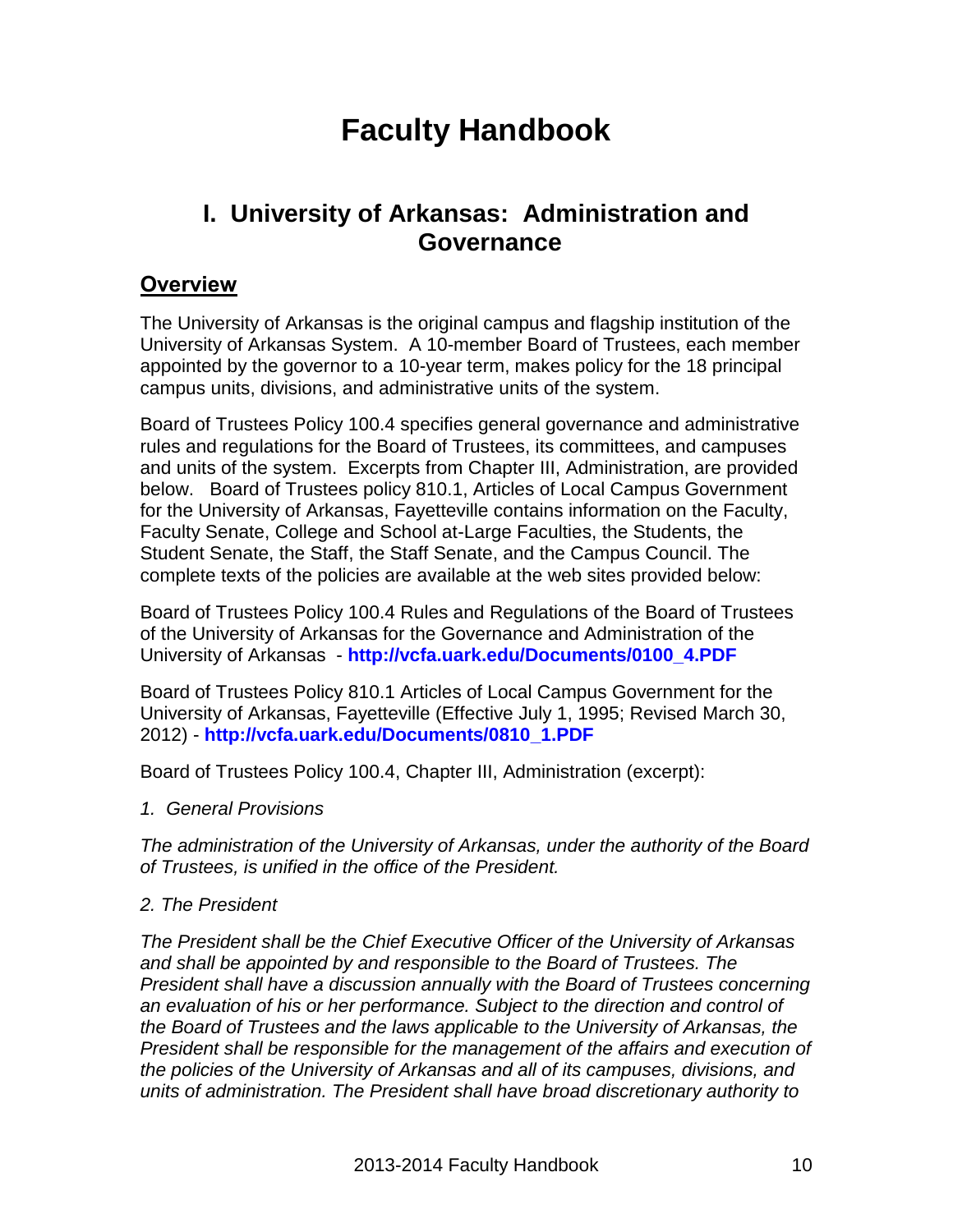*effect these functions and meet these responsibilities of the office. The President shall attend and shall participate in, without the privilege of voting, all of the meetings of the Board of Trustees and of its committees, except as excused by the Board.* 

*The President and the Chief Fiscal Officer, as provided in Board Policy 300.1, shall have the authority to contract on behalf of the Board of Trustees and the University of Arkansas. As chief executive, the President shall be the official administrative spokesperson for the University of Arkansas and the officer responsible for liaison with the General Assembly, the Governor, state offices and governmental bodies, and the federal government. The President shall be responsible to the Board of Trustees for the prompt and effective enforcement of all laws relating to the University and of all resolutions, policies and procedures, budgets, and rules and regulations adopted by the Board for the operation of the University and all of its campuses, divisions and units of administration. It shall be the President's duty to bring to the attention of the Board all matters which, in his or her opinion, affect the University and require consideration by the Board. There shall be appropriate materials provided to the Board members and sufficient time for thoughtful discussion before decisions are required. The President shall make recommendations to the Board for securing the necessary personnel and the fiscal resources required for the operation of the University and shall make recommendations with respect to the adoption, modification or rescission of policies, budgets, and regulations applicable to the University and all of its campuses, divisions, and units of administration.* 

*The President shall prepare and submit to the Board of Trustees an annual report to correspond with the fiscal year of the University and, in addition, any other reports he or she may deem wise or as the Board may require.* 

*The President shall coordinate the activities of the University and all of its constituent campuses and units in accordance with the principles prescribed by the Board of Trustees. The President shall adjudicate all issues of jurisdiction and all issues in dispute between or among the constituent campuses and administrative units of the University. The President shall be a member of all faculties on all campuses of the University and shall have the responsibilities of facilitating the promotion of goals, programs, and needs of each campus after consultation with the Chancellor. The President shall establish administrative organizations to assist in the execution of the policies of the University of Arkansas. The President shall be assisted by Vice Presidents and other staff officers and by Chancellors of the several campuses of the University. The President shall prescribe the duties and assignments of the Vice Presidents and other staff officers. Furthermore, the President shall, in consultation with the Chancellors, establish and define the duties of universitywide councils, committees, or other bodies organized to advise and assist him or her. All official communications from faculty, staff, and students on a particular campus or unit shall emanate through the appropriate Chancellor or Director to the President.*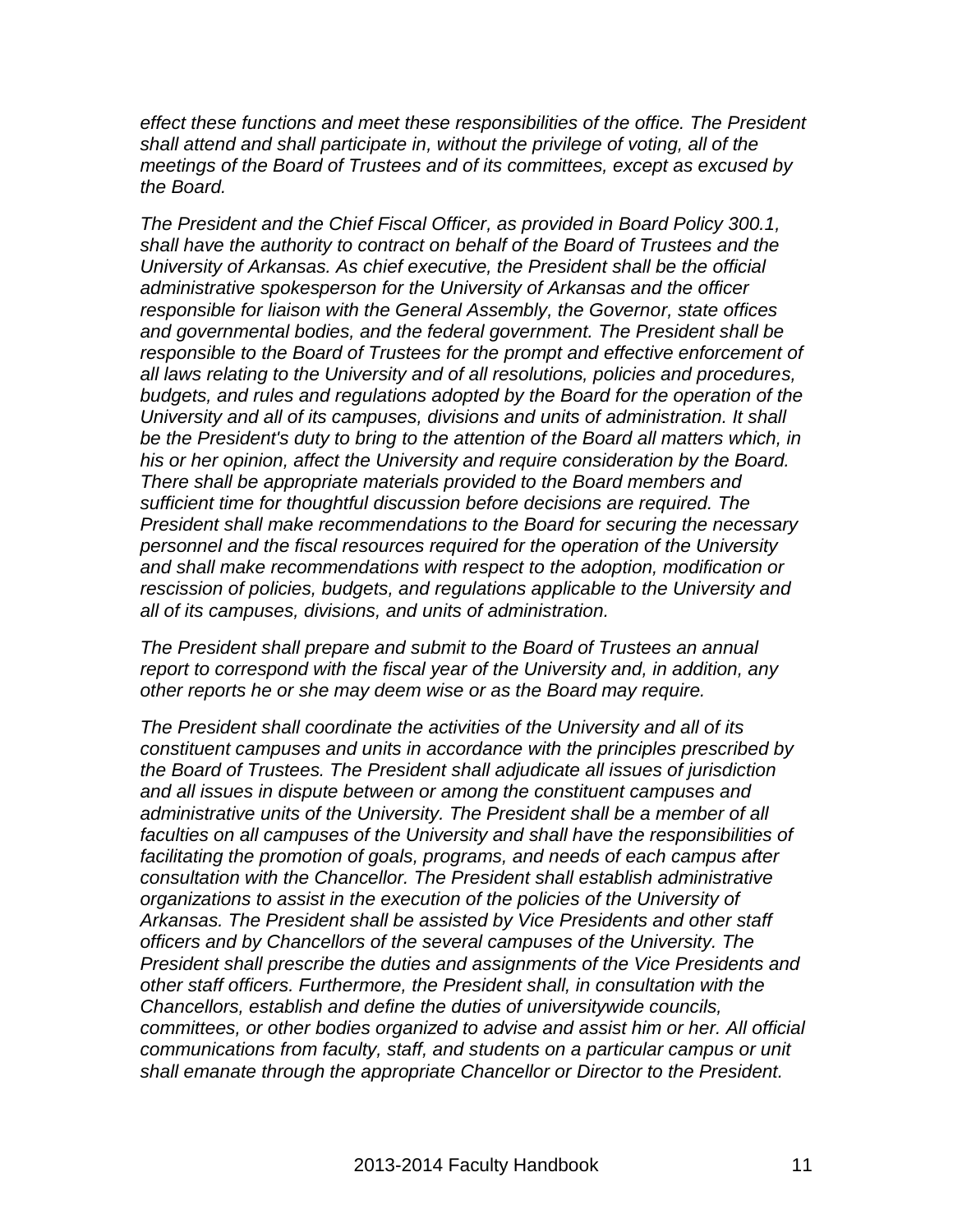*The President's duties and responsibilities as defined herein expressly exclude any duties on behalf of or in connection with The University of Arkansas Foundation, Inc. ("Foundation"). It is expressly contemplated by the Board that the President may, if he or she so desires, and with the advice and consent of the Board of Trustees, enter into a consulting contract or other arrangement with the Foundation in regard to fund raising and other activities for the Foundation. Such consulting agreement shall not include any of the duties defined above.* 

#### 4. *The Chancellors*

*The Board of Trustees shall appoint the Chancellor of any campus upon recommendation of the President. The Chancellor of a campus shall exercise complete executive authority thereon, subject to the policies established by the Board of Trustees and the President. The Chancellor shall be the leader of and the official spokesperson for the campus and shall promote the educational excellence and general development and welfare of the campus. The Chancellor shall define the authority of administrative committees and officers of that campus, and all projects, programs, and institutional reports to be undertaken on behalf of that campus shall be subject to authorization and approval of the Chancellor.*

*The Chancellor shall be responsible to the President for enforcement of the policies and procedures, budgets, regulations, and decisions of the Board of Trustees concerning that campus. It shall be his or her duty to keep the President, and through the President, the Board of Trustees fully informed concerning the operations and needs of that campus. The Chancellor shall make an annual report to the President corresponding to the fiscal year of the University of Arkansas, which report shall also be provided to the Board of Trustees. The Chancellor shall further provide any other reports that may be required.*

*At the meeting of the Board a designated Chancellor or Director shall give a report on the state of the campus or unit. Further, each Chancellor and Director shall be prepared to report to the Board on the status of his or her campus at any meeting upon request of the President or any member of the Board.*

*The Chancellor shall make recommendations for the development of the educational programs of the campus and shall serve as the general advisor to the President, and through the President, the Board of Trustees with respect to all programs and activities of the campus. The Chancellor shall present to the President all matters concerning the campus which are to be considered by the Board of Trustees or any of its committees. The Chancellor shall be expected to attend all meetings of the Board of Trustees when an agenda item for the campus is to be presented unless excused by the President.*

*Subject to the policies prescribed by the Board of Trustees and the President, the Chancellor shall make recommendations to the President with respect to the budget and the appointment of full-time academic personnel.*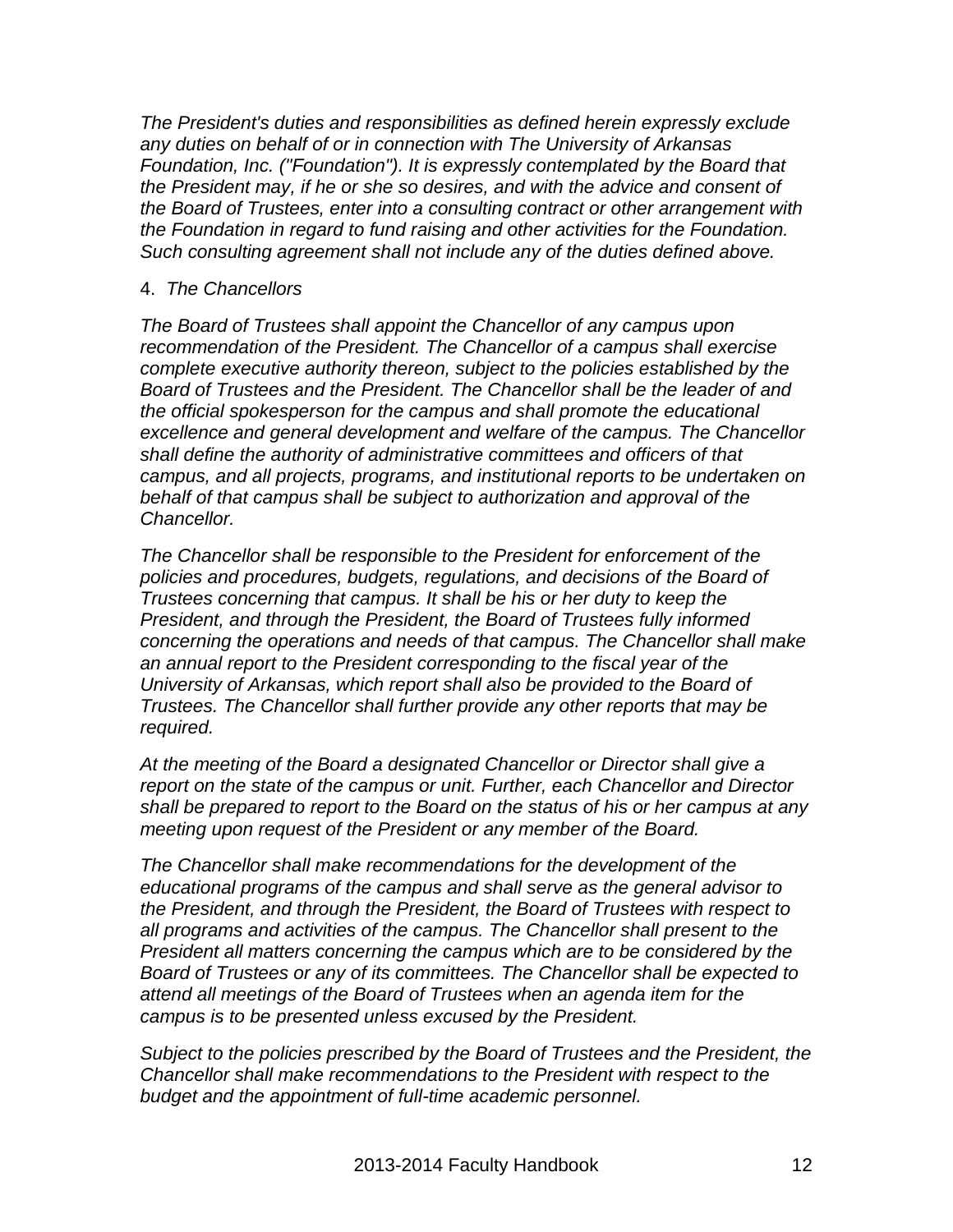*The Chancellor shall be the official medium of communication between the President and all deans, heads of departments and department chairs and all other administrative officers, faculty, staff, and students of the campus*

*The Chancellor shall be a member of all faculties and other academic bodies of the campus and shall be a member of the campus governing body*. [end of excerpt].

#### **Fayetteville Campus Administration**

Directly responsible to the Chancellor of the University of Arkansas, Fayetteville, are the Provost and Vice Chancellor for Academic Affairs, the Vice Chancellor for Finance and Administration, the Vice Chancellor for University Advancement, the Vice Chancellor for Government and Community Relations, Vice Chancellor for Intercollegiate Athletics and Director of Athletics and the Vice Chancellor for Diversity and Community. Other members of the Chancellor's Executive Committee are the Vice Provost for Research and Economic Development, the Vice Provost for Student Affairs and Dean of Students, and the Associate Vice Chancellor.

Deans are the chief administrative officials of the colleges and schools. Deans, directors, and other administrative officials or units are responsible to the Provost/vice chancellors to whom they report, or, under certain circumstances, directly to the Chancellor, for the discharge of the duties and responsibilities placed upon them.

The general areas of administrative or academic responsibilities of each of these officials are indicated by the official titles that the individuals bear. Written charges, or memoranda of understanding, pertaining to specific areas of responsibility are prepared whenever such actions are considered necessary or appropriate.

The Academic Affairs Executive Group includes deans, vice provosts, and directors who report to the provost (and other officials as may be designated) and advises the Provost and Vice Chancellor for Academic Affairs. The dean or director of each college, school, or other division is the executive head of the division. Such offices are responsible for and are empowered to execute university policies applicable to the school or college. They may require such reports from members of their faculty and staff as may be needed in the administrative work of their unit. They are responsible for recommending appointments, promotions, and other personnel changes to the provost and vice chancellor for academic affairs after consultation with appropriate members of the department concerned, other related department heads, and the deans of other areas which may be affected. Deans and directors are authorized to determine the workload and assignments of the individual members of their faculty and staff.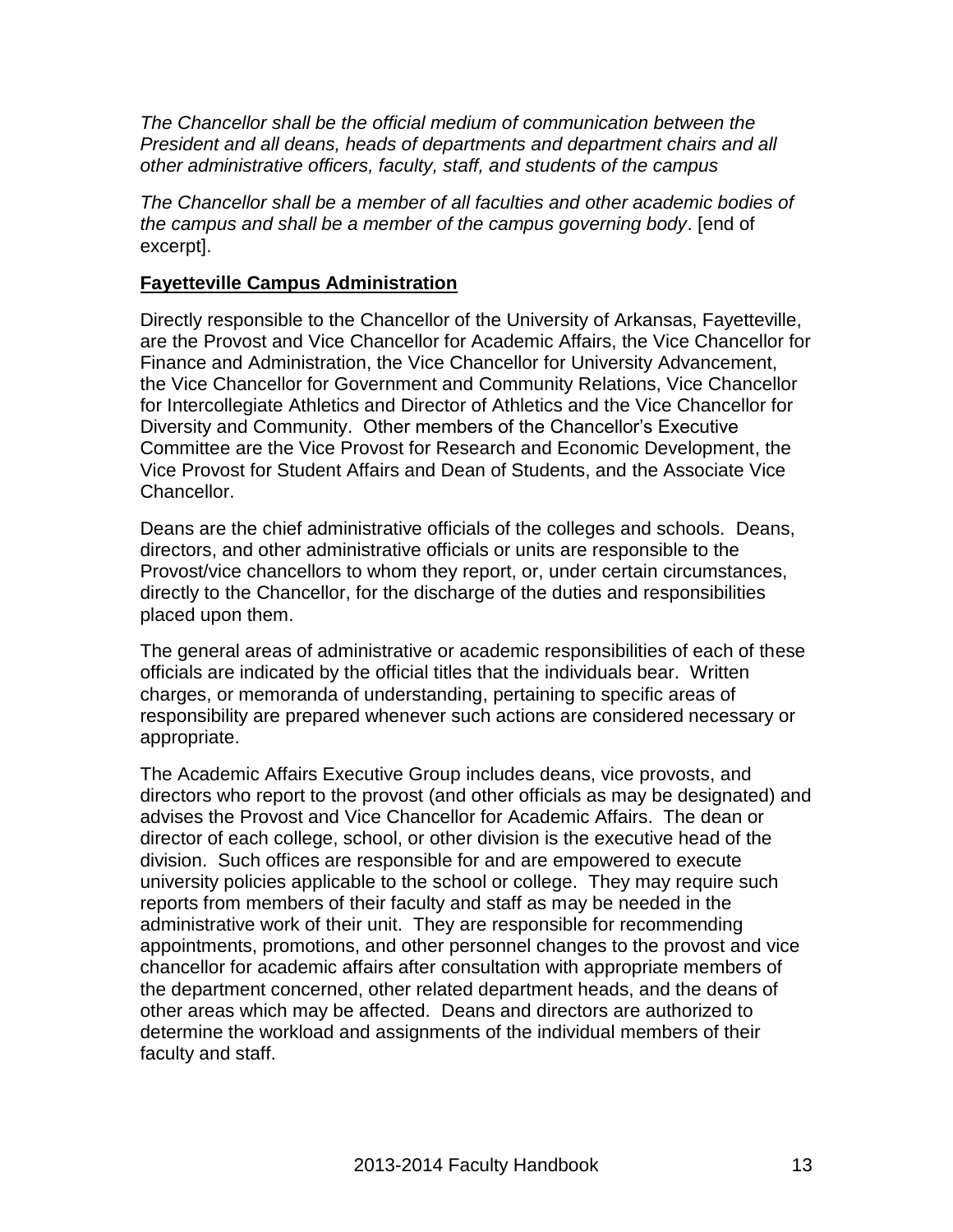The chairperson (or head) of a department is responsible for the general conduct of the affairs of the department. At least once in each semester he or she shall call a meeting of the departmental faculty for the purpose of discussing departmental affairs. The Chancellor appoints the head of a department on recommendation of the dean. On recommendation of the dean, following his consultation with all members of the departmental faculty and such departmental faculty concurrence as is appropriate, the Chancellor may appoint a departmental chairperson, in lieu of a head of a department, for a specified time.

#### **Role and Scope Designation**

(Approved by the Arkansas Higher Education Coordinating Board in July, 2008)

#### **University of Arkansas, Fayetteville**

1. Audiences

The University of Arkansas, Fayetteville (UAF) has a statewide mission. As such, its audiences are:

- Residents from throughout Arkansas who have excelled in high school studies and are seeking to complete baccalaureate degrees.
- Individuals seeking graduate and professional degrees.
- Employers, both public and private, seeking not only well-educated employees but technical assistance and applied research.
- Economic development interests and entrepreneurs throughout the state.
- Academic disciplines and the research community.
- The community and area by providing a broad range of academic and cultural activities and public events.
- Two-year college transfer students.
- 2. Array of Programs and Services
	- UAF offers:
		- A broad range of baccalaureate, masters, doctoral and professional programs that include core arts and sciences, agriculture, architecture, journalism, information sciences, education, engineering, law, public administration, nursing, allied health, and business.
		- Basic and applied research
		- Services specifically designed to meet the needs of statewide economic development—continuing professional education, technical and professional services, support of small businesses and entrepreneurs, and technology transfer.
- 3. Special Features
	- UAF is the state's 1862 land-grant institution and is classified as a Carnegie very high research activity university.
	- Nationally competitive research and economic development activity in emerging areas such as nanotechnology, laser technology, biotechnology, and sustainability.
	- Library resources and special holdings such as the Fulbright papers made available through on-site and electronic access to student and faculty scholars and citizens throughout the state.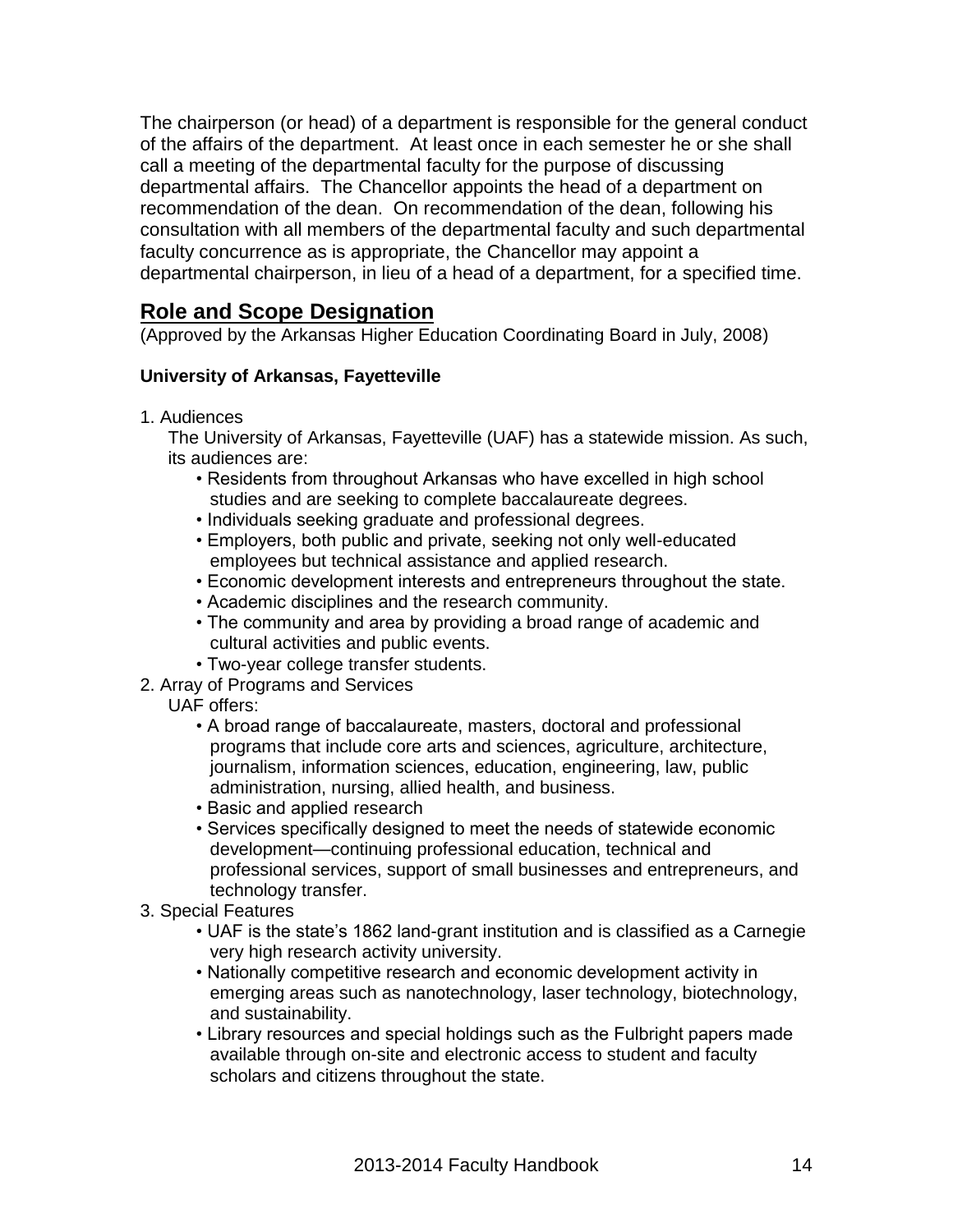#### **Other Governance Web Sites**

The Rules of Procedure of the Faculty Senate document is provided below as Appendix A.

For current information regarding campus governance groups, including agendas, minutes, committees, membership, and annual reports, consult the Governance website maintained by the secretary of the Faculty Senate at **<http://provost.uark.edu/59.php>**

For current information regarding the Graduate Council, the governance body of the Graduate School, see the website **<http://grad.uark.edu/dean/gradcouncil/index.php>**

For the UA organizational structure, see **<http://www.uark.edu/home/12155.php>**

For brief descriptions of University Centers and Research Units, see the listing maintained in the Catalog of Studies, **[http://catalogofstudies.uark.edu](http://catalogofstudies.uark.edu/)**

For more information about University of Arkansas campus, see

#### **<http://campusmaps.uark.edu/>**

For memorable moments in the history of the institution, see the Historic Markers information at the Alumni website,

**[http://www.uark.edu/rd\\_vcad/urel/info/campus\\_map/10985.php](http://www.uark.edu/rd_vcad/urel/info/campus_map/10985.php)**

#### **Appendix: Rules of Procedure of The Faculty Senate**

(Faculty Senate, adopted April 3, 1997; revised April 17, 2002; most recently revised February 15, 2006)

The Faculty Senate has adopted its own rules of procedure to supplement the Board of Trustees policy 810.1 which establishes the Senate and its authority and organizational structure. The text is provided below.

- I. Parliamentary procedure: The Faculty Senate shall be governed by the current edition of The Standard Code of Parliamentary Procedure by Alice Sturgis.
- II. Campus-wide elections:

A. During the spring semester of each year, the Faculty Chair, Faculty Vice Chair, and the campus-wide representatives on the Faculty Senate shall be elected by the following members of the faculty: those holding a halftime (or greater) faculty appointment who are tenured or on the tenure track or have been declared eligible to vote by the Faculty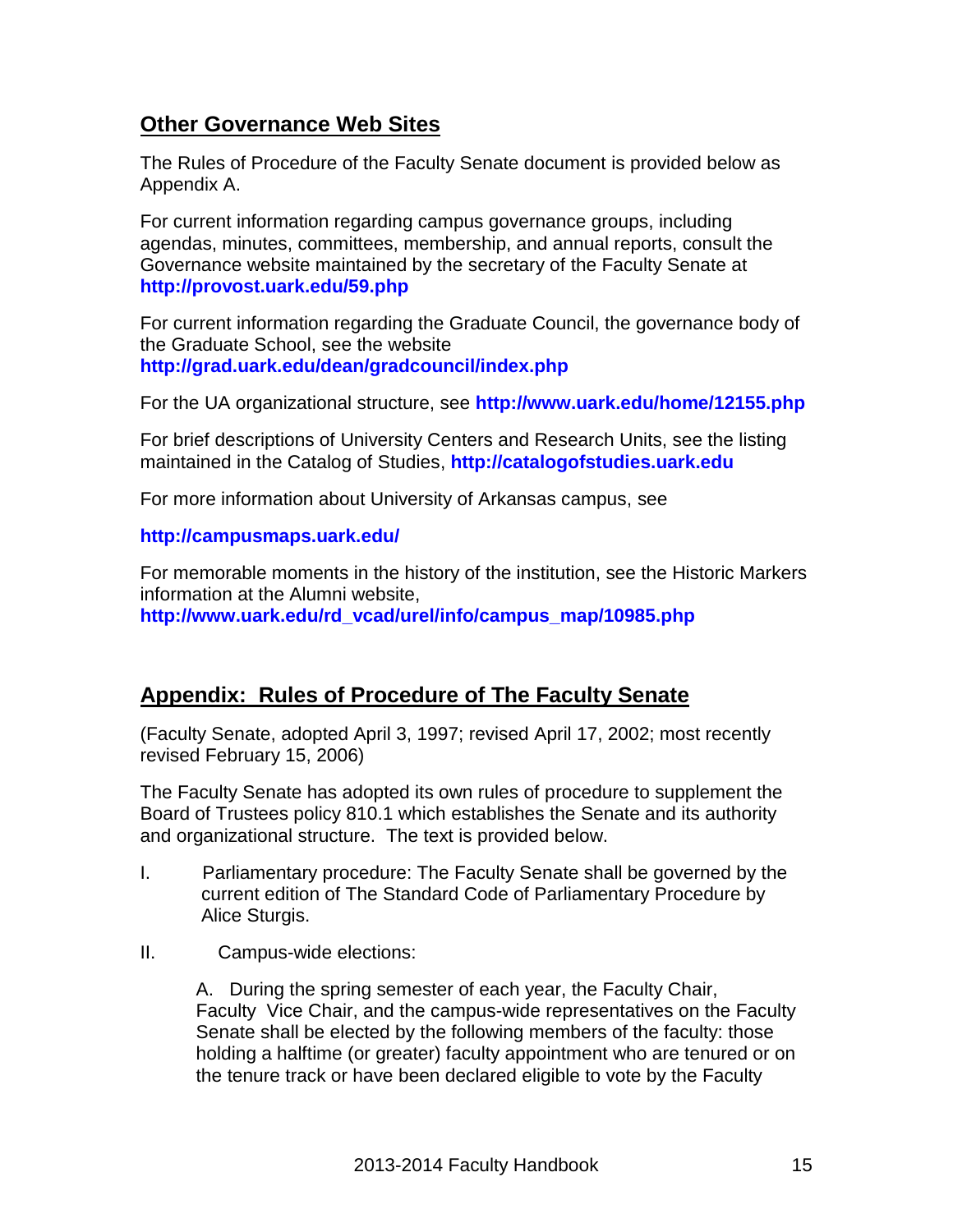Senate, and those in their third (or greater) consecutive year of full-time appointment who are instructors or lecturers.

B. During the spring semester of each year, the members of the Committee on Appointment, Promotion and Tenure shall be elected by tenured and tenure-track members of the faculty.

C. The elections described in Sections A and B hereof shall be conducted by the Nominating and Election Coordinating Committee ("The Committee" herein) pursuant to these rules and any additional rules adopted by the Committee that are consistent with these rules. The Committee is hereby given the authority to resolve any questions concerning the elections or elective procedures. By the end of the first week of classes in the spring term, the Committee shall distribute a call for nominations for the following offices: Faculty Chair, Campus-wide representatives to the Faculty Senate, and members of the Committee on appointment, Promotion, and Tenure.

D. On or before the end of the first week of classes in the Spring semester, the Committee shall issue a call for nominations for Faculty Chair, At-Large Faculty Senator, and Committee on Appointment, Promotion, and Tenure to be elected. The committee shall accept additional nominees for any of the offices if each such nomination is (a) made by a petition signed by ten or more members of the faculty eligible to vote in the election for the office in question, (b) submitted to the Committee within one week after the call is given, and (c) accompanied by a brief biographical sketch for the nominee.

E. The nomination of any one person to more than one of the positions described in Section D hereof is not precluded.

F. On or before March 1 of each year, the Committee shall distribute the following to all eligible voters:

1. A ballot shall list the nominees for the primary election of each of the following:

> (a) a list of at least three nominees for the position of Faculty Chair;

(b) a list of nominees for the position of campus-wide representatives on the Faculty Senate. The number of individuals on the list shall be at least 25% more than the number of vacancies;

(c) a list of nominees for the Committee on Appointment, Promotion and Tenure. The number of individuals on the list shall be at least twice the number of members of the Committee on Tenure to be elected. Each list shall include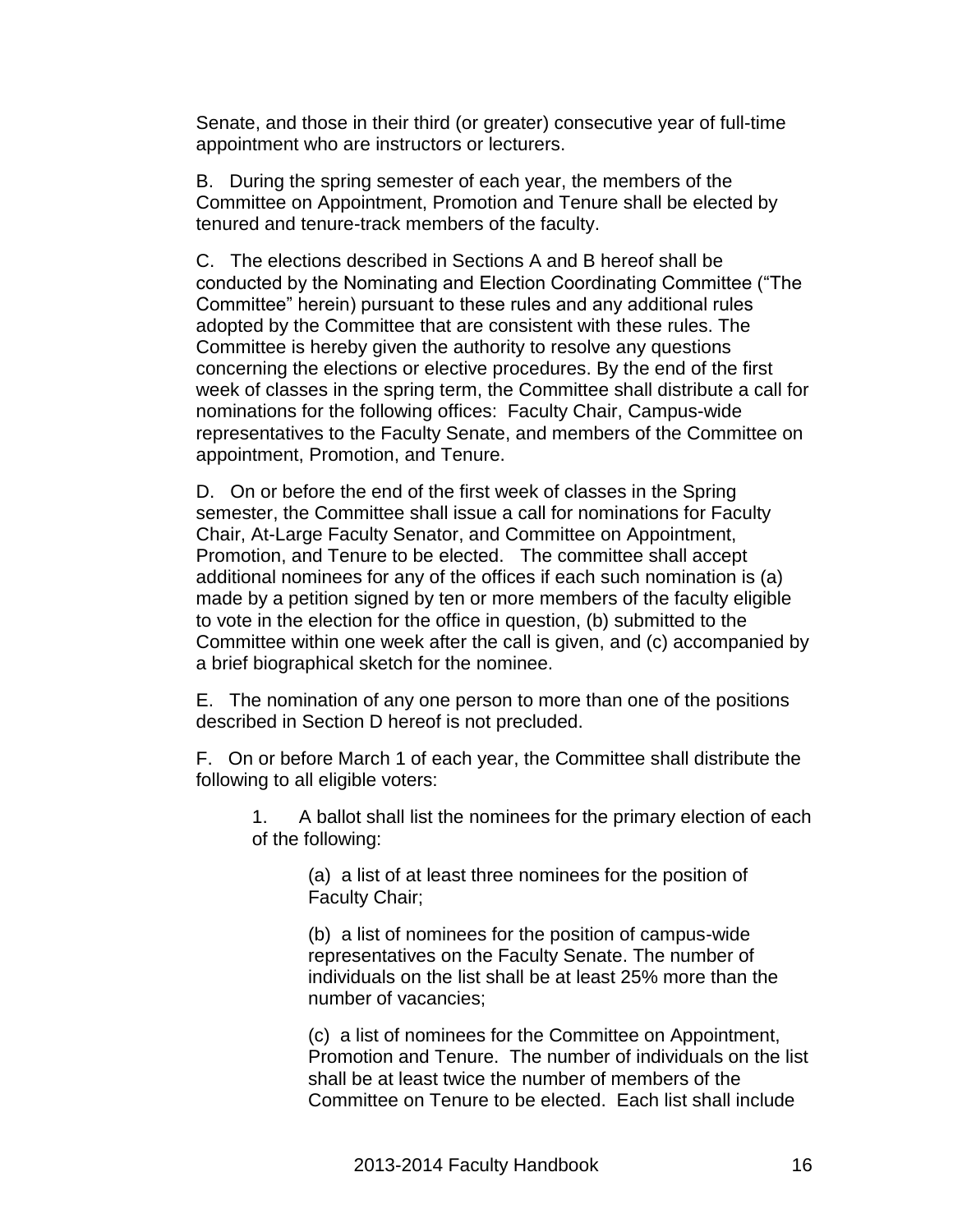all nominees nominated either by the Committee or by valid petition.

2. A brief biographical sketch for each nominee.

3. A call for the return of the completed ballots, specifying that valid ballots must be received by the Secretary of the Committee within 12 days after the call is mailed. The call shall be accompanied by appropriate instructions regarding proper voting procedures under the provisions of Sections I, J, and K hereof.

G. On or before March 15 of each year, having counted the primary ballots in accordance with the provisions of sections I, J, and K hereof, the Committee shall announce the results of the primary elections.

H. By April 1 of each year, the Committee shall have completed any runoff elections required under the provisions of sections I, J, and K hereof, and shall announce the results of such run-off elections. Except for the reduction in the number of candidates as provided therein, the procedures set forth in sections F and G hereof shall apply to any such run-off election. If there are more than three nominees, then the following actions shall be placed into action.

I. The Faculty Chair and Faculty Vice Chair shall be elected from a common list of nominees for the office of Faculty Chair.

1. In the primary election, each eligible voter shall be entitled to vote for two of the nominees.

2. The candidates receiving the most number of votes equal to a majority of the ballots cast shall be elected Faculty Chair. The candidate receiving the second highest number of votes will be elected Faculty Vice-Chair. If not candidate receives a majority of votes, then the three candidates receiving the most votes shall stand for a run-off election where each voter shall be entitled to vote for two of the three candidates. The winner of the run-off election shall be elected Faculty Chair and the runner-up shall be elected Faculty Vice chair.

3. In the event that only three candidates are nominated, the candidate receiving the most votes will be elected Chair and the candidate receiving the second highest number of votes will be elected Vice Chair.

J. Campus-wide representatives on the Faculty Senate shall be elected as follows:

1. In both the primary election and any run-off election, each eligible voter shall be entitled to cast as many unit votes as there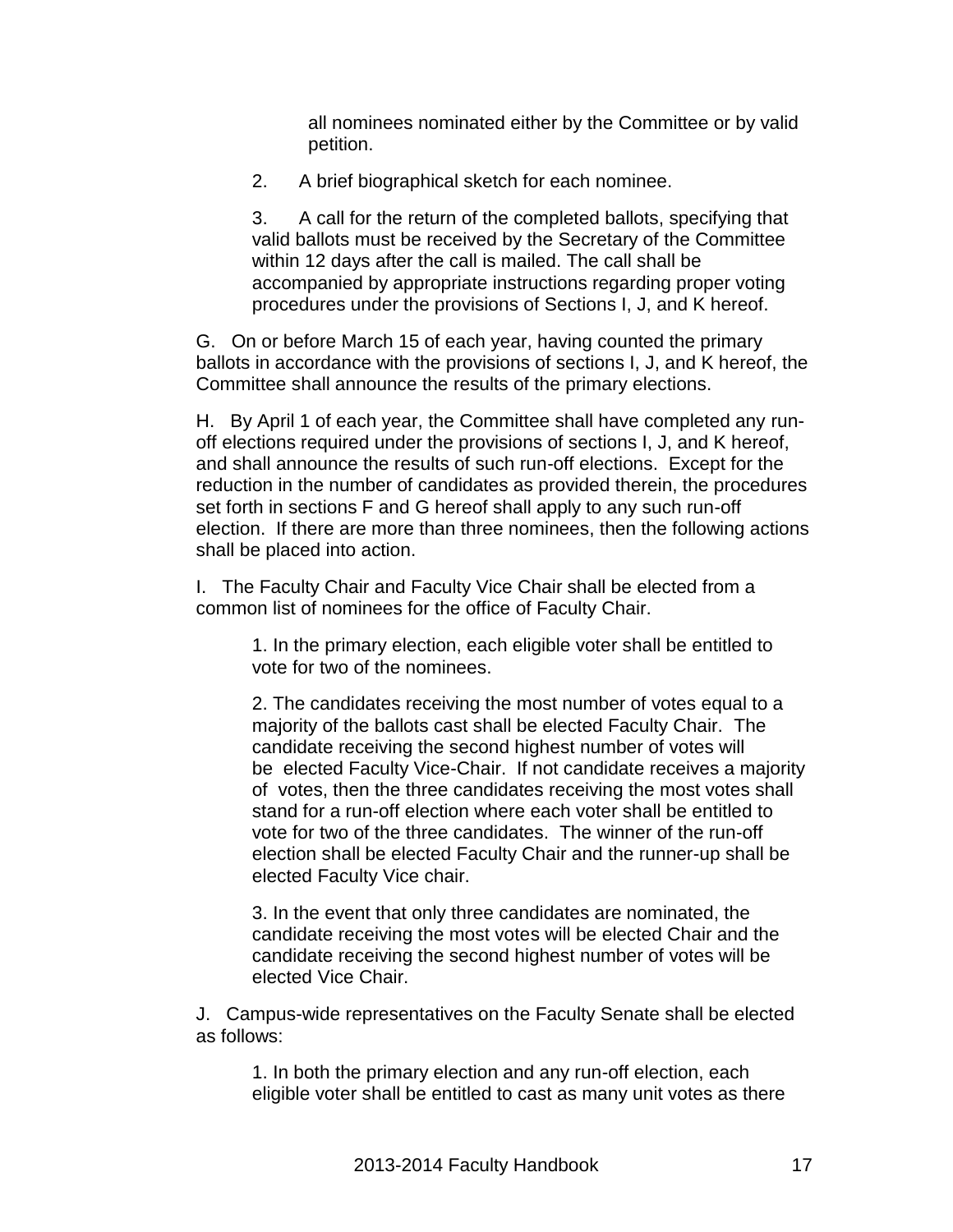are campus-wide representatives to be elected, and to distribute these votes among the several nominees in any way, except that no more than half of these votes may be cast for any single nominee.

2. The nominee shall be declared elected in order of decreasing number of votes received until all positions have been filled. ion shall be declared elected.

3. Should a campus wide representative elected to the Faculty Senate be unable to complete his or her term of office, the vacancy shall be filled referring to the results of the same election in which that representative was elected. Among the remaining candidates, the individual who received the most votes and who is able to fill the vacancy shall be a campus-wide representative in the Faculty Senate for the remainder of the unexpired term.

K. Members of the Committee on Appointment, Promotion and Tenure shall be elected as follows:

1. Each eligible voter shall be entitled to cast as many unit votes as there are members of the Committee on Appointment, Promotion and Tenure to be elected, and to distribute these votes among the several nominees in any way, except that no more than half of these votes may be cast for any single nominee.

2. In the primary election, each nominee shall be declared elected in order of decreasing number of votes received until all positions have been filled.

III. Vacancy in the office of Faculty Vice Chair

Should the office of Faculty Vice Chair become vacant during the term of office, a new Faculty Vice Chair shall be elected for the unexpired term by the Faculty Senate. In such election, no one shall be declared elected until he or she has received at least twenty-four votes.

IV. Election of faculty representatives on the Campus Council

At the Faculty Senate's first meeting of each academic year, the Senate shall elect 16 senators from among its voting members (other than its Chair and Vice Chair to be faculty representatives on the Campus Council. The Senate shall be governed by the following procedures for the election of these senators:

A. Before any voting occurs, nominations for filling all of the representative positions shall be made from the floor.

B. In case there are more nominations than positions to be filled, voting shall be each senator shall be entitled to cast as many unit votes as there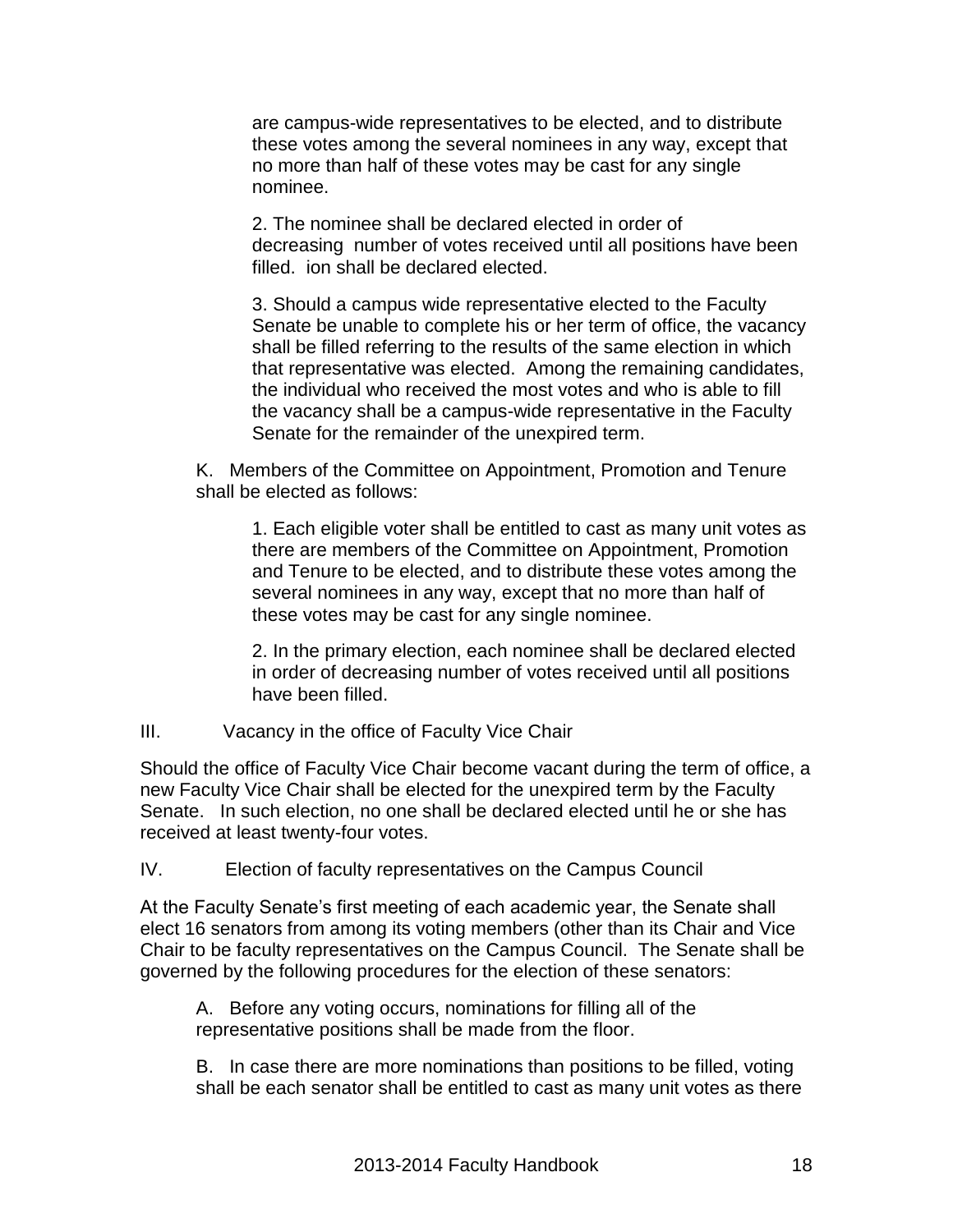are positions to be filled, and to distribute these votes among the several nominees for the positions in any way, except that no more than half of these votes may be cast for any single candidate.

C. In the first round of voting, each nominee shall be declared elected upon receiving a number of votes equal to a majority of the valid ballots cast, unless the number In the latter event, the nominees shall be declared elected in order of decreasing number of votes received, until all positions have been filled.

D. Should the number of nominees elected in the first round of voting be less than the number of positions to be filled, there shall be a run-off election among the runner-up nominees who received the greatest number of votes, the number of such candidates in the run-off election to be equal to the number of positions to be filled, plus three (or the number of remaining candidates, if fewer than three). The candidates receiving the most votes in the run-off election shall be declared elected.

E. Should a faculty representative elected to the Campus Council be unable to complete his or her term of office, the vacancy shall be filled by referring to the results of the Senate's election in which that representative was elected. Among the candidates who were eliminated in that election, the senator who received the most votes and who is able to fill the vacancy shall be a faculty representative on the Campus Council for the remainder of the unexpired term.

V. Campus representative on the Arkansas Higher Education Faculty Council

The Faculty Chair shall serve as the representative-elect to the Arkansas Higher Education Faculty Council, and the Chair of the Faculty Senate shall serve as the representative on the Council.

VI. Action on legislation of a separate faculty or the Graduate School **Faculty** 

When the Faculty Senate receives legislation from a separate faculty or the Graduate School Faculty concerning its own academic affairs ("the legislation" herein), the Senate's action on the legislation shall be governed by the following procedures:

A. The presiding officer shall first call for a motion to approve the legislation.

1. If a motion to approve is made and is passed, the Senate shall take no other action on the legislation (unless, of course, it reconsiders or rescinds the motion). After approval of the legislation, if the Senate has sole legislative jurisdiction over the legislation, the Chair of the Senate shall advise the Chancellor of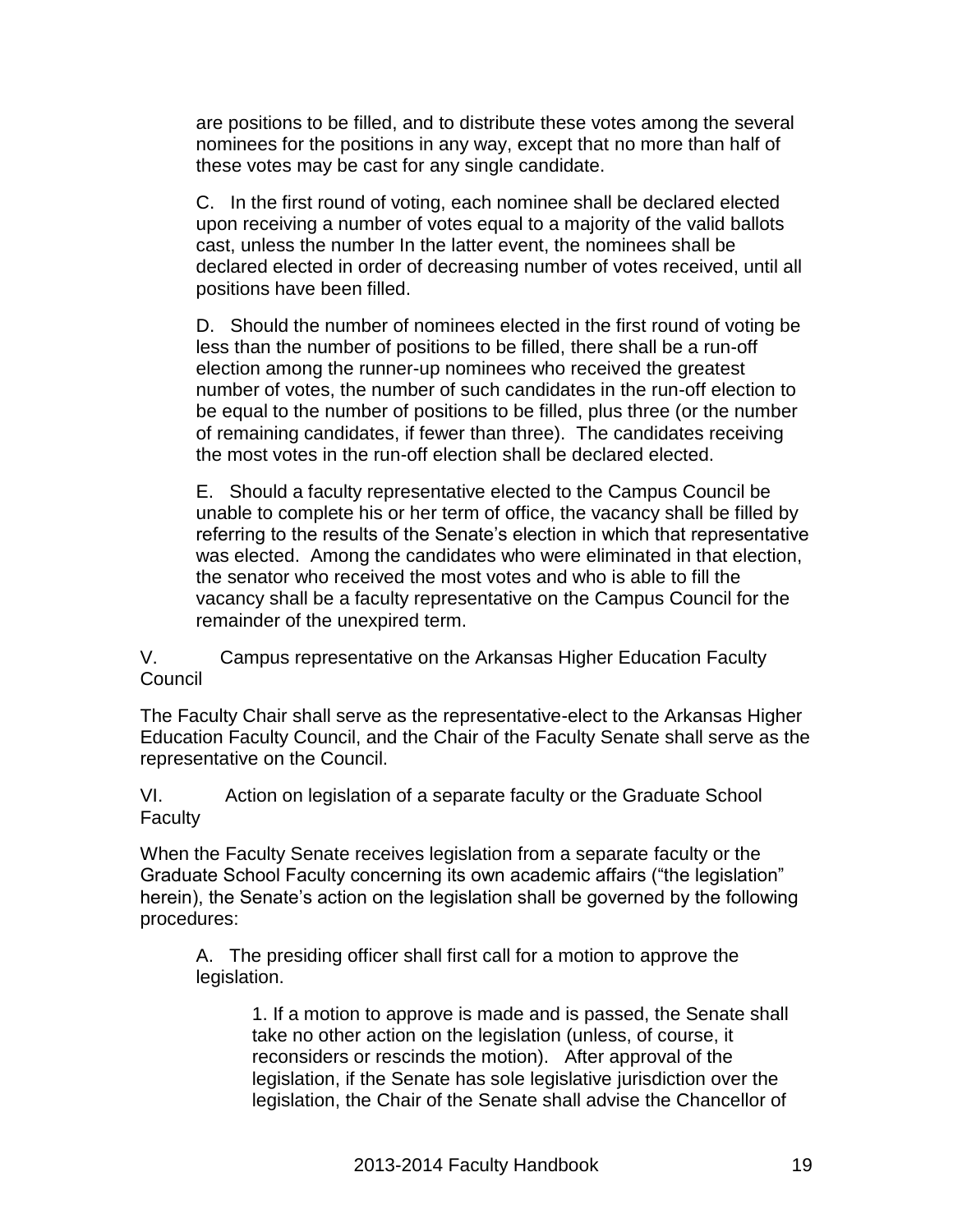the Senate's approval of the legislation; if the Senate does not have sole legislative jurisdiction over the legislation and it directly affects students or staff, it shall be referred to the Campus Council for final action.

2. If a motion to approve is not made or if a motion to approve is made and is defeated, the presiding officer shall call for a motion to negate the legislation.

3. If a motion to negate is made and is passed, the Senate shall take no other action on the legislation (unless, of course, it reconsiders or rescinds the motion). After approval of the legislation, if the Senate has sole legislative jurisdiction over the legislation, the Chair of the Senate shall advise the Chancellor of the Senate's negation of the legislation; if the Senate does not have sole legislative jurisdiction over the legislation and it directly affects students or staff, it shall be referred to the Campus Council for final action.

4. If a motion to negate is not made or if a motion to negate is made and is defeated, the presiding officer shall announce that, in the absence of an objection from the floor, the legislation will be filed. After filing of the legislation, if the Senate has sole legislative jurisdiction over the legislation, the Chair of the Senate shall advise the Chancellor of the Senate's filing of the legislation; if the Senate does not have sole jurisdiction over the legislation and it directly affects students or staff, it shall be referred to the Campus Council for final action. If a senator objects to filing the legislation, the presiding officer shall entertain a motion to file the legislation. When a motion to file is made, if the Senate has sole legislative jurisdiction over the legislation, the Chair of the Senate shall advise the Chancellor of the Senate's action on the motion to file the legislation; if the Senate does not have sole legislative jurisdiction over the legislation and it directly affects students or staff, it shall be referred to the Campus Council for final action.

#### VII. Notices and minutes

A. In any year, the distributions to faculty members required by Subsection D.2 and D.4 of Article II of Board Policy 810.1 may be complied with by (a) sending the required information by e-mail to all faculty members who receive e-mail, and (b) placing the required information on a website dedicated to faculty governance, provided however that early in the fall semester all faculty members are notified by campus mail of the Web site's address and of the times tentatively scheduled for the six regular meetings of the Faculty Senate that year.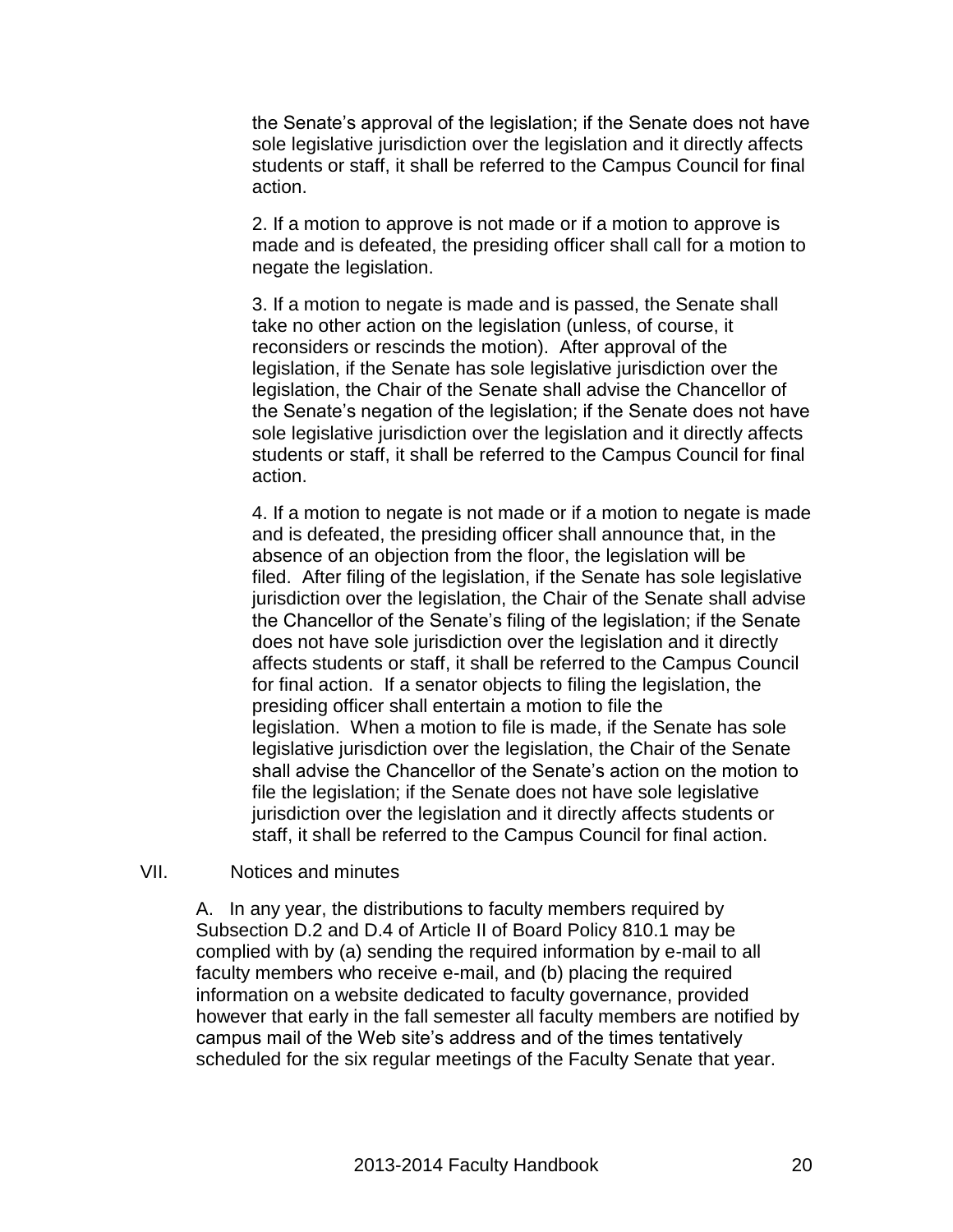B. Even if minutes of Faculty Senate meetings are distributed to them by e-mail, hard copies shall be distributed to the chairpersons of the Student Senate and the Staff Senate, to the Chair of the Campus Council, to the Chair of the Agenda Committee of the Campus Council, to all chairs of academic departments, to all directors of units, to all vice chancellors and deans, and to the Chancellor. The office of the Provost and Vice Chancellor for Academic Affairs shall send to the President and to the Board of Trustees all actions involving approval by, or notification to, the Board of Trustees. These postings, which shall be done in a timely manner, will be accompanied with explicit information in the required format.

C. Although supporting information shall be distributed with each tentative agenda when it is feasible to do so, Subsection D.2 or Article II of Board Policy 810.1 shall be complied with whenever the agenda lists by item all of the business known by the one preparing the agenda to be scheduled for the meeting in question.

#### VIII. "Prefiling" of motions

When any main motion (except to reconsider, rescind, or resume consideration) is made at a meeting, it shall not be voted upon at that meeting unless its language has been distributed to all members of the Faculty Senate at least 24 hours before the meeting; such distribution may be made by e-mail to all Senators who receive e-mail.

#### IX. Committee reports

When the Faculty Senate asks a committee to act, the committee's report shall be addressed to the Faculty Senate. The original of the report shall be filed with the Chair of the Faculty Senate, and a copy of the report shall also be sent to the Faculty Chair. When a committee addresses a report to the Campus Faculty, a copy shall also be sent to the Chair of the Faculty Senate. All committee reports received by the Chair of the Senate shall be distributed to members of the Senate; such distribution may be made by e-mail to all senators who receive email.

#### X. Faculty Senate Curriculum Review (Faculty Senate 11-14-96)

Curriculum review is the responsibility of the Faculty Senate and is exercised as described herein. The University Committee on Courses and Programs and the University Committee on Program Review are committees jointly of the Graduate Council and the Faculty Senate.

#### A. University Committee on Courses and Programs

1. The University Committee on Courses and Programs reviews and makes recommendations to the Graduate Council and Faculty Senate for actions on proposals approved by a college or school for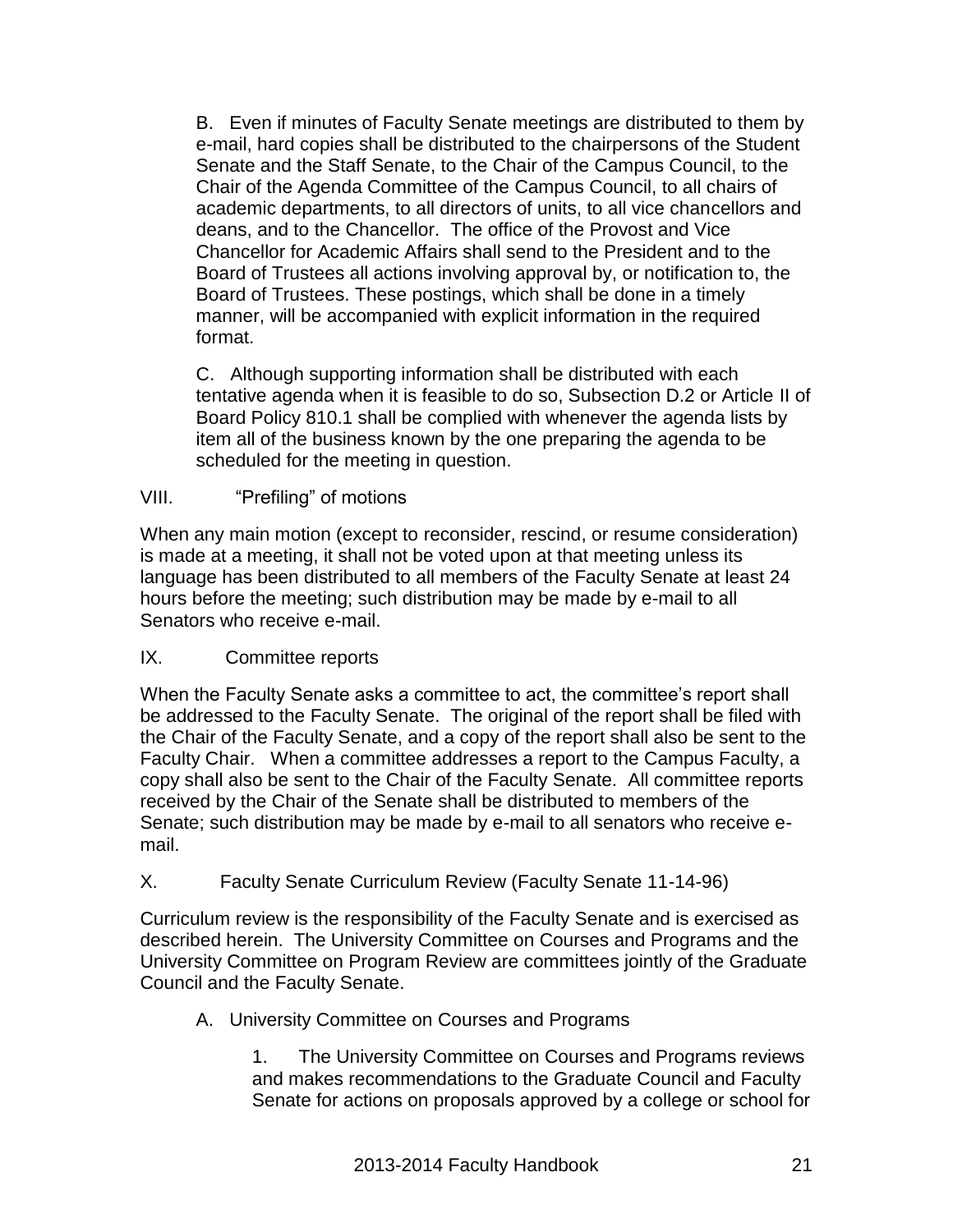the following: 1) new courses; 2) changes in title, description, number, prerequisites, etc. of courses; 3) new undergraduate and graduate degree programs; and 4) modifications to degree programs. The committee is responsible for resolving questions concerning course numbering, course or program duplication, completeness of course or program revision forms, and other questions pertaining to course and program changes, including compliance with administrative guidelines implementing Board Policy.

2. Proposals made to this Committee will be collected by the Graduate School and distributed to the members prior to each meeting. A summary sheet listing all recommendations from the committee is distributed with the agenda to the Graduate Council and the Faculty Senate prior to the meetings at which they are reported. Proposals which affect graduate courses or programs will be approved by the Graduate Council prior to consideration by the Faculty Senate.

3. Voting committee membership consists of a representative with graduate faculty rank to be appointed by the dean of each undergraduate college or school, a representative with graduate faculty rank from each undergraduate college and school to be chosen from the voting membership of the Faculty Senate, a representative of the Graduate Council, a representative of the university libraries appointed by the Dean of Libraries, a representative of the School of Law chosen by the Dean of Law, a student member selected by the ASG and a student member selected by the Graduate Dean's Student Advisory Board, the chair of the Campus Faculty, the Vice Chair of the Faculty Senate, and the chair of the Graduate Council. In addition, one non-voting representative appointed by the Vice Provost of Global Campus will serve on the committee, and a representative from the Registrar's Office will meet with the committee to provide technical support. The committee elects its own chair.

B. The University Committee on Program Review. The University Committee on Program Review has the responsibility for initiating, participating in, or evaluating the results of undergraduate and graduate program reviews consistent with University guidelines and the review schedule as set forth in Academic Policy 1620.10 and 1620.11 requiring that each program be reviewed at least once every 10 years by this process or external reviewers. Revisions to the guidelines and the schedule for reviews may be developed by the committee and recommended by the Faculty Senate, consistent with Board of Trustees policy 620.1, Arkansas code 6-61-214, and policy of the Arkansas Higher Education Coordinating Board including the provision that changes to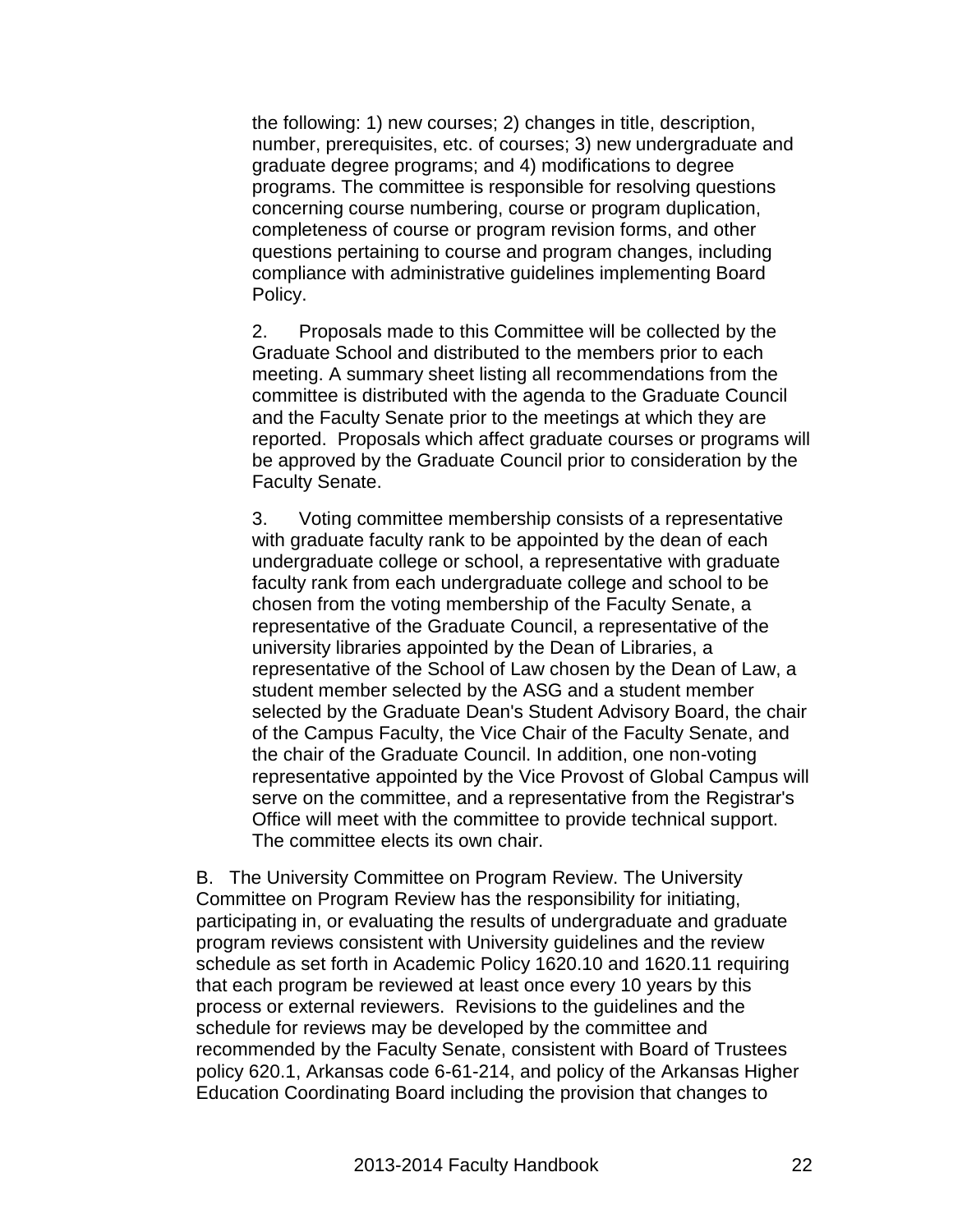program review guidelines and schedule must be approved by the AHECB. Reviews of graduate programs will be presented to the Graduate Council before being presented to the Faculty Senate.

Voting committee membership consists of a voting member of the Faculty Senate and a voting member of the Graduate Council from each academic college, the chair of the Graduate Council, and the Vice Chair of the Faculty Senate or his/her representative. The committee elects its own chair.

\* \* \*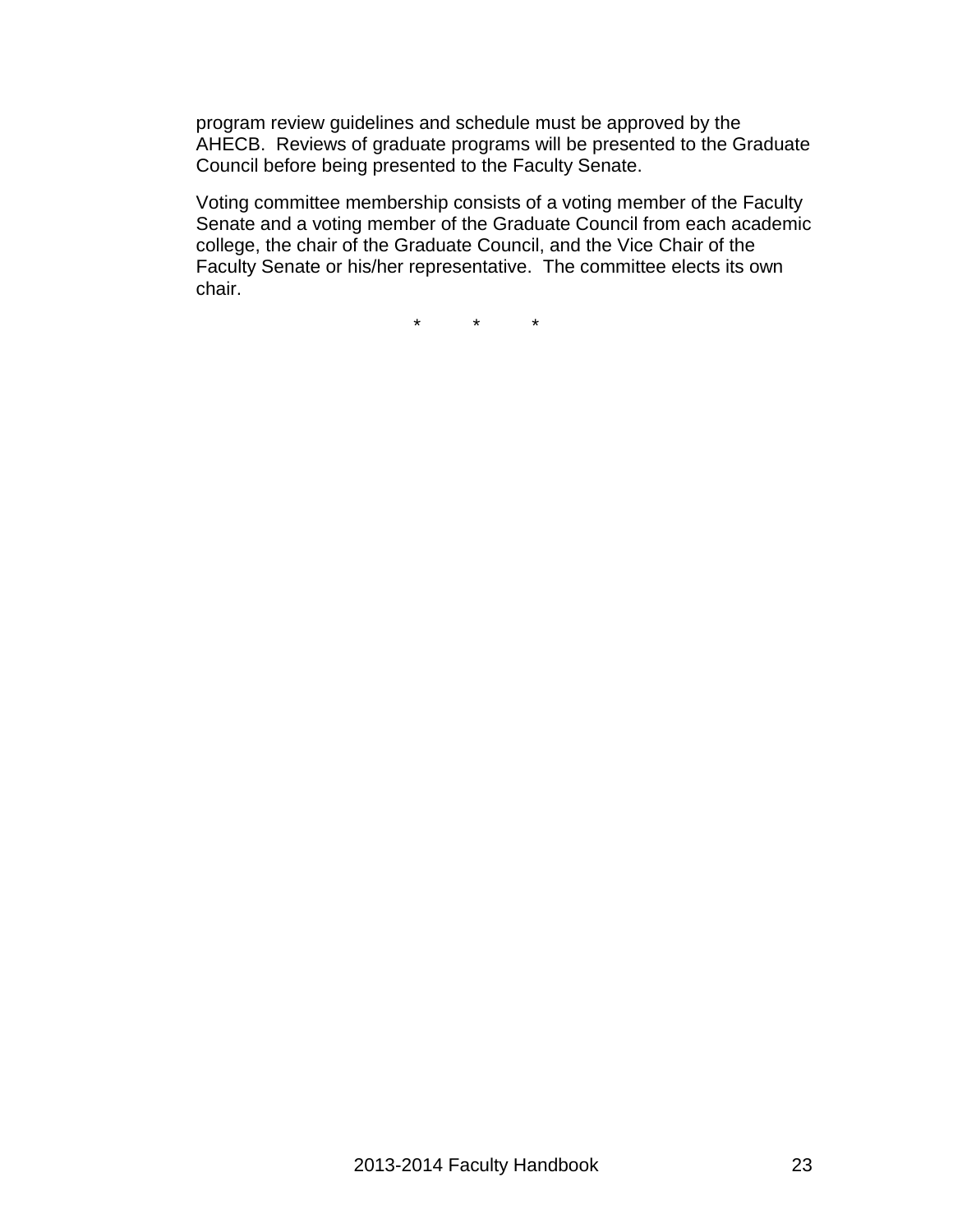## **II. Academic Responsibilities of Faculty**

The orderly conduct of academic affairs in an educational institution requires that faculty members accept and discharge responsibilities related to their workload assignment and carry out the traditional duties associated with their positions consistent with professional good practice. Policy statements on specific activities and areas of responsibility are provided below.

### **Workload**

The work of the university faculty in teaching, research and creative activity, administration, and service is professional in character and does not, therefore, conform to an exact pattern such as the eight-hour day or the forty-hour week. However, so that there may be consistency, equity, and some basis for judgment of workloads and assignments and for comparison with other institutions and state agencies, the standards summarized here will be used. The basic element of faculty work assignments is a work unit, which is based on the contact and preparation time for one class hour (50 minutes) per week for a semester or an equivalent amount of time for other kinds of scheduled activity. Included for each of these work units is the classroom contact time, the time for class preparation, grading, office hours and other work with students outside class. A minimum of twelve work units per semester constitutes the typical work assignment of a full-time faculty member. However, individual work units will vary considerably in nature (if not, theoretically, in number). Work assignments typically include assigned teaching and advising, research/scholarly/creative activities, and service or administration, in varying proportions.

Faculty members are typically expected, as part of their university service as fulltime faculty members, not only to teach, to take part in research/scholarly and/or creative endeavors, and to perform academically related and public service, but also to take part in advising students and prospective students, serving on committees, and maintaining currency in their teaching and research disciplines through professional development activities. Faculty are also responsible for maintaining program currency, viability, and quality. Such activities are considered a normal part of the duties of full-time faculty, along with those activities directly linked to a particular class, and constitute a necessary part of such a work assignment. However, work units may be earned for work done beyond the minimum in any of these areas, as well as for instruction and administration. Work units are only earned for assigned responsibilities, not for work and activities undertaken at the initiative of the faculty member. A position on the staff of the university is considered to be a full-time undertaking unless it is specifically designated as part-time, and each person is expected to perform adequately the duties assigned to him or her. Any departure from a work schedule normal for the tasks assigned should receive approval from the appropriate department head and dean in advance.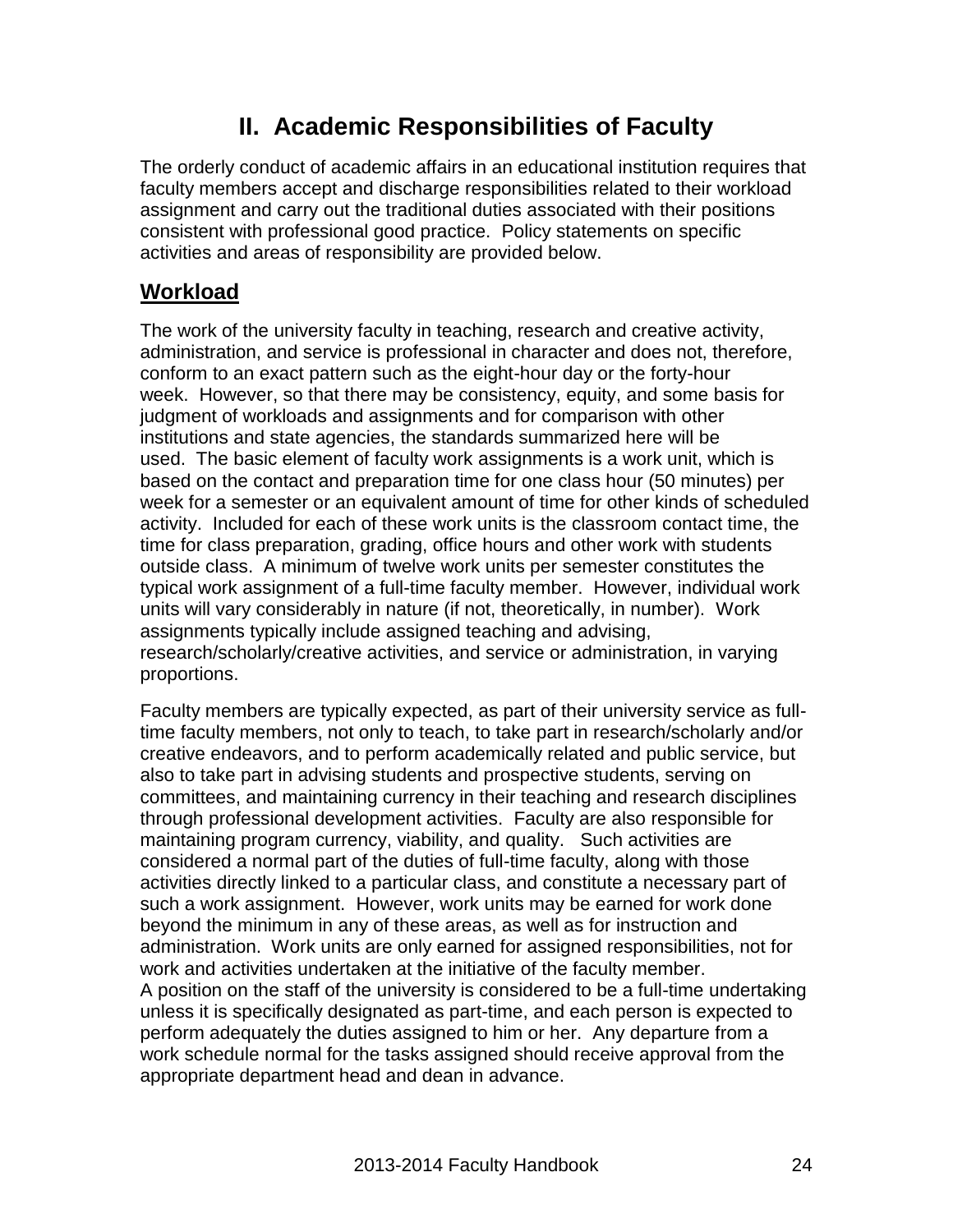Faculty members assigned to teach classes are responsible for determining that the content of their classes is appropriate to each course, as officially described in the catalog (or proposing changes to the description through the campus process), and achieves the coverage indicated by that description. Faculty members are responsible for confining classroom discussion to subjects related to the topics of concern in the course and for conducting the class so as to facilitate learning for all students, consistent with good teaching practices. They are also responsible for choosing appropriate texts and other teaching materials in a timely way. They are responsible for holding the classes and giving final exams at the times and places approved for them, except as changes are authorized by the appropriate department head and dean. They are responsible for providing reasonable accommodation to students with documented disabilities, consistent with policies and procedures of the Center for Educational Access (CEA, telephone 5-3104; **[http://cea.uark.edu](http://cea.uark.edu/)**). Faculty members are expected to provide a syllabus for each course they teach to inform students of the learning objectives for the course, the course coverage/topics, the required texts and materials, how the final grade will be determined, the policy on making up work, requirements for class attendance, and how the students may contact the teacher. It is also the responsibility of the faculty member to include in the course syllabus and class web site instructions on how students can learn prior to class time whether a class is canceled because of weather conditions or for other reasons. See **<http://provost.uark.edu/62.php>**.

Faculty members who develop or teach courses off campus through global campus, online instruction and/or courses with some or all of the course activity conducted outside the U.S.A. are required to comply with all the university policies applying to such activity. Sources of information for regulation and policy include the Academic Policy Series, the Office of Study Abroad, and the Global Campus.

Faculty members are responsible for maintaining in the classroom and laboratory an environment appropriate to academic endeavor and complying with the university statement on discrimination, adopted in 1983 and amended in the Fall of 1991: The University of Arkansas, Fayetteville, does not condone discriminatory treatment of students or staff on the basis of age, disability, ethnic origin, marital or parental status, race, religious commitment, sex, sexual orientation or veteran's status in any of the activities conducted upon this campus. Members of the faculty are requested to be sensitive to this issue when, for example, presenting lecture material, assigning seating within the classroom, selecting groups for laboratory experiments, and assigning student work. The university faculty, administration, and staff are committed to providing an equal educational opportunity to all students.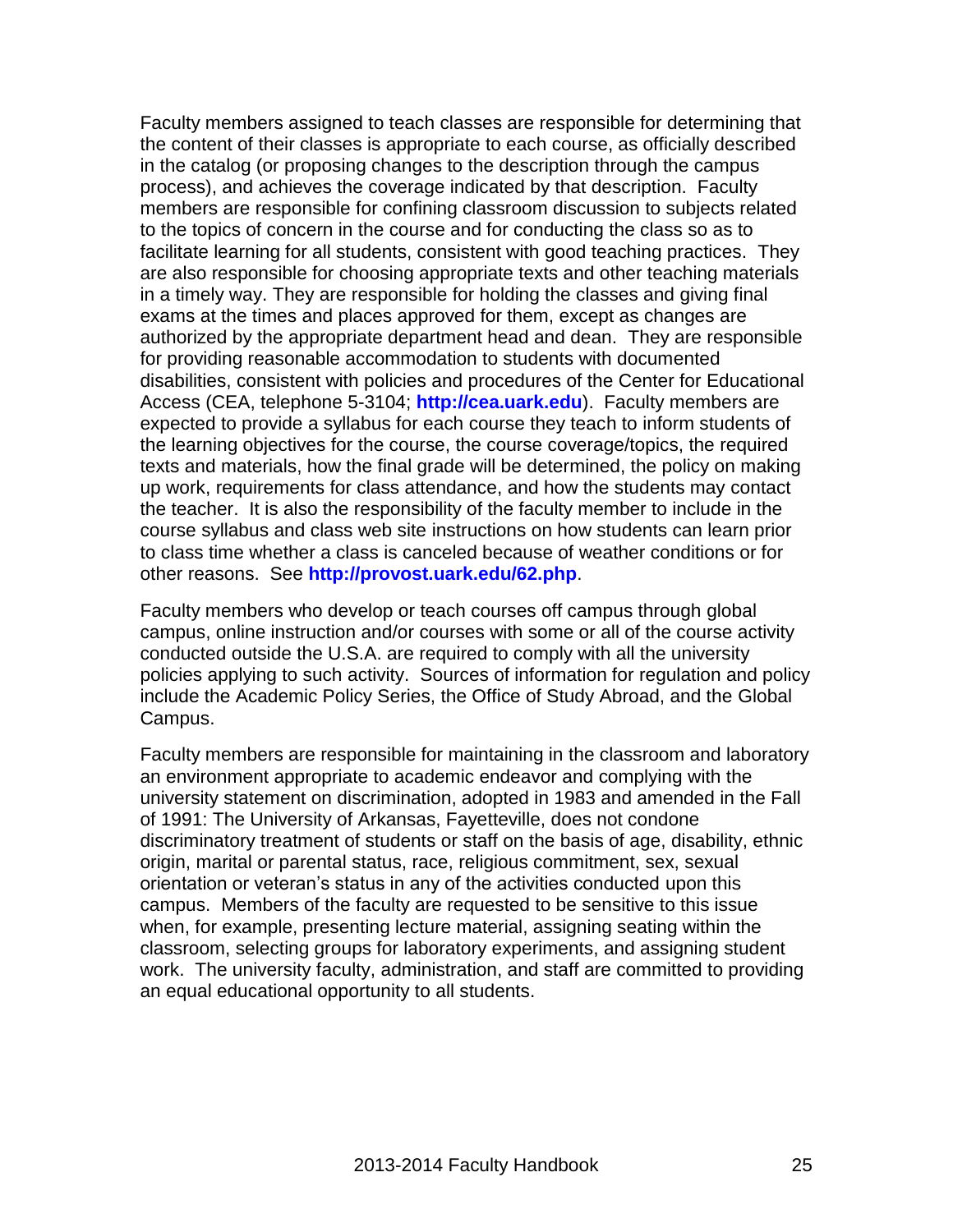#### **Attendance Policy for Students**

(Faculty Senate, May 26, 1999)

Education at the university level requires active involvement in the learning process. Therefore students have the responsibility to attend classes and to actively engage in all learning assignments or opportunities provided in their classes. Instructors have the responsibility to provide a written policy on student attendance that is tied to course objectives and included in a course syllabus. There may be times, however, when illness, family crisis, or universitysponsored activities make full attendance or participation impossible. In these situations students are responsible for making timely arrangements with the instructor to make up work missed. Such arrangements should be made in writing and prior to the absence when possible.

Examples of absences that should be considered excusable include those resulting from the following: 1) illness of the student, 2) serious illness or death of a member of the student's immediate family or other family crisis, 3) Universitysponsored activities for which the student's attendance is required by virtue of scholarship or leadership/participation responsibilities, 4) religious observances (see Students' Religious Observances policy below), 5) jury duty or subpoena for court appearance, and 6) military duty. The instructor has the right to require that the student provide appropriate documentation for any absence for which the student wishes to be excused.

#### **Grades and Exams**

The grading system in general use at the university is stated in the current catalog under the heading **Grades and Marks**, at **<http://catalogofstudies.uark.edu/2882.php>**. The Law School, the E. Fay Jones School of Architecture and the Dale M. Bumpers College of Agricultural, Food and Life Sciences may evaluate on a plus and minus grading system.

The Faculty Senate has gone on record as affirming the fundamental responsibility of instructors to inform students of their progress in courses as accurately and completely as possible. In meeting this responsibility, early progress grades are entered into the web-based facility by faculty at the end of six weeks for students in 1000- and 2000-level courses. Early progress grade reports are issued to students in the seventh week, as soon as possible following submission by instructors, with the reports made available to deans' offices for advisors.

Each faculty member is expected to select appropriate times for the periodic examinations that are necessary or desirable during the course of the semester, but if examinations are to be given at times other than the regular class period, these times must be published in the Schedule of Classes, included in the syllabus, and announced at the first class meeting.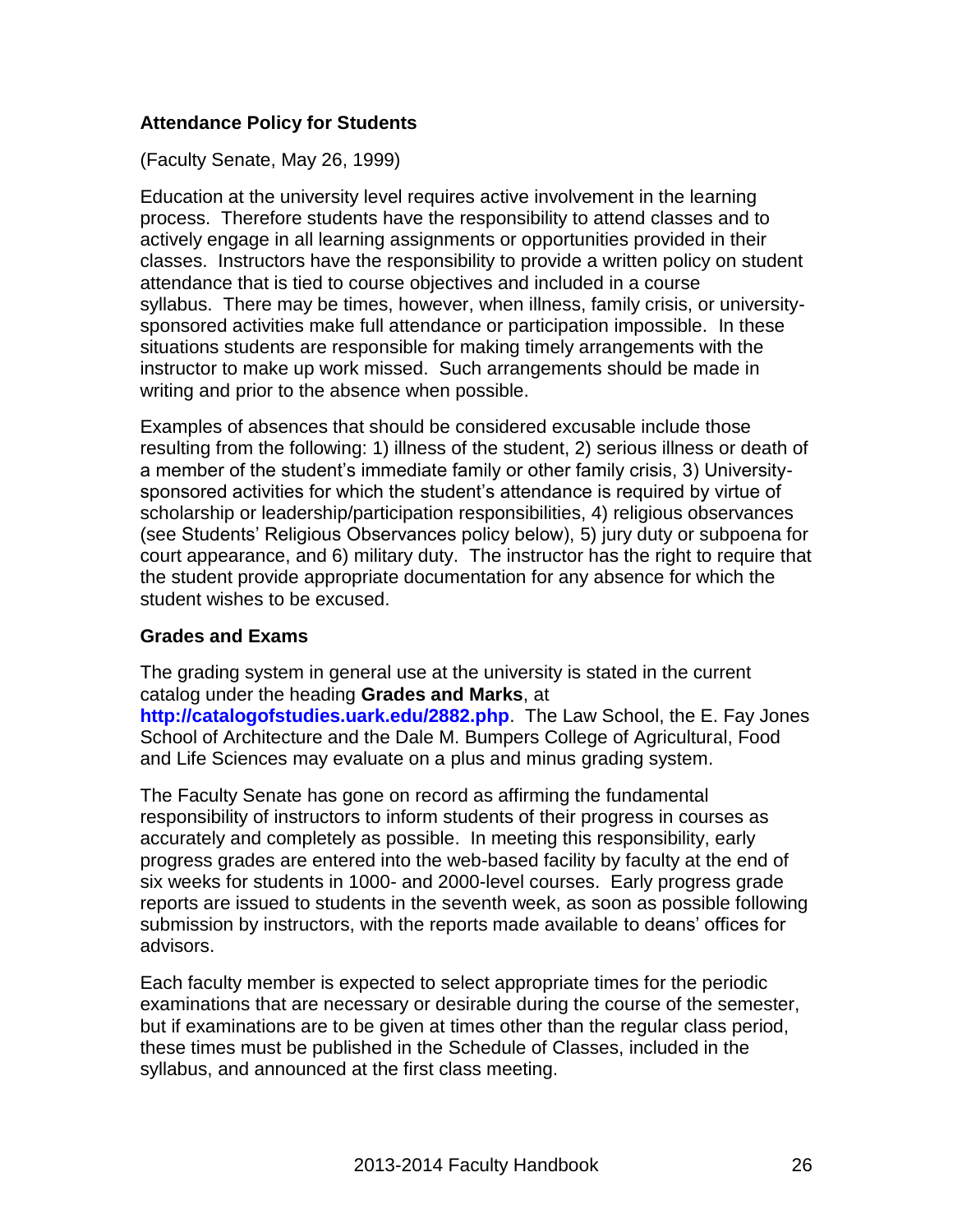Faculty members are advised to note the terms of the "Grade Appeal Structure for Undergraduate Students" in which is implicit the assumption that instructors will include grading and make-up policies in the syllabus for the course or at the course web site, and/or announce such policies at the beginning of class meetings for each course. Student grade appeal procedures are available at **<http://catalogofstudies.uark.edu/2882.php>**. See the current Graduate Catalog for graduate student procedures. **<http://catalogofstudies.uark.edu/2691.php>**.

A copy of the final examination schedule is included in the **[Schedule of](http://registrar.uark.edu/465.php)  [Classes](http://registrar.uark.edu/465.php)**. All final examinations must be given at times specified in the schedule. An exception exists when faculty members must reschedule a final exam when a student is scheduled for more than two exams on the same days if so requested. Typically, the class with the smallest enrollment is the one rescheduled for the student. A student will apply to have an exam rescheduled on the form provided by the Registrar's Office for that purpose. Whenever extreme circumstances make necessary a deviation from the announced schedule for final examinations, clearance for such deviation must be obtained in advance from the appropriate college dean and the Provost and Vice Chancellor for Academic Affairs. Consistent with Campus Council policy of 1989, it is the policy of the university to minimize student participation in extracurricular activities during the final examination period. No meetings, social activities, athletic events, or other extracurricular activities, which require student participation, will be scheduled on Dead Day or during the final examination period. Any exceptions to this policy must receive prior approval from the Provost and Vice Chancellor for Academic Affairs.

Final examinations in the summer term and intersessions courses are to be given at the final scheduled class session.

Faculty members are responsible for entering final grades into a web-based facility consistent with procedures established by the Registrar's Office. See the grading system statement at

**<http://catalogofstudies.uark.edu/2882.php>**.

Campus Council policy (1978) provides that instructors for on-campus courses are to report final grades as soon as possible and no later than two working days following the end of the final exam period. Grades for off-campus courses are to be reported within four days following the exam.

#### **Posting Grades**

The Family Rights and Privacy Act of 1974, as amended, prohibits disclosure of personally identifiable education records to a third party without prior written consent. Accordingly, faculty should ensure that grade information posted or made available through graded papers left for collection in public places (such as offices or hallways) is not "personally identifiable." The Department of Education Regulations for the Act define "personally identifiable" information as that data or information which includes (1) the name of the student, the student's parent, or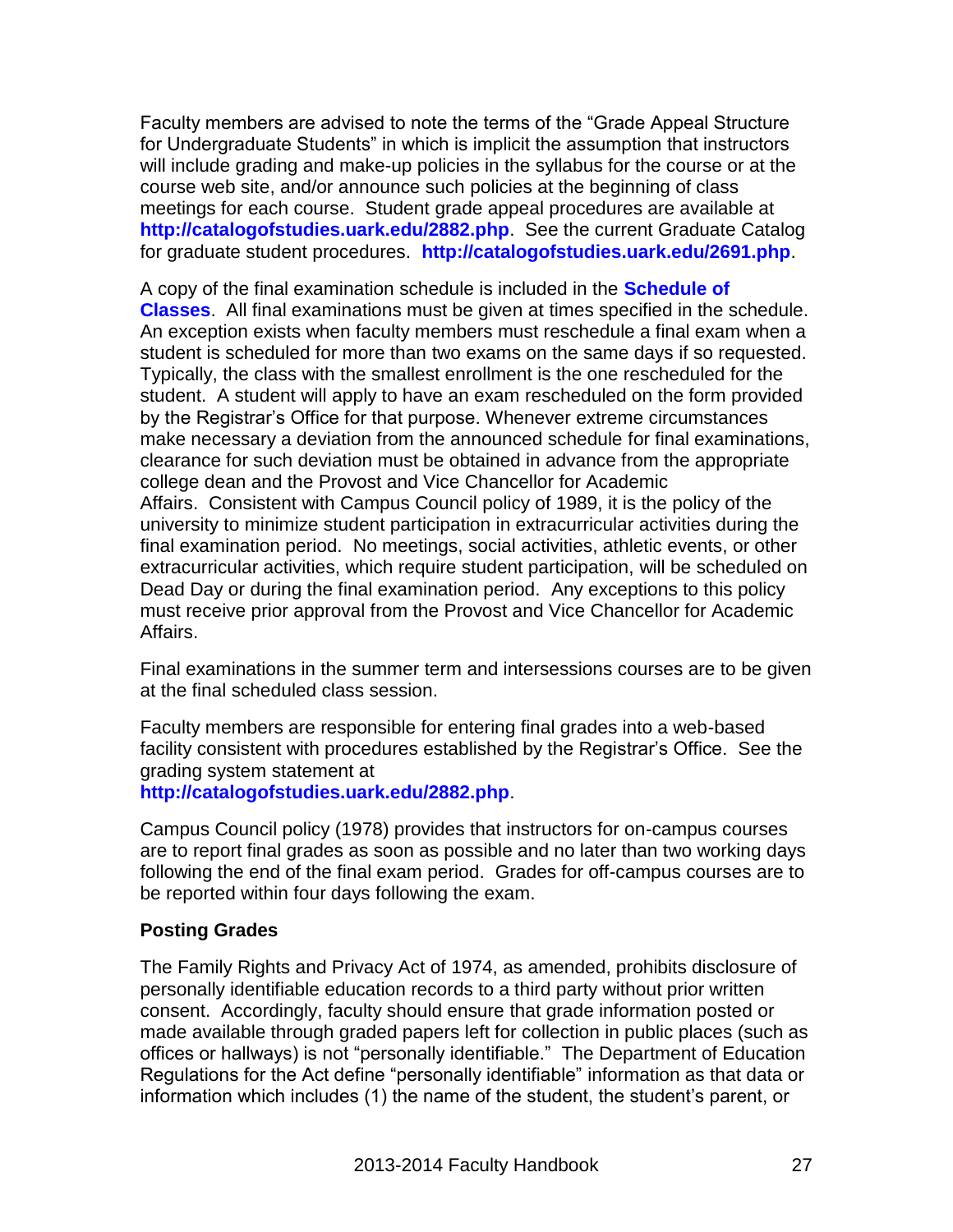other family members; (2) the student's address; (3) a personal identifier (such as a social security number or student number); or (4) a list of personal characteristics, or other information which would make the student's identity easily traceable.

#### **Office Hours**

Faculty members are expected to keep regularly-scheduled office (or laboratory) hours each week during which time students may confer with them. The number of hours scheduled should reflect the teaching load and class enrollment of the faculty member. Office hours should be flexible enough to provide reasonable access to students who may have class conflicts. For example, office hours scheduled only for M-W-F, 9:30 to 10:20 a.m. eliminates access for those students who have class during that hour.

#### **Records**

Consistent with Academic Policy 1480.10, records and materials made and collected by faculty as evidence of student performance and learning are the primary source of data for the evaluation of students for grades. Members of the faculty are responsible for maintaining such records as part of their teaching responsibilities. Such records should be retained for two years following the assignment of final grades for all coursework, either by the faculty member or by the department in which the faculty member is appointed, in the event of the faculty member's leaving the employment of the institution.

#### **Students' Religious Observances**

(Campus Faculty, revised November 15, 1995)

Although Christian religious holidays are reflected to some extent in the academic calendar of the university, holidays of other religious groups are not. When members of other religions seek to be excused from class for religious reasons, they are expected to provide their instructors with a schedule of religious holidays that they intend to observe, in writing, before the completion of the first week of classes. The Schedule of Classes should inform students of the university calendar of events, including class meeting and final examination dates, so that before they enroll they can take into account their calendar of religious observances. Scheduling should be done with recognition of religious observances where possible. However, faculty members are expected to allow students to make up work scheduled for dates during which the student's religious observances are scheduled, to the extent possible.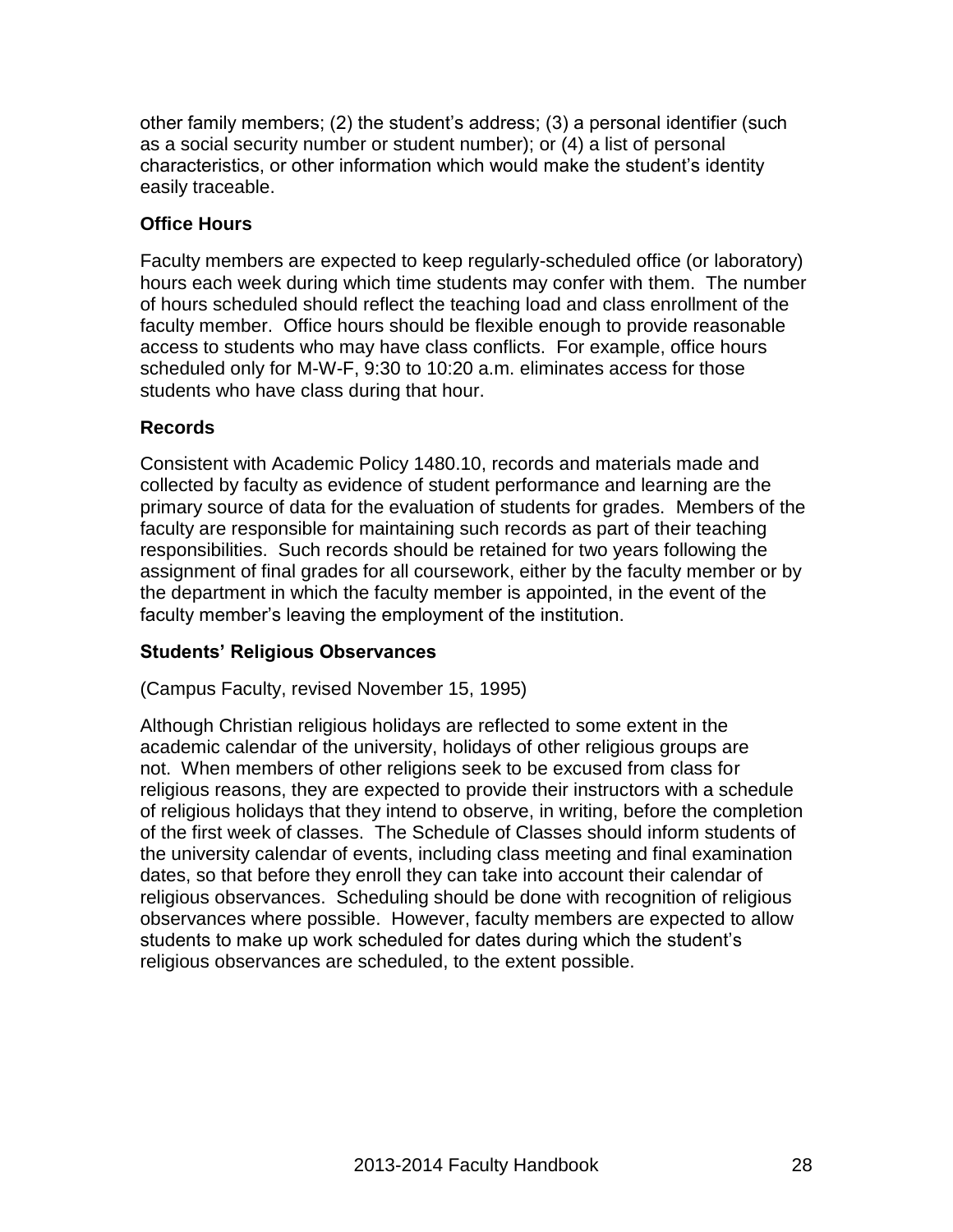#### **Textbook and Course Materials Policy**

Each year with the beginning of a new appointment period, deans and chairpersons should notify or remind faculty members of the policies and procedures for compliance with Arkansas legislation relating to textbooks and course materials (Acts 105, 106, 175, and 277 of 2007).

#### **1) Inducements (Act 105)**

Acceptance of inducements (such as a gift, payment, loan, subscription, advance, deposit of money, or services) to require specific textbooks is prohibited by this legislation. Not included as inducements are the following: sample copies, instructor's copies, or instructional materials for a textbook or royalties or other compensation from the sale or publication of a textbook that includes the employee's own writing or work.

A violation of this policy shall be reported within ten business days of discovery to the chief academic officer and the chief legal counsel of the University and to the Legislative Council. A violation may be reported to these same parties by any business or consumer.

#### **2) Deadlines for Textbook and Course Material (Undergraduate) Adoption (Act 175)**

This legislation requires that for each full semester and collectively for summer sessions and intersessions, the University shall distribute a list of all textbooks and course materials required or assigned for an undergraduate course (regardless of circumstances used for obtaining, purchasing or distribution methods) by publication on its website and posting at its bookstore. The University of Arkansas Bookstore located in the Garland Center, will be the central repository for all textbook and course material adoption information and for compliance with the legislation. This information will be shared with competing local bookstores and placed on the University website. Faculty members are required by this legislation to choose and report their choices of textbooks and course materials to the Bookstore no later than noon on April 1 for summer, May/August Intersessions, and fall semester courses and no later than noon on November 1 for January Intersession and spring semester courses. For each textbook or course material on the list provided to the bookstore, the faculty member shall include the following: a brief description of the textbook or course material; the author or authors; the title and edition; and any special instructions or circumstances for the purchase or use of the textbook or course material.

A textbook or course material for an undergraduate course may be adopted after the time specified above if the adoption is approved by the department chair and the dean or division head of the affected college; and the dean or division head of the college forwards to the chief academic officer of the institution the following information: a list of late adoptions; the names of the person or persons responsible for each late adoption; and a written statement explaining why each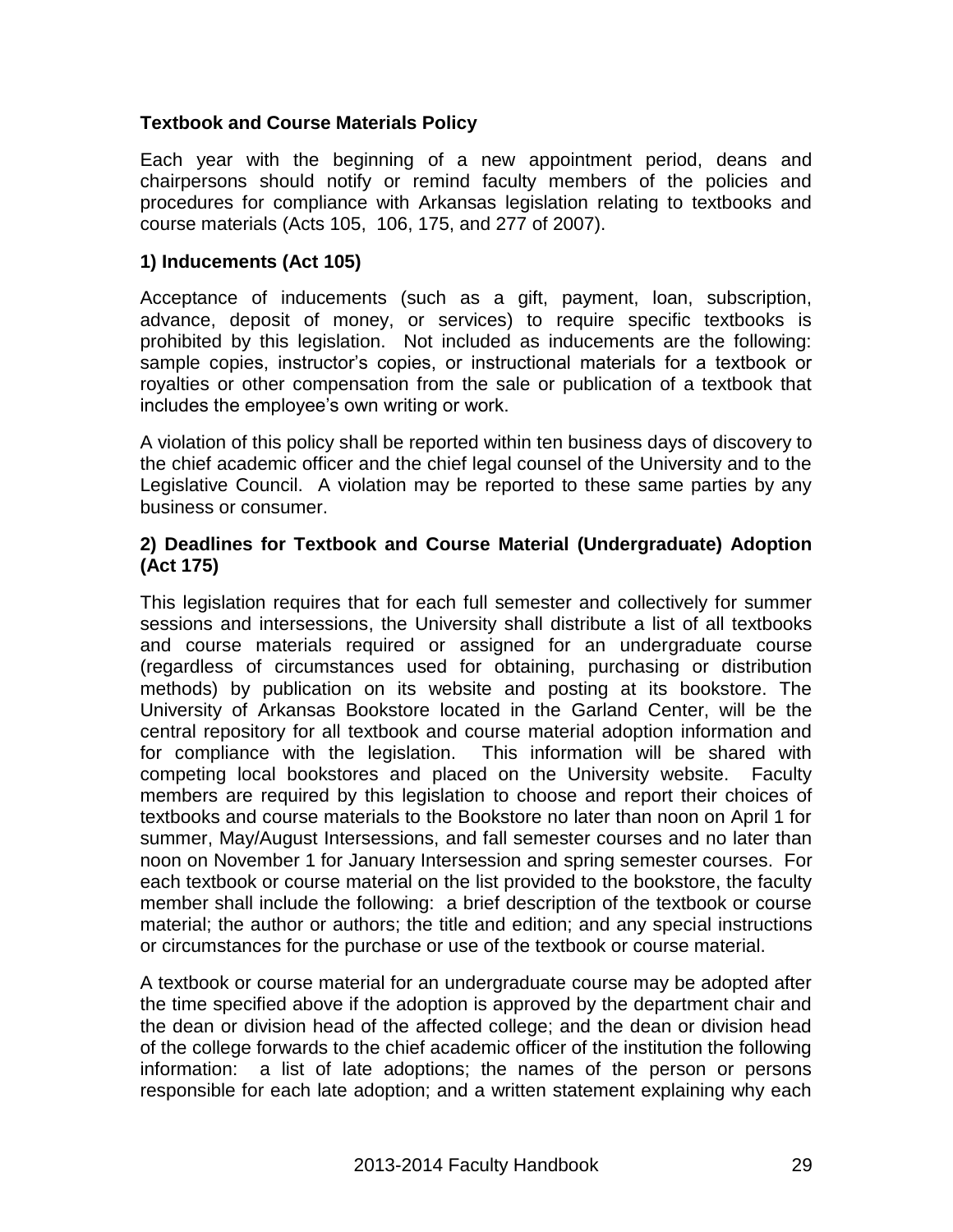adoption was late. The late adoption form should be used for transmitting and routing the necessary information. This form is available at **<http://bookstore.uark.edu/adoption/>** under the Late Adoption Approval Form link.

#### **3) Prohibition of Referrals (Act 277)**

Consistent with this legislation, the University may not place or permit to be placed on its website or its bookstore's website a link to the website of a retailer of textbooks or other educational materials if the retailer of textbooks or other educational materials is not required to report and pay Arkansas sales and use taxes and does not obtain a use tax permit from the Department of Finance and Administration and report and pay Arkansas sales and use taxes on sales of textbooks and other educational materials to residents of this state. Nothing in this section prevents a faculty member from referring students to any source for required or suggested textbooks or course materials.

#### *4) Regulation of the Use of Royalties from the Sale of Textbooks and Educational Materials (Act 106)*

#### **Financial Benefit to Instructor from Student Materials: Conflict of Interest Resolution**

Consistent with University of Arkansas Board of Trustees policy 450.1, full-time faculty and non-classified administrative staff members may engage in limited and specifically approved outside employment for compensation provided this employment does not interfere with the employee's duties (such as by creating a conflict of interest or commitment) and provided that the employee receives written approval from his or her department head and/or dean in advance of the employment. Similarly, employees planning to engage in outside employment must disclose by means of the appropriate form any relationships or activities which might give rise to conflicts, or the appearance thereof, with their duties, responsibilities or obligations to the University of Arkansas.

Faculty members who derive direct or indirect financial benefit from materials required to be used by their students are engaged in outside employment for compensation that constitutes a conflict of interest. Procedures required to address that conflict of interest are as follows.

#### **Required Compliance Procedures**

 Faculty members must disclose the conflict of interest in writing and obtain prior written approval from department chair and dean to require the purchase of their own proprietary materials by their students or to require the purchase of any other materials for which the faculty member receives compensation (including, but not limited to publishers' incentive payments).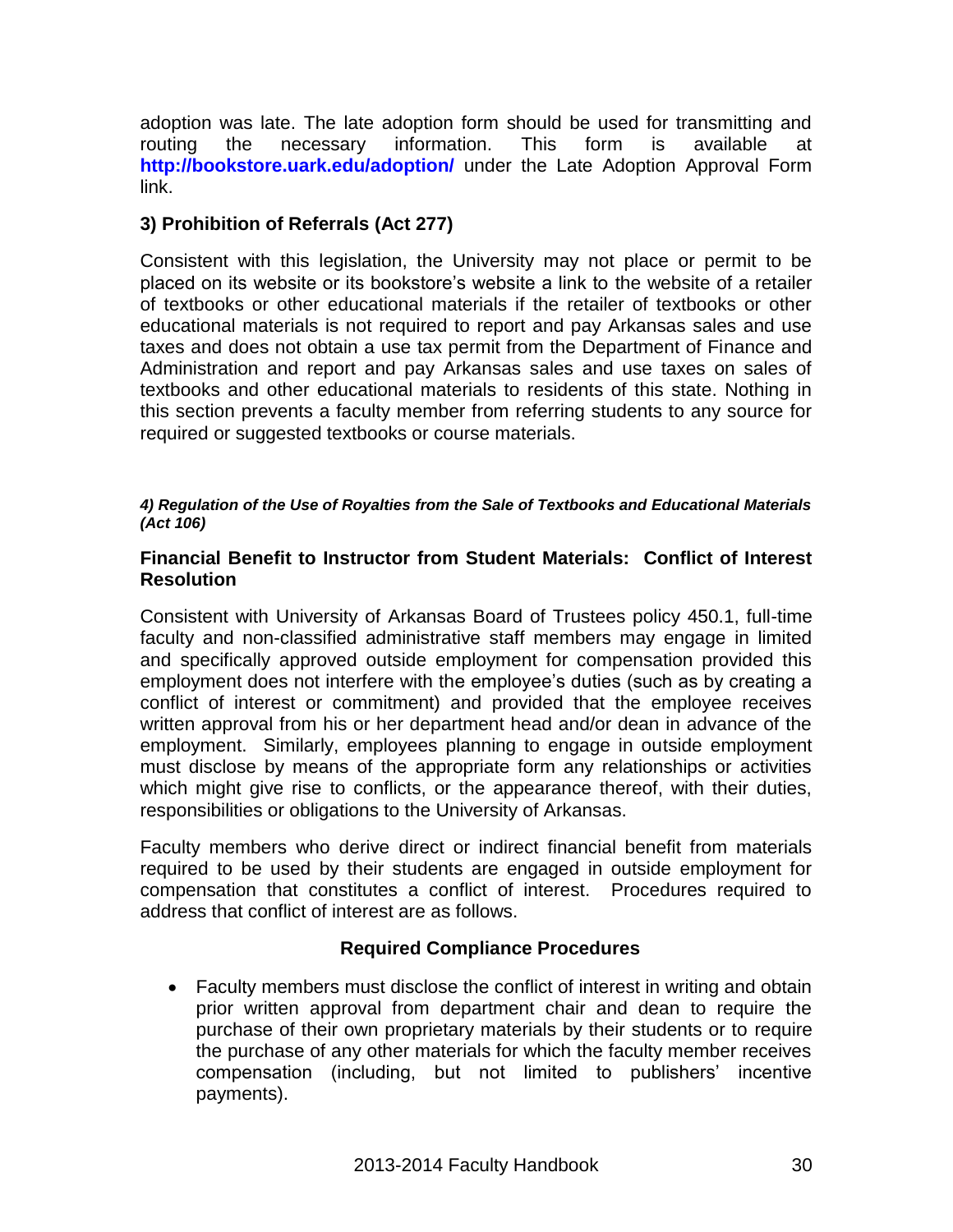- The request for approval must include a description of the material(s) and a justification for their use.
- The request must state the provision made for disposition of payments, revenues and royalties from the sales of the material(s). These revenues must be paid to a unit not directly related to or associated with the faculty member, but one (e.g., college or school) that will benefit students academically at the University of Arkansas, Fayetteville.
- Consistent with the deadline for reporting Outside Employment (report to dean before September 15), faculty members must provide a satisfactory accounting of remuneration and disposition of payments, revenues and royalties acceptable to their Dean relative to materials required for student purchase during the preceding year.

NOTE: The required compliance procedures do not apply to faculty members teaching only in non-credit courses and programs. However, it is recommended that all required course materials be turned in to the University Bookstore where support will be provided to faculty and departments to insure compliance with all textbook policies and that students have access to the material in a timely manner.

Texts of the legislation of the Arkansas 86th General Assembly to which reference is made here are available at

**<http://www.arkleg.state.ar.us/SearchCenter/Pages/historicalact.aspx>** where you should deselect 87th General Assembly, select 86th General Assembly, and enter the Act Number of interest in the dialog box.

#### 08/14/09

#### **Teacher and Course Evaluation**

The following procedures are developed in response to the Teaching Council's recommendations offered to and adopted by the Faculty Senate on March 11, 2009. These procedures are meant to supplement Academic Policy 1405.15.

A standardized university-wide procedure for administration: 1) All course evaluations are administered on-line for each class through CoursEval.

2) An e-mail will be sent to all students enrolled in a class with 5 or more students, as well as the instructor for that class, announcing evaluations are open.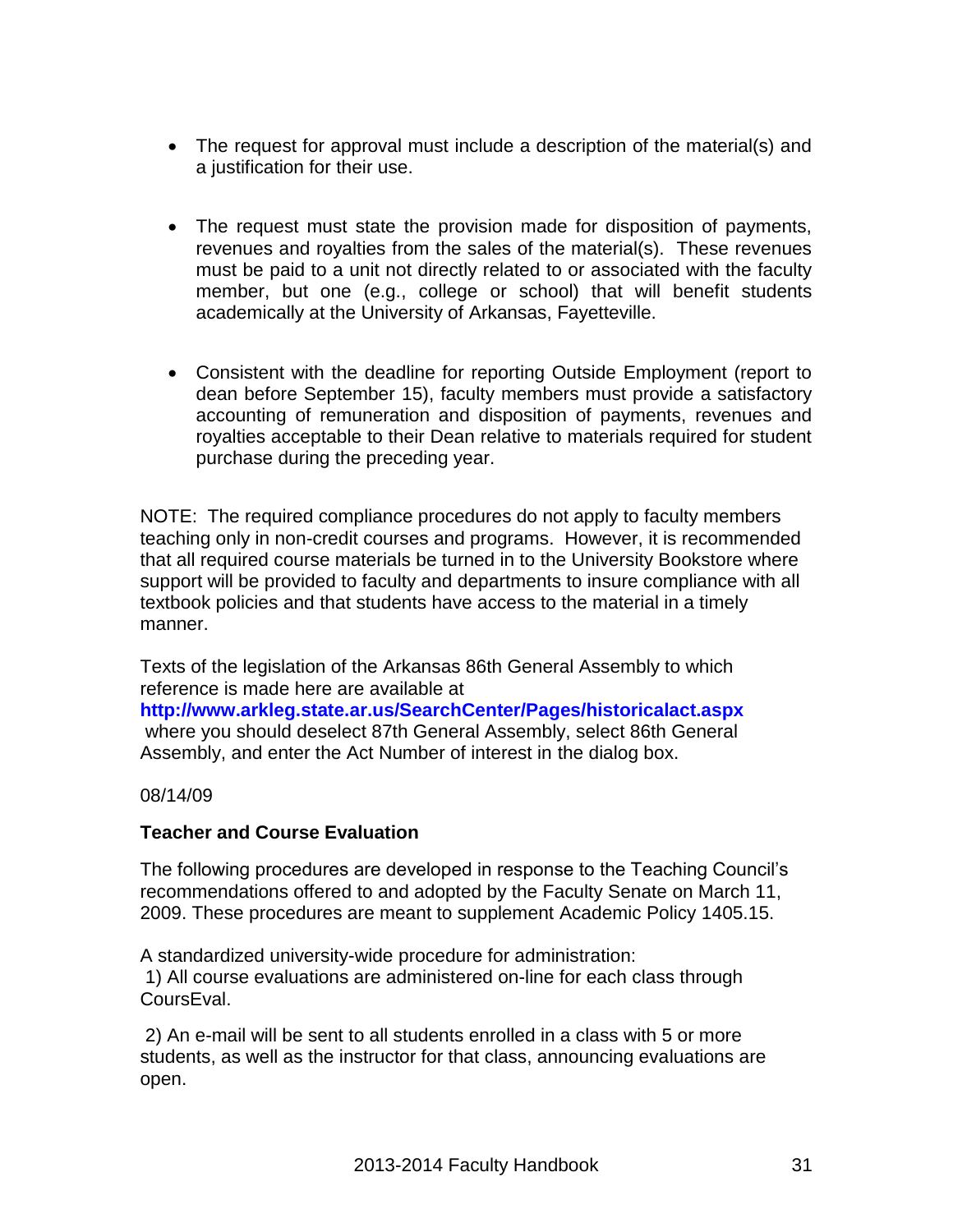3) Students will receive e-mails every other day for one week reminding them to complete the course evaluations.

4) Evaluation period is generally 5 – 10 days long and access to course evaluations will then be closed.

5) The evaluation process is completely anonymous.

6) Results of evaluations will be sent to individual faculty members 72 hours after grades are posted in ISIS.

7) Faculty may not retaliate against students, based on feedback from course evaluations, or the faculty will face negative repercussions.

8) It is the faculty member's responsibility to login to CoursEval prior to evaluations being deployed to ensure accuracy of the information being provided to students.

 9) Faculty may choose 5 questions from the PICES Item Catalog in addition to the pre-determined University, College, and Department questions.

10) Quantitative information on course evaluations is available to designated department heads, chairs and deans, however comments are private and not shared unless the faculty member chooses to do so.

11) Contact information for CoursEval. email [courseval@uark.edu](mailto:courseval@uark.edu)

(Campus Council, Adopted March 14, 1985)

The Campus Council in 1985 reaffirmed the value of teacher and course evaluation by students, but significantly modified its implementation by recognizing that student evaluation of teaching effectiveness serves two related but distinctly separate objectives. The first relates directly to the instructor's own effort to teach effectively. The second pertains to administrative decisions regarding salary, promotion, and tenure. While evaluations by others—such as peers and recent alumni—are valuable, and their use is encouraged as a means of broadening the basis for judgment, the perceptions of current students are an essential consideration in any administrative review of teaching effectiveness.

#### **Teaching and Faculty Support Center (TFSC)**

The TFSC at the University of Arkansas was established in 1992. Representing one part of the university's commitment to excellence in teaching, the center provides a central facility to assist faculty, teaching assistants, and departments in the continued improvement of learning and teaching. It functions as a resource clearinghouse for addressing instructional issues. The address of the center is 146 N. Harmon, Harmon Avenue Parking Facility, HAPF-703, and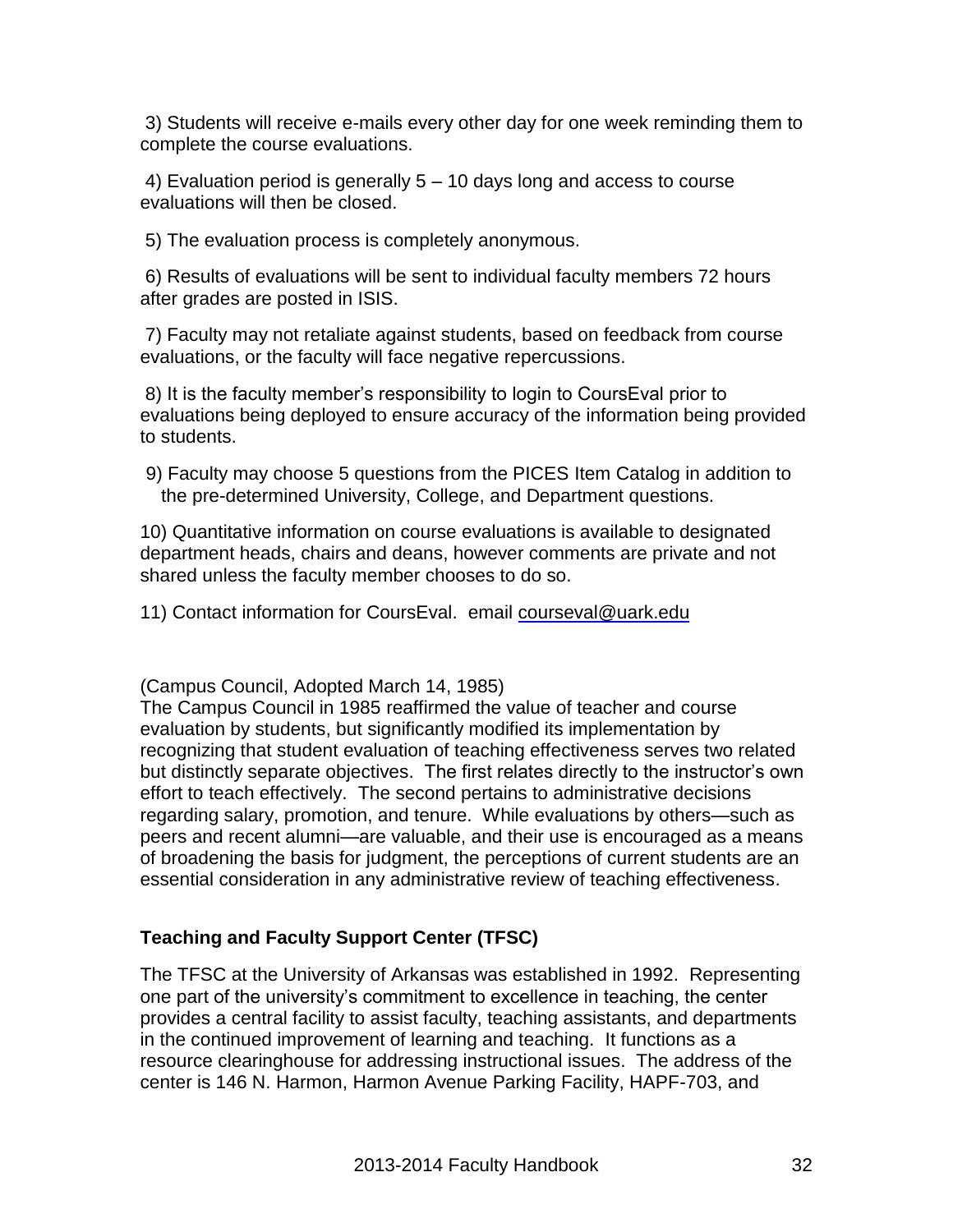telephone 479-575-3222. For more information, visit the web site at: **<http://tfsc.uark.edu/>**.

#### **Teaching Academy**

The Teaching Academy is an honorary society of the University of Arkansas for outstanding teachers that advocates and represents teaching interests as well as sponsoring events such as an annual workshop on teaching. For more information, consult the web site at **<http://www.uark.edu/studorg/uateach/>**.

#### **Student Conduct Policies**

#### **Academic Integrity**

The University of Arkansas, Fayetteville, presents this policy to set forth the University's commitment to academic integrity and to create procedures to address allegations of academic misconduct in a fair and unified manner. Responsibility for understanding and adhering to the values of academic integrity, including being familiar with and complying with this policy, lies with individual students as members of the University community. The University shall assist students in meeting this responsibility through educational efforts such as training held during both undergraduate and graduate new student orientation, and on-line training modules, and may also include training during program-level orientation and in individual classrooms. The University shall also provide a statement on academic integrity that faculty will be encouraged to include in all course syllabi. Again, however, as developing scholars, students must take the initiative to familiarize themselves with and clarify expectations regarding academic integrity.

**<http://provost.uark.edu/245.php>**

#### **Academic Support and Related Services for Students**

#### **Advising**

Faculty members typically have shared responsibility for advising undergraduate and graduate students at all levels of study including the preparation of honors and graduate theses. Assignments differ among programs and levels of study, but the number and kinds of advising duties assigned to faculty members and staff are reflected in their workload assignments, and their accomplishments and those of their students reflected in their merit evaluations. Training and developmental opportunities are made available to faculty and staff assigned to advising duties. Awards for outstanding advising are made each year commensurate with those for teaching, research and other service assignments. The institution has established a continuing process for the monitoring and identification of issues related to advising and the design of solutions. Those involved in the everyday practice of advising students have a key role in this process. Two pieces of recent legislation also address faculty and institutional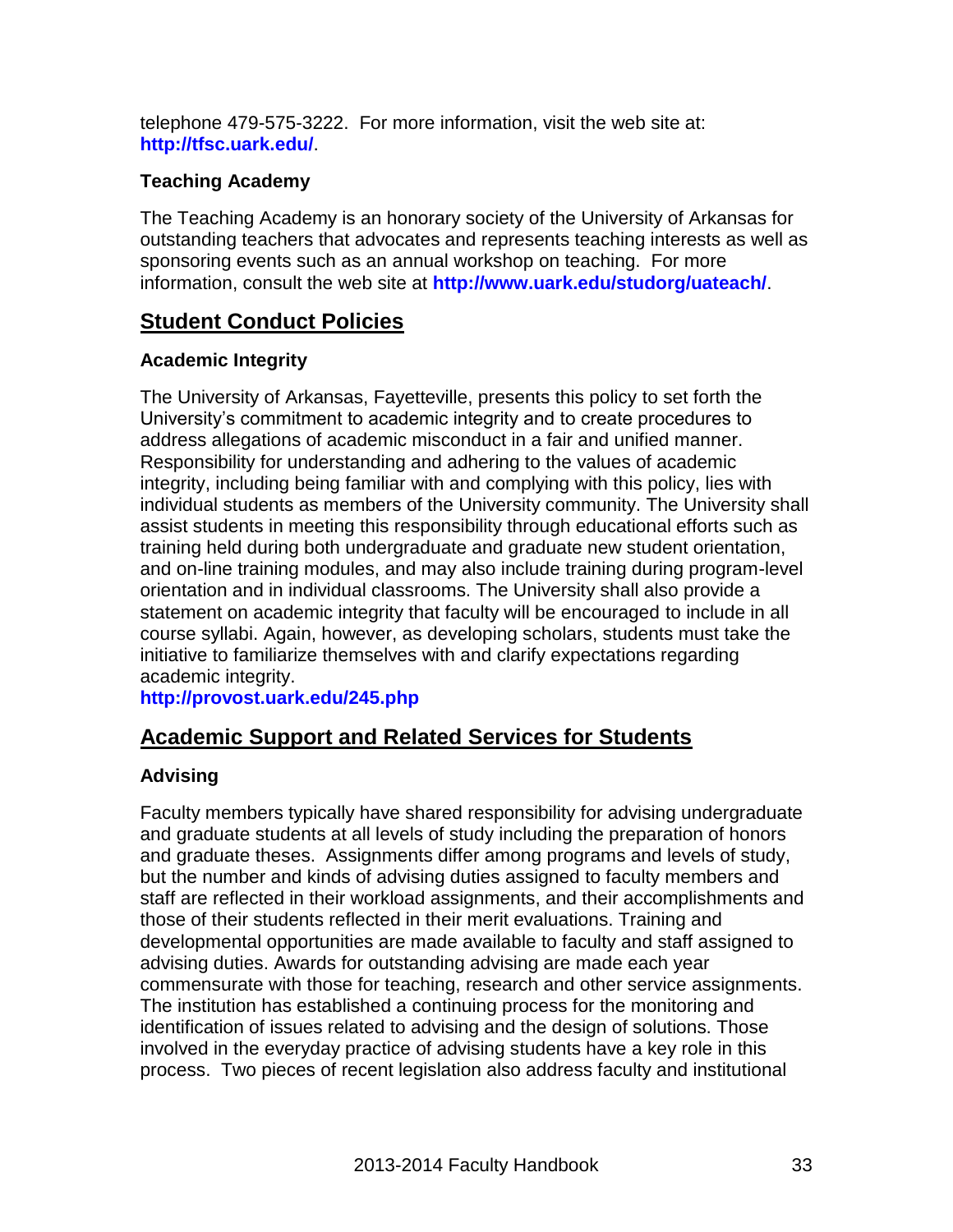responsibilities toward students, and faculty members should be familiar with these responsibilities.

Consistent with Act 1014 of the Arkansas General Assembly of 2005, qualified degree-seeking freshman must be given the opportunity during their first registration to enter an eight-semester degree completion program or to decline to do so. Such programs exist for the great majority of areas of study at the University of Arkansas and full information is available on line. **<http://catalogofstudies.uark.edu/>**

Similarly, consistent with Act 472 of 2007, entering undergraduate students must be informed during registration of the opportunities provided by the Arkansas Course Transfer System (ACTS). This system specifies course transferability among Arkansas public institution of higher education and its provisions may be viewed on line.

**[http://www.adhe.edu/divisions/academicaffairs/Pages/aa\\_acts\\_faqs.aspx](http://www.adhe.edu/divisions/academicaffairs/Pages/aa_acts_faqs.aspx)**

Also, consistent with Act 672 of 2005, the U of A may not require a transfer student who has credit for an equivalent course (as reflected in the ACTS) to repeat that course on this campus.

Beginning in 2010, Arkansas will be implementing Act 182 which establishes additional restrictions on courses that may be required of students transferring into degree programs at the U of A with Associate of Arts, Associate of Science, and Associate of Arts in Teaching degrees from Arkansas public institutions. Courses taken in fulfillment of the requirements of these transfer degree programs (except those with grades of D) will generally be transferred.

#### **Academic Advising of Undergraduate Students** (from Academic Policy 1550.20)

Academic advising is an active, ongoing exchange between the advisers and students grounded in teaching and learning. Advising is based on students gaining accurate and appropriate information and direction to help make their educational experience relevant, coherent, and meaningful. It is a process that assists students in connecting with the University of Arkansas, making thoughtful decisions related to their academic experiences, and maximizing their educational and career opportunities. Quality academic advising is essential to achieving the University's vision for a "student-centered research university serving Arkansas and the world." While procedures may vary among schools and colleges, all successful academic advising should include the following:

• A mutual respect between adviser and student with the student possessing final responsibility for successful completion of a degree.

- A developmental and educational process that occurs over time.
- Consideration of individual students' interests, abilities, and needs.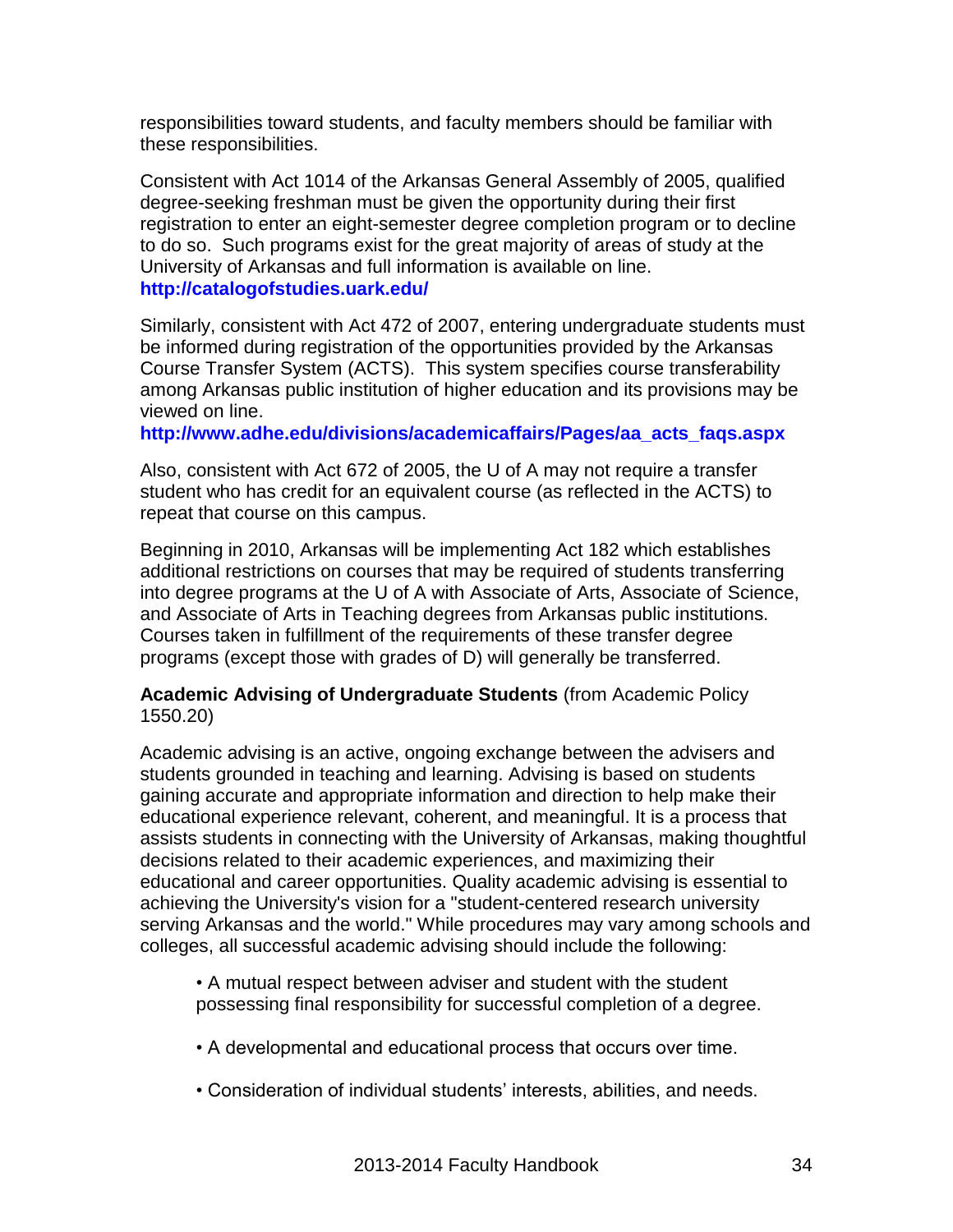• A collaborative effort to connect students to campus resources and services.

• Reasonable availability and accessibility to advisers.

• Interpretation of University of Arkansas, college, and departmental rules and courses.

• Achievement of student understanding of the purpose and nature of the university core courses.

• Recommendation of appropriate courses.

• Achievement of student understanding of and progress toward meeting academic requirements.

• General information regarding career options and opportunities, with appropriate referrals as necessary.

• Respect for students' ethnic and racial heritage, age, gender, culture, national origin, sexual orientation, and religion, as well as their physical, learning, and psychological abilities.

• An understanding of and adherence to laws and regulations that relate to academic advising.

• Adherence to the highest principles of ethical behavior.

The University is committed to developing each student to his or her fullest potential. To this end, programs in each college have been established to improve the academic achievement and persistence of students on academic warning and other students in need of academic assistance. Such assistance is provided through a variety of instructional and informational services

Support services for students include many services directly related to performance in the classroom and laboratory, some of which are identified below.

The **Career Development Center** provides a comprehensive career development program with individual career counseling sessions focusing on all aspects of career development, including major and career selection, resume and interview preparation, and job/internship/graduate program search. We also offer classroom presentations (topics include: overview of career services, resume writing, interview skills, job-search) a professional development program, a career decision-making course, and employer networking events. For more information visit **<http://career.uark.edu/>**.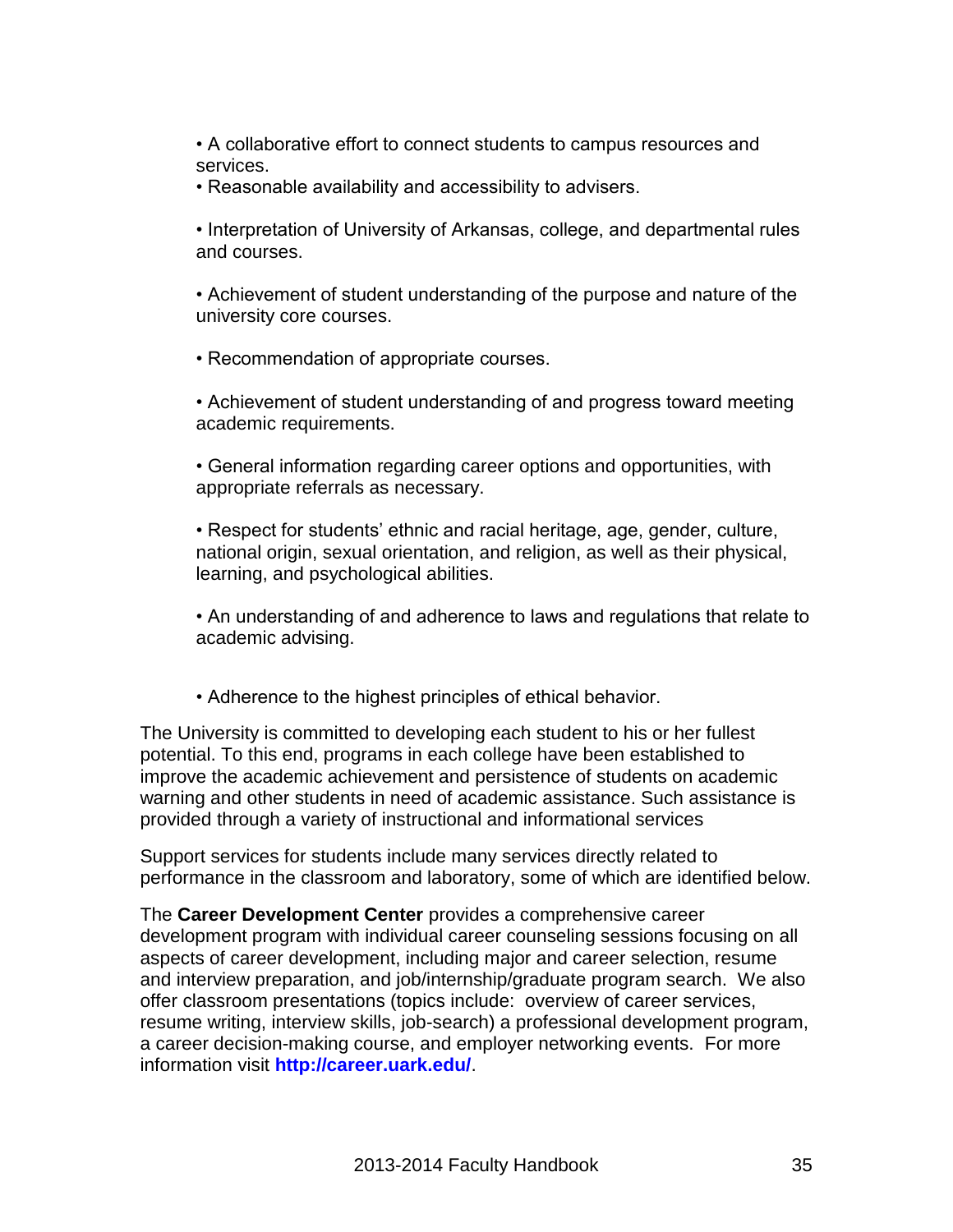The mission of the **Enhanced Learning Center (ELC)** is to foster the intellectual development of the student community at the University of Arkansas. In collaboration with faculty, students and staff, the ELC provides programs and services to support every student's academic pursuit. For more information visit **<http://elc.uark.edu/>**

The **Center for World Languages, Literatures & Cultures** is an audio/visual center designed to serve and support all students enrolled in language courses in the Department of World Languages, Literatures & Cultures. This particular lab is set up with 16 networked computers that support state-of-the-art class assignments throughout each semester. Additional equipment and materials include microphones and web cameras to support online or offline oral/aural activities, multi-region DVD/VHS players, a reservable smart room with multilingual satellite television, DVD/VHS players, and 20 wireless MacBook Pro laptops to support in-class chat-room and multimedia-based activities. Other portable equipment such as CD/tape players and portable laptop projection for faculty are available for teaching activities. This lab also supports innovative language learning activities in undergraduate and graduate level courses that include Web 2.0 and video development. Web 2.0 development, graphics and video editing software, as well as scanners, digital video cameras and CD and DVD burners are available to enhance the knowledge of our students in terms of either designing, developing and teaching with technology, or using and developing technology with the target language as the foundation of the material developed. For more information on the center visit **<http://languages.uark.edu/Lab/LabHome.html>**

The **Math Resource and Teaching Center** provides support for students in all 1000 and 2000 level mathematics classes. For more information and hours of operation visit **<http://mrtc.uark.edu/>**

Since 1984, the **Quality Writing Center** has been a free consulting service for students, faculty, and staff from all schools and colleges on campus, serving as a resource for any type of writing project. The goal of the Quality Writing Center is to assist students, staff, and faculty as they work to enhance their writing skills whatever that skill level may be. All aspects of writing from organization, coherence, and clarity to punctuation, grammar, usage, and style are taught. Instructors at the Center teach basic writing skills, help with research papers, theses, and dissertations as well as consult with faculty on writing-related issues. The Center does not, however, provide proofreading or editing services. The Quality Writing Center is located in Kimpel Hall 315 and 319 and in the Enhanced Learning Center in Gregson Hall. For more information visit **<http://qwc.uark.edu/>**.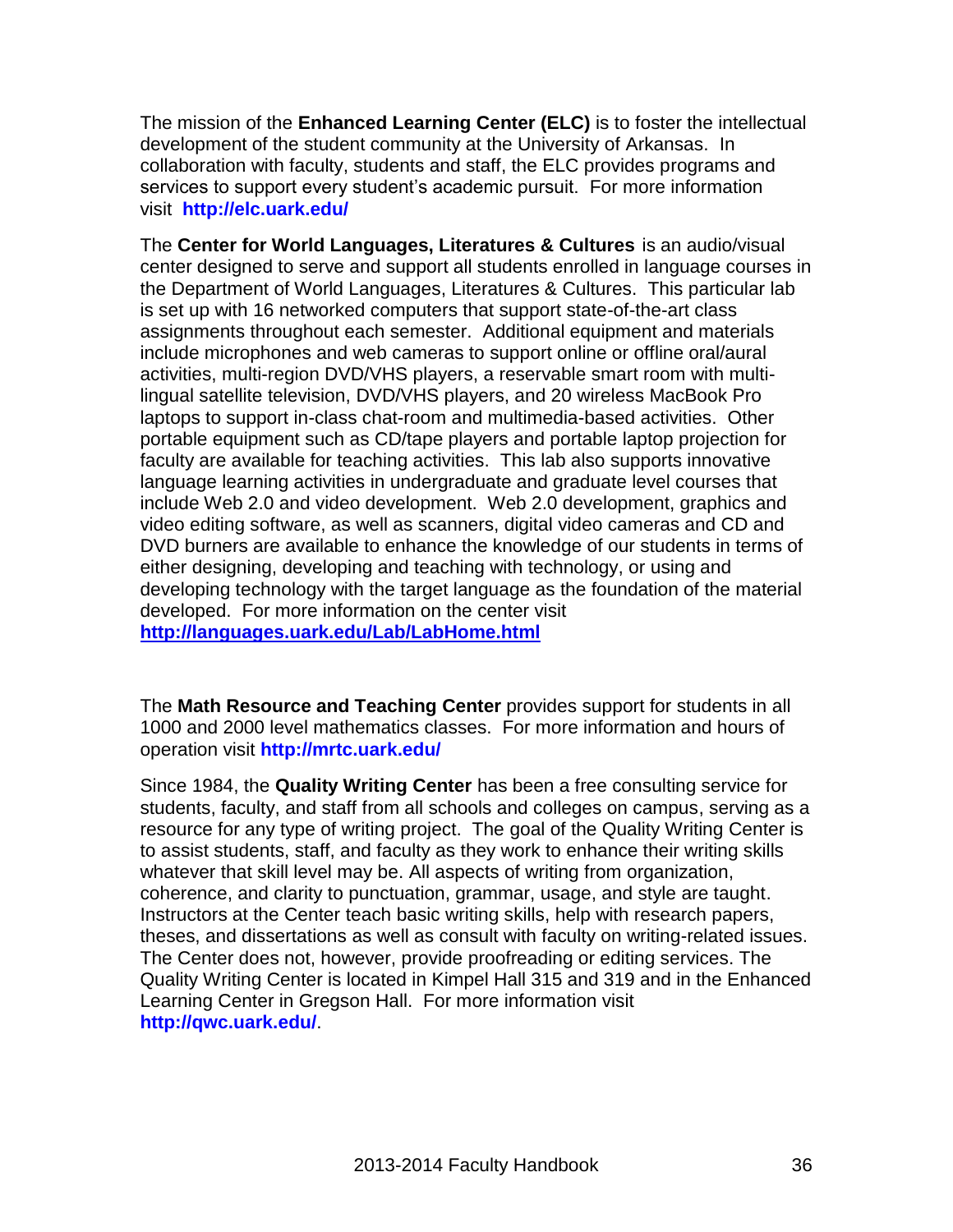## **Research, Scholarship, and Creative Activity**

Tenured and tenure-track faculty members are expected to engage in research, scholarship or other creative activity as a substantial part of their assigned work at the university. Depending upon the unit, this effort can be up to 50 percent or more of the academic year assigned workload and 100 percent of the summer assigned workload. The activity is expected to result in work products and recognition of the effort by such indicators as invited presentations or shows, publication of articles and books, invitations to join prestigious societies, and other recognition appropriate to amount and quality of activity as evaluated by peers. Consistent with the vision of a student-centered institution, faculty members are expected to provide for active involvement by students in their research, scholarship, or other creative activity.

Faculty members who engage in research, scholarship or other creative activity are responsible for determining and complying with university regulations that apply to their activities—such as those that govern the preparation and approval of proposals for funding, the amount of time which may be spent on consulting, the treatment of human or animal subjects of experiments, the use of biohazards including human pathogens, the reporting of outside income, conflict of interest, and computing activities. They are responsible for determining that laboratory procedures, including modifications for facilities and installation of equipment, conform to university regulations. Activities on university property or time should be appropriately scheduled and approved. Faculty who travel from the campus to engage in research, scholarship or other creative activity should comply with university policies regarding absence from work.

Faculty must be aware that the U.S.A. Patriot Act can have an effect on scholarship, particularly with certain international scholars and students.

Resources and policies related to research and creative activity are identified below.

#### **Financial Disclosure for Sponsored Programs**

(An addendum to the Conflicts of Interest and Commitment Policy; Campus Council, October 26, 1995)

Beginning October 1, 1995, federal regulations require that the university manage, reduce, or eliminate any actual or potential conflicts of interest that may be presented by a financial interest of a principal investigator or project director of a sponsored project. Effective in August 2012, the regulations were modified to further reduce the likelihood that a financial conflict of interest would affect federally sponsored research. Accordingly, the University must require that investigators and project directors disclose any significant financial interest that may present an actual or potential conflict of interest in relation to a sponsored project. The federal regulations also require that 1) such a disclosure be made before submitting a sponsored project proposal, or, if a significant financial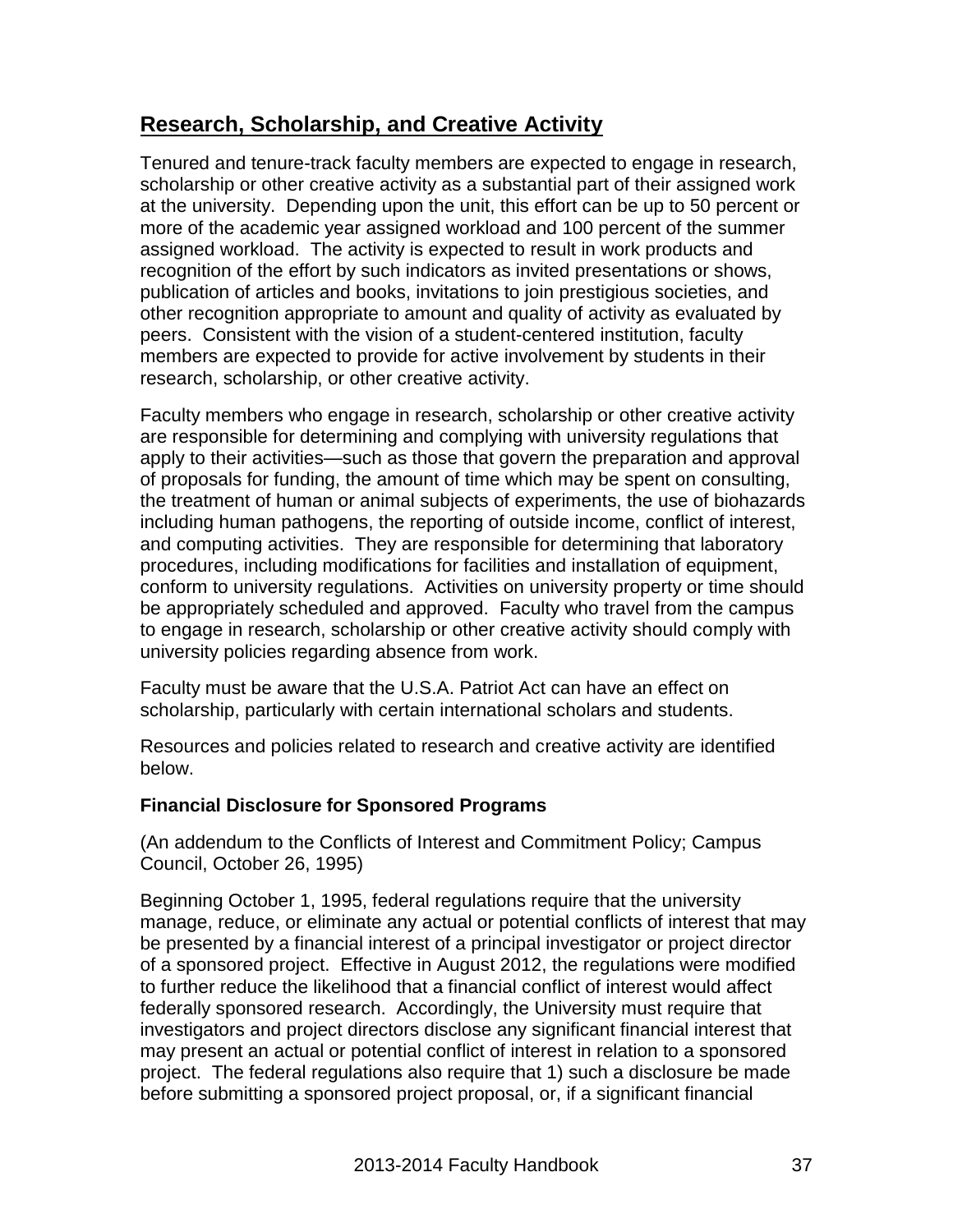interest develops after a proposal submission or issuance of award, when such significant financial interest comes into existence, 2) all travel supported by an external entity, other than that supported by a state, local, or federal government entity or another institution of higher education, be reported to the investigator's home institution, and 3) all personnel in a position to influence the research activity undergo initial training regarding financial conflicts of interest and that such training be renewed every four years. In order to comply with these federal requirements regarding sponsored project proposal submissions, the University of Arkansas, Fayetteville, has established this policy. See the full text of the Conflicts of Interest and Commitment Policy at the Research Compliance website **<http://vpred.uark.edu/207.php>**

### **Institutional Animal Care and Use**

### (Campus Council, April 11, 1996)

The university endorses and supports the responsible use of animals in research and teaching. The policy of the University of Arkansas, Fayetteville, regarding animal care and use applies to all research and teaching using live vertebrate animals conducted at the university campus, or by university faculty, staff, or students when acting as representatives of the University at off-campus locations. In addition, it has been adopted by the University of Arkansas Division of Agriculture for application to all research and teaching using live vertebrate animals conducted at the Agricultural Experiment Station, or by individuals acting as representatives of the Agricultural Experiment Station at off-site locations. This policy does not apply to services provided by the Cooperative Extension Service of the University of Arkansas Division of Agriculture. In addition, this policy does not apply to research and teaching using human subjects, the oversight of which is the duty of the University Institutional Review Board. See the full text of the policy at the web site of Research Compliance **<http://vpred.uark.edu/209.php>**

#### **Human Participants**

Any activity involving living individuals about whom or from whom personal, identifiable information is collected for the purpose of developing or contributing to generalizable knowledge is considered "human subjects research." All such studies require the prior approval of the Institutional Review Board (IRB). Information regarding protocol submission and approval can be found on the Research Compliance web pages, **<http://vpred.uark.edu/247.php>** or by sending an email to the IRB administrator at irb@uark.edu.

#### **Radioactive Substances, Biohazardous Materials, and Toxic Substances**

Radioactive substances, biohazardous materials, and toxic substances are additional research areas covered by policy and procedures. Protocol forms and information regarding approval of such studies can be found on the Environmental Health and Safety web pages **<http://ehs.uark.edu/>**.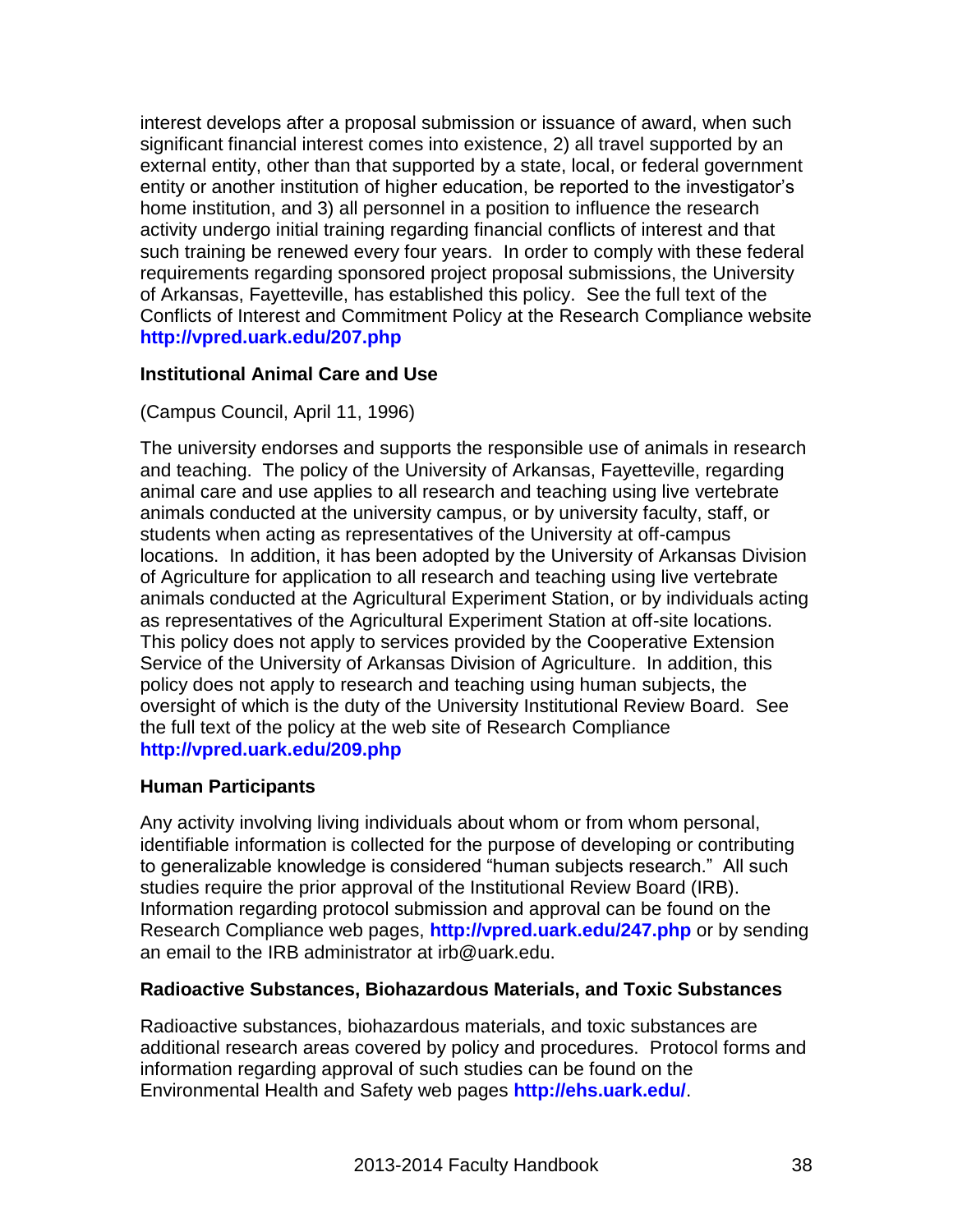## **Export Control**

In order to engage in research activities which include the collaboration of foreign colleagues and graduate students, investigators must comply with certain restrictive Federal regulations called, collectively, "export control regulations." The purpose of these regulations is to control the dissemination of information and/or materials which may have bearing on our national security. While export control regulations provide exemptions for "educational information" and "fundamental research," both externally and internally funded research may be subject to export control regulations. *Investigators should not assume that unsponsored research is exempt from export regulations.* Additional information and assistance for complying with export regulations is available on the Research Compliance web pages **<http://vpred.uark.edu/211.php>**. Assistance with determining the control status of research activities, sponsored and unsponsored, is available by contacting Research Compliance or the Office of Technology Licensing.

#### **University Libraries**

Welcome to the University of Arkansas Libraries! The library system is comprised of the David W. Mullins Library (the main research facility) and four branch libraries: the Robert A. and Vivian Young Law Library, the Fine Arts Library, the Chemistry Library, and the Physics Library.

The Libraries' combined holdings total 1.9 million volumes of books and periodicals, 5.5 million microforms, and 49,000 journal titles. The Libraries subscribe to 250 electronic databases and 27,000 electronic journals. Other resources include several thousand maps, manuscripts, sound and video recordings, and music scores. The Libraries maintain memberships in the Center for Research Libraries (CRL), Greater Western Library Alliance (GWLA), Inter-University Consortium for Political and Social Research (ICPSR), Scholarly Publishing & Academic Resources Coalition (SPARC), United States Agricultural Information Network (USAIN), Coalition for Networked Information (CNI), and Council on Library Information Resources (CLIR) among others.

A world of information is accessible through the Libraries' Web site: **<http://libinfo.uark.edu/>**. Access and search the Libraries' records through the online library catalog. Specialized indexing, abstracting, and full-text databases are accessible via any internet connection and your UARK username and password. In addition to searching the catalog and databases, a wide variety of services such as interlibrary loan, document delivery, and 24/7 Ask-a-Librarian chat are available through the Libraries' home page. Anyone with valid university identification may check out materials. The initial loan period for books is sixteen weeks for all students, staff, and faculty; other circulation policies are available at the Circulation Desk or online:

**<http://libinfo.uark.edu/circulation/circpolicies.asp>**.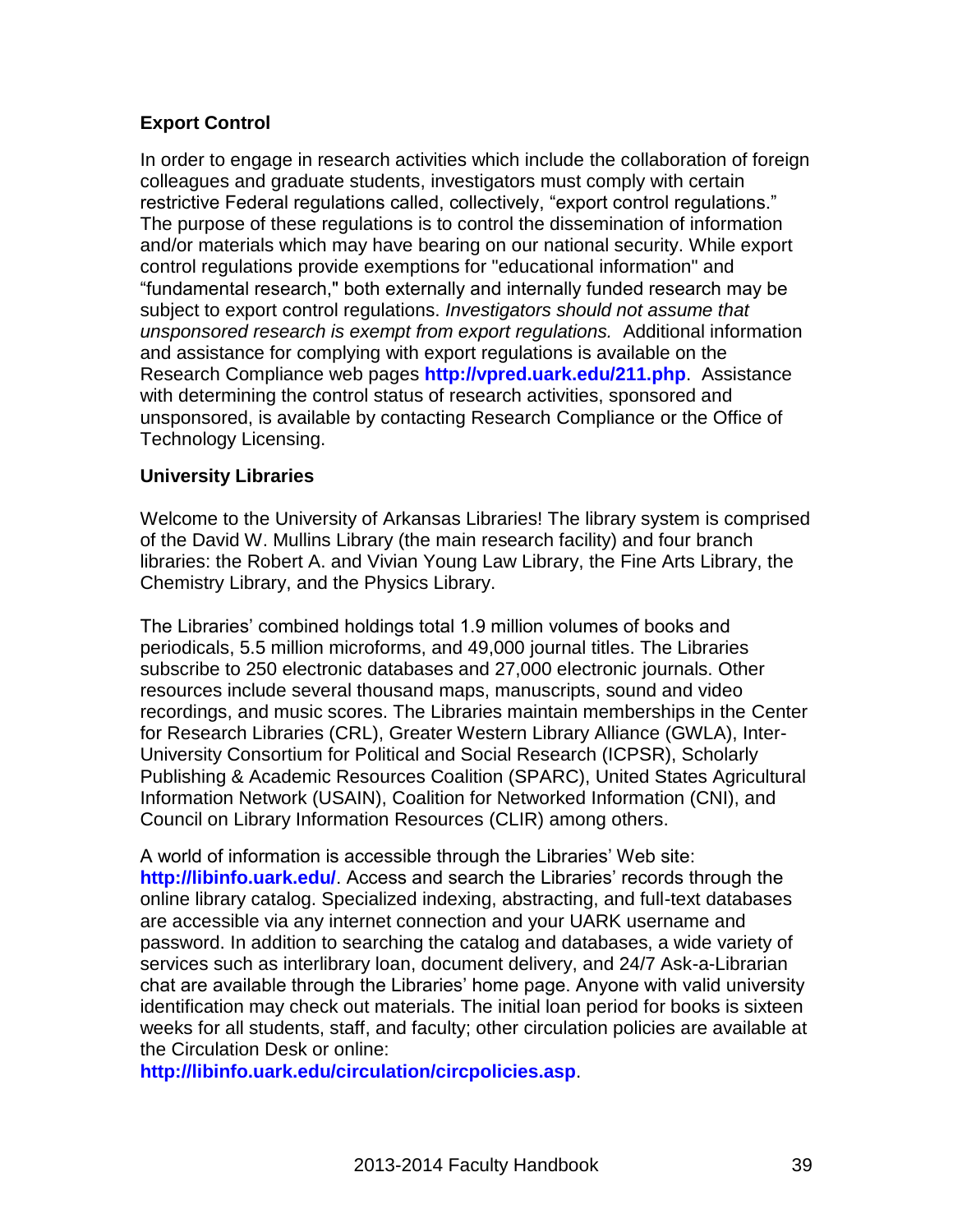Students and faculty may also renew library materials and request holds electronically by using their university ID. The Reference Department assists faculty and students in locating and using library materials, including in-depth research assistance and instruction to classes upon request. Library "subject specialists" serve as liaisons to faculty in specific areas. Visit **<http://libinfo.uark.edu/info/specialists.asp>** to find yours.

The Libraries' Special Collections **<http://libinfo.uark.edu/specialcollections/>** acquires and preserves materials for research in the history, literature, and culture of Arkansas and surrounding regions. Scholars have access to a rich assortment of books, pamphlets, periodicals, photographs, maps, and original manuscripts to support their work.

For information concerning collections and services, as well as information on viewing rooms, reserve policies, and book and journal ordering procedures, please call (479) 575-4104. For inquiries regarding seminar rooms, faculty studies, laptops, gifts and donations, or any other library matter, please call the Dean's Office (479) 575-6702.

### **Research and Sponsored Programs, Office of**

This office provides information regarding regulations governing sponsored activities, funding sources, grant proposal preparation and submission, and a variety of related services. Consult their web site for further information, **<http://vpred.uark.edu/242.php>**.

#### **Research Compliance, Office of**

The Office of Research Compliance (RSCP) is responsible for assisting faculty, staff and students to comply with federal and state regulatory requirements for sponsored and unsponsored research and with the associated University policies. These areas include, but are not limited to, Biological Safety, Export Control, Financial Conflict of Interest, Human Subjects, Radiation Safety, Research Misconduct, Toxic Substances, Vertebrate Animals, Material Transfer Agreements, Traineeships/Clerkships, and DEA Registrations and Arkansas Department of Health Controlled Substance Licenses. For additional information, consult the Research Compliance web site, **<http://vpred.uark.edu/199.php>**

#### **Research and Scholarly Misconduct Policies and Procedures**

The University of Arkansas is committed to integrity in research and scholarly activity. Research and Scholarly Misconduct Policies and Procedures apply to all research activities, whether they are unfunded, funded by the university, or have extramural funding from state, federal or private agencies. These regulations govern the preparation and approval of proposals for funding, the process of conducting research, and the presentation or publication of research results. It does not address the treatment of humans or animals as research subjects. All individuals who may be involved with an ongoing research project or with a project for which an application has been submitted are governed by these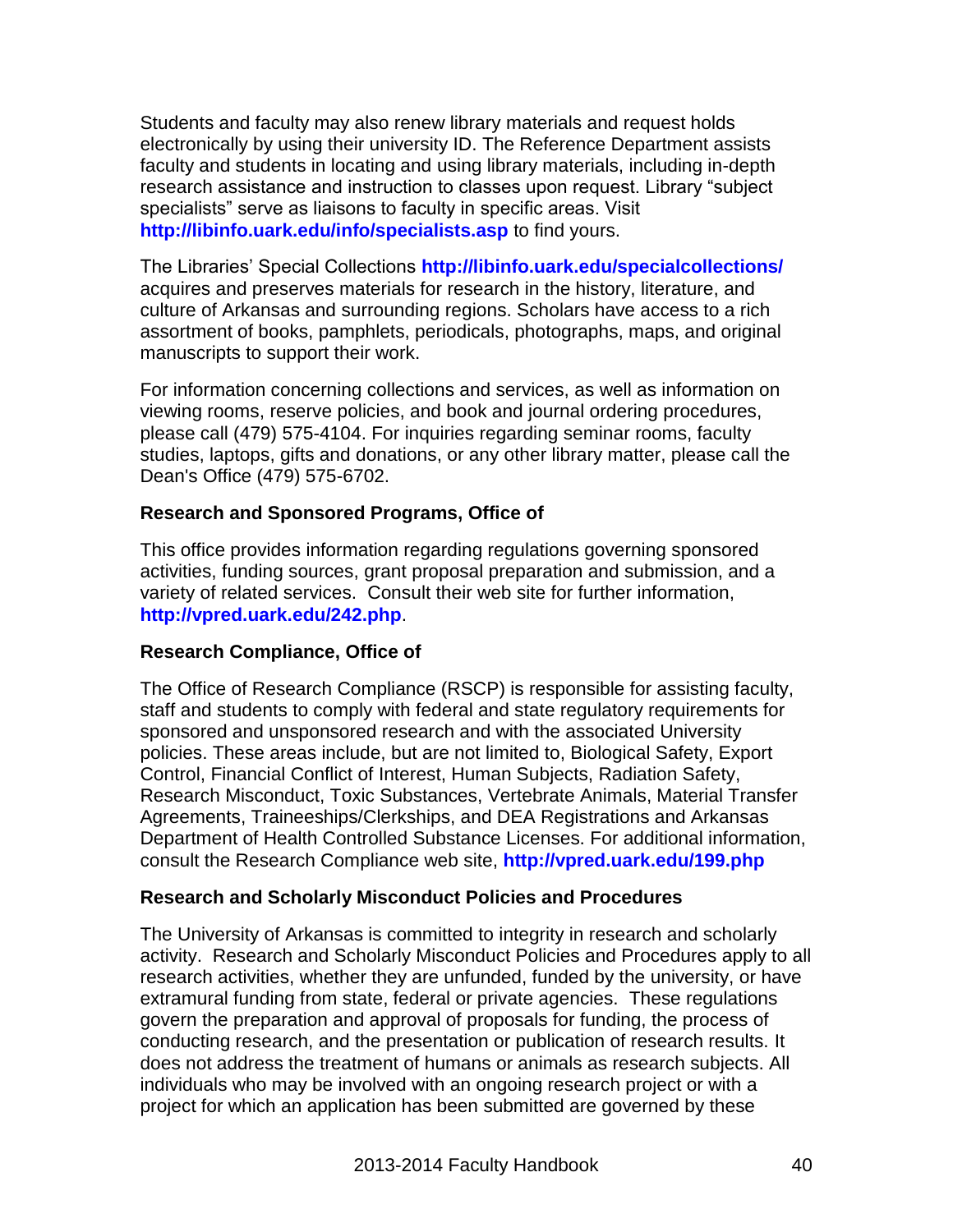policies. These policies apply to any person paid by, under the control of, or affiliated with the university, such as administrators, faculty, scientists, trainees, technicians and other staff members, students, fellows, guest researchers, or collaborators at the University of Arkansas. See the full text of the Research and Scholarly Misconduct Policies and Procedures at the Research Compliance web site **<http://vpred.uark.edu/207.php>**.

## **Other Faculty Responsibilities**

## **Attendance at Commencement**

At least one-third of the faculty members from each college should attend May and one-third should attend the December Commencement, as determined by the dean. Faculty are expected to be present and to take part in the academic procession, unless excused by the Provost and Vice Chancellor for Academic Affairs. The wearing of appropriate academic regalia is required at such functions. Faculty members who do not own academic regalia may rent them through the University Bookstore.

### **Children, Other Family Members, or Friends in the Workplace**

(From Fayetteville Policies and Procedures 732.0, February 15, 2003)

It is university policy that only those providing or making use of university programs and services should be on campus regularly or routinely, except as bona fide visitors. Consequently, neither employees nor students should have family members, including children, or friends as a regular presence in their workplace or classrooms and other areas of instruction, including laboratories. Exceptions should only be made in response to special circumstances for short periods of time and must be approved by the employee's supervisor.

#### **Code of Computing Practice**

Computing resources are provided by the University of Arkansas to enhance teaching, research, service, and the activities which support them. The University of Arkansas is committed to a computing system which effectively meets the needs of users. Individuals who are granted computing accounts or use computing resources at the University of Arkansas accept responsibility with such access. Each user is expected to use accounts or resources within the university-approved educational, research, or administrative purposes for which they are granted. Activities beyond these stated purposes are strictly prohibited. The Code of Computing Practices for the university with which faculty members are expected to comply is available at the Computing Services web site. Violations of this code will be reviewed through established university judicial and administrative procedures. Actions to restrict computer usage may be challenged through the same procedures. See the code at **<http://its.uark.edu/code.html>**.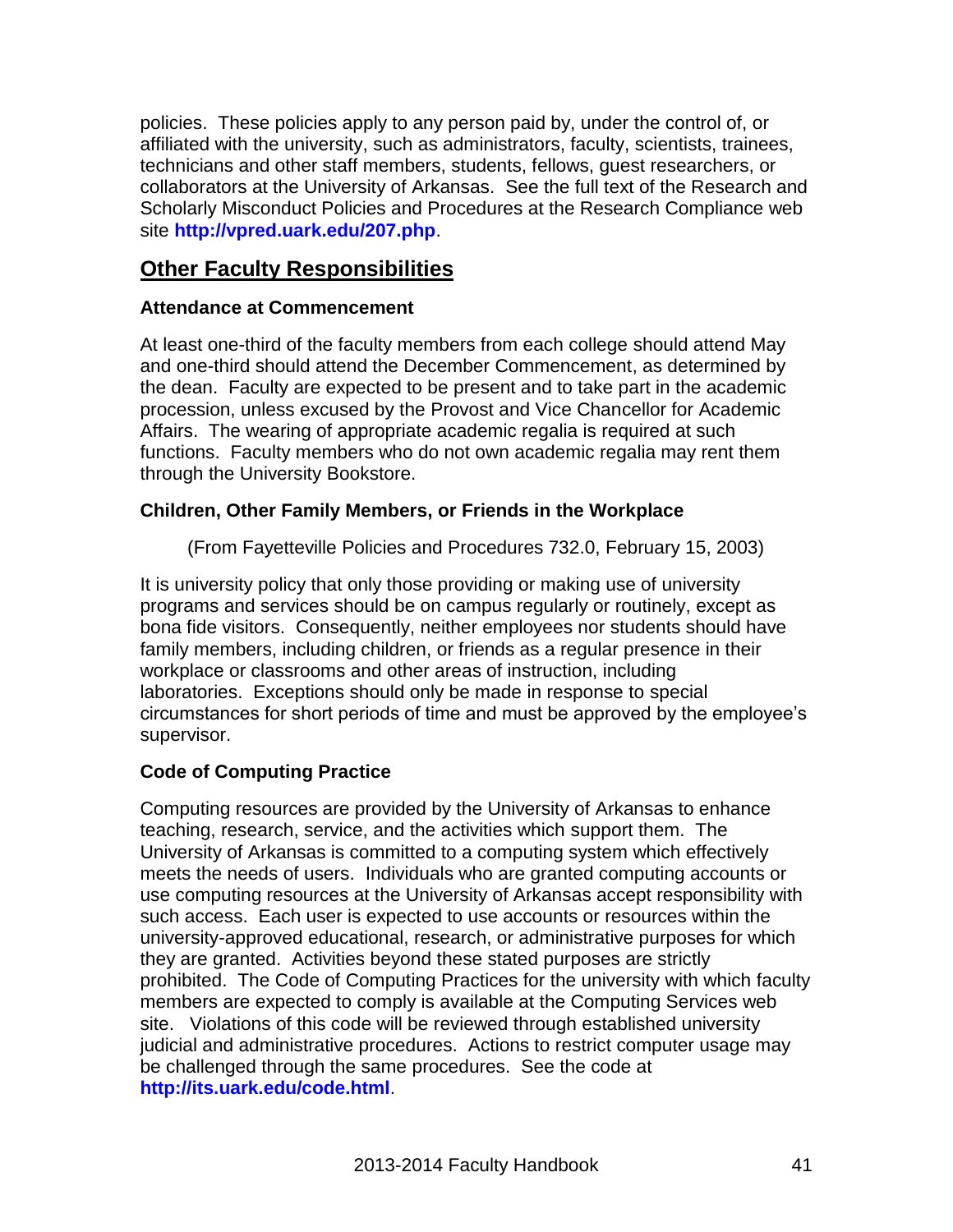### **Conflicts of Interest and Commitment**

(Campus Council, February 13, 1992)

University employees need to be sensitive to the possibility that outside obligations, financial interests, or employment may affect their responsibilities and decisions as members of the university community. Involvement of university employees in outside activities, both public and private, often serves the interests of the individual, university, and general public. Participation of individuals in activities outside the university is encouraged to the extent that they do not interfere with the mission of the university in preserving, generating, and disseminating knowledge.

University employees may be faced with situations that conflict with their obligations, responsibilities, and decisions related to the mission of the university. These conflicts can generally be categorized as conflicts of interest and conflicts of commitment. Conflicts of interest are situations in which university employees may have the opportunity to influence university administrative, business, or academic decisions in ways that could lead to personal gain, give improper advantage to self or others, or interfere with the preservation, generation, or public dissemination of knowledge. Conflicts of commitment are situations in which university employees' time and effort given to outside activities and interests interfere with their obligations and responsibilities to the university. Conflicts of interest and commitment are not necessarily unwarranted, unethical, or illegal. Furthermore, conflicts of interest and commitment are not always avoidable. The failure to disclose situations that have the potential for or involve actual conflicts of interest or commitment, however, may be unethical and/or illegal.

See the full text of the Conflict of Interest and Commitment at the Research Support and Sponsored Programs web site, **<http://vpred.uark.edu/207.php>**.

To download and print the form for prior approval of outside employment and the form for disclosure of potential conflict of interest and commitment, see the web site for Fayetteville Policies and Procedures 404.0, **<http://vcfa.uark.edu/Documents/4040.pdf>**.

#### **Criminal Arrests, Charges or Convictions**

University employees must report to their supervisor, within 24 hours or at the earliest possible opportunity thereafter, any criminal arrests, criminal charges, or criminal convictions, excluding misdemeanor traffic offenses punishable only by fine. Employees must cooperate fully during any review process undertaken by the University. Failure to make such a report or to cooperate with such a review shall constitute grounds for disciplinary action, up to and including termination.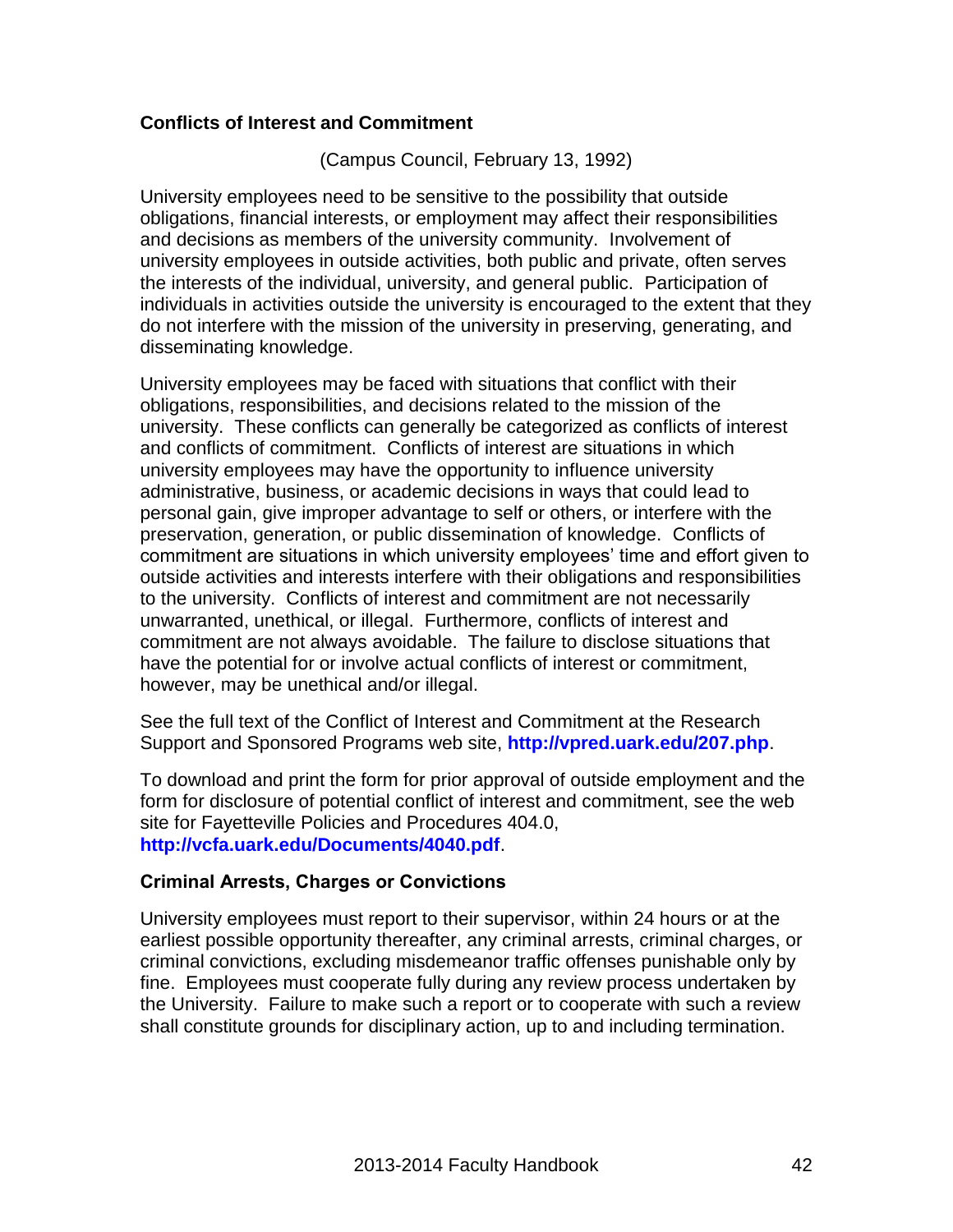## **Outside Employment**

Prior approval by department head and/or dean is required in order for any fulltime faculty and non-classified administrative staff member to engage in outside employment. Such employment for compensation is authorized by Board of Trustees policy 450.1 provided this employment does not interfere with the employee's duties (such as by creating a conflict of interest or commitment) and provided that the employee receives written approval from his or her department head and/or dean in advance of the employment. Similarly, employees planning to engage in outside employment must disclose by means of the appropriate form any relationships or activities which might give rise to conflicts, or the appearance thereof, with their duties, responsibilities or obligations to the University of Arkansas. See Board of Trustees policy 450.1 for details.

### **Professionally-Related Public Service**

Faculty who perform professionally-related public services should comply with university policies concerning absence from work. They should schedule offcampus activities in such a way as to allow sufficient time on campus to perform their assigned duties. Faculty assigned to public service duties should ensure that all activities and programs for which they are responsible are conducted in accordance with university regulations.

### **Policy and Regulations**

One additional faculty responsibility is to know and follow the policies and regulations of the state, the university, and their college or school. As not all policies related to faculty service and responsibilities can be collected and duplicated in one place, faculty should be aware not only of such information provided in the Faculty Handbook but should also be familiar with, or know how to consult, the following major policies and policy series for information on policies that apply to faculty members:

Academic Policy Series **<http://provost.uark.edu/131.php>**

Board of Trustees Policies **<http://vcfa.uark.edu/741.php>**

**Catalogs <http://catalogofstudies.uark.edu/>**

College and school personnel documents (Consult with the department chair or dean regarding the school or college personnel document).

Fayetteville Policies and Procedures **<http://vcfa.uark.edu/675.php>**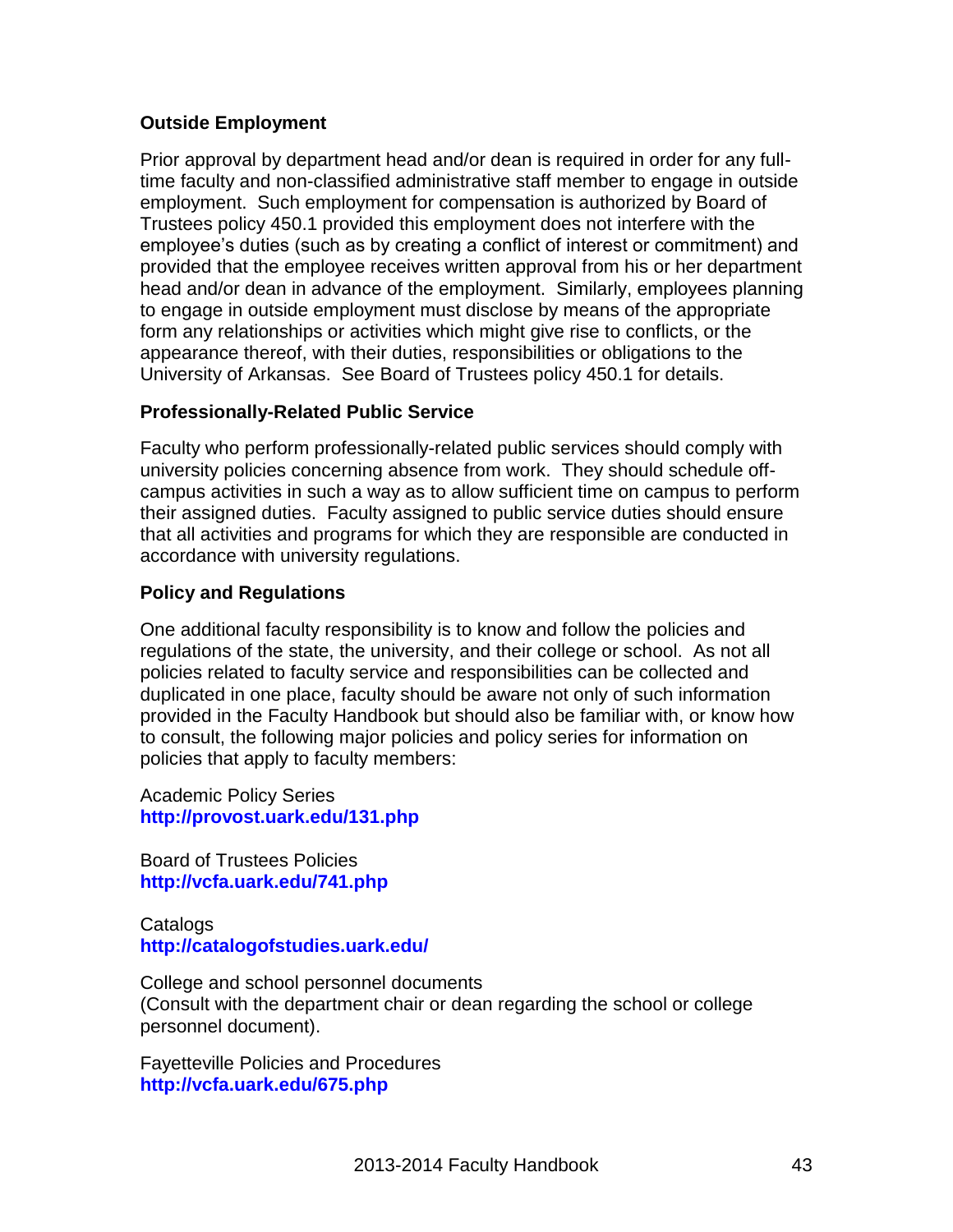Schedules of Classes **<http://registrar.uark.edu/465.php>**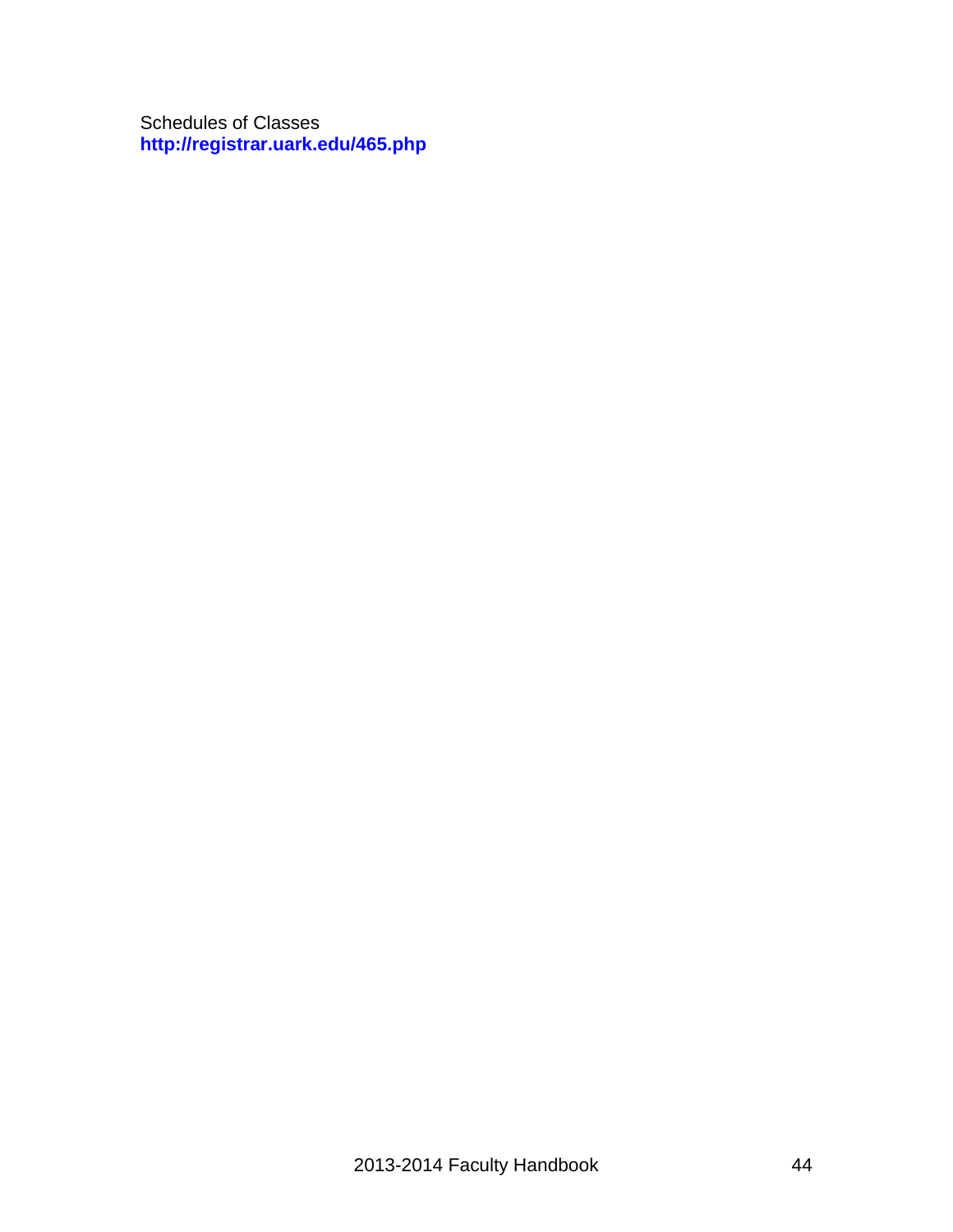# **III Policies Governing Faculty Service**

Policies governing faculty service fall into several categories. Five of particular importance address such matters as evaluative criteria, standards, and procedures for appointment, promotion, tenure, annual review, post-tenure review, non-reappointment, and dismissal of faculty; faculty grievance procedures, or retrenchment. They are the following:

Appointments, Promotion, Tenure, Non-Reappointment, and Dismissal of Faculty, Board of Trustees Policy 405.1 (revised October 2, 2001)

Evaluative Criteria, Procedures and General Standards for Initial Appointment, Successive Appointments, Annual and Post-tenure Review, Promotion and Tenure (revised April 14, 2011)

University and Distinguished Professors (Campus Faculty, November 2, 1989)

Faculty Grievance Procedure (revised August 20, 2001)

Retrenchment (Board Policy 405.5)

These five policies are available through the Provost's office web site: **<http://provost.uark.edu/74.php>**

Current personnel documents of the colleges and schools also address these matters:

**Bumpers College of Agricultural, Food and Life Sciences <http://bumperscollege.uark.edu/personneldocument.pdf>**

**Fulbright College of Arts and Sciences**

**[http://fulbright.uark.edu/facultystaff/documents/ARSC%20Personnel%20Do](http://fulbright.uark.edu/facultystaff/documents/ARSC%20Personnel%20Document%202009.pdf) [cument%202009.pdf](http://fulbright.uark.edu/facultystaff/documents/ARSC%20Personnel%20Document%202009.pdf)**

**College of Education and Health Professions [http://coehp.uark.edu/personnel\\_document.pdf](http://coehp.uark.edu/personnel_document.pdf)**

#### **University Libraries <http://libinfo.uark.edu/webdocs/humanresources/facpersonneldoc.pdf>**

Dean's offices can provide copies or web addresses of personnel documents for faculty and non-classified staff appointed in other schools and colleges.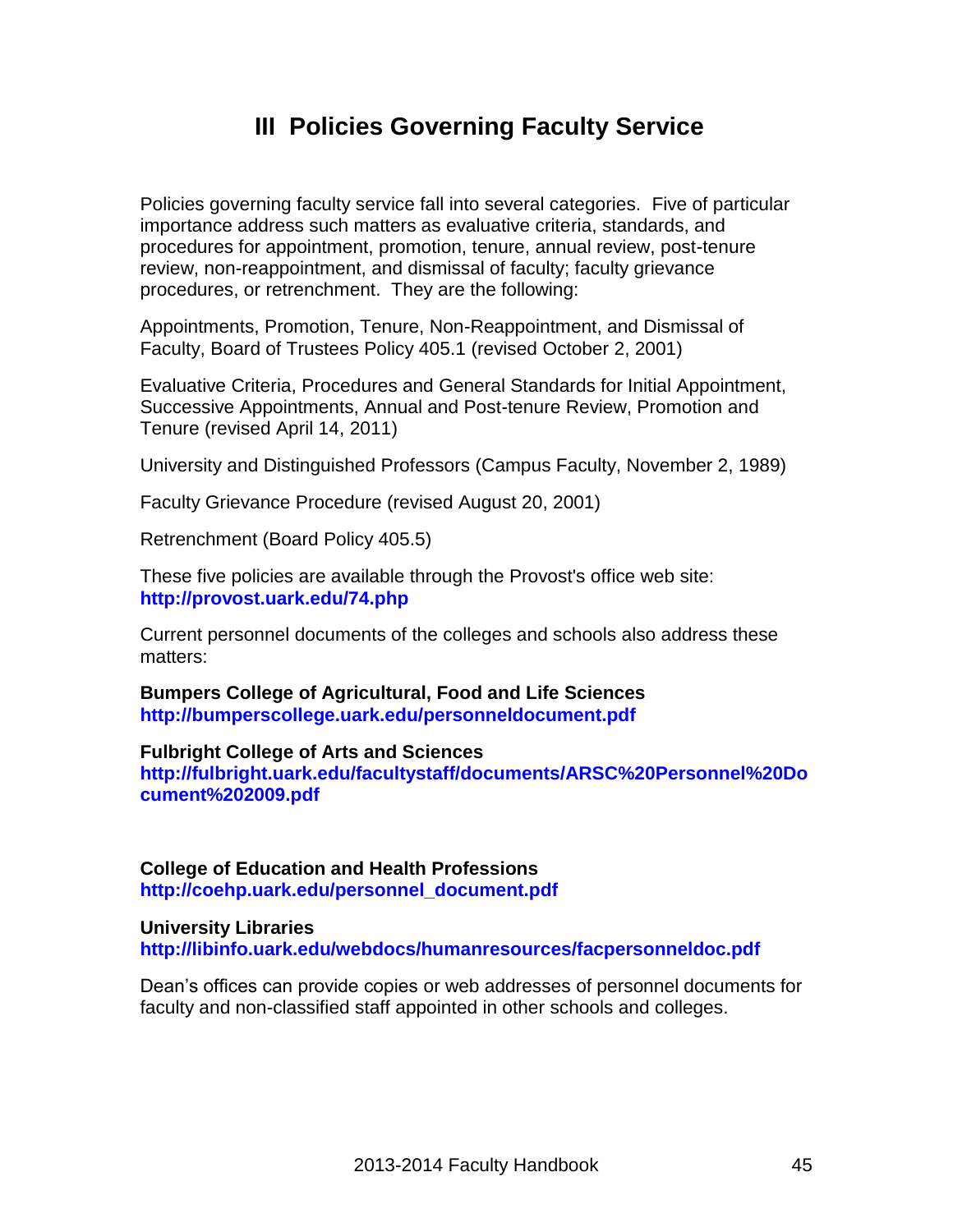## **Employment and Compensation**

Faculty members are typically appointed for a nine-month period, although faculty and administrative personnel may be appointed for a twelve-month or other period, depending upon the needs of the unit concerned or the nature of the research or administrative work being done. Department heads, chairpersons, and chairholders typically have twelve-month appointments. The appointment period for nine-month employees is the academic year. The beginning and ending dates for nine-month appointments for the next five years are made available in *Academic Polic*y 1200.20. The Academic Calendar is made available at the policy series web site: **<http://provost.uark.edu/131.php>**

The appointment period for twelve-month employees is from July 1 to June 30, inclusive, which corresponds to the university's fiscal year. Nine-month employees are paid a one-half month salary for August, one-ninth of the ninemonth salary at the end of each month from September through April, and the remainder at the end of May. Twelve-month employees are paid one-twelfth of their annual salary at the end of each calendar month. Nine-month employees (on one-half time or greater appointments) may receive their annual salary on the basis of twelve equal installments, provided that no monthly installments shall commence earlier than the first day of the month in which the employee begins work.

Deductions from salary payments will include some or all of the following: federal and state income taxes, employee Medicare and OASDI taxes, payments to retirement plans, medical insurance premiums, dental insurance premiums, and deductions for the flexible medical spending account. Employees choose some deductions and some withholding amounts. Each employee is informed of the amounts withheld and for what purposes they are withheld by means of a monthly earnings statement.

In special circumstances certain categories of employees may earn additional pay for additional work as outlined in Fayetteville Policy and Procedures 407.0, Extra Compensation Policy, available at the web site for the policy series, **<http://vcfa.uark.edu/Documents/4070.pdf>**

Faculty members on nine-month appointments may be appointed to teach during the summer. The salary rate for a full-time teaching load (six hours or its equivalent) during one summer term of five weeks is an amount equal to 15 percent of the individual's previous nine-months salary. Compensation for appointments for periods other than a five week term will be on a prorated basis. While nine-month teaching personnel do not ordinarily teach both terms of the summer session, they may be appointed to do so with the recommendation of the dean of the school or college. Employees on nine-month appointments will be compensated for any summer research employment on a basis proportionate to the salary of the previous nine months. For example, full-time summer employment other than for teaching for the entire period between the ending of the previous nine-month period and the beginning of the following nine-month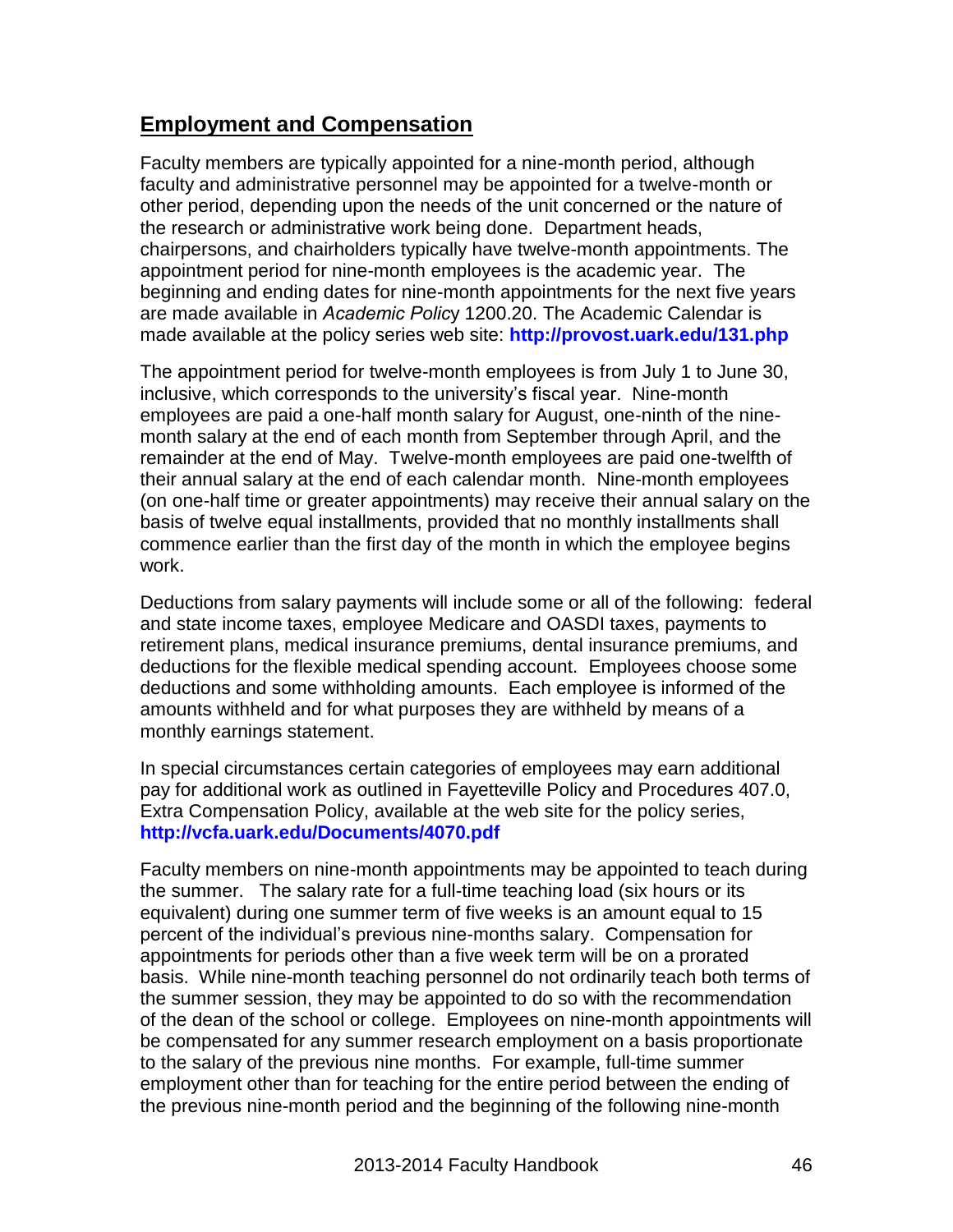period will be compensated by an amount equivalent to 33 1/3 percent of the previous nine-month's salary, and part-time employment will be at a proportionate rate.

If a nine-month employee is assigned to a twelve-month position with the same title and duties, the twelve-month salary will be 1.25 times the nine-month salary. In the event an employee on a twelve-month appointment is assigned to a nine-month position with the same title and duties, the nine-month salary will be 80 percent of the twelve-month salary, consistent with Board of Trustees policy 435.1.

**Employment Periods** (From Board Policy 405.4, revised September 18, 1998)

Administrative Employees: The President of the University shall serve at the pleasure of the Board of Trustees. The vice presidents, members of the system staff, and the chancellors shall serve at the pleasure of the President. Vice chancellors, associate vice chancellors, and assistant vice chancellors shall serve at the pleasure of their appropriate chancellors, unless otherwise provided by contract. Termination of employment in such positions shall be effected by a notice, in writing, of thirty days in advance thereof.

Faculty Employees: Faculty members who have been awarded tenure, heretofore or hereafter, have a right to continuous employment except for dismissal for cause (according to the procedures in Section IV.C of Board Policy No. 405.1), or for termination in the event of demonstrably bona fide financial exigency, reduction or elimination of programs, retirement, or resignation.

Faculty members in tenure-track positions (assistant professor, associate professor, professor, distinguished professor, and university professor who have not yet been awarded tenure, heretofore or hereafter, may be terminated effective at the end of a year by a written notice, given in advance, according to the following schedule of time: in the first year of his or her employment, not less than 90 days before the employment ceases; (b) in the second year of his or her employment, not less than 180 days before the employment ceases; and (c) not later than twelve months before the expiration of the employment after the employment has continued for two or more consecutive years. "Year" will be either a fiscal year (July 1 through June 30 next) or an academic year (fall and spring semester of the same fiscal year). For purposes of (c) above, the employment for the last year shall be for an academic or fiscal year according to the employment period previously served by the individual. These termination notice periods are those specified under IV.B., "Non-Reappointment," in Board Policy No. 405.1. In addition to termination as outlined here, these employees may be dismissed for cause, or terminated in the event of demonstrably bona fide financial exigency, reduction or elimination of programs, retirement, or resignation, pursuant to Board Policy No. 405.1.

Faculty members and other academic employees in positions for which tenure may not be awarded (part-time faculty in the ranks of assistant professor,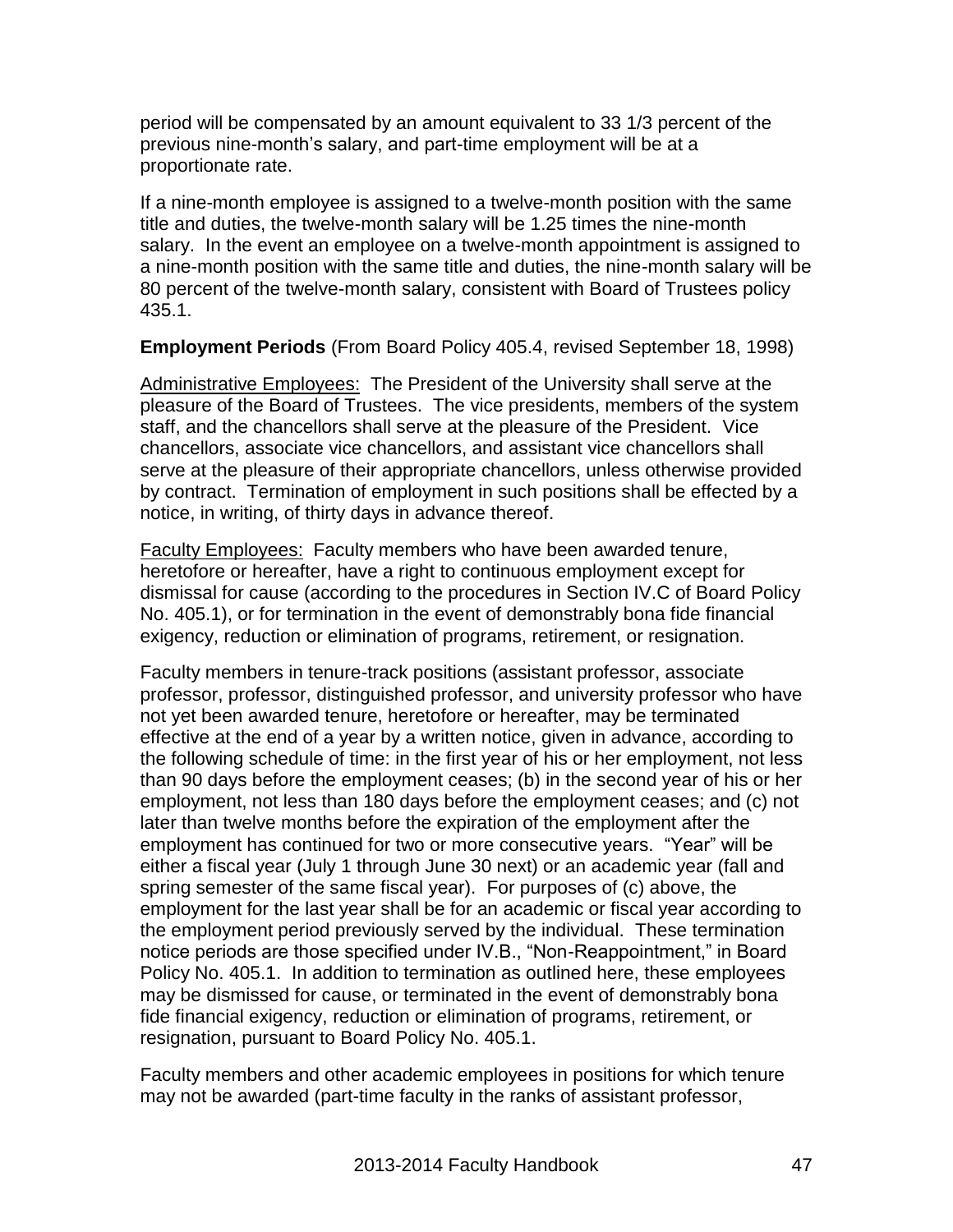associate professor, professor, distinguished professor, and university professor; clinical, research, adjunct, and visiting faculty; research associates and research assistants; graduate associates, graduate assistants, instructors; assistant instructors; master lecturers; and lecturers) may be terminated at any time, or dismissed for cause under the procedures of Board Policy Termination is effected through the giving of a notice, in writing, of that action at least sixty days in advance of the date the employment is to cease.

Staff Employees: All staff employees of the university, whether full-time, parttime, extra help, or otherwise, may be terminated at any time or be dismissed for cause under university procedures. Termination is effected through the giving of a notice, in writing, of that action at least thirty days in advance of the date the employment is to cease.

Student and Hourly Employees: Student and hourly employees are hired to work at the pleasure of the university and, therefore, may be terminated at any time without notice.

**Extra Compensation and Overload** (Universitywide Administrative Memorandum 440.2, revised August 7, 1995)

Purpose: In accomplishing its mission, the University's greatest resource is its personnel. The purpose of this policy is to provide flexibility, within appropriate guidelines, in order to permit the most effective use of the time and talents of University personnel.

Assumptions: The salary of a full-time employee of the University is intended as compensation for all regularly assigned activities performed for or in the name of the University.

An employee may be called upon from time to time to perform additional tasks over and above regularly assigned duties for which he or she may receive extra compensation.

Restrictions: An employee must be certified by his or her dean or supervisor as working a full load in addition to the activity for which extra compensation is being recommended.

The work for extra compensation shall not interfere with the regular duties of the individual, as certified by the dean or supervisor.

The request for extra compensation should be approved by the dean or equivalent officer in advance of performance of the work.

Federal funds may not be used to pay extra compensation unless specifically authorized by the sponsoring agency.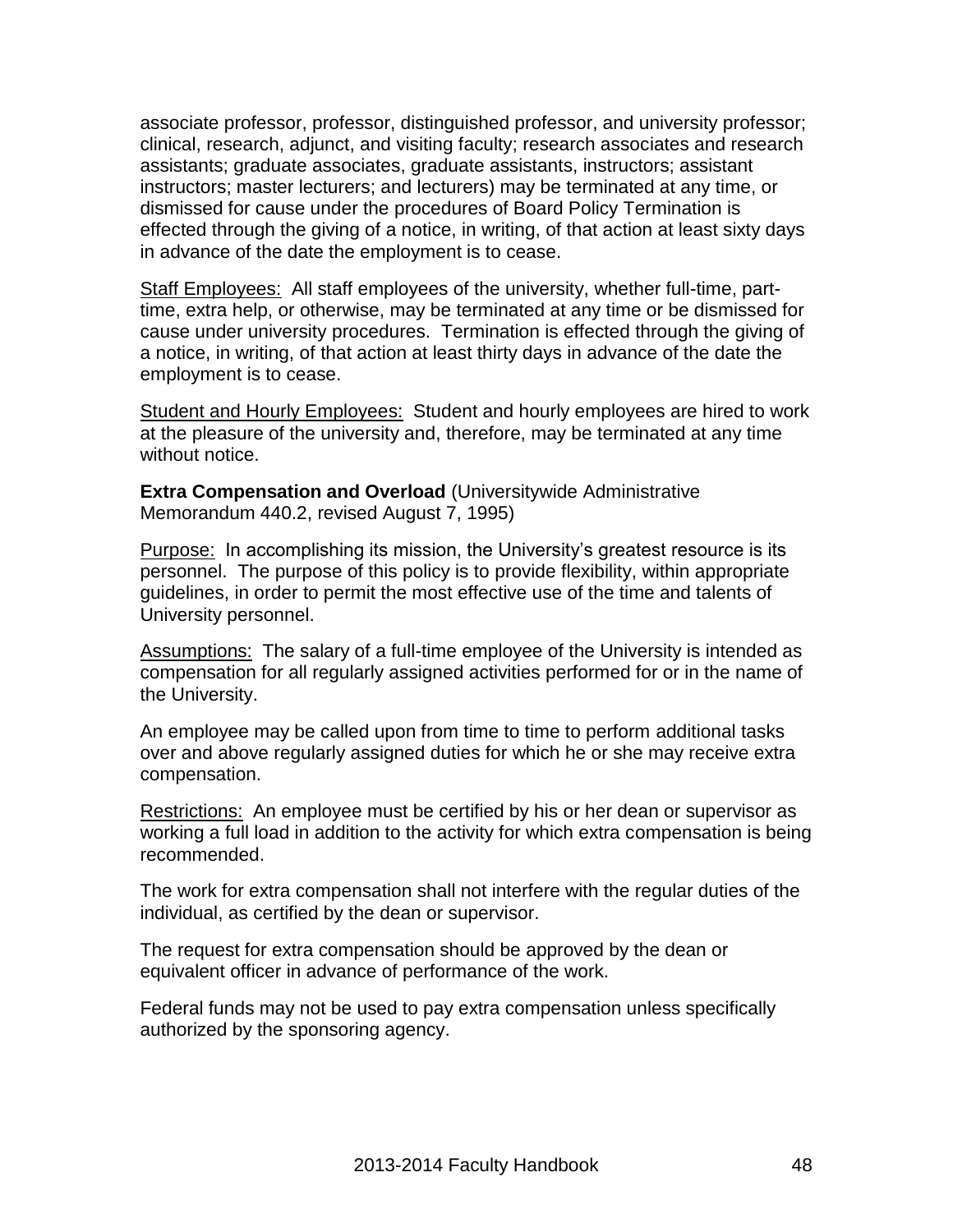Extra compensation for an individual must be consistent with any applicable state and federal laws and regulations and with any applicable accreditation standards or criteria.

Extra compensation must not result in a conflict of interest.

University funds will not be used for extra compensation for speeches, public appearances, etc., which are civic, public relations, or development activities.

University funds will not be used for extra compensation for such scholarly activities as research, research consultation and collaboration, or creative works considered part of normal faculty duties.

The institutional policy that an employee may not through extramural funding achieve a raise in his or her base annual salary is here reaffirmed.

An employee's total compensation, for a year or for a month, including extra compensation, shall not exceed the maximum salary as provided in applicable state statutes. A change of title will not be approved in order to pay an individual above his/her existing line item maximum.

Full-time employees may teach for extra compensation with preparation for and time in class falling outside their regular work schedules.

Senior administrators, as defined by the Chancellor, shall not be eligible for extra compensation for teaching a class or performing other duties for the University.

Stipend for extra compensation must be authorized to be paid at the regular payroll period for the time period in which it is earned.

Procedure: Each campus or unit within the University of Arkansas shall establish procedures to receive recommendations for extra compensation. Each campus or unit will monitor extra compensation for conformity to the requirements of this Administrative Memorandum. Each Chancellor or equivalent officer shall approve each request for extra compensation. Information regarding extra compensation shall be maintained for an annual report.

The maximum amount which may be paid to an employee is twenty (20) percent of his/her annual salary, in accordance with restriction number ten (10).

Exceptions to the provisions of this policy will require the approval of the President.

See **<http://vcfa.uark.edu/675.php>**. Fayetteville Policies and Procedures 407.0 for complete campus guidelines and restrictions and the reporting form.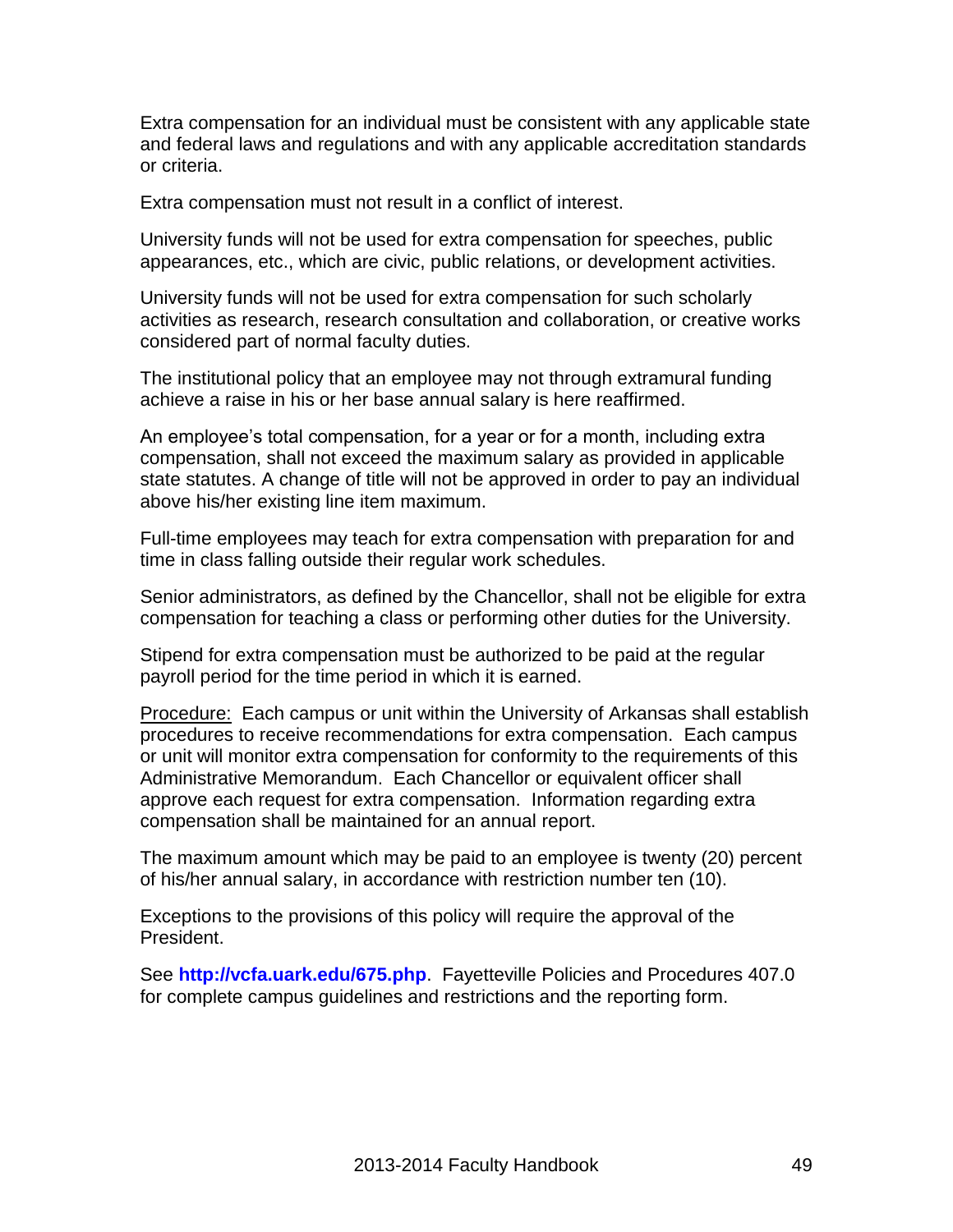## **Concurrent Employment**

## **Arkansas Code Ann. § 19-4-1604 & Arkansas Code Ann. § 6-63-307**

Under certain circumstances **and with prior approval,** University employees may work for two University departments or two state agencies or institutions concurrently. The work performed for the second department, agency or institution must not interfere with the proper and required performance of the employee's duties in the primary position. The combined salary payments from both agencies or institutions must not exceed the maximum allowable salary for the higher paid position, except that, under Arkansas Code Ann. § 19-4-1604, state employees may teach temporarily at state-supported institutions of higher education even though their combined salaries will exceed the line item maximum. This exception is subject to the approval of the Chief Fiscal Officer of the State. The Secondary Employer initiates the form on the employee's behalf. The form is then routed through Human Resources to the Primary Employer for completion. The Primary Employer returns the form to Human Resources for submission to the Office of Personnel Management (OPM) in Little Rock.

## **Off-Campus Duty Assignment**

An Off-Campus Duty Assignment is an appointment, usually away from the campus, which allows eligible faculty and administrators to pursue an approved project while being relieved of teaching and administrative duties. The purpose is to enhance the individual's value to the institution.

Faculty members (including research faculty and extension personnel) and nonclassified administrators who have completed six years of continuous full-time employment with the university or who have completed six years of continuous full-time service since a previous Off-Campus Duty Assignment may apply for an Off-Campus Duty Assignment. The application, prepared in accordance with campus regulations, must describe the project which the applicant wishes to undertake, where it is to be done, and the anticipated value to the individual and to the university. To be approved, a proposed assignment must be consonant with the needs, objectives, and mission of the campus.

An Off-Campus Duty Assignment is a privilege, not a right. A limited number may be approved by the Board of Trustees each year upon the recommendation of the Chancellor. Assignments should not exceed one semester (or six months for employees on twelve-month appointments) at full salary, or two semesters (or one year for those on twelve-month appointments) at half salary. The university assumes no financial responsibility beyond the salary stated above.

Within sixty days after returning to the campus from an Off-Campus Duty Assignment, the faculty member or administrator must submit a written report of his or her activities and accomplishments during the Off-Campus Duty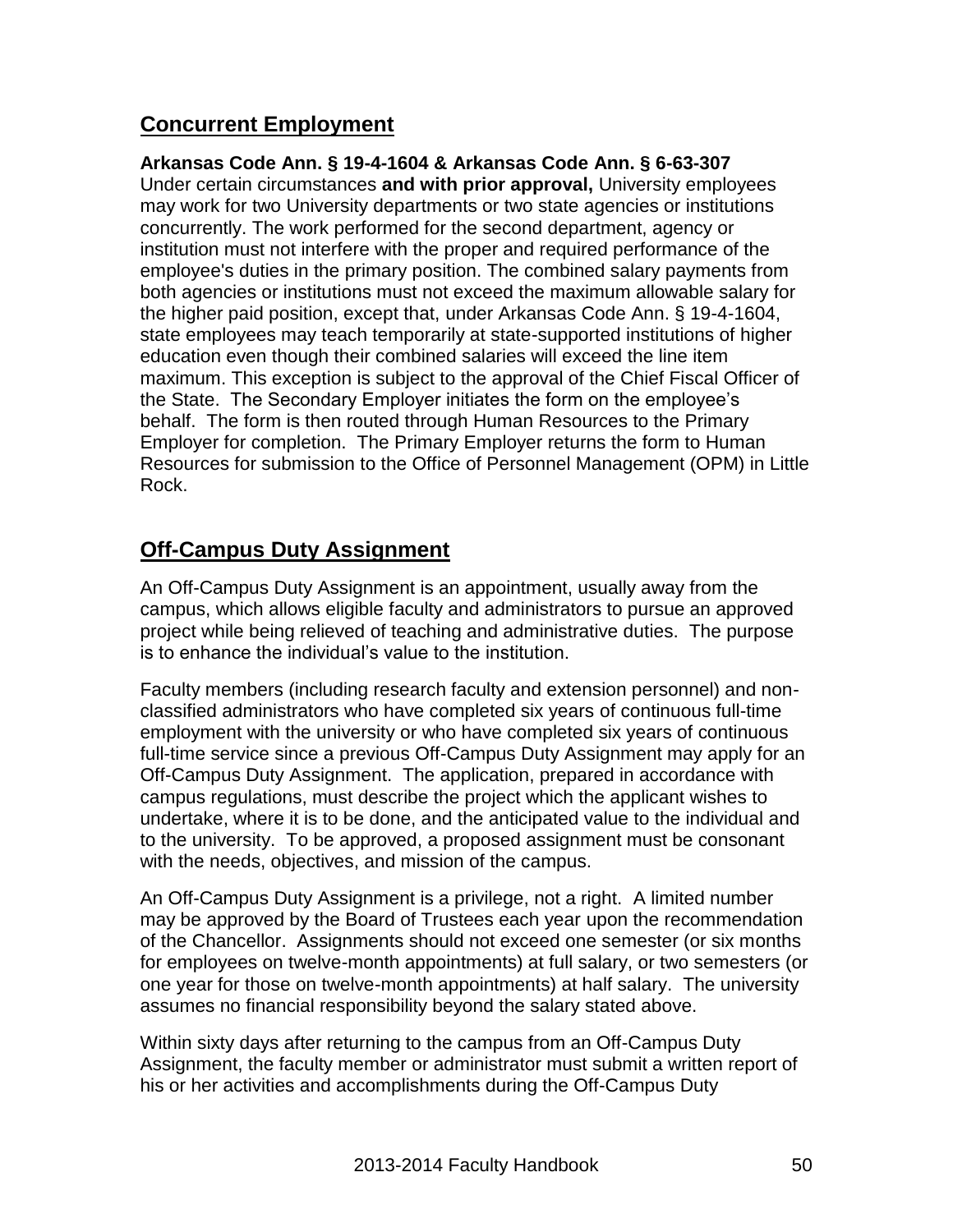Assignment to the chairperson of his or her department, the dean of the college, provost/vice chancellor for academic affairs and the chancellor.

In accepting an Off-Campus Duty Assignment, the recipient agrees to return to the university for at least one year following the end of assignment.

For additional information and guidelines, see Academic Policy 1435.40 at the web site: **<http://provost.uark.edu/131.php>**

## **Attendance at Professional Meetings**

Members of the teaching, research, administrative, and extension staffs are encouraged to attend professional meetings, as such attendance is deemed beneficial to both the individual and to the university. Brief absences from official duties are allowed for attendance at such meetings when circumstances permit, and the university may reimburse the individual for a part of the travel expenses depending upon his or her level of participation when travel funds are available for such purposes and to the extent allowed by university travel regulations. Plans to be absent and applications for travel allowance for attendance at professional meetings must be approved in advance by the appropriate administrative personnel.

## **Proposal Submission and Contracting Authority**

The Office of Research and Sponsored Programs (RSSP) is the unit designated by the chancellor to submit all proposals for extramural support, excluding USDA proposals. Also delegated to RSSP is the authority to prepare and negotiate contracts and other agreements related to sponsored programs and technology administration. The President of the University of Arkansas has delegated the authority to sign contracts for research, other sponsored programs, and technology matters to the director of RSSP. RSSP is the unit that receives invention disclosures, manages inventions, patents, and related intellectual property. RSSP also handles research compliance functions. Information and forms for these activities can be located at **<http://www.uark.edu/admin/rsspinfo/>**.

See Board Policy 300.1, revised September 19, 2002, for details **[http://vcfa.uark.edu/Documents/BOTPol\\_0300\\_1.PDF](http://vcfa.uark.edu/Documents/BOTPol_0300_1.PDF)**

## **Patent and Copyright Policy**

While inventions are not the primary objective of university research, when they occur the University of Arkansas has the responsibility of insuring that such inventions are used and controlled in a manner that benefits the public, the inventor, and the university to the fullest extent possible. It shall be the policy of the university to acquire and retain legal title to all inventions created by any person or persons to whom this policy is applicable. Inventors shall retain rights in inventions which the university has chosen not to claim under this policy or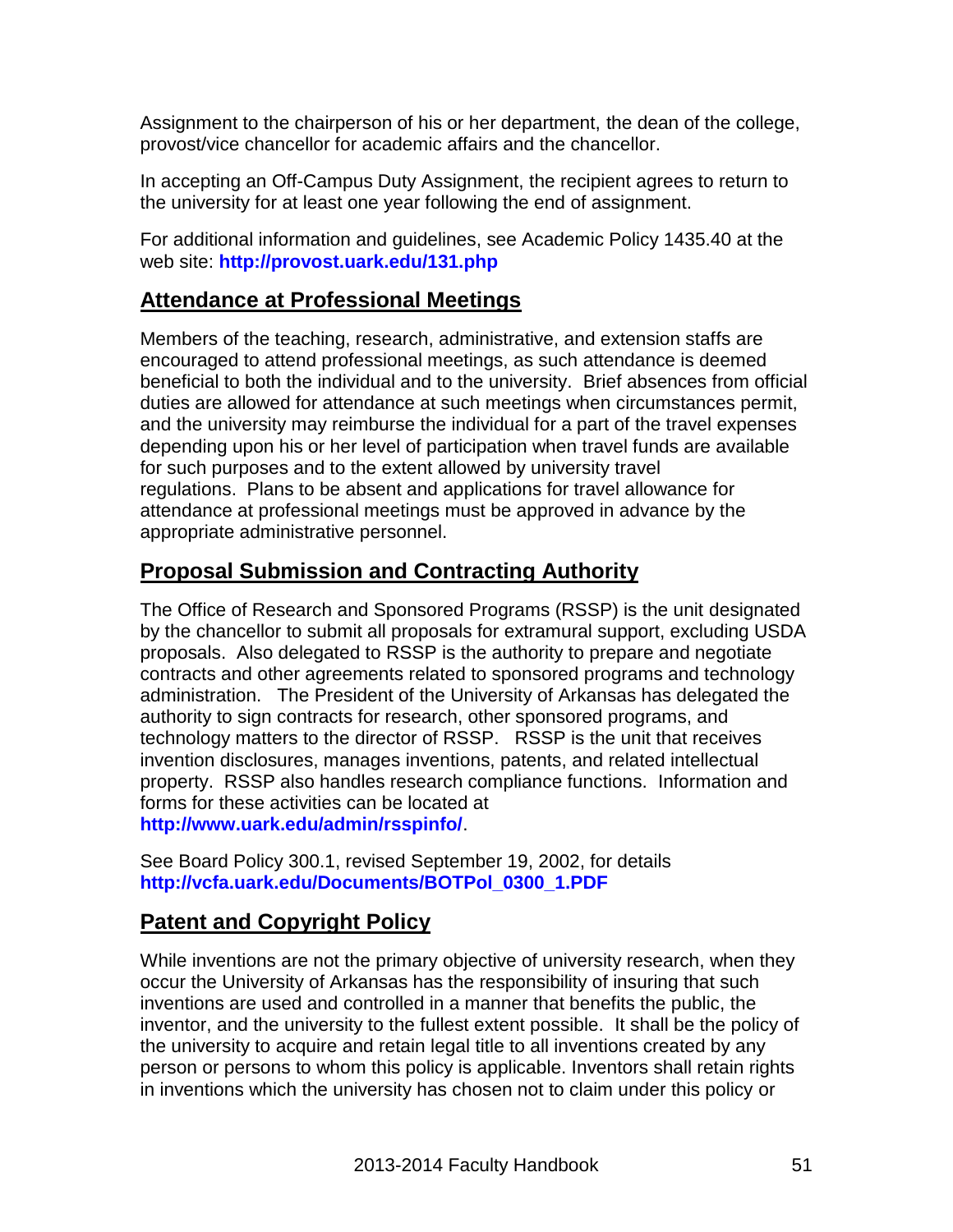pledged to a third party as a result of a grant, contract, cooperative agreement, or other sponsored research agreement. This policy shall apply to all persons employed, compensated or appointed by the University and to anyone using facilities owned, operated, or controlled by the University. It shall also apply to all inventions financed, in whole or in part, from funds under the control of the University. There are both Universitywide and Fayetteville campus Patent and Copyright Committees. The Fayetteville campus committee is responsible for implementing the University Patent and Copyright Policy for the campus and for the Division of Agriculture. See Board Policy 210.1 at **[http://vcfa.uark.edu/Documents/0210\\_1.PDF](http://vcfa.uark.edu/Documents/0210_1.PDF)** for details.

## **Political Activity** (Board Policy 465.1, adopted March 7, 1975)

University employees, as citizens, have the right to engage in political activity. However, no employee may involve the institution's name, symbols, property, or supplies in political activities.

An employee who intends to seek public office or to assume a major role in a political campaign is obligated to discuss his plans with his supervisor. If the supervisor determines that the activity will impinge to any extent upon the full discharge of the employee's responsibilities to the University, the plans must be reviewed through regular administrative channels to the President's Office for a determination of workload and salary adjustment.

Involvements which require part or full-time services, and for which more than token compensation is received, will require reduction of workload and pay, leave of absence, or resignation, depending upon the extent of the activity.

To employees who may become candidates for office or become actively involved in political campaigns, the following statement (Administrative Memorandum 455.1 February 19, 1976) may be helpful:

An employee of the University who becomes a candidate for any national or statewide office will be placed on Leave of Absence Without Pay at the time of filing. An employee who becomes a candidate for the Arkansas General Assembly or a county office will have his or her employment status and salary reduced to halftime at such time after filing that he or she has an opponent who has filed. (In primary elections this means an opponent with the same political party designation.) Such leaves will extend to the end of the semester or summer session in which the election is held. An employee who has an opponent in the general election must take similar leave for the fall semester. An employee who is elected to a full-time county, statewide or national office will be granted a Leave of Absence Without Pay for one year, and at the discretion of the Board of Trustees for a second year. In no instance will the leave be extended beyond the end of the second year. Minimally, employees elected to the Arkansas General Assembly must take Leave of Absence Without Pay when the General Assembly is in regular session and for the duration of extraordinary sessions.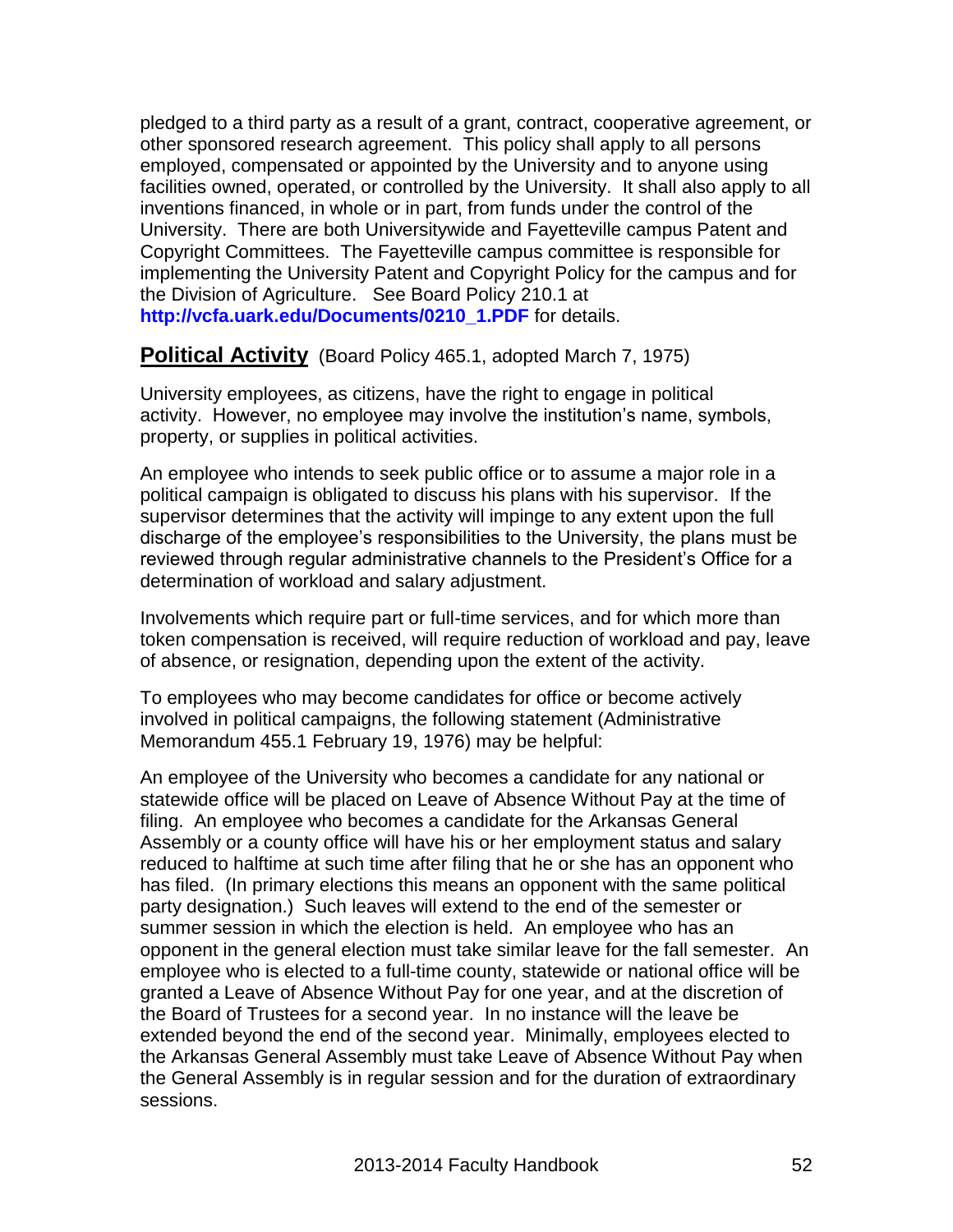Where teaching duties are involved, in order that courses not be interrupted by a change in instructors to the disadvantage of students, campus administrators may require that such leaves coincide with the beginning or ending of a regular employment period for the University (semester, fiscal year, academic year).

## **Relations with Legislators and Members of Congress**

The Board of Trustees and the university administration respect the right of each university employee as a citizen to exercise freedom of expression on legislative issues. At the same time, university employees should not, unless authorized, attempt to speak as agents of the university in discussions with members of the Arkansas General Assembly, Arkansas constitutional officers, and members of Congress. University positions are developed by the chancellor in coordination with the University of Arkansas Board of Trustees and System officials. The chancellor, the vice chancellor for government and community relations, and other designated university officials are responsible for interpreting UA policy and presenting data and other information to appropriate state and federal officials. Campus employees who wish the university to consider matters for incorporation into its legislative programs should, in coordination with their supervisors, bring them to the attention of the vice chancellor for government and community relations.

## **Holidays**

All state employees are granted twelve paid holidays. The annual holiday schedule for this campus is available at the Human Resources web site and in the Fayetteville Policies and Procedures

series: **<http://vcfa.uark.edu/Documents/4092.pdf>**

Faculty and staff on nine-month appointment have the same holiday schedule as employees on twelve-month appointment. When the university requires that a day of annual leave be taken at the institution's direction (such as when the university closes for a December break), nine-month employees also take this day as a holiday. Holidays are established by the Board of Trustees each year, and in some years an extra day is approved by the Governor. Except for holidays, faculty and nine-month staff are expected to be on duty throughout the period of their appointment, consistent with their individual workload assignments, except when on leave consistent with university policy.

# **Leave Policies for Academic and Other Non-Classified**

**Personnel** (Board Policy 420.1, revised June 9, 1995)

## **Sick Leave Policy**

All full-time appointed employees earn sick leave credit at the rate of eight hours per month with a maximum of 960 hours accrual. Sick leave accrues only when an employee is in a paid status, and does not accrue while an employee is on leave without pay. Paid sick leave is not granted as vacation but is permissible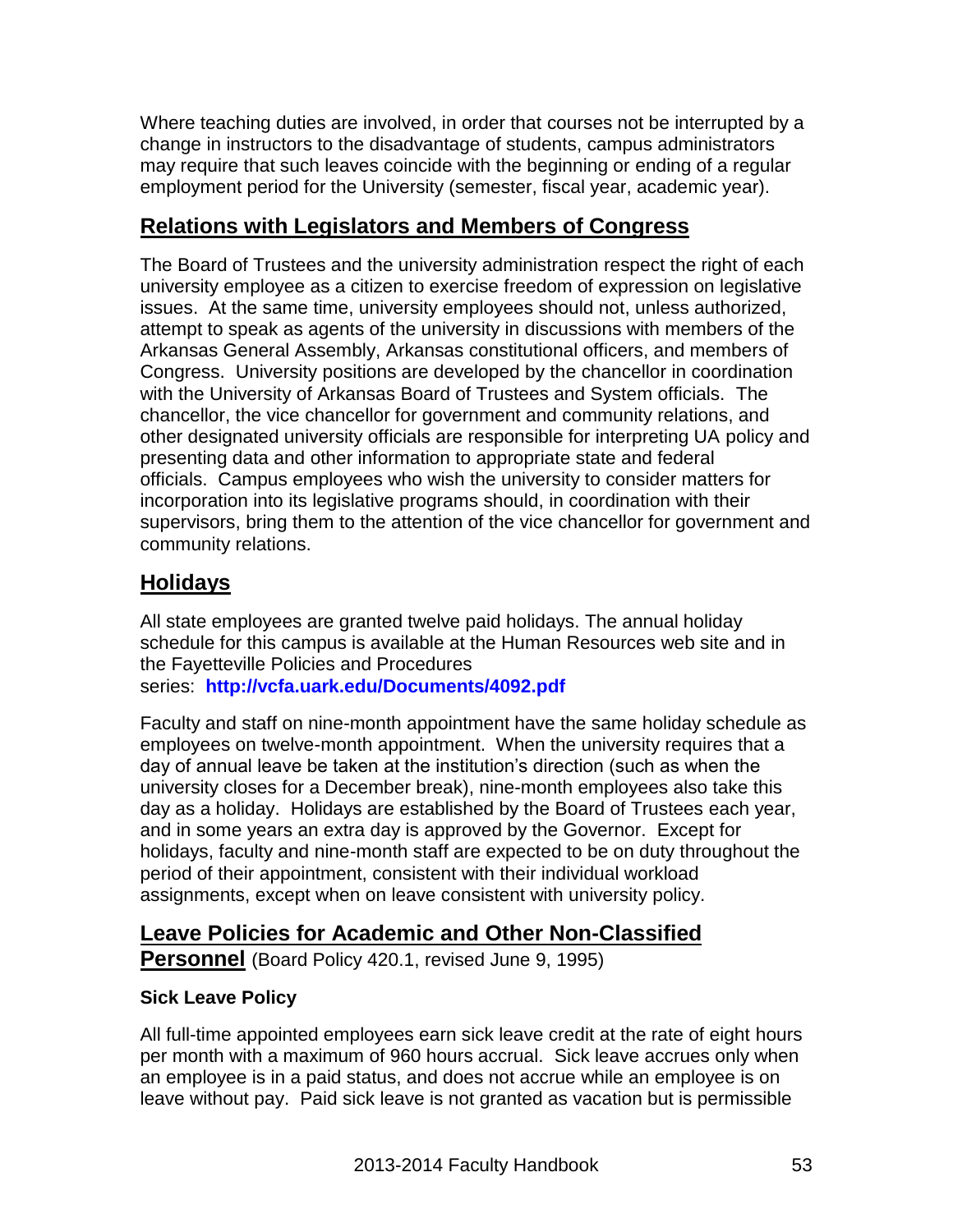only when illness or injury to the employee causes absence from his/her work or if conditions require appointment with a physician, dentist, optometrist, chiropractor, or osteopath. Sick leave may also be granted to employees due to the death or serious illness of a member of the employee's immediate family. Immediate family shall mean the father, mother, sister, brother, husband, wife, child, grandparents, in-laws, or any individual acting as a parent or guardian of an employee.

Sick leave applies only to a period when the employee is in an appointed status. If sick leave begins during the Spring Semester it shall not be extended into the Summer Session, but, if necessary, sick leave may be extended into or begun in the Fall Semester if the individual has received a Personnel Action Form for the Fall Semester, even though the illness may begin in the summer when the individual is not in appointed status for the summer.

Absence due to illness or disability, except in case of maternity leave, is charged in the following order:

- Earned sick leave.
- Earned annual leave.
- Leave without pay.

Employees may continue to work during pregnancy provided they are able to do their normal jobs. Since pregnancy is considered as any temporary illness, an employee who is not able to work because of pregnancy may elect to take a leave of absence without pay without exhausting accumulated annual and sick leave. Upon return from pregnancy leave the employee will be given the same or comparable position to the one she occupied prior to the leave. The employee is expected to give her supervisor as much notice as possible prior to beginning maternity leave and at least two weeks notice prior to returning to work. Both notices should be in writing.

#### **Annual Leave**

Employees whose titles are listed in the appropriation acts as twelve-month nonclassified positions, will receive 22.5 days of paid vacation from the on-set of employment, earned at a rate of 15 hours per month. While administrative duties cannot be limited to a five-day, forty-hour week, for purposes of annual leave the normal work week shall be considered Monday through Friday. Vacation shall not be taken before it is earned, but must be taken within 12 months after the close of the calendar year in which it is earned. An exception may be made when a vacation is postponed for the convenience of the University.

Vacation benefits are granted to all non-classified and student employees on 12 month appointments of one-half time or more, with the part-time employees earning leave in proportion to the time worked.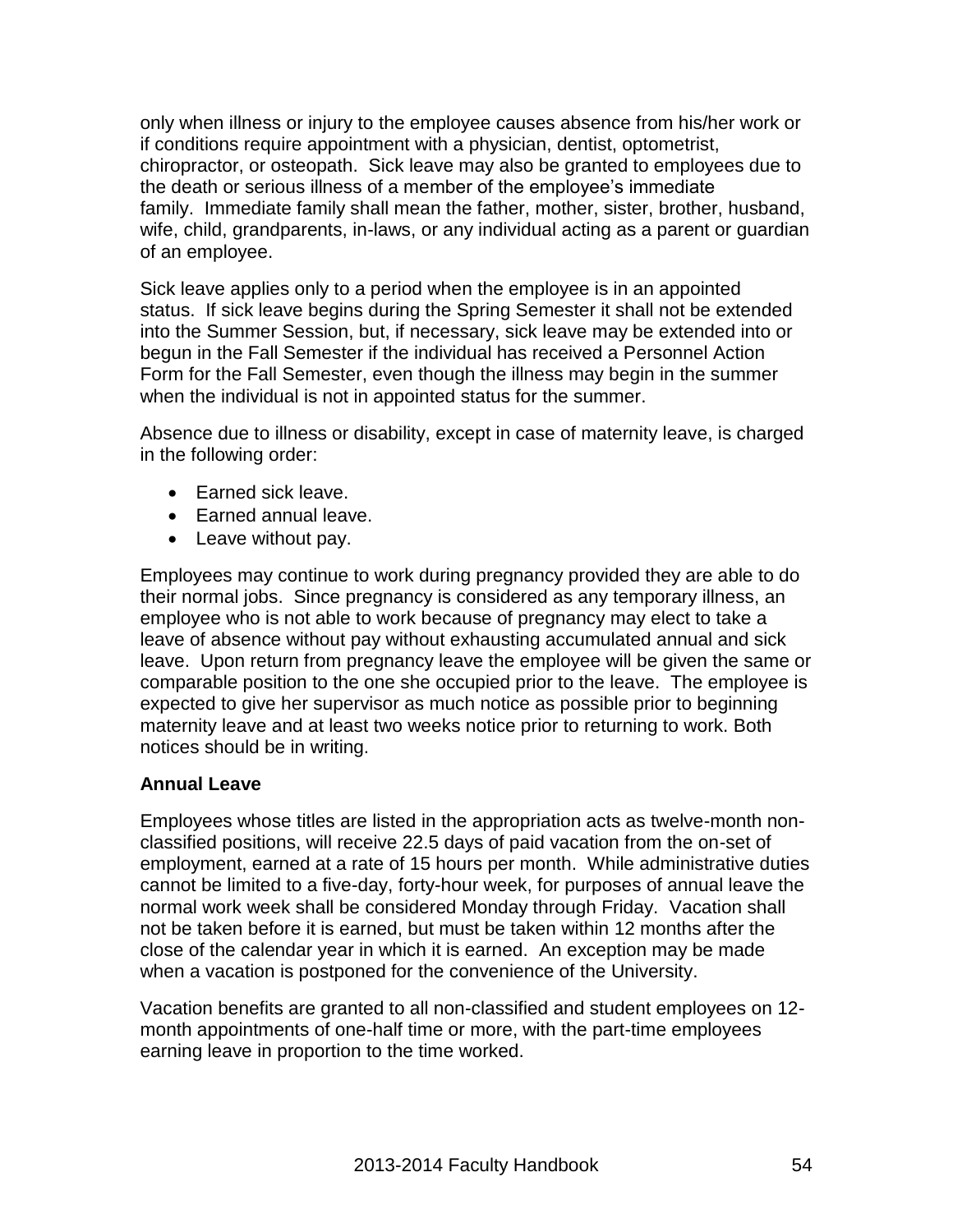An employee whose appointment is scheduled to be changed from a 12-month basis to a nine-month basis must take all accrued, unused vacation before the end of the 12-month period. An employment period shall not be extended for the purpose of paying an employee for unused vacation, and neither shall lump-sum terminal payment be made unless an employee terminates employment with the University.

Annual leave is cumulative; however, no employee may have in excess of 30 days on December 31 of each year. During the calendar year accrued leave may exceed 30 days, but those days in excess of 30 will be lost if they are not used before December 31 of each year. Accrued annual leave may be requested by an employee at any time. The appropriate supervisor will grant the request when it will least interfere with the efficient operation of the department.

Annual leave may not be accumulated while an employee is on leave without pay.

Upon termination, resignation, retirement, death, or other action by which a person ceases to be an active employee of the University, the amount due the employee or his estate from accrued annual leave or holiday leave, not to exceed 30 working days inclusive of holidays, shall be included in the final pay to the employee. No employee receiving such additional compensation shall return to University employment until the number of days for which he received additional compensation has expired.

## **Military Leave**

Twelve-month employees who are members of the National Guard or any of the reserve branches of the Armed Forces of the United States shall be granted a maximum of two weeks leave annually plus necessary travel time for annual training requirements. Such leave shall be granted without loss of pay and in addition to regular vacation time. Nine-month academic and administrative employees are expected to take any two weeks military leave during the three months they are not under contract to the University. Each employee who requests military leave shall furnish a copy of his or her orders to the appropriate vice president or vice chancellor. An employee who is drafted or called to active duty in the Armed Forces of the United States or who volunteers for military service shall be placed on extended military leave without pay and upon application within 90 days after the effective date of his or her release from active duty shall be reinstated to the position vacated or to an equivalent position at no loss of seniority or any of the other benefits and privileges of employment. An employee who enlists or reenlists for a second consecutive tour of military duty shall forfeit his or her reemployment rights.

Military personnel called to duty in emergencies by the Governor or by the President of the United States shall be granted leave with pay not to exceed 30 working days after which leave without pay will be granted. This leave shall be granted in addition to regular time.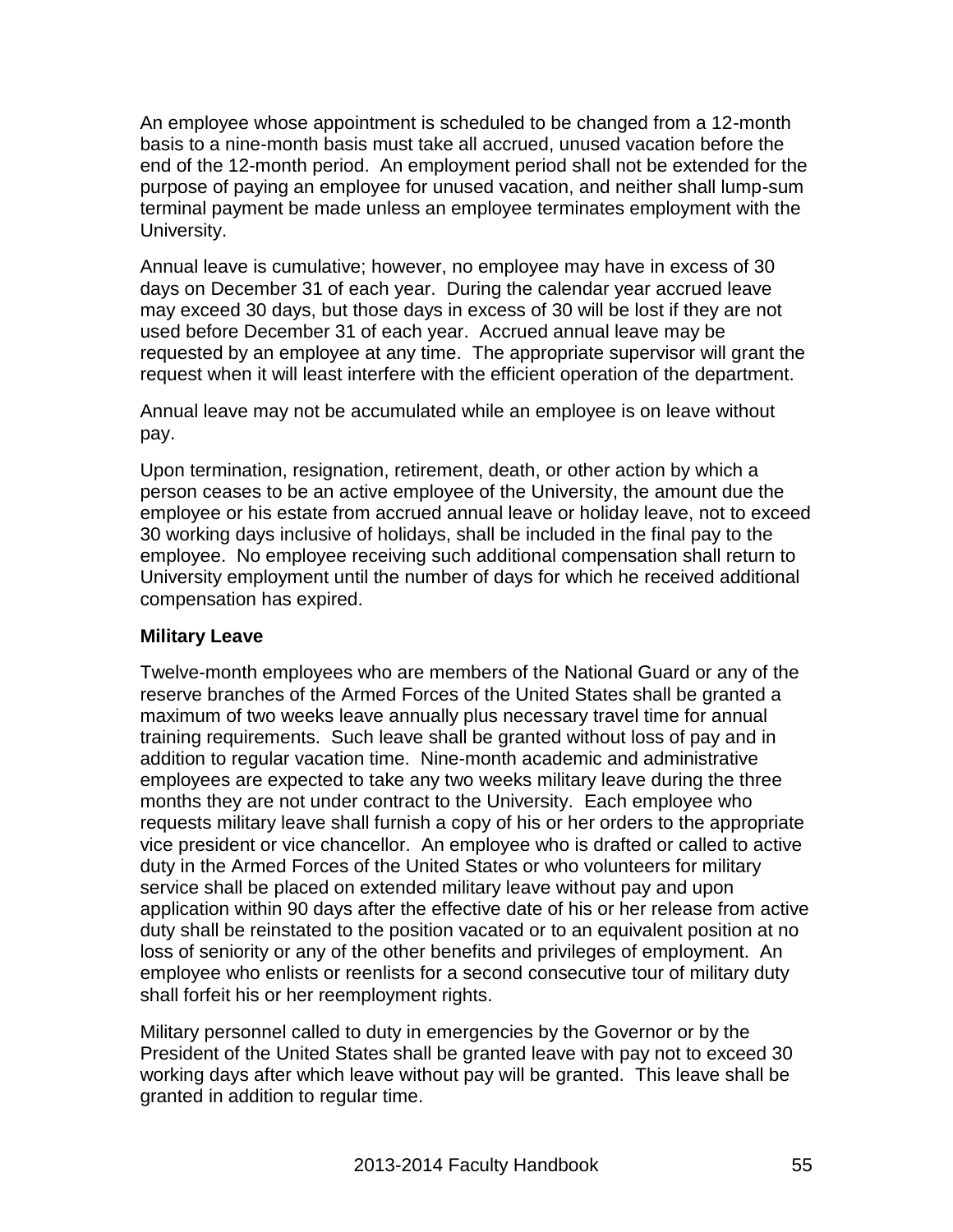## **Court and Jury Leave**

Any employee serving as a witness, juror, or party litigant shall be entitled to regular University compensation in addition to any fees paid by the Court for such services and such absences shall not be counted as annual leave.

In cases where service as a witness can be handled by having the involved attorney take a deposition or statement, it is preferred. Depositions or statements which involve the University may be taken during duty hours. All others should be handled as off-duty time.

Employees who are accepted by the Court as expert witnesses and paid a fee in excess of the normal witness fee shall take annual leave for the time required for such testimony.

Where service on a jury would substantially interfere with the execution of the University work schedule, the chief administrative officer of the campus may petition the judge in writing for exemption from service. However, if exemption is denied or if no response is received prior to the date jury duty is to begin, the individual must report for jury duty.

An employee who is summoned to serve on jury duty shall not be subject to discharge from employment, loss of sick leave or vacation time, or any other form of penalty as a result of his or her absence from employment due to such jury duty, upon giving reasonable notice to his or her employer of such summons.

#### **Leave of Absence Without Pay**

The President of the University is authorized to grant leaves of absence without pay for a period not to exceed one year. (See also Family and Medical Leave below.)

#### **Vacation Leave for Graduate Study**

Vacation leave for graduate study may be granted to otherwise eligible employees under the following terms:

- Accrued vacation with pay may, if used for graduate study, be accumulated for two calendar years preceding the date of the leave, if it is used by January 1 of the third year.
- Permission to carry over such credit must be requested in writing by the employee and approved by the President in advance of the commencement of vacation accrual. The President may approve a modified application of the regulation where circumstances warrant, not to exceed the earned vacation allowance for two years.

**Family and Medical Leave** (The Family and Medical Leave Act of 1993 - CFR 29-825)

The federal Family and Medical Leave Act (FMLA) entitles you, if you meet its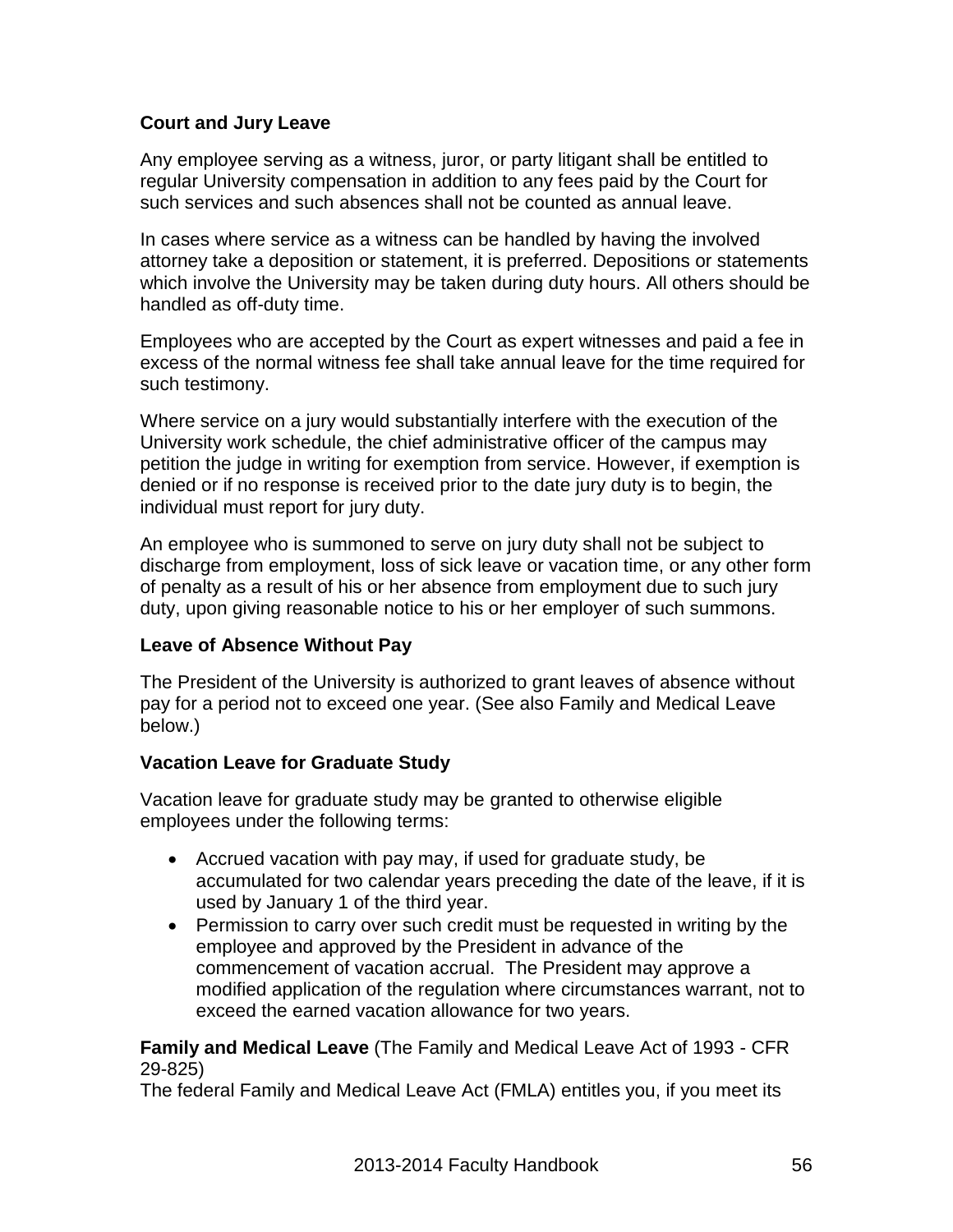definition of eligible employee (see below), to a total of twelve work weeks of leave during any twelve-month period for one of the following reasons:

 $\square$  the birth of your child and to care for your newborn child;

 $\square$  the placement of a child with you for adoption or foster care;

 $\Box$  the care of your spouse, child, or parent who has a serious health condition; or

 $\Box$  a serious health condition that makes you unable to perform the functions of your job.

**Service Member Caregiver Leave (recent amendment).** FMLA leave for this purpose can be up to 26 weeks. An employee who is a spouse, son, daughter, parent or nearest blood relative to a member of the Armed Forces who is being treated for, recuperating from or is on the temporary disability retired list due to a serious injury or illness is entitled to a total of 26 work weeks of leave during a 12-month period to provide care for the service member. "Serious injury or illness" is defined in the amendment as an injury or illness incurred in the line of active duty that may render the member medically unfit to perform the duties of the member's office, grade, rank or rating.

The twelve-month period during which you may take up to 12 or up to 26 weeks of FMLA leave is the calendar year (January through December. In the case of your child's birth or adoption, the twelve-month period begins with the child's birth or placement. Other leave begins with the beginning of health condition or care giving. Family and medical leave is leave without pay. However, you may elect, or the University may require you, to substitute paid leave for any part of the twelve-week period. Paid leave to handle personal and family medical needs is available under the sick leave, annual leave and catastrophic leave policies. Compensatory time off may not be counted as part of your FMLA entitlement, but it must be exhausted before you are granted leave without pay, and you may request the use of your compensatory time for an FMLA reason. For the complete text of policy and procedures regarding Family and Medical Leave and employee and institution responsibilities, see the Human Resources web site and the text in the Staff Handbook at

**<http://hr.uark.edu/currentemployees/153.aspx>**

## **Faculty Modified Work Assignment for Maternity / Paternity**

The University of Arkansas, Fayetteville seeks to provide an environment conducive to meeting the holistic needs of its faculty. As such, this policy has been developed to allow faculty to seek a modified work assignment following childbirth and/or adoption.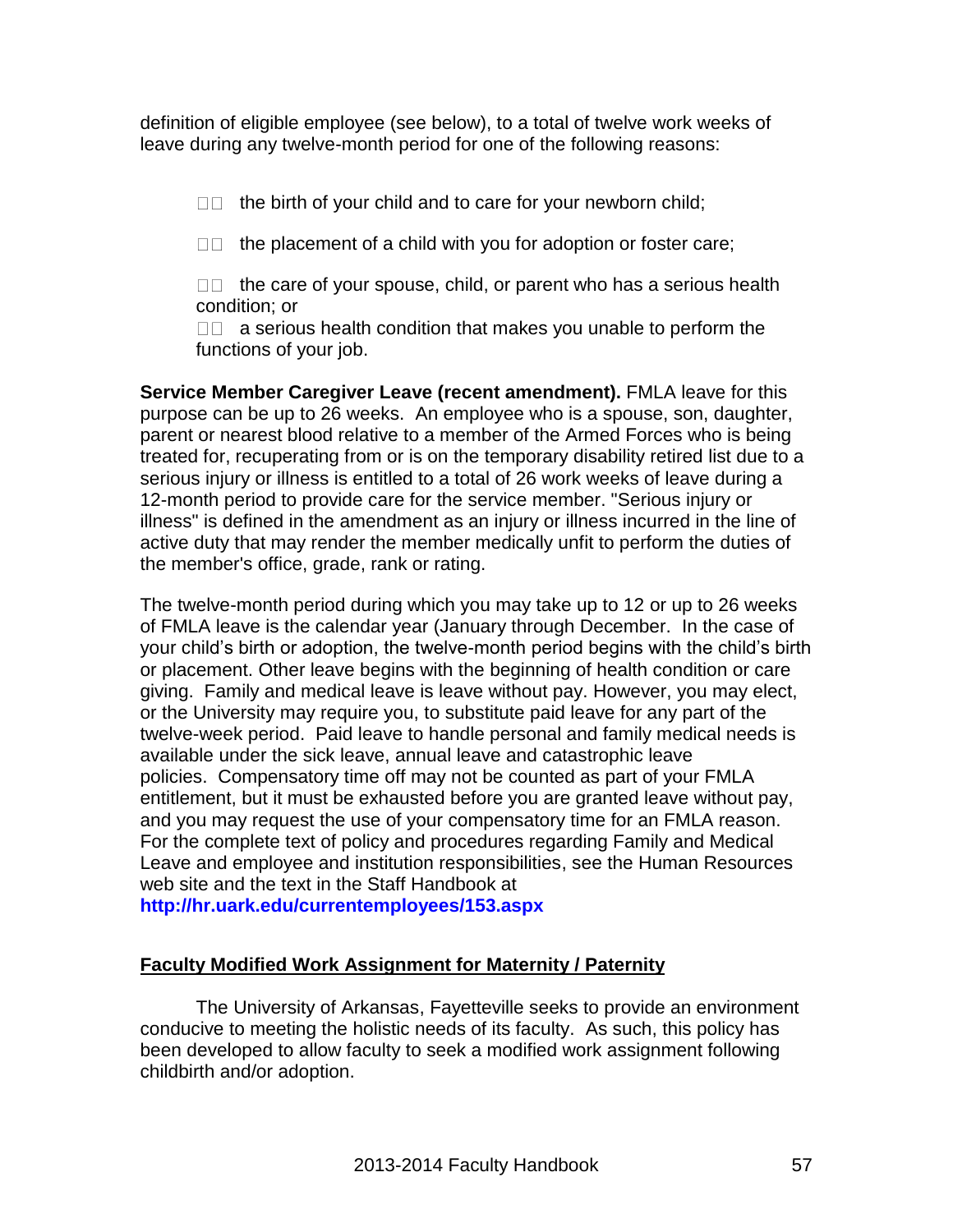During the academic year, a full-time (100% appointed) faculty member, who has been employed by the university for at least one (1) year, may request a modified work assignment for a period of up to six (6) weeks' maximum duration (up to 15 weeks under special circumstances), provided that the faculty member must use any available sick leave first. Faculty are reminded to report sick leave usage throughout the academic year or their employment period. The modified work assignment must be completed within the first twelve months of the time the child has joined the faculty member's family by birth or adoption. If both parents work for the University and are requesting a modified work assignment, each parent's request must specify how long the other parent is requesting to be on a modified work assignment.

#### **Description**

Modified work assignments involve modification of teaching and/or service and/or research/ creative responsibilities as agreed upon between the faculty member and the department chair/head

and may include performing work primarily from home. Departments have flexibility in determining how best to cover the teaching and other obligations of the faculty member on a modified work assignment. For example, the department may be able to handle the leave with other departmental faculty covering classes; if not, the department will need to hire instructors or assign graduate assistants to substitute or assume the teaching duties.

#### Process

- 1. The faculty member applies for the "modified work assignment" through his/her department chair/head.
- 2. In the faculty member's letter of application, the faculty member must describe the maternity-/ paternity-related circumstances giving rise to the need for a modified work assignment, and propose how his/her work assignment is to be modified.
- 3. The faculty member agrees to use all available sick leave prior to the commencement of modified work responsibilities and submits an FMLA (Family and Medical Leave Act) application.
- 4. The recommendation of the department chair/head goes to the dean for his/her review and recommendation. The proposed work assignment and the dean's recommendation, along with the specific plan for funding coverage of any duties not included in the faculty member's modified assignment, then goes to the Provost for review and a written decision, which shall be final, and which may include changes to the proposed modified work assignment.
- 5. The faculty member is asked to provide approximately four (4) months' notice from the anticipated due date of birth or adoption.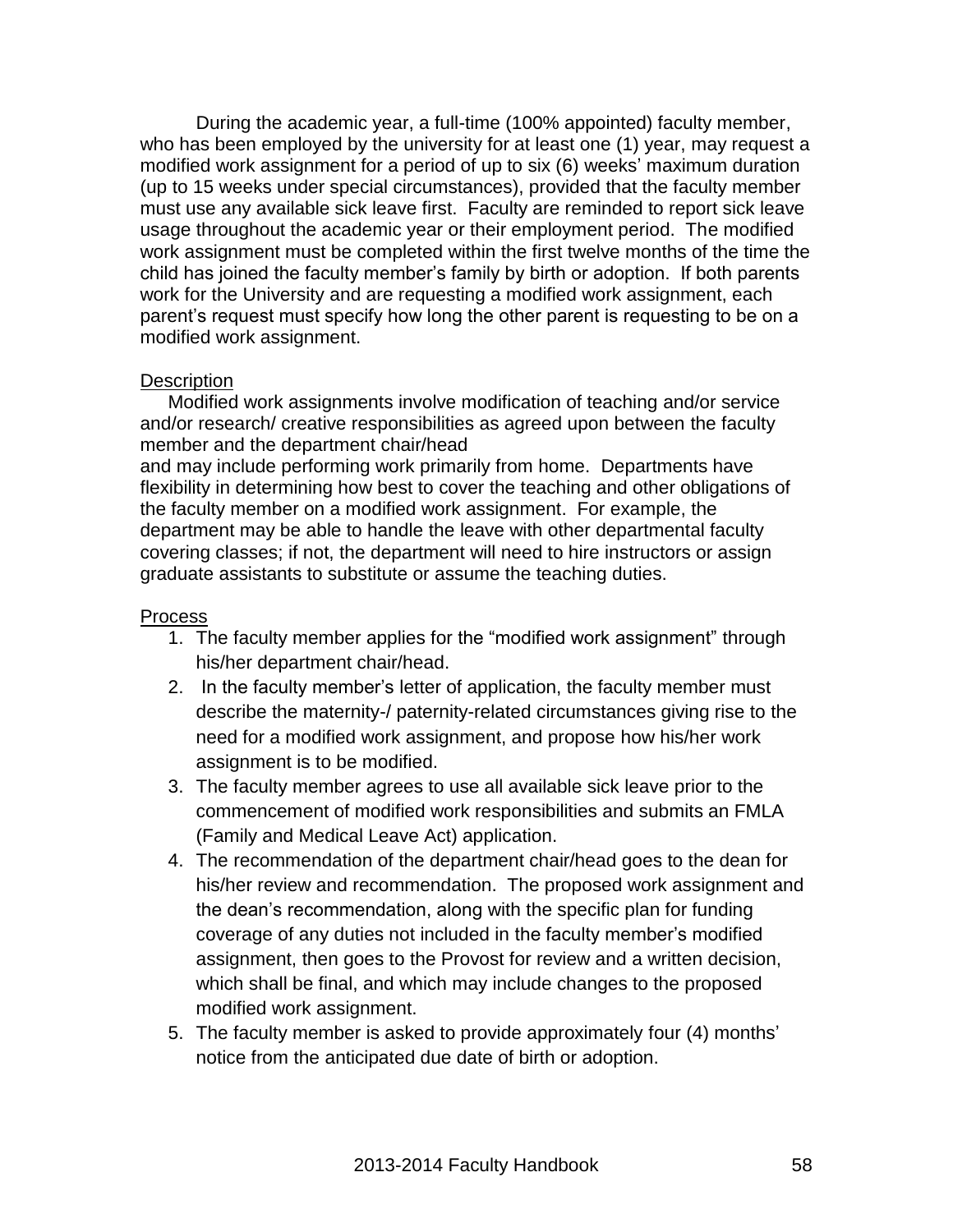Note: This modified work assignment policy is separate and distinct from the right of a non-tenured, tenure track faculty member to request a one year suspension of the probationary period for tenure under Board of Trustees Policy 405.1(IV)(A)(4) and supplements rights of the faculty member under the FMLA

## **Resignations of Employment at The University of Arkansas**

(Board Policy 405.3, revised March 9, 1984)

### **Resignation and Retirement**

A faculty or staff member has a duty to give early notice of his or her resignation, including the effective date of the resignation. Notice shall be given in writing to the administrative head of the department to which the individual is assigned. A copy of the letter of resignation, together with the recommendation of the administrative head of the department, shall be forwarded immediately to the dean/director for acceptance or rejection. The dean/director shall give written notice of acceptance or rejection to the employee within five working days of receipt of the letter of resignation. When the written acceptance of the resignation is forwarded by the dean/director to the individual submitting his or her resignation, the resignation becomes final and cannot thereafter be withdrawn. A copy of the letter of resignation and the acceptance shall be forwarded to the Chancellor of the campus.

#### **Retirement**

For information on the University of Arkansas Retirement Program see BOT policy 425.5 **[http://vcfa.uark.edu/Documents/0425\\_5.PDF](http://vcfa.uark.edu/Documents/0425_5.PDF)**

See Fayetteville Policies and Procedures 412.0 for information on retirement privileges **<http://vcfa.uark.edu/Documents/4120.pdf>**

#### **Lump Sum Terminal Pay**

(Universitywide Administrative Memorandum 440.4, revised March 7, 1980

When an individual ceases to be an employee of the University, any unused annual leave as of his/her last duty date shall be liquidated by a lump sum payment not to exceed thirty working days, inclusive of holidays. Accrued unpaid leave shall be calculated as follows: divide the annual salary rate (or twelve times the monthly salary rate) by 260 to obtain the daily rate; multiply the daily rate by the number of days of accrued unpaid leave (to a maximum of thirty days). This shall be the amount of lump sum payment due for unused leave. Final payment shall include all monies due up to and including the last day of work, which shall be the employee's date of termination. The position being vacated may be filled on the day following the date of termination, provided all aspects of the University's Affirmative Action and Equal Employment Opportunity Plans have been met.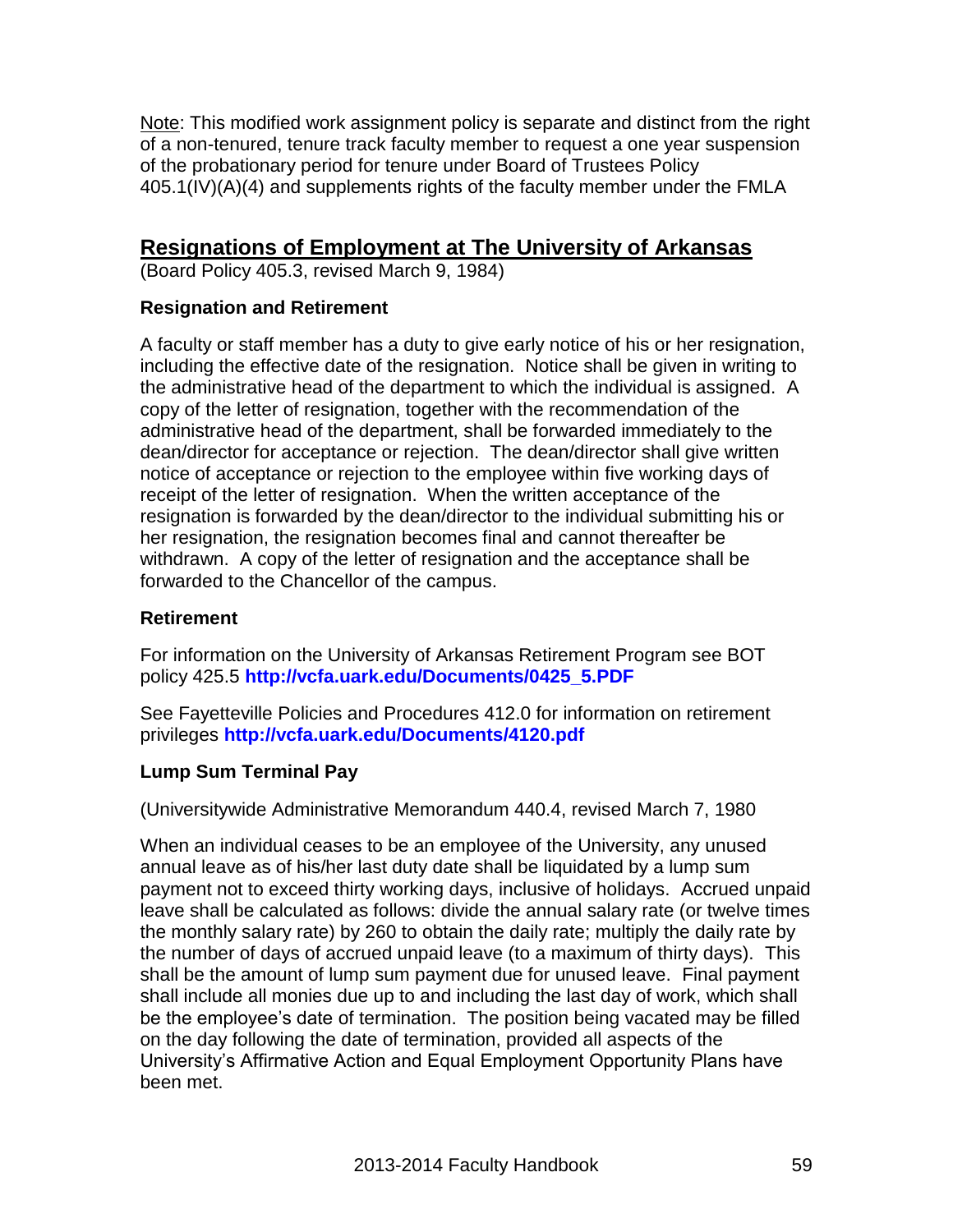## **Emeritus Status** (Board Policy 475.1, revised June 16, 1989)

I. Eligibility for Emeritus Status

In recognition of distinguished service to the University of Arkansas, retiring employees may be awarded emeritus status at the rank or title held at the time of retirement. In order to be considered for emeritus status, an individual must be appropriately recommended and meet at least one of the following conditions:

- The retiring individual is age 65 or older and has at least five years of continuous service with the University.
- The retiring individual is age 62 or older and has at least 10 years of continuous service with the University.
- The retiring individual has at least 20 years of continuous service with the University.
- II. Procedures for Awarding Emeritus Status

In order for emeritus status to be conferred by the Board of Trustees, the individual must be recommended by the chief executive officer of the campus or unit. The President will recommend the final list of individuals to receive emeritus status. Emeritus status will normally be conferred once each year by the Board of Trustees effective on July 1 for those individuals who have retired prior to that date. The President will receive recommendations no later than February 15, or such other date as may be specified, from the chief executive officer of the campus or unit.

#### III. Privileges of Emeritus Status

Emeritus status entitles the recipient to the following privileges:

- Presentation of a certificate or resolution appropriate for framing;
- Use of the title:
- Continued campus faculty membership status for those with faculty rank, but without vote in the campus faculty governance body, inclusion in the campus directory, catalog, and other listings of campus faculty/staff;
- Use of the library;
- Eligibility to purchase a faculty/staff parking decal;
- Faculty/staff admission to campus activities and
- Waiver of fees for enrollment in University courses on a space available basis.

#### IV. Responsibility of Recipients of Emeritus Status

Emeritus employees are expected to assist and support the University in their areas of competence, particularly in an advisory capacity, when requested to do so. See also Academic Policy 1475.10 **<http://provost.uark.edu/131.php>**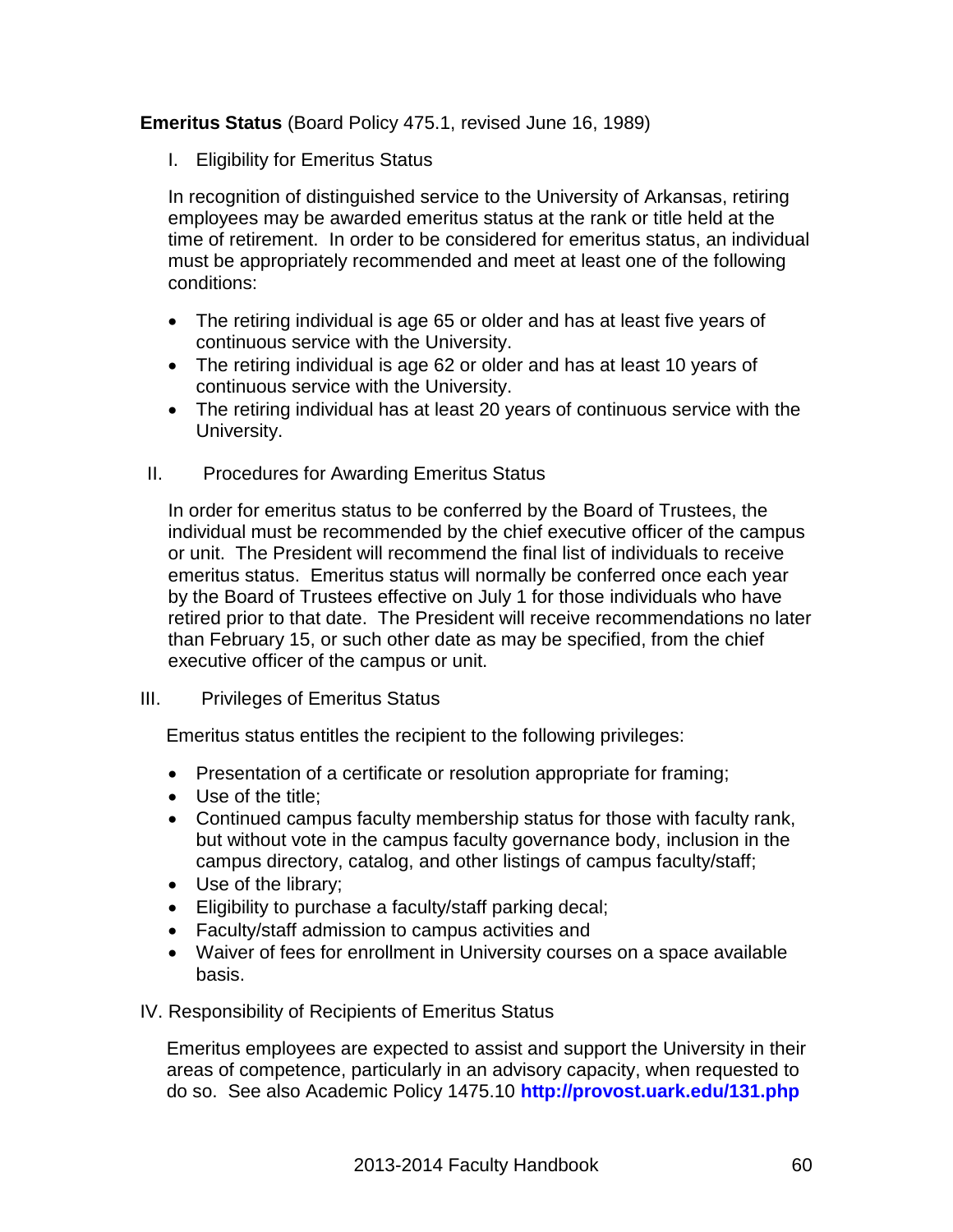## **Nepotism** (Board Policy 410.1, revised June 9, 2000)

The University recognizes that potential conflicts of interest may exist when members of the same immediate family are employed by the University, particularly in the same department, unit, or division. To avoid conflicts of interest which may result from such employment, immediate family members should not participate in decisions to hire, retain, promote or determine the salary of the other. It is the responsibility of the President, each Chancellor, the Vice President for Agriculture, the Director of the Criminal Justice Institute, and the Director of the Arkansas Archeological Survey to assure that one immediate family member shall not have direction or supervision of the other and shall not participate in decisions to hire, retain, promote or determine the salary of the other. Exceptions to this policy may be made in writing with justification by the President, each Chancellor, the Vice President for Agriculture, the Director of the Criminal Justice Institute or the Director of the Arkansas Archeological Survey. Exceptions involving immediate family members of a Chancellor, the Vice President for Agriculture, the Director of the Criminal Justice Institute or the Director of the Arkansas Archeological Survey shall be made by the President. For purposes of this policy, "immediate family member" shall mean an employee's spouse, children of the employee or his or her spouse, and brothers, sisters, uncles, aunts, nieces, nephews, or parents, whether by blood or marriage of the employee or his or her spouse.

This policy is supplementary to any provisions of applicable law.

## **Administrator Grievance Procedure**

An administrator who has a grievance should discuss the matter with his or her supervisor, and if the matter is not resolved satisfactorily, the aggrieved party should reduce the complaint to writing and send copies to the supervisor and to the chief executive office on the campus. The supervisor should respond in writing with copies to the chief executive office and the aggrieved party. The chief executive officer will review the matter and make his decision, which shall be final.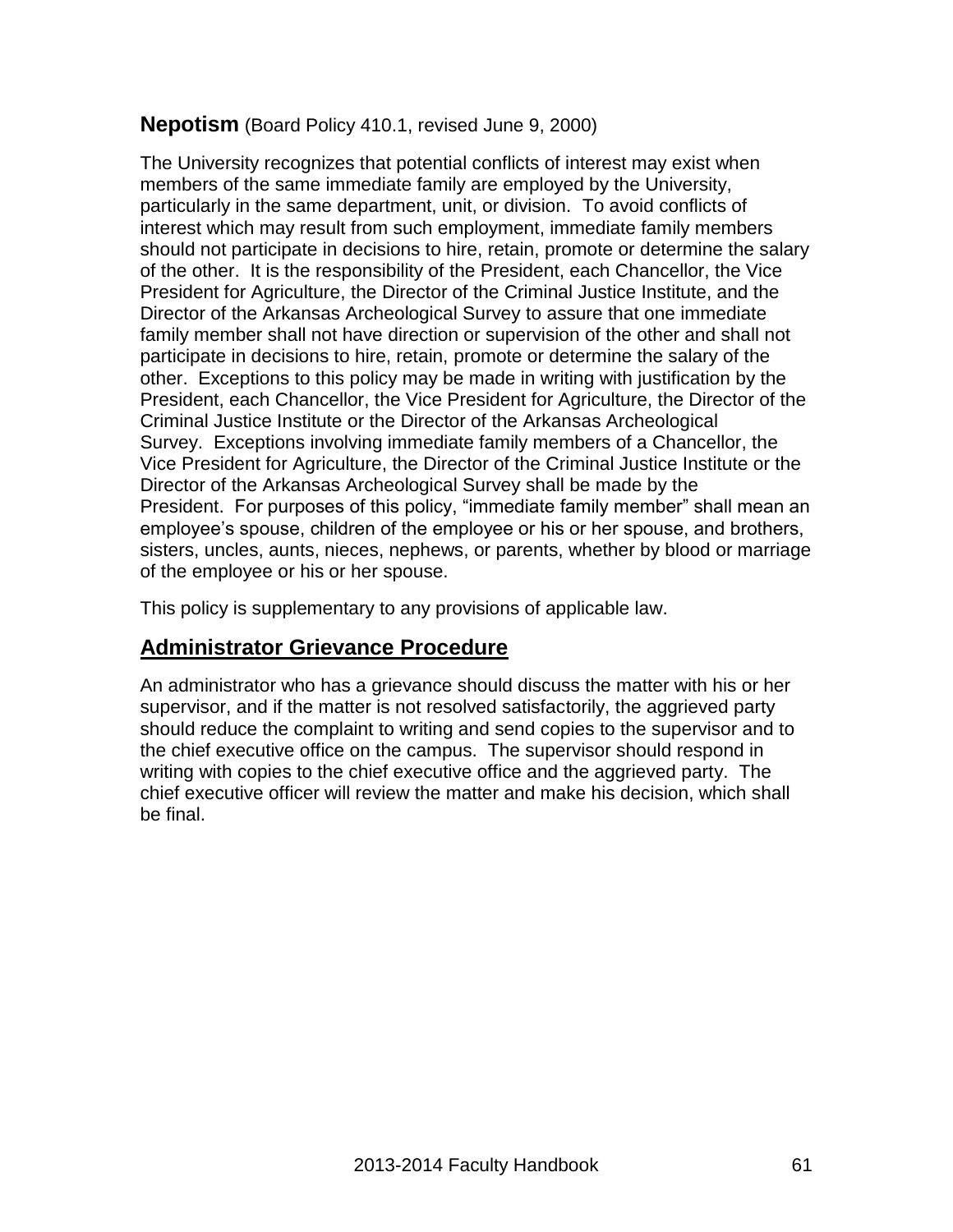# **IV General Policies, Procedures and Services**

## **Benefits and Employment**

#### Fringe Benefits

The fringe benefit package for eligible university employees is designed to protect employees and/or their families from significant financial loss resulting from illness, disability, or death, while providing for a generous retirement income. Coupled with vacation and sick leave, educational benefits, and holidays, the university's comprehensive benefits package adds a value of many hundreds of dollars to an employee's regular income. See the Human Resources Benefits website at **<http://hr.uark.edu/benefits/default.aspx>** for more detailed information.

The following list represents several major elements of the fringe benefits package. Please note that all faculty members appointed at least half-time in a regular position are eligible to participate in the following programs. As a condition of employment, all employees must enroll for benefits within 31 days of the appointment date to be guaranteed enrollment.

1. Medical Insurance: Employees may choose from the Point of Service Plan or the Classic Plan. The University of Arkansas health coverage plan is administered by UMR, a division of United Health Care. Through UMR, employees will have access to a nation-wide network of participating providers. For a comparison of the coverages available see **[http://hr.uark.edu/Medical\\_Plan\\_Comparison.pdf](http://hr.uark.edu/Medical_Plan_Comparison.pdf)**. The university's contribution for 75-100 percent appointed employees for the Point of Service Plan will average 73.519 percent (Fayetteville) and 74.295 percent (Division of Agriculture). The university's contribution for 75-100 percent appointed employees for the Classic Plan will average 81.178 percent (Fayetteville) and 79.905 percent (Division of Agriculture) (Premiums for employees with appointments of 50-74 percent will be prorated.) For a full premium listing, see **[http://hr.uark.edu/Insurance\\_Premiums.pdf](http://hr.uark.edu/Insurance_Premiums.pdf)**. The Board of Trustees of the University of Arkansas reserves the right to change, amend, discontinue or terminate the plan at any time.

2. Dental Insurance: Employees are eligible to participate in a dental plan through Delta Dental of Arkansas. For a review of coverage see **[http://hr.uark.edu/Dental\\_Benefits\\_Summary.pdf](http://hr.uark.edu/Dental_Benefits_Summary.pdf)** The university's contribution for 75-100 percent appointed employees will be 50 percent (Fayetteville) and 51.46 percent (Divisions of Agriculture). (Premiums for employees with appointments of 50-74 percent will be prorated.) See **[http://hr.uark.edu/Insurance\\_Premiums.pdf](http://hr.uark.edu/Insurance_Premiums.pdf)** for a list of premiums.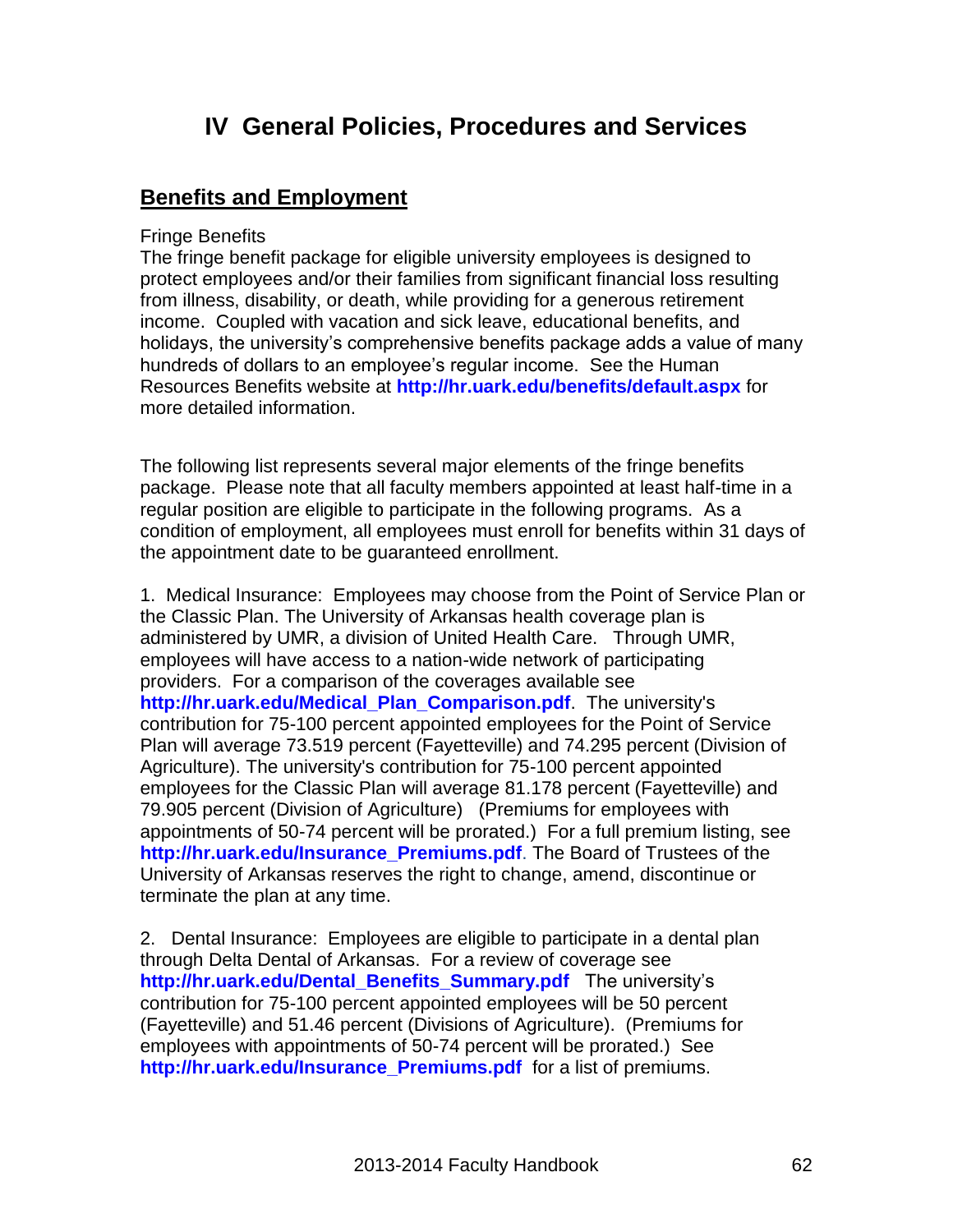3. Vision Insurance: Employees are eligible to participate in a vision insurance plan through Superior Vision. For a review of coverage see **<http://hr.uark.edu/81.aspx>** Employees pay 100 percent of the premium. See **[http://hr.uark.edu/Insurance\\_Premiums.pdf](http://hr.uark.edu/Insurance_Premiums.pdf)** for a list of premiums.

4. Regular Life Insurance: provides coverage equal to the employee's salary, up to a \$50,000 maximum. The university pays the entire cost of this life insurance coverage. This program is mandatory for all eligible employees.

5. Optional Life Insurance: provides coverage based upon one, two, three or four times the employee's salary. The employee pays the entire cost for this coverage. Rate is based upon the employee's age and the coverage is a \$500,000 maximum. For a list of premiums see **[http://hr.uark.edu/Insurance\\_Premiums.pdf](http://hr.uark.edu/Insurance_Premiums.pdf)**.

6. Dependent Life Insurance: provides coverage of \$10,000, \$15,000, or \$20,000 for the employee's spouse and 50 percent of spouse coverage per eligible dependent child to age 19 (unless a full-time student, then to age 25). The employee pays 100 percent of this coverage. For a list of premiums see **[http://hr.uark.edu/Insurance\\_Premiums.pdf](http://hr.uark.edu/Insurance_Premiums.pdf)**.

7. Accidental Death and Dismemberment Insurance: may be elected in \$25,000 increments from a minimum of \$25,000 to a maximum of \$300,000 (for salaries under \$20,000: limited to closest \$25,000 increment equal to 15 times the annual salary). The employee may also cover a family with 60 percent of employee coverage for spouse and 20 percent of the coverage for eligible dependent child(ren) to age 25. The employee pays the entire amount for this coverage. For a list of premiums see

**[http://hr.uark.edu/Insurance\\_Premiums.pdf](http://hr.uark.edu/Insurance_Premiums.pdf)**.

8. Optional Short Term Disability Insurance: Effective January 1, 2014, Non-Classified employees will be able to purchase Optional Short Term Disability Insurance that will cover their salaries up to a maximum covered salary of \$216,000. Employees will be able to enroll in the Optional Short Term Disability Insurance during the Open Enrollment period held in November, with the coverage effective January 1, 2014. This Open Enrollment period will be the last time that eligible employees will be able to enroll in the Optional Short Term Disability coverage without having to complete Evidence of Insurability requirements (subject to underwriting approval). You can get the Short Term Disability application from Human Resources (222 ADMN, 479-572-2167, or [hrbenf@uark.edu\)](mailto:hrbenf@uark.edu). The application is also available from the Benefits Section of Human Resources website,<http://hr.uark.edu/benefits/default.aspx> (see "How do I....File a disability claim?").

9. Long-term Disability Insurance: provides 60 percent of salary (after a waiting period) that is coordinated with Social Security and Workers' Compensation benefits. The university will provide coverage, at no cost, for up to \$20,000 in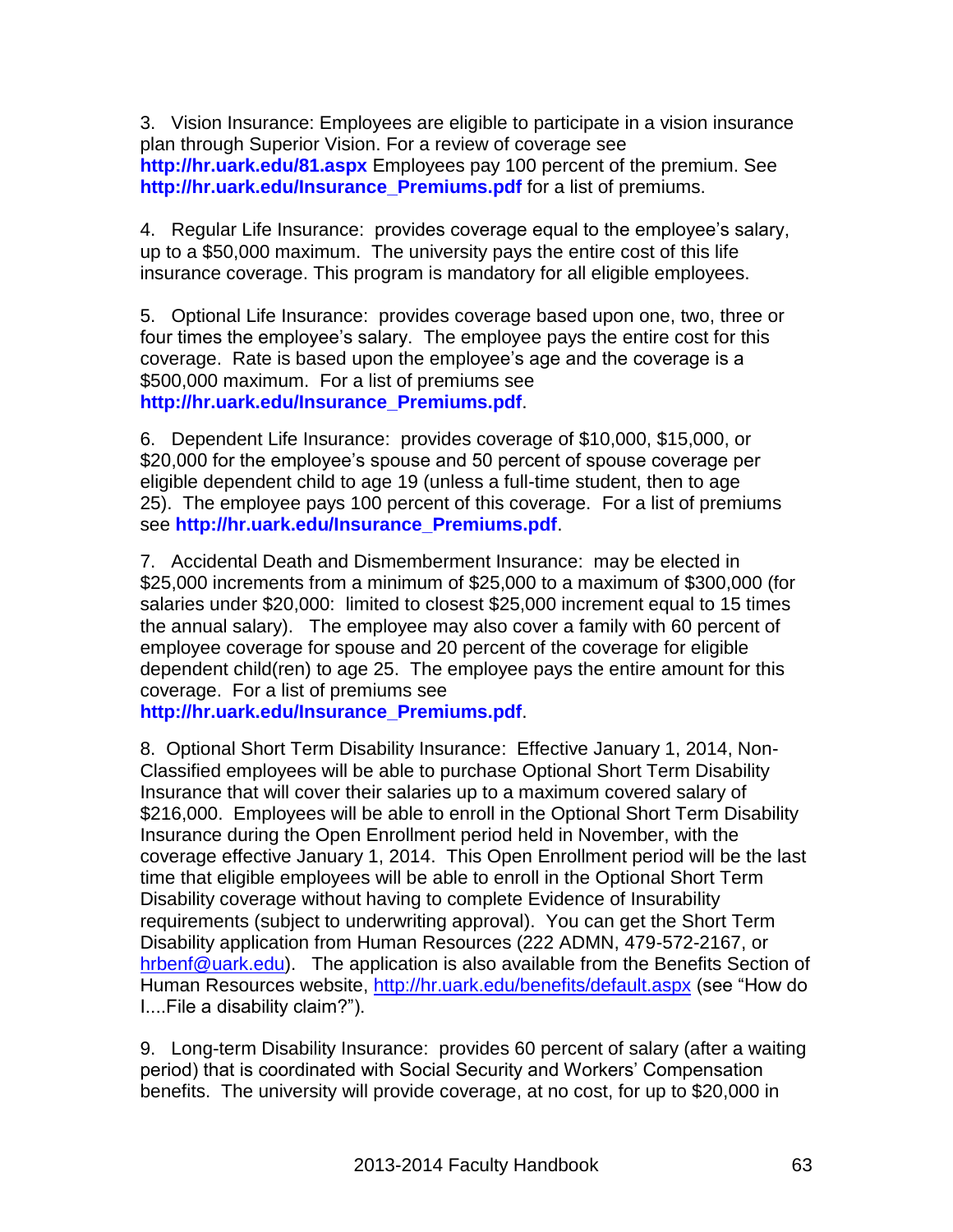salary. This program is mandatory for all eligible employees.

10. Supplemental Long-term Disability Insurance: provides the same coverage as basic long-term disability for salary amounts above \$20,000 per year up to a maximum covered salary of \$100,000. The employee pays the entire cost for this coverage. For a list of premiums see

**[http://hr.uark.edu/Insurance\\_Premiums.pdf](http://hr.uark.edu/Insurance_Premiums.pdf)**

11. Participation in a retirement plan: is mandatory for all benefits-eligible faculty/staff. At new hire, eligible employees will have 31 days to make an irrevocable decision to participate in either a Defined Contribution Plan (403B/457B) or a Defined Benefit Plan (Arkansas Public Employees Retirement System). The UA providers for the Defined Contribution 403B/457B plans: are TIAA-CREF and Fidelity. The University will contribute a sum equal to 5 percent of the employee's salary into TIAA-CREF and/or Fidelity for retirement benefits with no employee contribution required for benefits-eligible employees. Employees may elect to have a portion of their salaries contributed to their retirement accounts on either a tax-deferred or Roth after tax basis. Benefitseligible employee contributions to retirement will be matched by the University, not to exceed a 10 percent University contribution. Employees may also contribute an amount greater than 10 percent up to maximums allowable by IRS regulations. The Defined Contribution Plans are immediately vested for faculty and non-classified staff and delayed vested for classified staff. The 457B plan allows employees to tax defer additional contributions after they have reached their tax-deferred limits under the 403B plan. PLEASE NOTE: The combined total of matching employer contributions for Defined Contribution plans cannot exceed 10 percent of the employee's salary, including the 5 percent mandatory employer contribution. See Human Resources website at **<http://hr.uark.edu/benefits/default.aspx>** for the most current retirement information.

12. The provider for the Defined Benefit Plan is the Arkansas Public Employees Retirement System (APERS). APERS is available to all benefits-eligible employees and has a mandatory employee contribution of 5 percent with an employer contribution of 14.88 percent. APERS contributions are subject to change pursuant to changes in Arkansas law. APERS retirement accounts are vested after five years of participation in the plan.

13. Voluntary Products: See **<http://hr.uark.edu/benefits/530.aspx>** for the Voluntary Products section. The university offers as Voluntary Products Group Rated Auto/Home Insurance (administered by Liberty Mutual), Critical Illness Insurance (administered by MetLife), and Long Term Care Insurance (administered by CNA).

14. The Cafeteria Plan (per IRS Code, section 125): allows employees to "tax shelter" major medical, dental, and vision insurance premiums from federal, state, and Social Security taxes. This requires employees to sign-up and a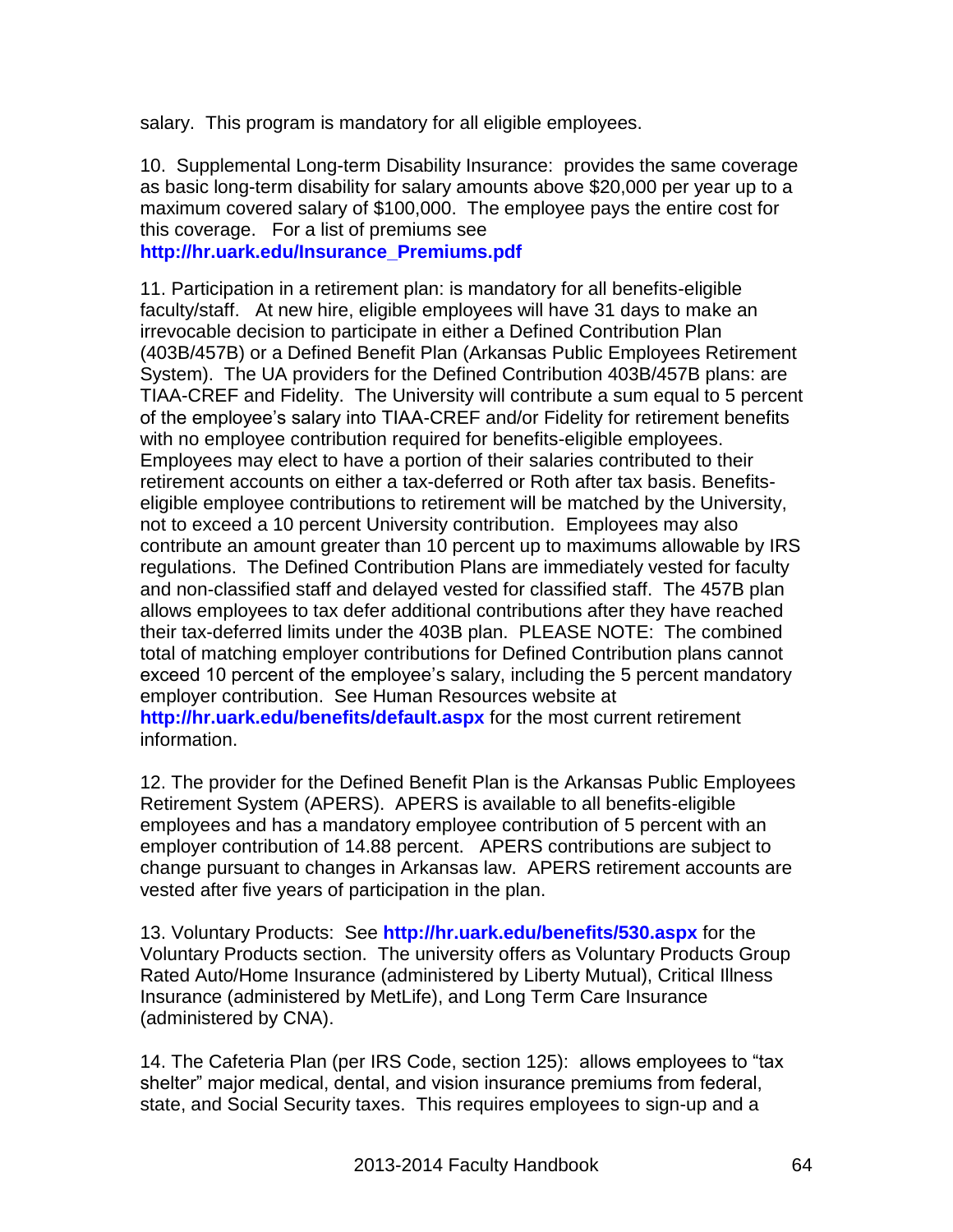"drop" period is allowed once a year. In addition, the university also offers a "flexible spending account" program for unreimbursed medical and dependent care expenses.

15. Employee Assistance Program (EAP): The EAP provides confidential counseling, information, and management consultation for employees who experience some form of personal distress. See **<http://hr.uark.edu/benefits/124.aspx>** for additional information.

16. Dual Career Network: The Dual Career Network is designed to inform the relocating partners of UA employees of employment resources and opportunities in Northwest Arkansas. This resource is free to partners of employees recently relocated or candidates being actively recruited by the University of Arkansas. For additional information see **<http://hr.uark.edu/391.aspx>**.

Other benefits include the following:

### **Athletic Event Tickets**

Full-time faculty members are eligible to purchase, depending upon availability, two sets of non-premium season tickets for home games for men's basketball games at half price and baseball games at a discount. Half-time employees may purchase one set of tickets. Retired and emeritus faculty members are eligible for the same discount rates. Full time faculty/staff members may purchase football season tickets at full price and sit in premium sections without being required to pay the seat values. However, these seats are awarded based on availability (limit of 2). The Razorback ticket office (575-5151) will provide details. The difference between the discounted price of the tickets and their full price may be taxable to the employee.

## **Tuition Waiver for Employees**

(Board Policy 440.1, revised June 3, 2005, effective July 1, 2005)

I. Eligibility

All full-time employees employed as of the final day of regular registration in any particular session or semester, their spouses, and their dependent children (as defined by the Internal Revenue Service) are eligible. Spouses, who have not remarried, and dependent children of deceased employees who died while in the full-time employment of the University of Arkansas are also eligible. All enrollees must meet normal admissions requirements, and audits should be on a space available basis only.

#### II. Transferability

The tuition waiver benefit is available to any employee, employee's spouse, or employee's dependent children at any on-campus unit of the University of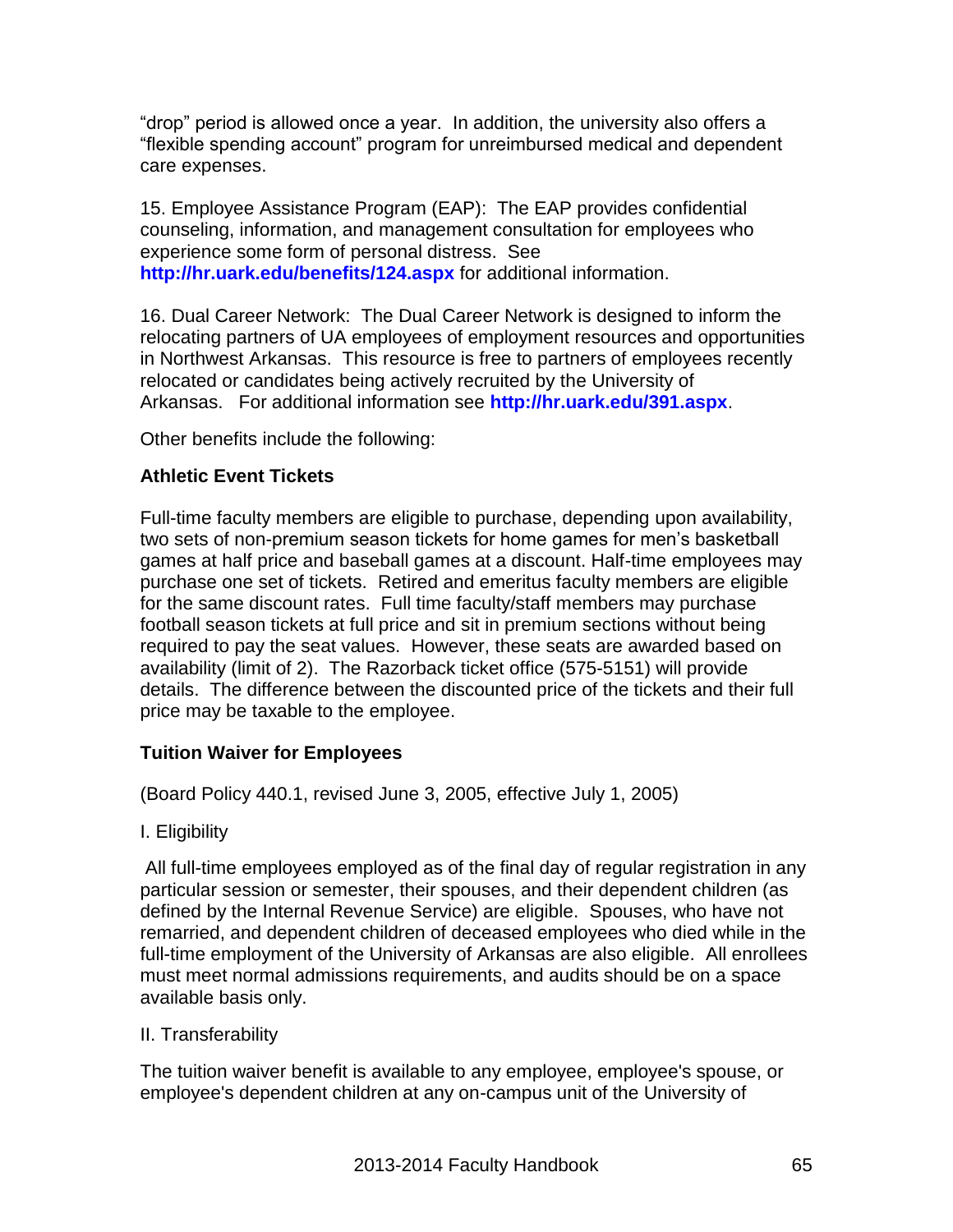Arkansas regardless of the site of employment. Individual units may also allow tuition waivers in specified off-campus classes when enrollment in the class in which enrollment is sought already has sufficient student enrollment by full-fee paying students to meet the minimum enrollment (as established by the offering unit) to recover the costs of offering the class. Waiver benefits are applicable to tuition only. All applicable fees are to be paid in full for any enrollment. The waiver benefit is applicable to credit classes only.

#### III. Extent of Waiver

A. Employees may take any combination of undergraduate or graduate semester credit hours during the fall and spring semesters and up to three semester credit hours during each summer term, when dates of enrollment are non-concurrent, at a tuition cost of 10 percent of the cost of tuition for courses offered by the employee's campus or at 30 percent of the cost of full tuition for courses offered by any other campus within the University. This waiver does not apply to professional degrees as determined by the Chancellor of each campus. Employees enrolled in electronically delivered courses such as CIV, Internet, web based, or distance education are eligible for waiver benefits on regular tuition (10 percent of the cost of tuition for courses offered by the employee's campus, or 30 percent of the cost of tuition for courses offered by any other University of Arkansas campus). In addition to this tuition cost, the employee will pay the difference between the cost of regular tuition and the tuition charge for distance education courses.

B. Employees of the University of Arkansas System office, the Cooperative Extension Service, the Agricultural Experiment Stations, the UAMS Area Health Education Centers, and other widely dispersed units of the University of Arkansas shall designate one campus as the "employee's campus" for purposes of this policy. The designated campus shall remain the same for the term of employment unless the site of employment changes.

C. Spouses and dependent children may take up to 132 undergraduate semester credit hours at 50 percent of tuition at the employee's campus or at 60 percent of full tuition at any other campus within the University of Arkansas. Spouses and dependent children enrolled in electronically delivered courses such as CIV, Internet, web based, or distance education will pay 50 percent of the cost of regular tuition for courses offered by the employee's campus, or 60 percent of the cost of regular tuition for courses offered by any other University of Arkansas campus. In addition to this regular tuition cost, the spouse/dependent children will pay the difference between the cost of regular tuition and the tuition charge for distance education courses. A student may not receive discounts as both an employee and as a spouse or dependent child of an employee.

#### IV. Effective Date

This policy shall be effective July 1, 2005. June 3, 2005 (Revised)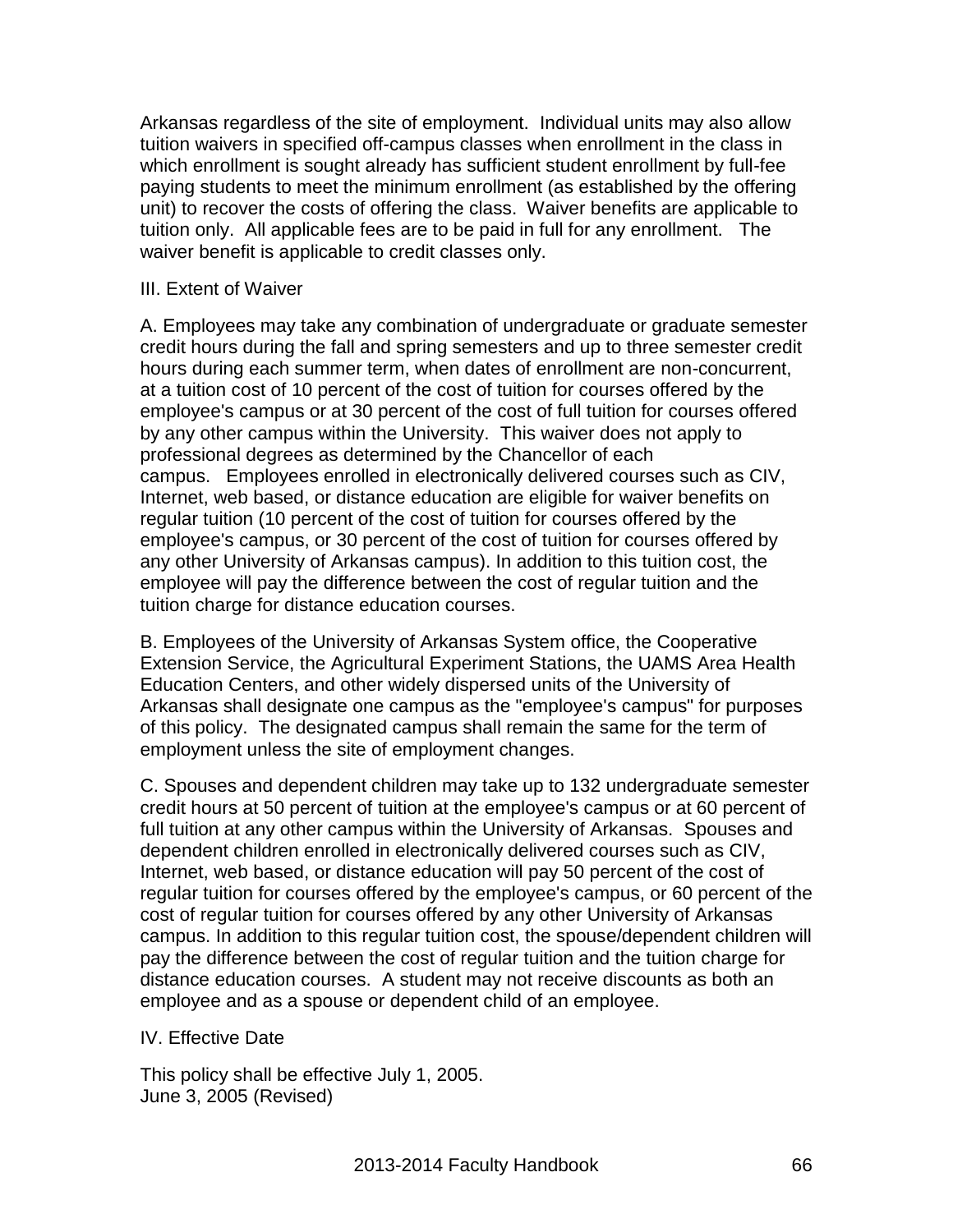June 6, 2003 (Revised) June 7, 2002 (Revised) November 8, 1996 (Revised) November 12, 1993 (Revised) June 25, 1987 (Revised) January 16, 1986

### **Resident Status of University Employees**

(Universitywide Administrative Memorandum 245.3, revised September 1, 1981)

University employees whose appointments for pay purposes are for half-time or greater shall be considered as residents for fee purposes. Similarly, such employee's spouse, children under the age of eighteen, and children who are dependent upon the employee for support (as defined by the Internal Revenue Service) and are full-time students at the University of Arkansas shall also be considered as residents for fee purposes. Part-time employees who desire to take course work, or whose immediate family members (as defined above) desire to take course work, must obtain a form from the office of the chief fiscal officer on the campus, certifying their appointment and present it to the Registrar, who will be instructed not to charge non-resident tuition. Only those persons whose appointment forms are on file in the office of the chief fiscal officer on the campus shall be certified. This policy clarifies and provides implementation procedures for Board of Trustees Policy 520.6. Graduate students and graduate assistants are considered students as distinguished from employees for the purpose of this memorandum.

## **Bookstore Discount**

University faculty and staff receive a 10% discount on items and most purchases at the University Bookstore\*.

\*Discounts – food, magazines, and technology products are excluded.

## **Direct Deposit of Pay**

#### (Fayetteville Policies and Procedures 323.0)

It is the practice of the Fayetteville campus of the University of Arkansas to deposit employee pay directly to a financial institution that receives electronic transfers. Net pay can be deposited in up to six separate accounts. The accounts can be at the same financial institution or as many as six different ones. Employees should complete a direct deposit form, specifying the financial institution(s) and the account(s) to which they want their paychecks deposited. Employees may request paper checks by so noting on the direct deposit form available from the payroll section of Human Resources. There will be a fee of \$50.00 to change from electronic deposits to paper checks because of the additional costs of paper checks. This fee may be waived if there are extenuating circumstances.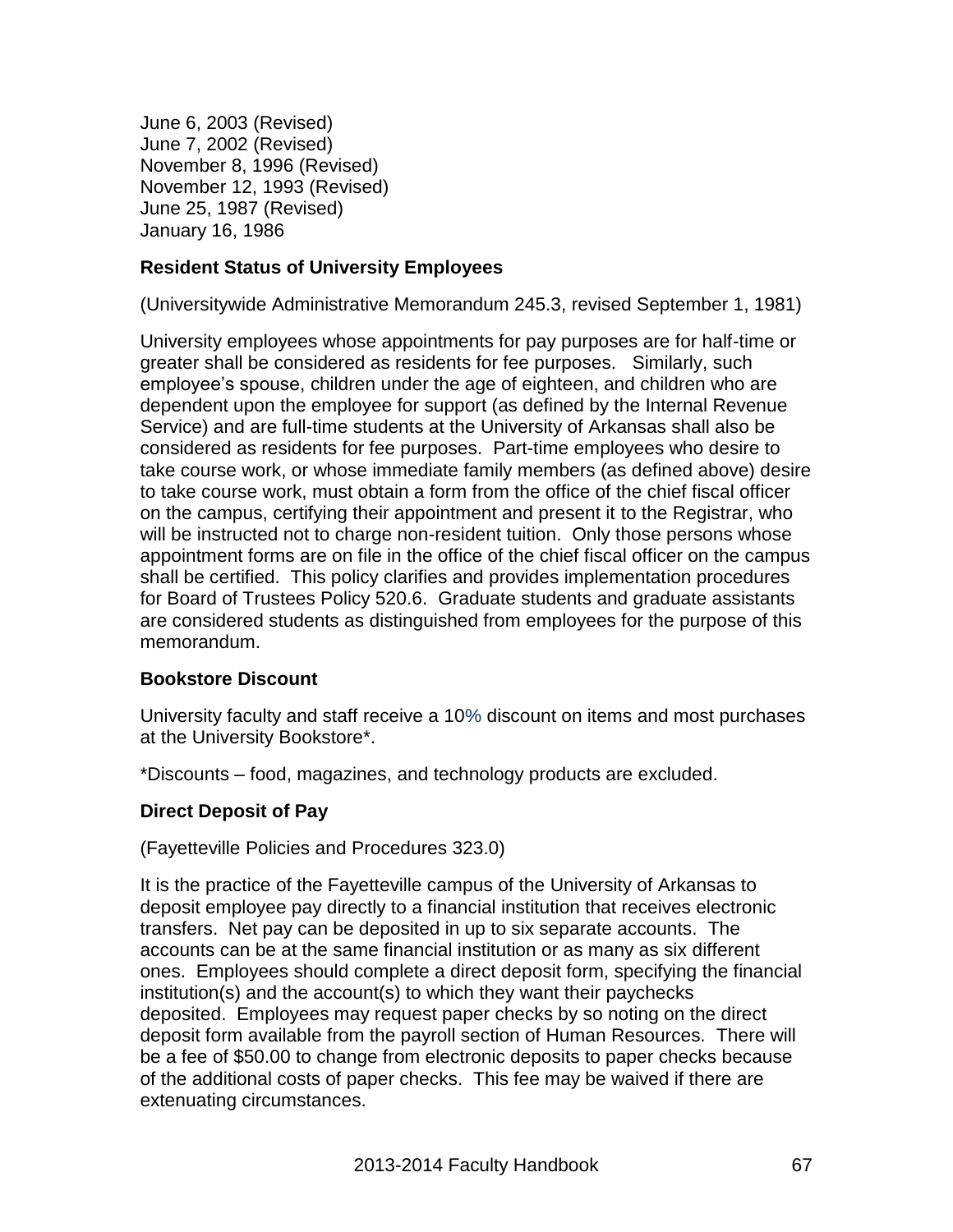## **UARK Federal Credit Union**

The Credit Union serves the faculty, staff, students and alumni of the University of Arkansas, Fayetteville, UAMS and UALR campuses. Membership is easy! A small deposit of only \$5 establishes your Share (Savings) Account and Credit Union membership. Membership enables you to enjoy personalized service, free checking, Internet banking, low credit card and loan rates, loan specials, and much more! UARK has a full service branch located just off campus as well as three ATM machines on or near campus. For more information about services or operating hours call 521-1199.

### **Garnishment and Salary Liens**

Wages and other amounts due an employee from the university are legally subject to seizure by a court order of garnishment or by a governmental lien. The university is required to comply with an order of garnishment only when one is issued after a legal judgment has been entered against the employeedebtor. The university must also honor governmental liens such as those arising from claims for unpaid taxes and from bankruptcy claims. The university has a concern when a garnishment or salary lien is issued against its employee and served on the university. Upon receipt of two orders of garnishment, two salary liens, or a combination of one of each type of seizure against the salary of a university employee during any period of twelve months dating from the receipt of the first such order, grounds shall be deemed to exist for termination of employment of such employee according to regular university procedures. (See Universitywide Administrative Memorandum 440.9 for details.)

### **Authorization to Offset Amounts due University by an Employee against Amounts Owed by the University to That Employee**

(Board Policy 405.2, revised January 20, 1995)

The University shall have the right to set off against amounts due and payable to an employee, including a student-employee, by the University those liquidated amounts due and payable by the employee to the University for any reason, with the University then paying the net amount remaining to the employee in full satisfaction of his or her wages or other amount due as follows:

- 1. If the amounts owed by the employee to the University were the result of moneys advanced to the employee or misappropriation by the employee of moneys or personal property belonging to the University, the University may set off amounts owed to the University against all wages or other moneys owed to the employee.
- 2. In all other cases of setoffs against an employee's wages, the University may only set off amounts owed the University against those wages which are above the statutory minimum hourly wage.
- 3. If the amounts owed to student-employees constitute payments for workstudy or are student loans under a program guaranteed or established by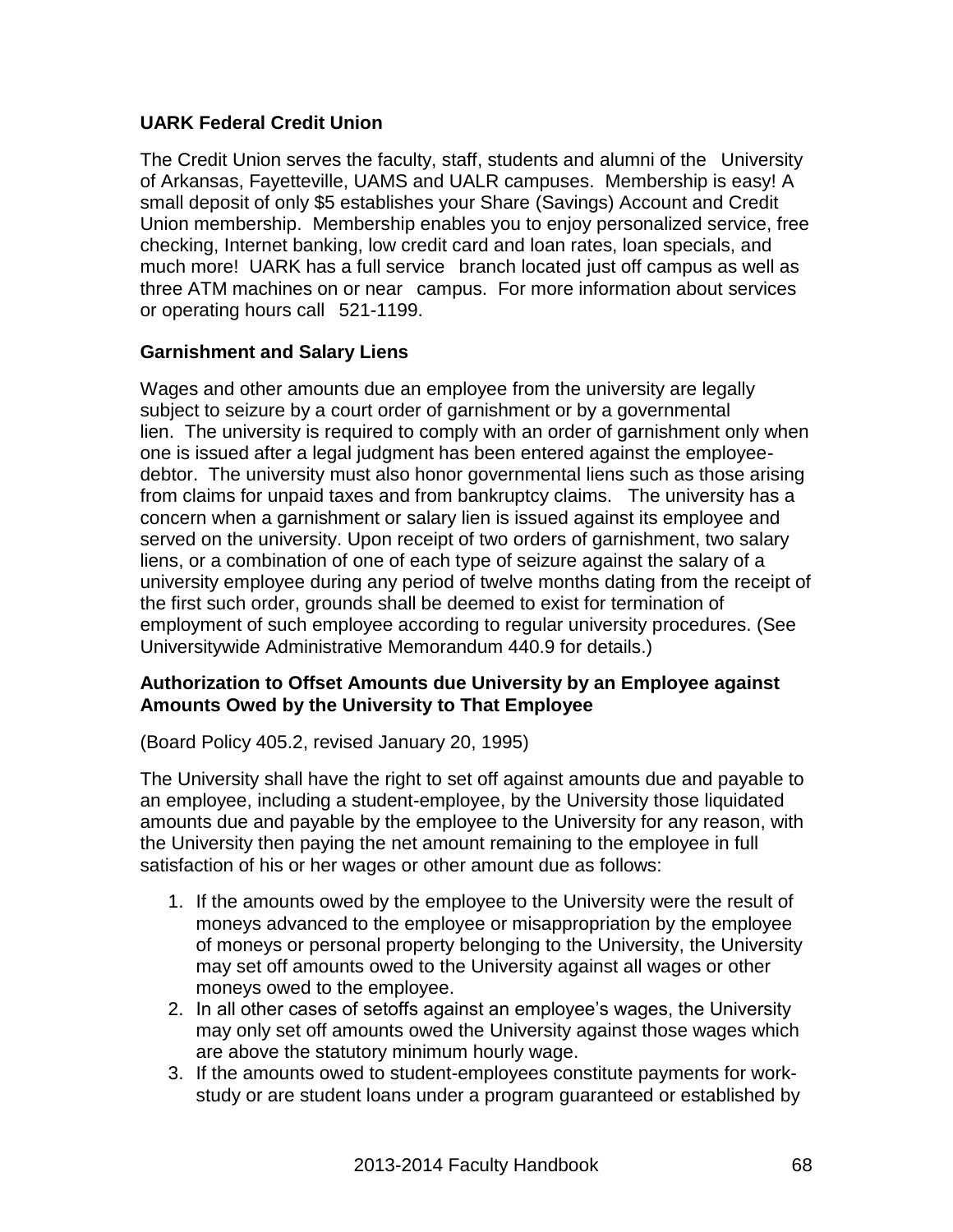the U.S. Government, any set off shall be subject to law and regulation governing those programs.

4. The university shall set off amounts owed to the University against all sums owed to an employee other than wages, or student work-study or loan payments.

Subject to the above limitation, each Chancellor, through the business officers of that campus, may develop with an affected employee a repayment plan for successive offsets so that the entire amount owed to the University is not offset on a single occasion; provided, however, that no such plan shall develop in the instance of any final settlement of accounts, such as where a final check for wages for a terminating employee may be involved.

This Board Policy shall be reflected in faculty, staff and student handbooks.

### **Moving Expenses**

(Fayetteville Policies and Procedures 411.1)

State-supported colleges and universities may utilize maintenance and operations funds for the payment of moving expenses of employees, including new hires, if such funds are available and consistent with university policy.

## **Business Affairs Regulations**

## **Purchasing**

All purchases paid by funds under university control are to be made through the Purchasing Office via an approved procurement method such as electronic requisition, Pcard, RazorBuy, or other Ecommerce solution. Only purchases authorized by this authority are legal obligations of the university; all others are personal liabilities. For more information see **<http://procurement.uark.edu/>**

## **Contract Signature Authority**

Authority to bind the University of Arkansas to other than purchase order obligations rests with the President or his designee. All contracts are to be forwarded to the Business Office for review and approval**.** Contracting authority is specifically identified in a signature authorization delegation document that may be viewed at **<http://vcfa.uark.edu/Documents/2200Chart.pdf>**

#### **Conflict of Interest**

State law and University of Arkansas Board of Trustees Policy 330.1 provides that the university shall not, without approval of the Chancellor, enter into a contract with a current or former state employee or any entity in which any current or former state employee holds an ownership interest of ten percent or greater. For more information see the following links

#### **<http://vcfa.uark.edu/Documents/4040.pdf>,**

**[http://vcfa.uark.edu/Documents/BOTPol\\_0330\\_1.PDF,](http://vcfa.uark.edu/Documents/BOTPol_0330_1.PDF)** and subchapter seven of the state procurement law at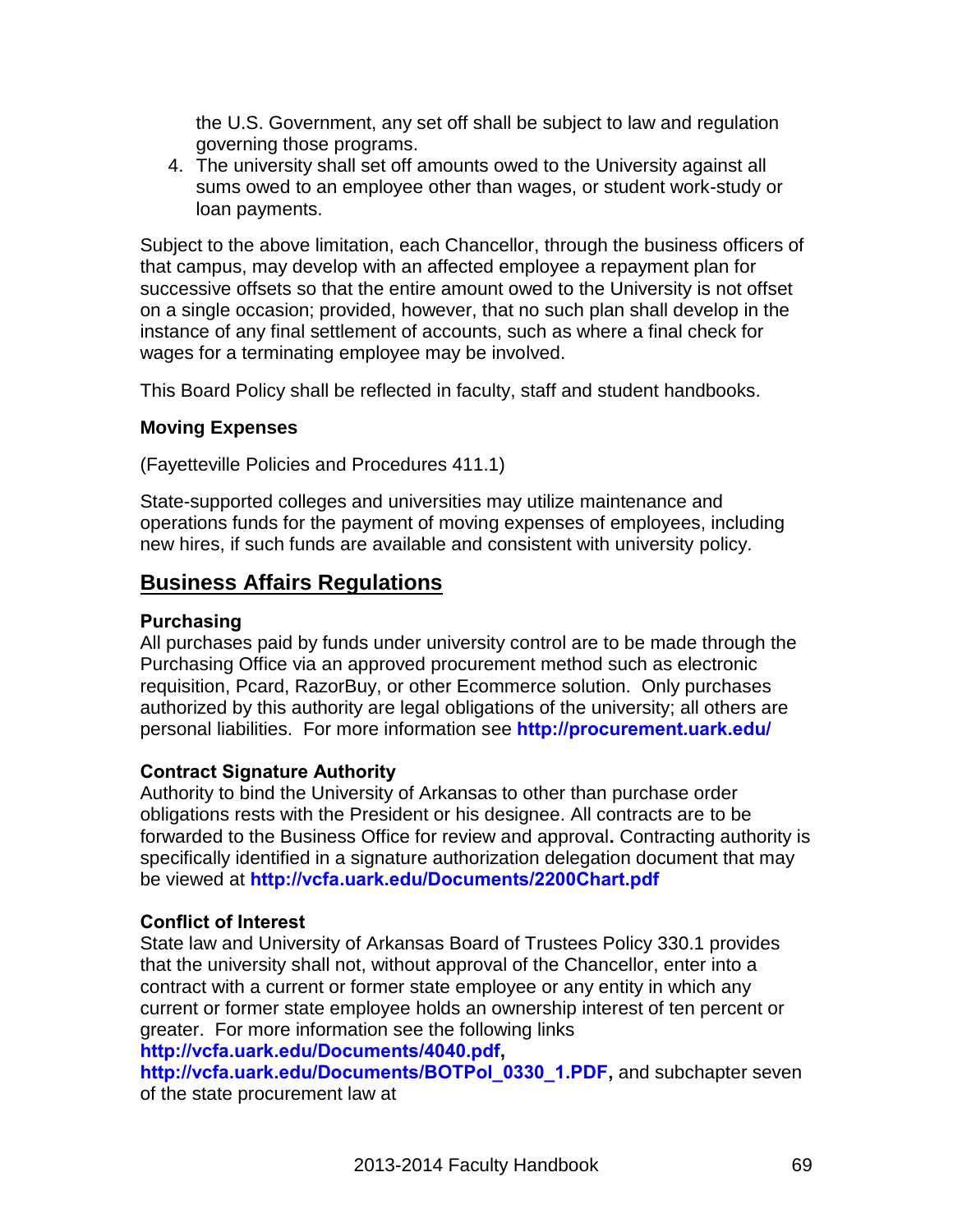#### [http://www.arkansas.gov/dfa/procurement/documents/laws\\_rules0907.pdf](http://www.arkansas.gov/dfa/procurement/documents/laws_rules0907.pdf)

Transactions \$25,000 and over require additional conflict of interest disclosure as directed by Governor's Executive Order 98-04. Consult Business Affairs for further information**.**

#### **Sale or Disposal of University Prop***e***rty**

Sale of any item of property, equipment or land must be handled by the Business Office of Business Affairs. No state property may be sold, traded, cannibalized, or otherwise disposed of without proper authorization. For more information see **<http://surplus.uark.edu/>**.

#### **Sale of Books**

Under university policy, faculty are not permitted to sell books or other instructional materials, including class packets to students. When students are required to purchase books or other instructional materials in any academic program, the teacher in charge should arrange for sale of the required articles through the University Bookstore, or in the case if specially printed materials PMC Solutions.

#### **Textbook Adoption Policy:**

In 2007 the Arkansas 86th General Assembly enacted legislation that established new regulations relating to the adoption and sale of textbooks and course materials. Full text of Academic Policy Series 1406.30 is located on the following website:

**<http://provost.uark.edu/131.php>**

#### **Travel**

Current state and university travel regulations may be viewed at **<http://travel.uark.edu/>**.

#### Travel Authorization

Prior to traveling, a Travel Authorization (TA) should be entered in BASIS and approved by required cost center managers, with the Travel Office being the final approver.

#### Travel Advances

Employees who travel on university business and at university expense may apply for a travel advance. Travel advances must be requested by the department supporting the travel when the TA is submitted. Travel advances are generally limited to 50 percent of the allowable expenses, excluding airfare and registration which may be purchased with a U of A Purchase Order or a University Administrative Travel Card. Travel advances for lodging will be limited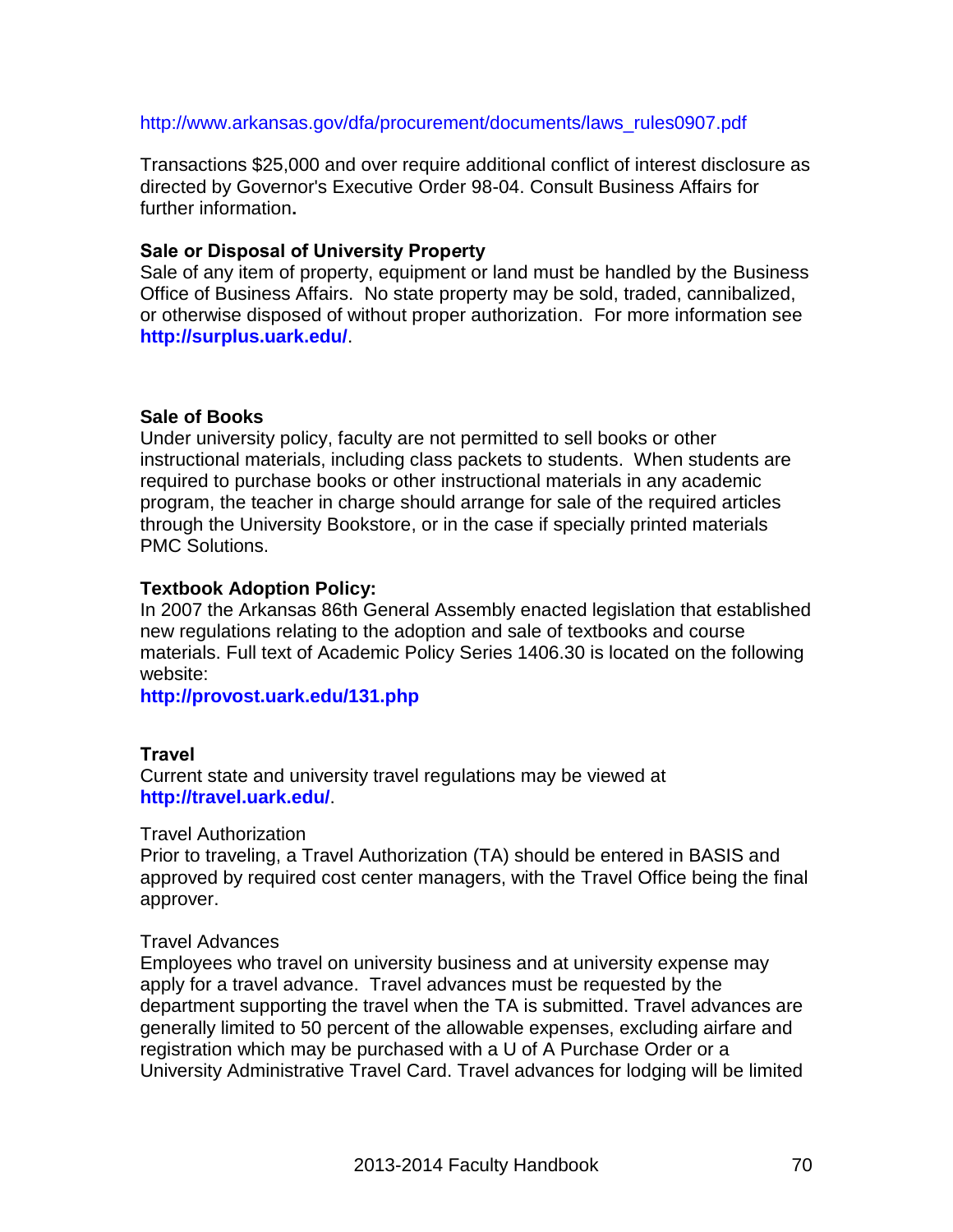to those employees who do not have access to the Traveler T-card. A Traveler T-card should be used for lodging unless it is impractical to issue a card.

Travel advances will be made available 7 days prior to the day of departure (as indicated on the TA) for regular travel, 14 days prior for foreign travel, and 21 days prior for group travel to foreign destinations. Travel advances will be made by ACH (direct deposit), or mailed to the traveler's campus address prior to day of departure if time permits; otherwise, the advance must be picked up by the traveler at the Treasurer's Office. Upon issue of the first travel advance to an individual, a one-time promissory note must be signed prior to receiving the advance check (ACH is not available for the first check).

All advances are to be settled within 30 days of return from the trip, consistent with Governor's Policy Directive No. 6. An advance is settled when the Travel Claim is processed with any amounts still owed repaid to the Treasurer's Office. Amounts left unpaid will be collected by payroll deduction from the employee's pay. If an employee has two payroll deduction collections in one calendar year, the employee's advance privileges will be revoked for the next 12 months.

#### Airfare Advance Purchase Requirement

Airfare should be purchased at least 14 days in advance of the trip. Any reimbursement submitted that does not meet this criteria will require additional justification as to the reason and necessity for the purchase less than 14 days in advance. Employees who purchase airfare or registration themselves (i.e. not with a U of A Purchase Order or Administrative T-Card) will not be reimbursed until after return from the trip.

#### T-Card Eligibility

Employees who travel a minimum of three times per year with annual travel expenses exceeding \$2,000 will be eligible for a Traveler T-Card; if the employee and their department elect. The employee will have the option of charging airfare, registration, hotel, car rental, meals, and other travel related expenses to their T-Card. The T-Card is not allowed to be used for local official functions (travelers must be in travel status at least 10 hours and travel at least 200 miles round trip to use the T-card for an official function).

#### T-Card Settlement

Charges incurred against a traveler's T-Card are offset by the filing of the cardholder's Travel Claim. The Travel Claim for a trip must be filed within five days of the employee's return. Any amount still owed by the cardholder will be billed to the cardholder by the Treasurer's Office.

#### Meal Allowance

The State of Arkansas allows for an employee to be reimbursed for actual meal expenses incurred during travel (including 15% gratuity), but not to exceed the maximum allowance which is set by the Federal per diem limits.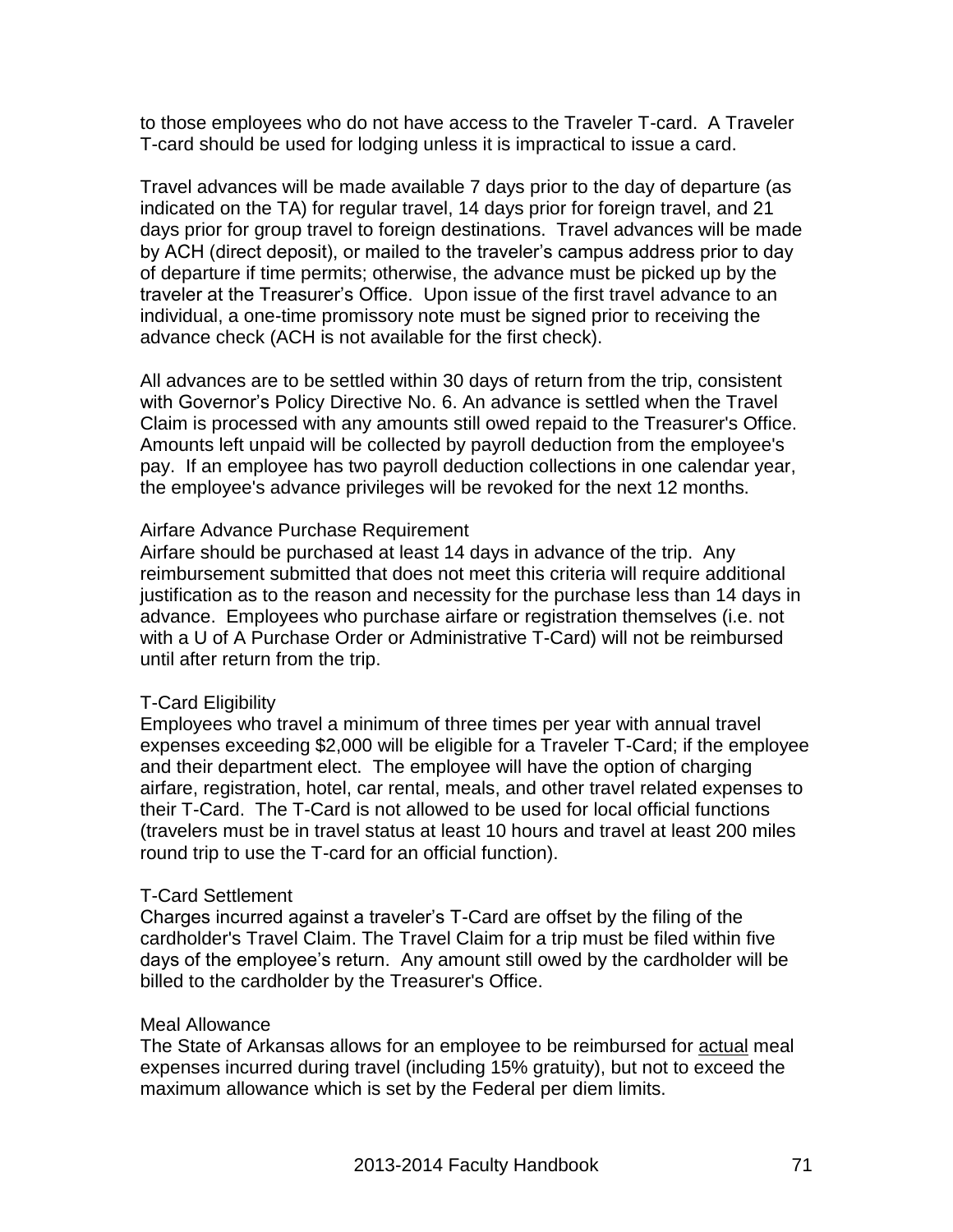### Transportation Expenses

When a personal vehicle is used for university business, the employee will be reimbursed official mileage at the rate of \$0.42 per mile. State regulations require use of the most economical means of travel (airfare, rental car, university vehicle, or personal vehicle). If a rental car is chosen as the means of travel, the State mandated Enterprise/National or Hertz contract must be used. The only exception made is in the event that one of the State contract dealers is unavailable at the destination or the type/size vehicle needed is unavailable from Enterprise/National or Hertz.

Notes: First class airline tickets are not allowed. Business class airline tickets are allowed only in the event of foreign travel, and with prior approval of the Travel Office. The cost of preferred seating should not be selected by travelers unless no other seating is available, and must be justified in writing with the reimbursement request. Reimbursement of bag fees is limited to one bag per trip unless documentation is made regarding the necessity of additional bags.

#### Required Receipts

Travelers are required to retain receipts as follows: detailed airfare itinerary, registration receipt, itemized hotel receipt, itemized car rental receipt, taxi/shuttle receipt exceeding \$25.00 (tips may not be reimbursed), parking, gas receipts (if purchased for rental car), and for any miscellaneous items purchased (copies, materials, etc.). A Travel Claim for reimbursement of expenses should be filed within five days of return from the trip.

#### **Use of the University of Arkansas Name**

The name of the University of Arkansas is used in a great many official business contexts and for a wide range of purposes. It is important to the institution that the use of the name "University of Arkansas" be limited to activities that are in fact activities of the university.

The following broad clarifications are applicable to most uses of the name of the university.

#### 1. Public Appearance

Public appearances by individual faculty, staff, and students almost inevitably involve use of the name of the university. Beyond the normal care which such responsibility imposes, there are certain specific policies which have been established. Students must, in order to be involved in extracurricular activities, meet eligibility requirements of the campus in which they are enrolled. Appearances in intercollegiate athletics are subject to rules of the NCAA. When university representatives appear on commercially sponsored radio and television programs, they should be identified as guests. Appearances on unsponsored radio and television programs are considered simply as public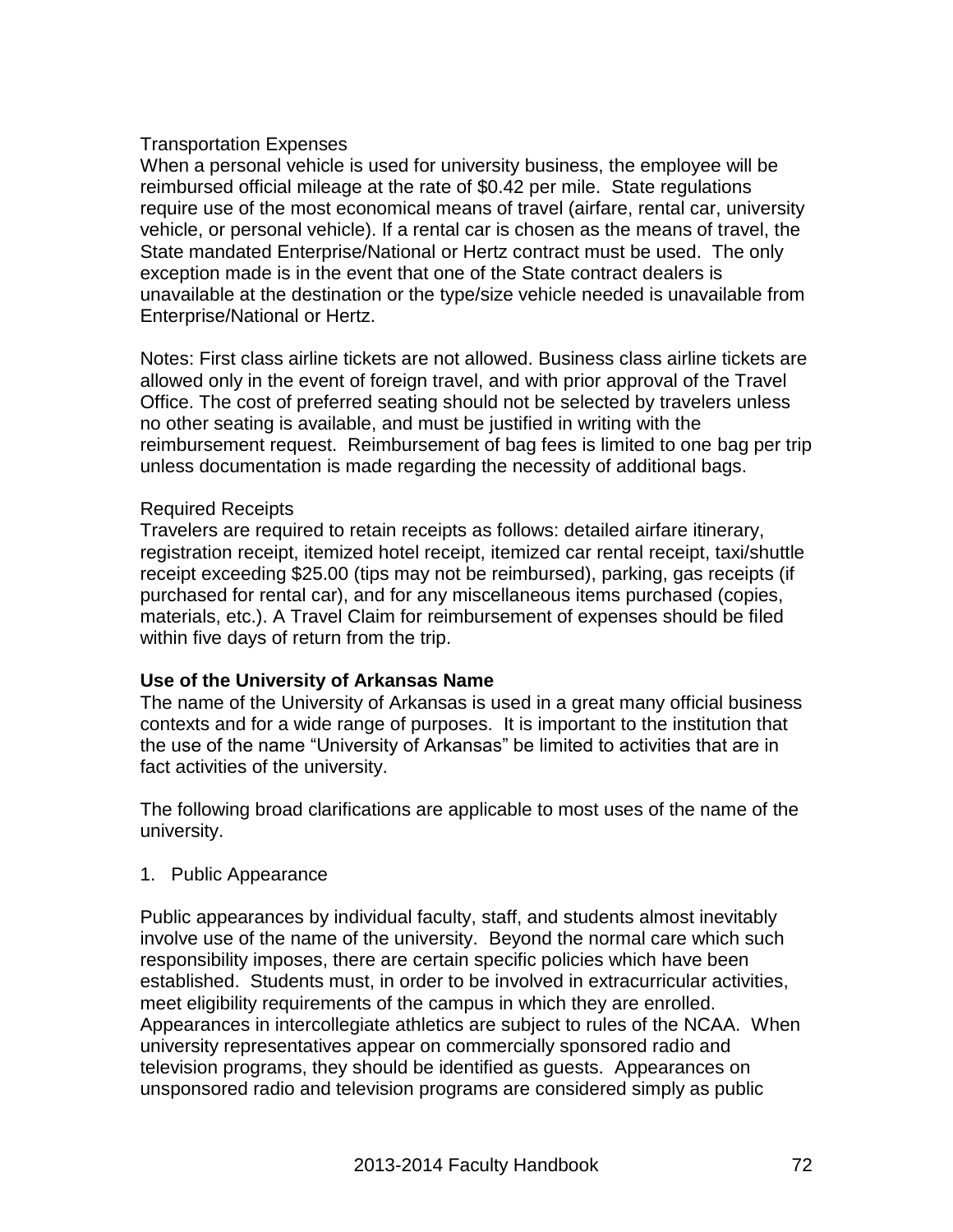appearances and impose only normal obligations on the participant for responsibility and good taste.

2. Sponsorship of Activities

When the name of the university is used in connection with seminars, institutes, conferences, workshops, short courses, and other such activities, the university shall in fact be a sponsor, cooperating through an extension or departmental unit.

3. Public Statements

The chancellor of the university, through authority delegated to the office of university relations, is responsible for official statements affecting the university. News releases affecting the university system should be submitted to the office of the president, through the campus office of university relations.

### **Use of the Official University Logo and Other Trademarks**

Information on applications of the official University of Arkansas graphic identity is covered by Fayetteville Policies And Procedures 208.0 **<http://vcfa.uark.edu/Documents/2080.pdf>**, which states the following:

*A graphic identity, or logo, allows the university community to achieve clarity and effectiveness in communications and develop a greater awareness of the university as a whole. It distinguishes publications, official Web sites, advertising materials, correspondence and other communications from other institutions and universities. It is vital that the university strictly protect the application of its brand identity internally and externally. To this end, the office of university relations maintains a graphic identity manual as a general guideline for use of the official logo and wordmark of the University of Arkansas. All applications of the university's graphic identity must meet the guidelines of this manual. Interpretation of questions about the manual or applications not covered by the manual are at the discretion of the office of university relations.*

*The graphic identity manual is available at [http://logo.uark.edu](http://logo.uark.edu/) online.*

The trademark licensing program at the University of Arkansas regulates, promotes, and protects the use of the university's name and identifying trademarks when used on products, promotions, advertising and other forms of internal and external communications. These marks include the official university logo (the tower and shield) and spirit logo (the running Razorback) and other identifying marks or logos, and identifying names like "Razorbacks," Hogs," and "University of Arkansas."

Approval of marks and logos for merchandise or retail sale must be obtained from the office of trademark licensing. Products purchased by the university for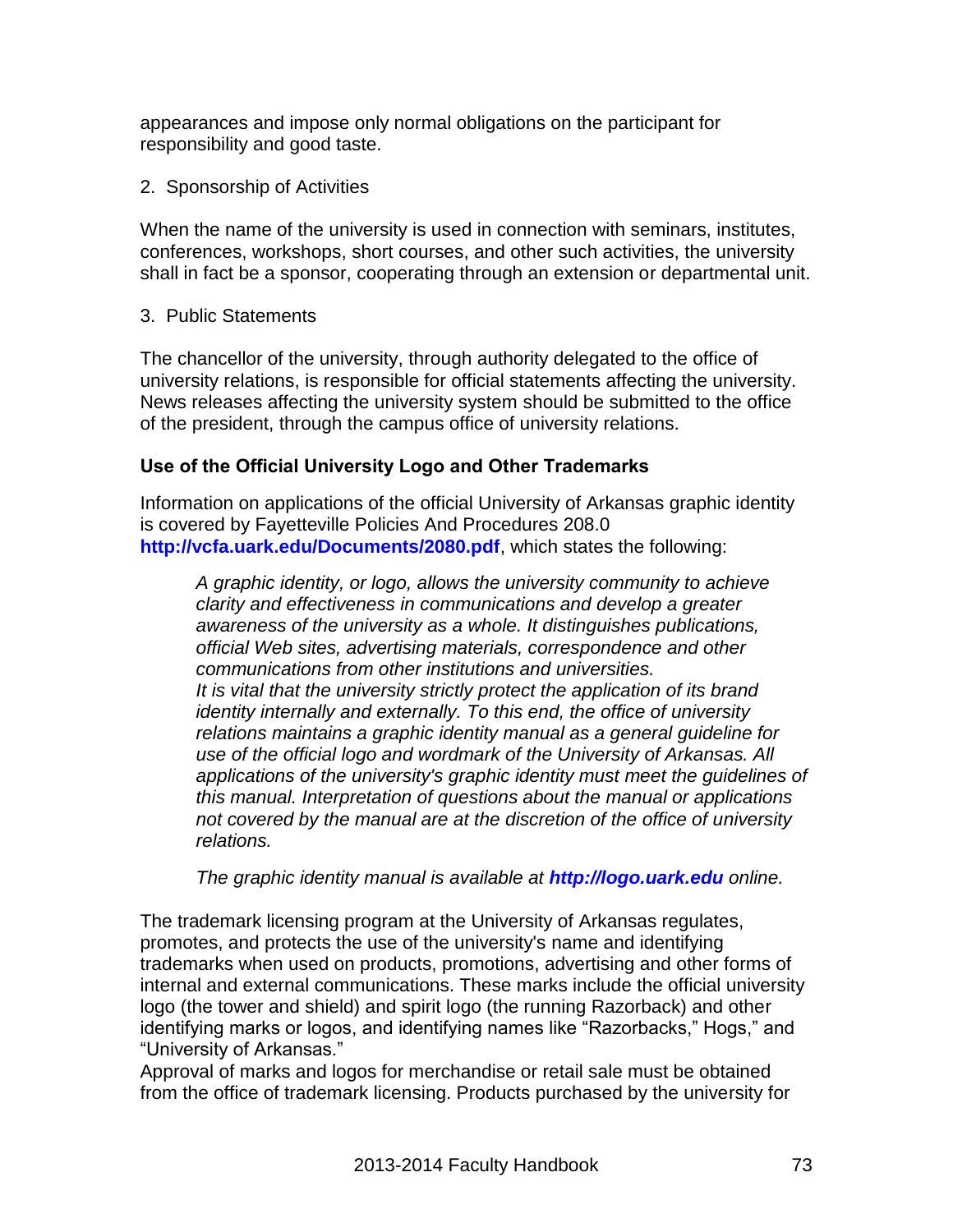resale, such as athletic concessions, bookstore, or departmental fundraising merchandise must be purchased from licensed sources with royalties paid.

More information is available at **<http://styleguides.uark.edu/167.php>** or at 479-575-4412.

Any individual or office producing printed materials bearing the official University of Arkansas logo must obtain permission to print from the office of university relations, in accordance with Fayetteville Policies and Procedures 213.2 **<http://vcfa.uark.edu/Documents/2132.pdf>**. Direct all questions to university relations, Davis Hall, 1030 W. Maple Street, 479-575-5555 or **[urelinfo@uark.edu](mailto:urelinfo@uark.edu)**.

### **University Publications and Stationery Guidelines**

While the University of Arkansas traditionally has allowed freedom for departments and programs to generate their own publications and communications, there are guidelines that must be followed. The graphic identity manual is available at **[http://logo.uark.edu](http://logo.uark.edu/)** online. Coordination with university relations is required before proceeding with the following:

- 1. Publications that use an official university logo which are intended for audiences that communicate a general message about the university, including any material to be distributed to news media.
- 2. Web pages that represent the university in any official capacity. More information is available at logo.uark.edu **[http://logo.uark.edu](http://logo.uark.edu/)**, as well as Fayetteville Policies and Procedures 225.0 .
- 3. Academic publications that promote specific courses and programs.
- 4. Admissions or related publications intended for prospective students.
- 5. Any deviations from guidelines published in the graphic identity guidelines.

See **[http://logo.uark.edu](http://logo.uark.edu/)** for information on use of the university logo and seal, the printing of university stationery, and related matters. Official university stationery and business cards must be purchased through PMCS-Print. Direct all questions to university relations, Davis Hall, 1030 W. Maple Street, 479-575- 5555 or **[urelinfo@uark.edu](mailto:urelinfo@uark.edu)**.

# **Facilities**

**Use of University Facilities** (Board Policy 705.1, revised December 4, 2003)

University facilities exist for the primary purpose of serving a planned and scheduled program of educational activity. At times when not required in the regularly planned educational program, university facilities may be made available for extracurricular use to colleges, departments, and other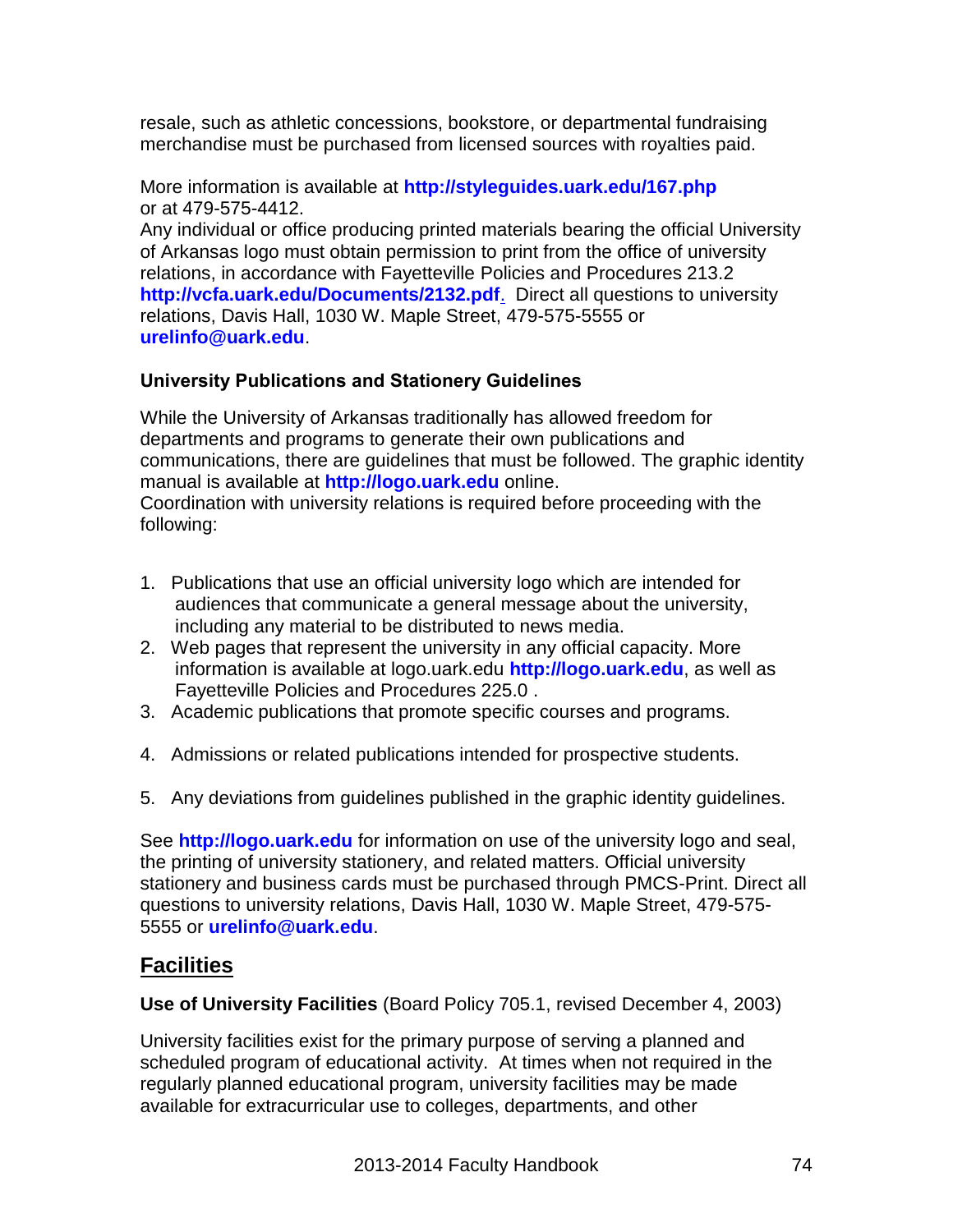organizational units of the university; to organizations composed exclusively of faculty and staff; to organizations which exist solely for the benefit of the university; and to recognized student organizations with the approval of the faculty adviser. University facilities, under the law, cannot be made available to other organizations for their own purposes. However, when a facility is in use neither for a regularly scheduled educational activity nor for an extracurricular use by one of the university organizations listed above, the President or Chancellor is authorized to approve the use of the facility when such use serves the educational objectives of the university. It is an objective of the university to provide opportunities for university and broader communities to see and hear major leaders from throughout the state, nation, and world. Speeches and debates by or on behalf of candidates for major state or national offices may be scheduled in university facilities under arrangements which allow reasonable opportunities for opposing candidates or points of view. It must be made clear that the university neither supports nor opposes the views stated by and/or the candidacy of such individuals. See Universitywide Administrative Memorandum 715.1 for statement of principles, policies, and procedures.

Many facilities are available throughout the campus, including conference rooms, auditoriums, and meeting rooms of various kinds. Facilities are typically scheduled through the office of the dean or director responsible for the facility or building. Depending upon use, fees may be charged for some activities. See Fayetteville Policies and Procedures, 708.0 May 4, 2006 at **<http://vcfa.uark.edu/Documents/7080.pdf>**

### **Building Executives – Major Duties and Responsibilities**

(Fayetteville Policies and Procedures 702.1)

The building executive for each campus facility is the main contact person for that facility. Individuals in the building will contact the building executive relative to problems and concerns, and the building executive will coordinate with Facilities Management, or other University department, to address issues. The building executive will also serve as a key contact for Facilities Management in providing feedback on the condition of academic and administrative space, helping to determine building priorities and identify problems. See the complete policy at the website for a summary of some of the major duties and responsibilities of a building executive.

**<http://vcfa.uark.edu/Documents/7021List.pdf>**

### **Use of Building Exteriors and Roofs**

Roofs of buildings are not intended for general uses. Access for members of the faculty and their students in connection with a regularly scheduled curriculum course which may require such access is limited to the areas on which decks have been constructed. No roof top research or classroom uses are permitted nor shall machinery, equipment, antennae, green-houses, or other property be installed on any roofs or roof edges without express written permission from the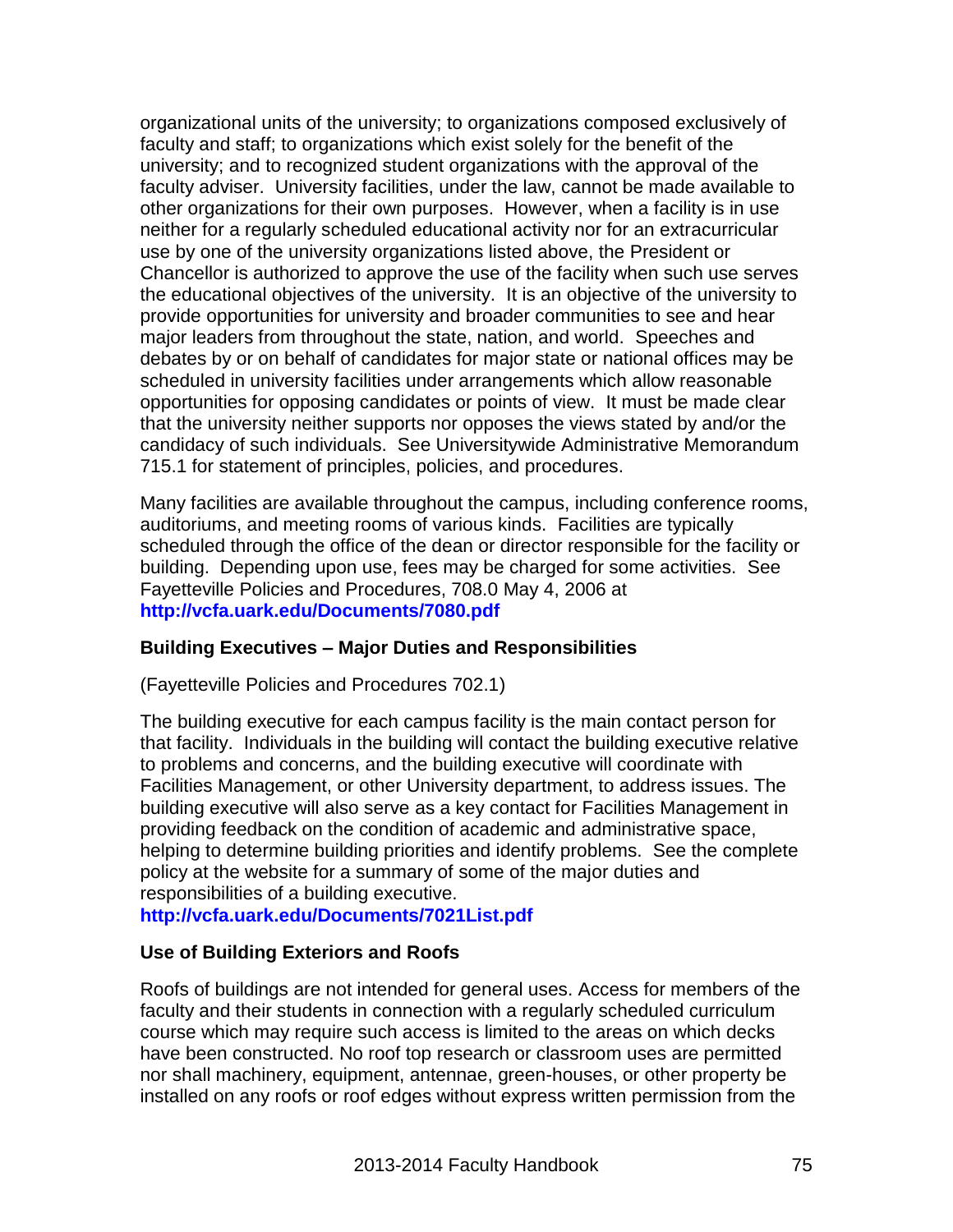Director, Facility Operations FAMA. Such requests should be routed through the Facilities Management Service Desk, extension 5050. Rappelling and climbing are specifically prohibited. (See University wide Administrative Memorandum 720.1 for details.)

### **Keys: Authorization, Issue, Return, and Replacement**

Keys for university buildings and rooms, except student housing and food service, are issued by the Key Office located within Facilities Management, with customer access through the Service Center entrance and parking located on Mitchell Street.

- **Key Authorization** In order for an individual to be issued keys, the person must present to the Key Office staff a completed Key Authorization card manually signed by the appropriate official authorized to approve the issuance of keys for that particular area and a University of Arkansas identification card. The Key Office maintains a signature file of deans, directors, and department heads who control authorization of access to buildings or parts of buildings. More than one authorization signature may be required for some areas.
- Authorization signatures must be manual; a stamped signature will not be accepted.
- When the authorizing individual is temporarily unavailable, a letter on office letterhead designating temporary authority to another person will be accepted in the Key Office. The letter must contain beginning and ending dates, the signature of the person temporarily authorized to sign for keys, and the signature of the authorizing individual.
- If there are changes in personnel who have signature authorization for specific areas or changes in the areas, the Key Office should be notified immediately and furnished with new authorization signatures and buildings or areas. Forms to indicate changes are available in the Key Office.
- **Key Issuance** The individual to be issued the key must present to the Key Office staff a completed Key Authorization Card manually signed by the appropriate official authorized to approve the issuance of keys for that particular area and a University of Arkansas identification card. The individual receiving the key(s) must:
	- $\circ$  Personally pick up the key(s);
	- o Present their valid University of Arkansas identification card;
	- $\circ$  Sign the card acknowledging receipt and responsibility for the use of the key(s);
	- $\circ$  Key(s) must be picked up within 30 days of card issuance or card becomes invalid.

*Multiple keys may be issued to individuals only, not departments, with proper authorization.*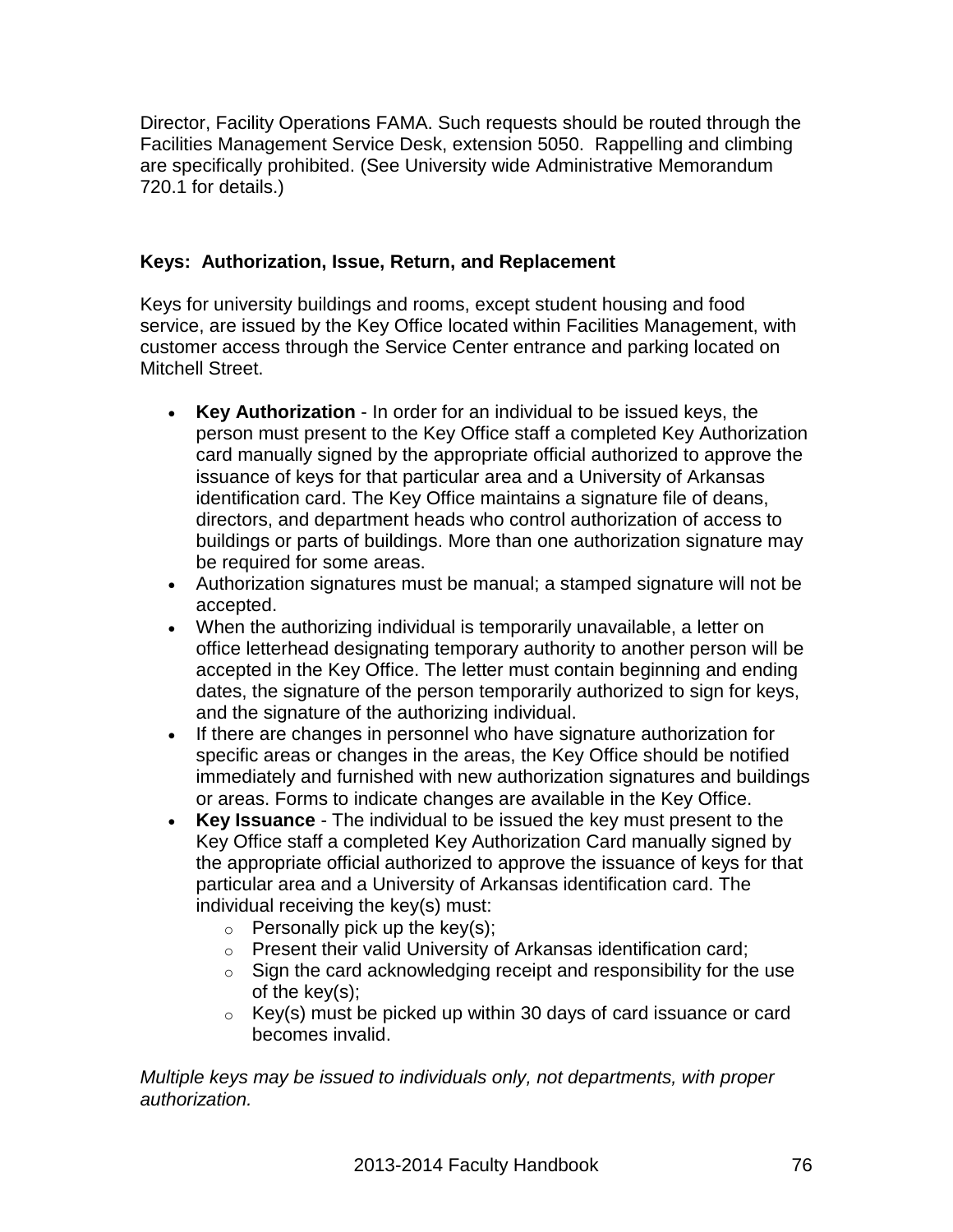- **Key Return** Upon the employee's termination or transfer, or the student's graduation, keys must be promptly returned to the Key Office, not the employee's department or the student's college. Keys are issued to the person (not the function, department, or college). The key holder of record must return the keys to ensure there is no question as to what keys were originally issued and which keys are being returned. The key holder will receive a receipt acknowledging what keys were in fact returned. **NOTE: keys are not transferable.** Upon termination, faculty and staff final paychecks may have deductions made if all keys are not returned. A student's transcript may be held until all keys are returned.
- **Lost or Stolen Keys** If a key is lost or stolen, the appropriate dean, director or department head should be notified immediately, as well as the University Police Department. The individual losing the key and/or the department who authorized the issuance of the key will be assessed a fee in accordance with the following schedule:
	- $\circ$  \$10 per individual key
	- o \$20 per sub-master key
	- o \$50 per master key

As in the past, the key holder or the employees' department may be held responsible for additional expenses due to lost keys, such as theft of university property, damage to facilities, and costs to re-key facilities.

- **Re-keying** All Educational and General Purpose facility re-keying due to lost keys will either be performed or authorized by Facilities Management.
- **ANY DUPLICATION OF A UNIVERSITY KEY IS STRICTLY PROHIBITED.**

**If you have questions or need further information, please contact us via [e](mailto:keyoffice@uafphpl.uark.edu)[mail](mailto:keyoffice@uafphpl.uark.edu) @ [keyofc@uark.edu](mailto:keyoffice@uafphpl.uark.edu) or call 575-2255.**

### **Workplace Policies**

### **Inclement Weather Policy and Emergency Procedures**

(Fayetteville Policies and Procedures 210.0 and 211.0)

### **<http://vcfa.uark.edu/675.php>**

It is the policy of the university to remain open regardless of weather conditions. However, when inclement weather occurs, designated university officials assess weather and road conditions and decide whether it is necessary to close the offices and cancel classes based on whether conditions appear to be such as to allow students, faculty, and staff to safely reach campus. If the university remains open but transit buses run on alternate snow routes, an official inclement weather day will be declared, and employees who arrive within two hours of their normal starting time will be given credit for a full day's attendance. Employees arriving later will be charged the full amount of time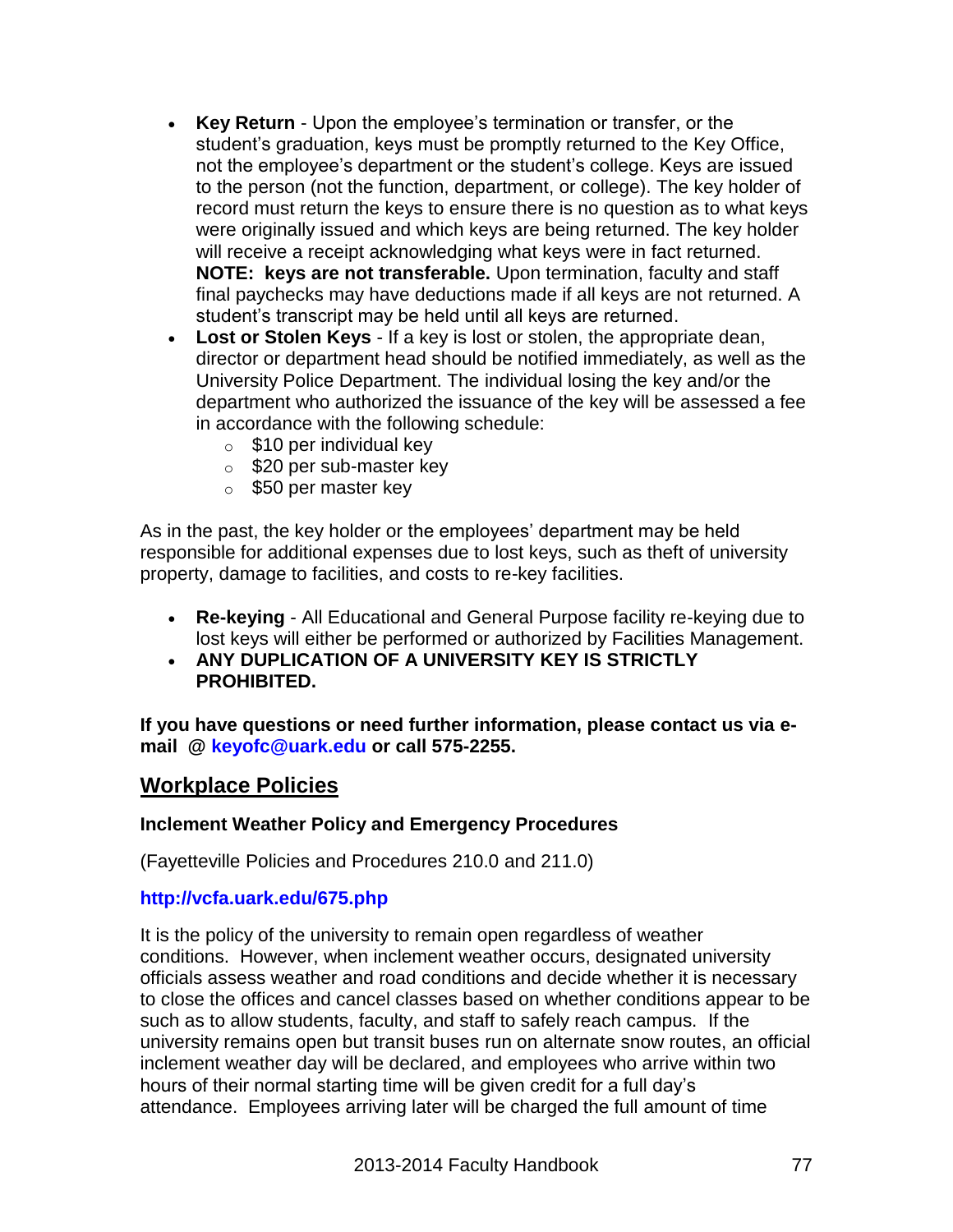involved in their tardiness, and employees not coming to work will be charged a full day's absence. With the approval of the supervisor, an employee may elect to use "leave without pay" in lieu of "annual leave." This will be considered an excused absence. However, individual departments may develop and implement additional policies concerning requirements for essential personnel during periods of inclement weather. If the university remains open, each person is expected to make his or her own determination to work but should make every attempt to get to work within the bounds of personal safety.

Class cancellations made when the university is open or when an inclement weather day has been declared must be made consistent with Academic Policy 1858.10 **<http://provost.uark.edu/131.php>**.

For information regarding whether the university is closed or an inclement weather day is declared, use the following sources:

- See the inclement weather web site at **<http://emergency.uark.edu/>**
- Call 479-575-7000 or the university switchboard at 575-2000 for recorded announcements about closings.
- Check voice mail for announcements.
- Listen to KUAF Radio, 91.3 FM, or other local radio and television stations for announcements.
- Contact your supervisor.

If the university remains open, no announcement will be made.

### **Environmental Health and Safety**

Facilities Management Environmental Health and Safety provides assistance to the university community with a variety of conditions and situations related to environmental and occupational health and safety, including assistance with fire prevention; fire extinguisher testing and replacement; hazardous materials management; chemical handling and storage procedures; laboratory chemicals, biological waste, radioactive waste, or other hazardous waste; radiation safety; packaging and shipping hazardous materials, occupational health and safety; chemical and laboratory safety; emergency equipment selection and testing; building environmental conditions; compliance with various environmental health and safety laws and regulations; and training in these and other subjects. For environmental health and safety assistance, call extension 5448, or visit the website at **[http://ehs.uark.edu](http://ehs.uark.edu/)**

### **On-the-Job-Injury: Workers Compensation**

(Arkansas Code Ann. §11-9-514, 529, 701; AHRMS Policy Manual 105-4)

The Following passage directed to employees is taken from the Arkansas Code: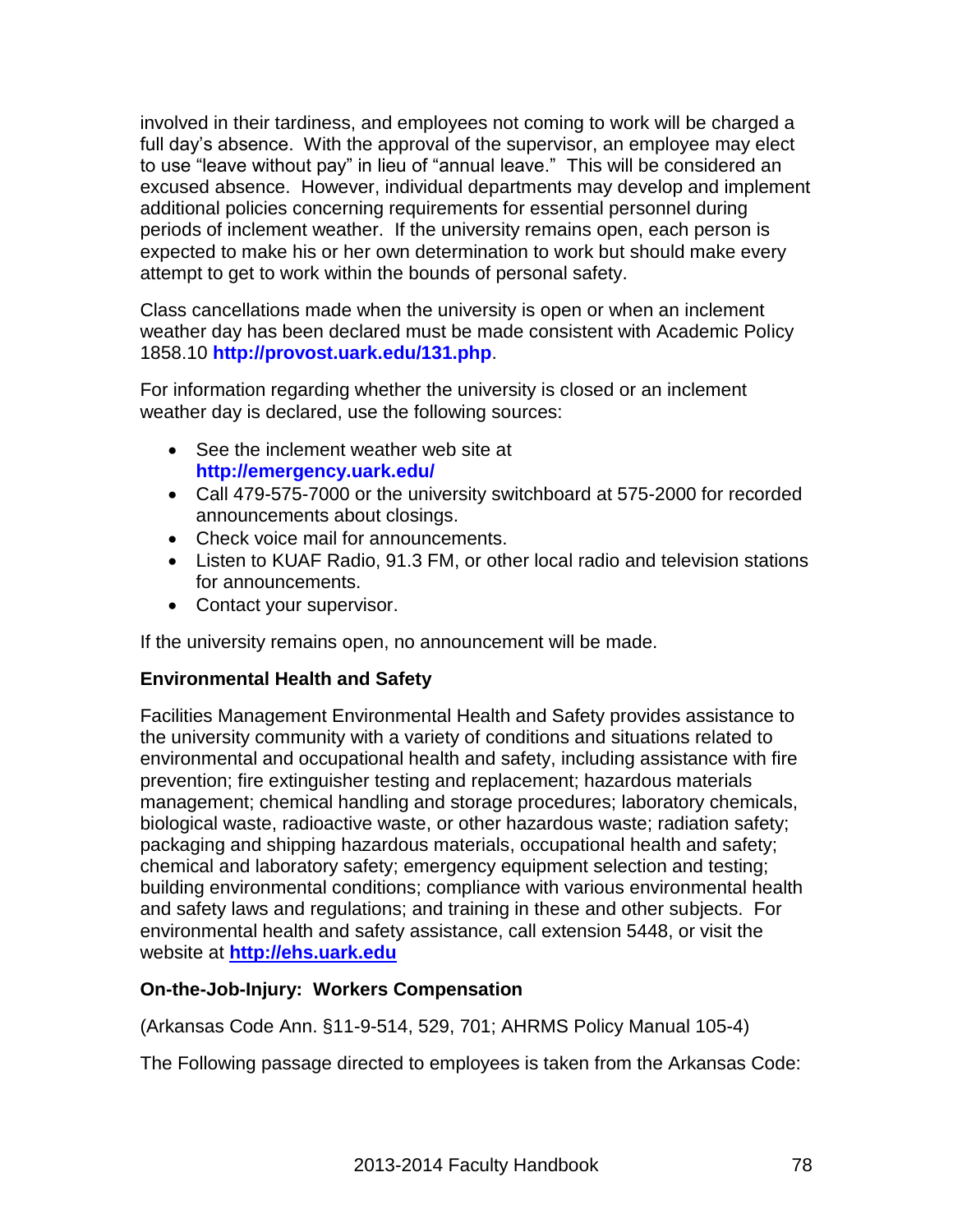If you become injured or ill while you are at work due to a work-related incident, you may be eligible to receive Workers' Compensation. Workers' Compensation is available to you by law to ensure that you get appropriate and reasonable medical care for injuries or illnesses sustained while you are on the job. Should your injury or illness require that you take an extended period of absence from work, you may be eligible for disability benefits through Workers' Compensation. Leave taken because of a serious health condition for which Workers' Compensation benefits are received will be designated as Family and Medical Leave if it meets the definitions in Section 7.6, above. Workers' Compensation claims are submitted to the Office of Risk Management. Determination and payment of claims is made by the Public Employee Claims Division located in Little Rock.

For the Procedure for Reporting and Treatment of an On-the-Job Injury of Illness and information on Medical Providers, please see Section 7.16 at **<http://hr.uark.edu/currentemployees/153.aspx>**

### **Disturbances and Demonstrations**

University regulations prohibit activities which (1) interfere with campus order and access, the normal functioning of the university, or the rights of other members of the university community; (2) result in injury to individuals on campus, damage to individual or university property, or unauthorized attempted or actual entry into university buildings; and (3) present a clear and impending threat to the safety of individuals, to university property, or to the university community in general. See Act 328 of 1967 and Board Policy 220.1.

### **Alcohol Policy**

Dispensing and consuming alcoholic beverages on state property is strictly prohibited (except for special consideration provided to students aged 21 years or over, who are allowed to consume alcoholic beverages in the privacy of their rooms, in selected residence halls). The consumption of alcoholic beverages on university property or during working hours is prohibited, as is intoxication while on duty as an employee. See Board Policy 705.2.

### **Smoking Policy/Tobacco Use Policy**

(Fayetteville Policies and Procedures, 724.0, August 1, 2010)

I. PURPOSE

The purpose of this policy is to prohibit smoking and tobacco use on the University of Arkansas Campus and to implement Act 734, the Clean Air on Campus Act of 2009.1

### II. BACKGROUND

Each year, approximately 440,000 people die prematurely of diseases caused by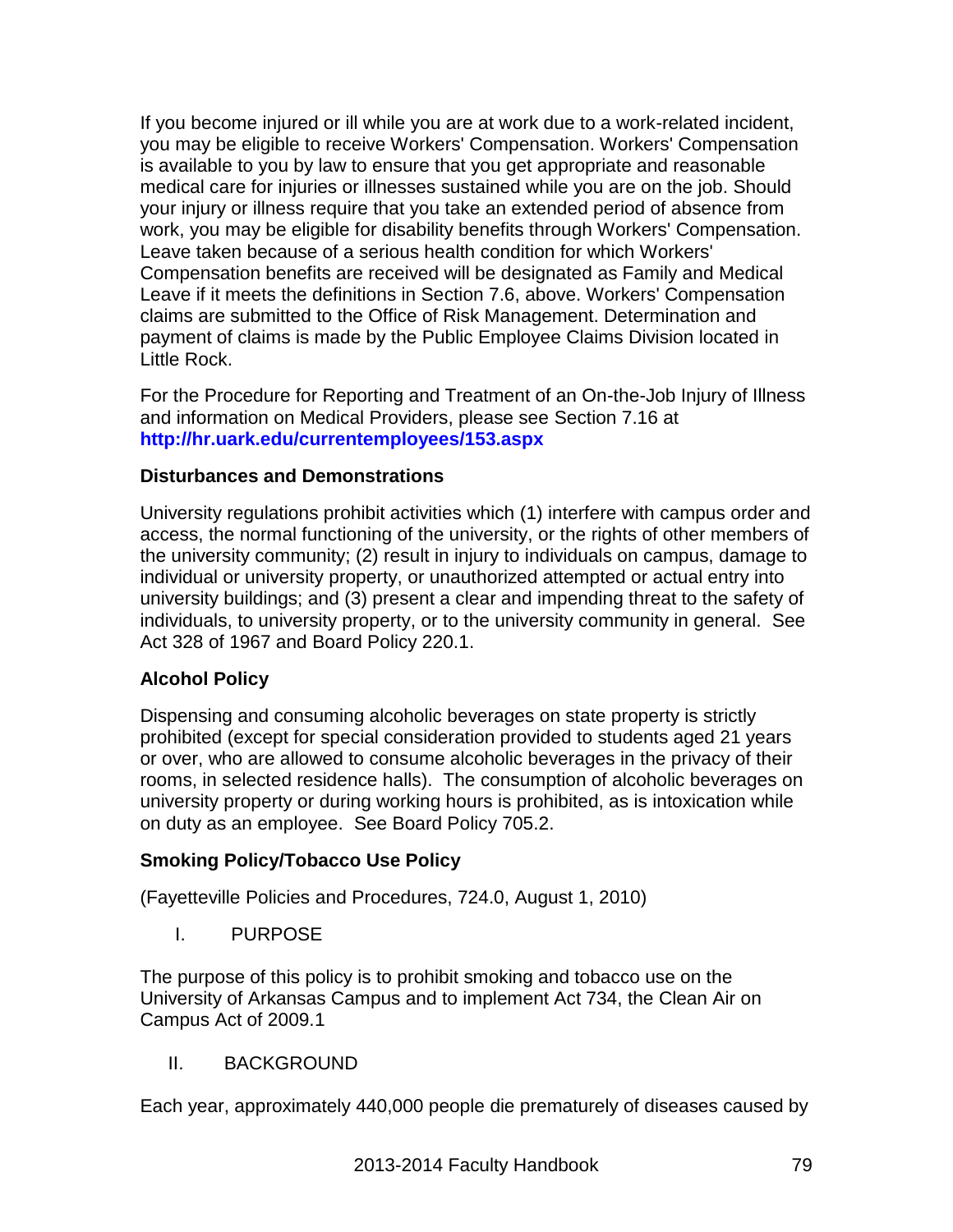smoking, accounting for one out of every five deaths in the United States (CDC 2003). Use of cigarettes, smokeless tobacco, cigars, pipes, and other tobacco products lead to disease and death. Tobacco use and secondhand smoke have been identified by the Surgeon General to be the cause of preventable diseases. In addition to causing direct health hazards, smoking and smokeless tobacco use contribute to institutional costs in other ways, including fire damage, cleaning and maintenance costs, and costs associated with employee and student absenteeism, health care, and medical insurance.

Accordingly, the University of Arkansas actively seeks to create a campus environment that is completely free of tobacco use and secondhand smoke. Furthermore, the Arkansas Clean Air on Campus Act prohibits smoking on each campus of state-supported institutions of higher education.

- III. POLICY
- A. Smoking and the use of tobacco products (including cigarettes, cigars, pipes, smokeless tobacco, and other tobacco products), as well as the use of electronic cigarettes, by students, faculty, staff, contractors, and visitors, are prohibited on all property owned or operated by the University of Arkansas.
- B. Smoking and the use of tobacco products (including cigarettes, cigars, pipes, smokeless tobacco, and other tobacco products), as well as the use of electronic cigarettes, are prohibited at all times:

1. On and within all property, including buildings, grounds, and athletic facilities, owned or operated by the University of Arkansas;

2. On and within all vehicles on University property, and on and within all University vehicles at any location.

- C. The University prohibits campus-controlled advertising, as well as the sale or free sampling of, tobacco or smoking-related products on campus.
- D. Littering campus with remains of tobacco or smoking-related products is prohibited.
- E. All those attending public events, such as conferences, meetings, public lectures, social events, cultural events, and sporting events using University facilities shall be required to abide by this policy; organizers shall communicate this policy to attendees and shall enforce the policy.
- F. Campus organizations are discouraged from accepting money or gifts from tobacco companies.

### IV. COMMUNICATION OF POLICY

This policy will be communicated to the campus community via the University web site. In addition, references to this policy will be added to the University's faculty handbook, staff handbook, and student handbook or catalog of studies. In addition, information regarding this policy shall be communicated to each guest of the University upon request. Each building will display a decal that states "Tobacco Free Facility." However, tobacco-free zones apply on all property owned or operated by the University, whether or not signs are posted; no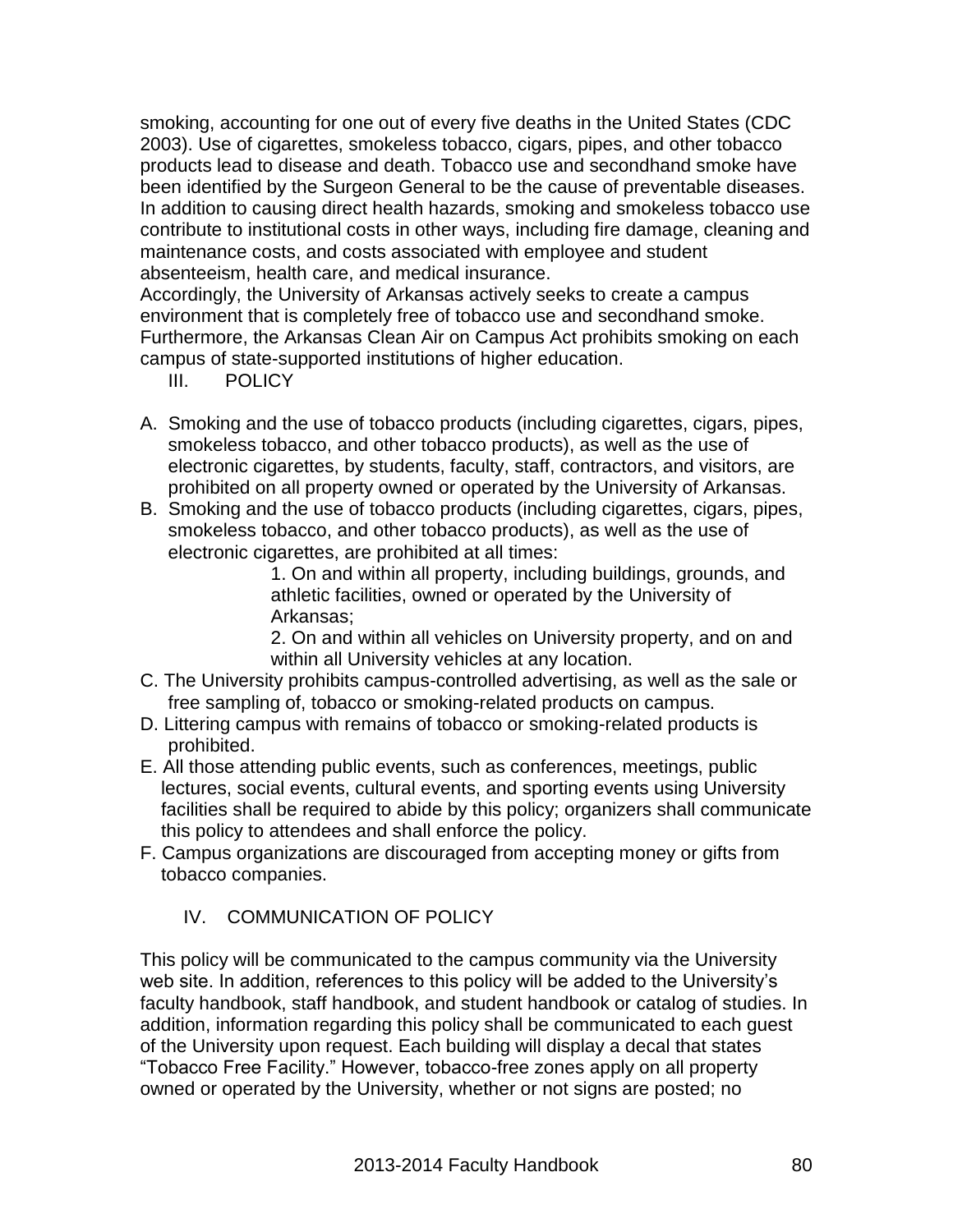ashtrays or smoking shelters will be permitted.

### V. TOBACCO USE CESSATION PROGRAMS

The University of Arkansas is committed to support all University of Arkansas students and employees who wish to stop using tobacco products. Assistance to students, faculty, and staff to overcome addiction to tobacco products, such as referral to cessation services, is available through Human Resources and the Pat Walker Health Center.

### VI. COMPLIANCE

- A. All University of Arkansas students, faculty, staff, contractors and visitors to campus are expected to comply with this policy and state law. Members of the campus community are empowered to respectfully inform others about the policy to enhance awareness and encourage compliance and may report violations to the University of Arkansas Police Department (UAPD).
- B. Smoking on University property: pursuant to state law, persons smoking on property owned or operated by the University may be issued a citation by UAPD.
- C. Other violations: persons engaging in other use of tobacco products or electronic cigarettes in violation of this policy will be subject to the following:

1. Students will be referred to the University's student disciplinary process.

2. Employees will be referred to their respective units for progressive discipline.

3. Contractors will be referred to their respective employers for appropriate action.

4. Visitors will be required to leave the campus; failure to cooperate may lead to a citation or arrest.

D. No person who makes a complaint of a violation of this policy or who furnishes information concerning a violation of this policy shall be discriminated or retaliated against in any manner.

### VII. STATUTORY PENALTIES

As of August 1, 2010, pursuant to state law, persons convicted of smoking on campus are subject to a fine of not less than \$100 and not more than \$500.

### **Drug Free Workplace Policy**

(Governor's Executive Order 89-2; approved by Campus Council April 27, 1989)

Drug abuse and use at the workplace are subjects of immediate concern in our society. These problems are extremely complex and ones for which there are no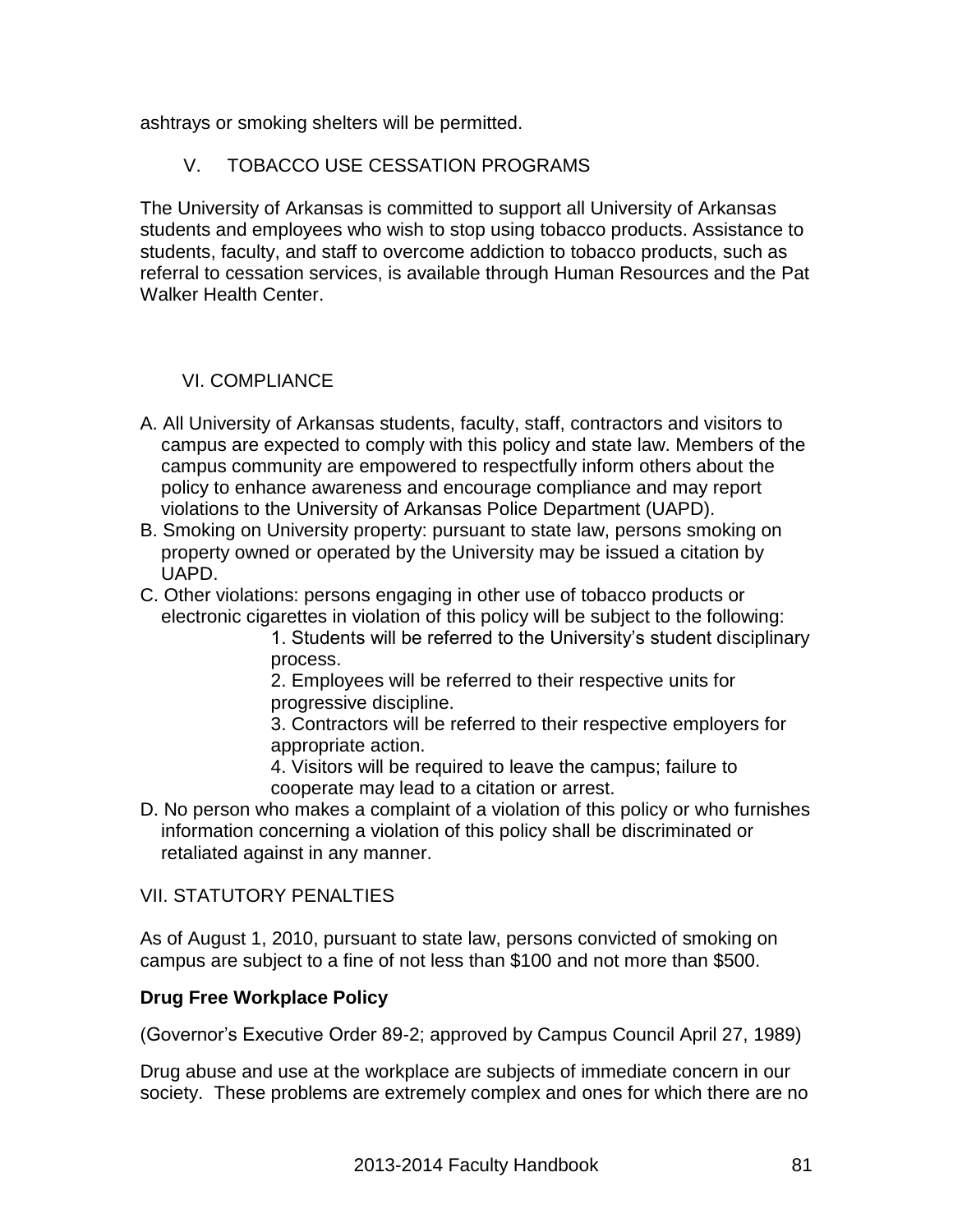easy solutions. From a safety perspective, the users of drugs may impair the well-being of all employees, the public at large, and result in damage to state property. Therefore, it is the policy of the State of Arkansas that the unlawful manufacture, distribution, dispensation, possession, or use of a controlled substance in a state agency's workplace is prohibited. Any employees violating this policy will be subject to discipline up to and including termination. The specifics of this policy are as follows:

- 1. State agencies will not differentiate between drug users and drug pushers or sellers. Any employee who gives or in any way transfers a controlled substance while on the job or on agency premises will be subject to discipline up to and including termination.
- 2. The term "controlled substance" means any drug listed in 21 U.S.C. Section 812 and other federal regulations. Generally, these are drugs which have a high potential for abuse. Such drugs include, but are not limited to, heroin, marijuana, cocaine, PCP, and "crack." They also include "legal drugs" which are not prescribed by a licensed physician.
- 3. Each employee is required by law to inform the agency within five days after he or she is convicted for violation of any federal or state criminal drug statute where such violation occurred on the agency's premises. A conviction means a finding of guilt (including a plea of nolo contendere) or the imposition of a sentence by a judge or jury in any federal court, state court, or other court of competent jurisdiction.
- 4. The University of Arkansas, Fayetteville, must notify the U.S. government agency with which the contract was made within ten days after receiving notice from the employee or otherwise receiving actual notice of such a conviction.
- 5. If an employee is convicted of violating any criminal drug statute while in the workplace, he or she will be subject to discipline up to and including termination. Alternatively, the agency may require the employee to successfully finish a drug abuse program sponsored by an approved private or governmental institution.
- 6. As a condition of further employment on any federal government contract, the law requires all employees to abide by this policy.

Note: At the University of Arkansas, Fayetteville, sections 3. and 4. of the Drug Free Workplace Policy will be carried out by requiring the convicted employee to inform his or her department head, director, or other appropriate supervisor of the conviction immediately and of having that supervisor report the conviction immediately to the vice chancellor to whom he or she reports. The vice chancellor so notified will convey the information, on behalf of the university, within the required ten-day period, to the U.S. agency with whom the federal government contract in question is held.

### **Workforce Violence Policy**

(Fayetteville Policies and Procedures 416.0, July 1, 2001)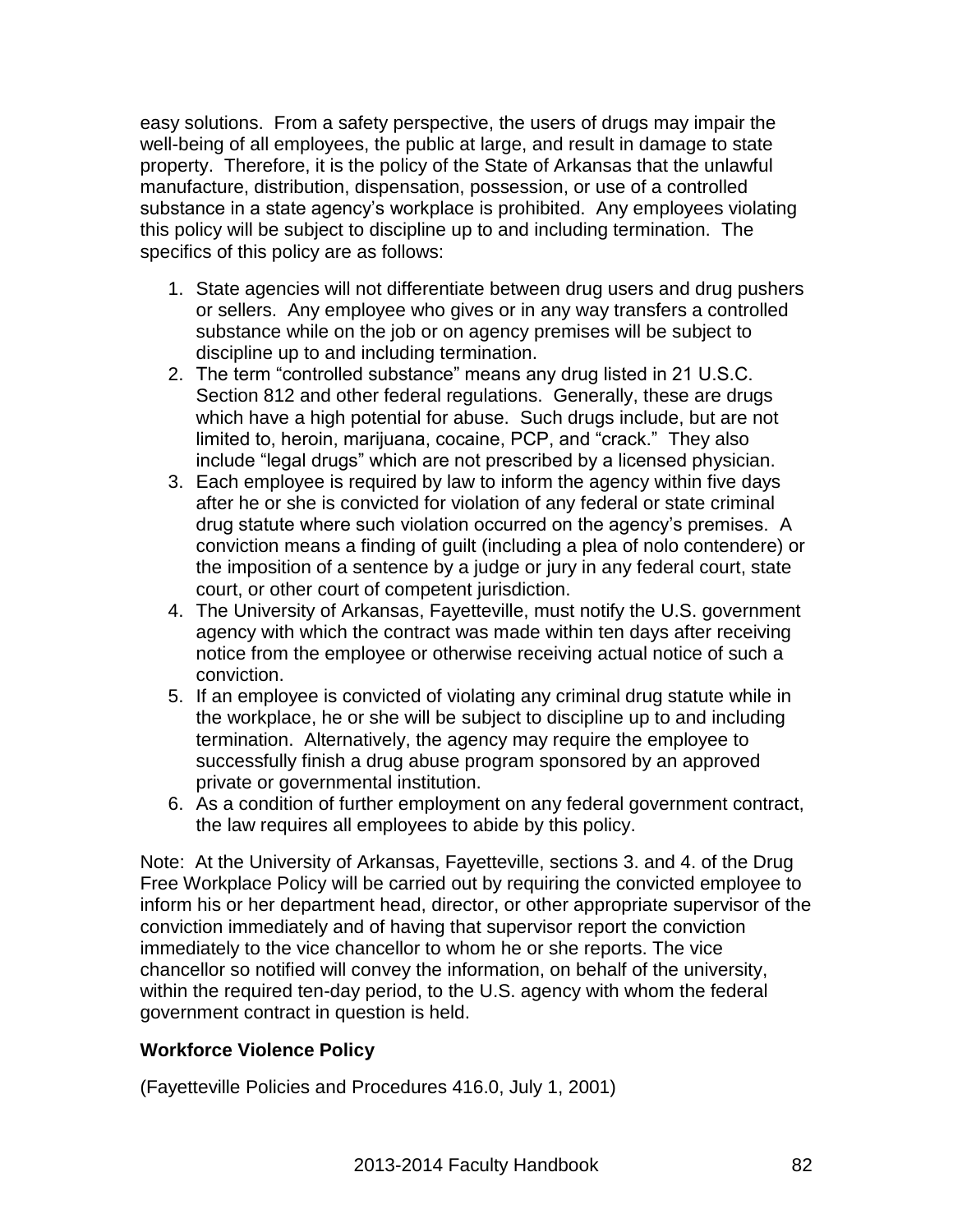The University of Arkansas is committed to providing a safe, healthful workplace that is free from violence or threats of violence. Reports of threatening or violent incidents are taken seriously and dealt with appropriately. Individuals who engage in violent or threatening behavior may be removed from the premises, and may be subject to dismissal or other disciplinary action, arrest and/or criminal prosecution. The university does not tolerate behavior that is violent, threatens violence, harasses or intimidates others, interferes with an individual's legal rights of movement or expression, or disrupts the workplace, the academic environment or the university's ability to provide service to the public. Violent or threatening behavior can include physical acts, oral or written statements, or gestures and expressions. For procedures on reporting and action, see **[http://vcfa.uark.edu/Documents/FayPol\\_FacStaff\\_4160.pdf](http://vcfa.uark.edu/Documents/FayPol_FacStaff_4160.pdf)**

# **Campus Services**

**The University Bookstore** located in the Garland Center offers a large selection of new, used, digital, and rental textbooks, reference books and general reading books, and special orders are welcome. The bookstore also carries art, engineering, architectural and school supplies. The Bookstore also provides a full line of graduation products for sale and rental, a full service Clinique cosmetics counter, as well as a full service coffee bar to our offerings. The departmental supplies area offers items to UA departments at state contract prices and handles special orders. Textbook orders must be turned in for the summer and fall semesters by April 1, and spring semester orders by November 1. For information regarding textbook orders, call 575-3010. The full text of the textbook order policy and a link to Act 175 of 2007 that sets the adoption deadlines are available on the following website: **<http://bookstore.uark.edu/adoption/>**

**The Computer Store** carries hardware, software, parts and supplies at contractual and academic discounted prices. University of Arkansas Faculty and Staff qualify to purchase Adobe, Microsoft, Apple, Dell, HP and many other brands at prices 2-80% off MSRP. Employee purchases may be made by payroll deduction. To peruse products or learn more about the Computer Store please visit **<computers.uofastore.com>** for more information. The Computer Store Service Center provides A+ certified, Apple and Dell authorized technicians who can provide warranty work on Apple and Dell and handle non-warranty services like OS reloads, Data Back-up, logic board replacements, etc., please visit **<http://computers.uofastore.com/service>**.

**The Parking Spot** Store, located at the Harmon Street parking facility, behind the Walton College of Business provides fully automated dry cleaning service, one-hour photo processing service, shipping and mailing services, an information center, food and beverages, school supplies, books and magazines.

**The Razorback Shops** offer clothing, gifts, memorabilia items, cards and snacks. Special orders are welcome.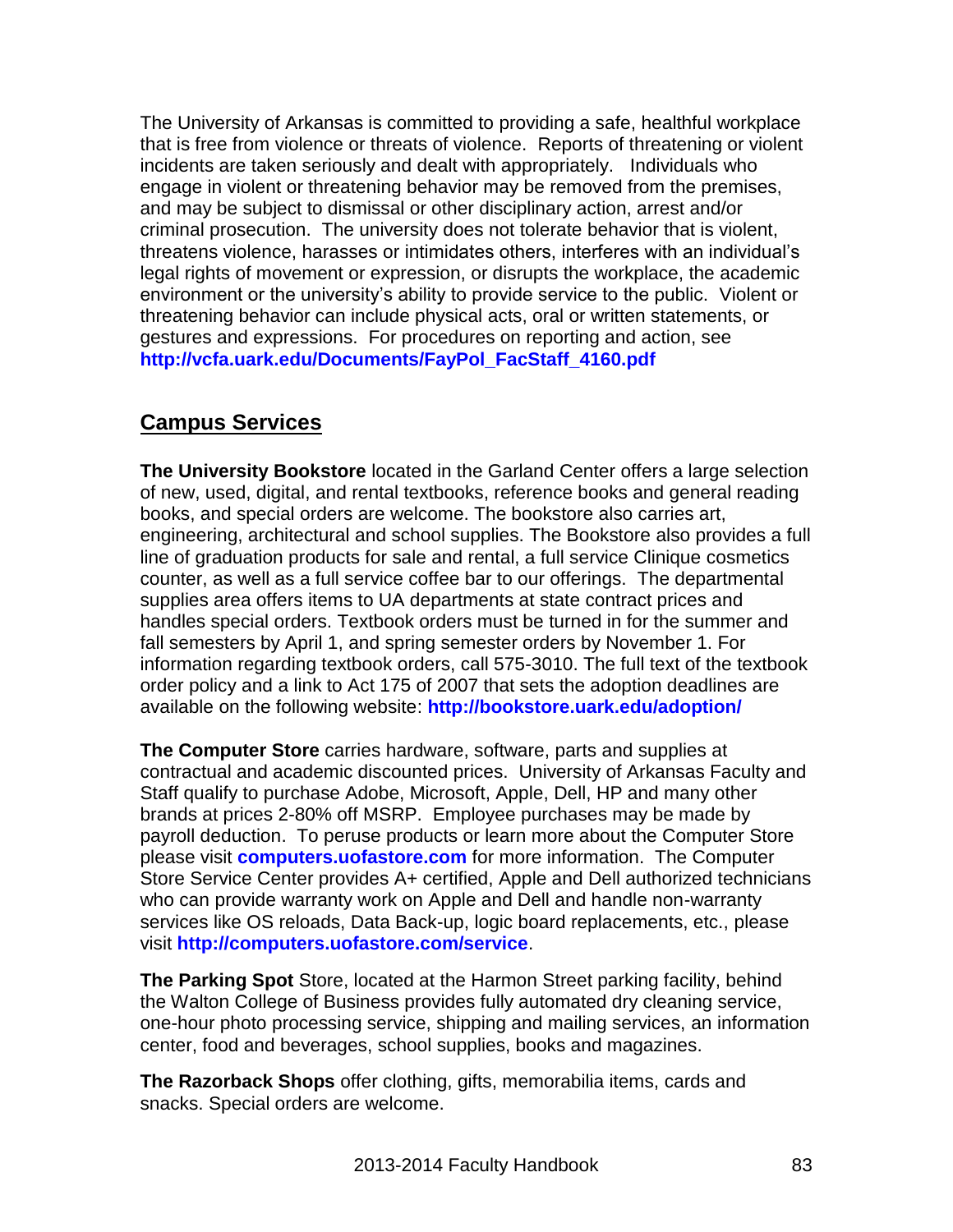For charge account information, call the Bookstore office at 575-2156. For further details on Bookstore services and special opportunities, visit the University Bookstore website at **<http://bookstore.uark.edu/>**

Discounts - Faculty and staff receive a 10 percent discount on books (new, used, and general reading), supplies, clothing, gifts and sundries. There are no discounts on food, magazines, or on faculty/staff computer store purchases.

### **Print, Mail, Copy Solutions (PMC Solutions)**

Printing and copying services are available to the campus community through a high-volume printing facility, a convenience copy center and student/departmental copiers located throughout the campus. The print and high-volume copy units are located at 1580 W. Mitchell Street where there is convenient visitor parking on the east side of the building. Services offered from this facility include high-quality offset printing from a single color up to five-colors, color and black & white digital imaging, large format imaging and dry-mounting of posters, bindery services such as folding, trimming, perforating and numbering plus coil, comb or saddle-stitch and perfect-bound binding. PMC Solutions is also your source for promotional products. If you need giveaways for recruitment, conferences or any other event, give us a call and we will find the items you need. Call Theresa at 479- 575-5971 and let us help.

We offer free estimates as well as free pick-up and delivery. A walk-up copy/intake window is located at 105 Arkansas Union behind the Post Office. Low volume color and black & white copies may be printed here or you may use this window as a drop-off point for jobs that need to be produced at our Mitchell St. location. We also offer shipping at this location, and can offer price comparisons to ensure the best price is offered. Helpful staff members are available to assist you in all phases of your job's production. For additional information, please call 575-2404 or visit our website **<http://pmcs.uark.edu/>**.

The Mail unit provides delivery of the University's United States Postal Service (USPS) mail and campus interdepartmental mail as well as processing of outgoing mail via USPS and shipping via United Parcel Service (UPS) and other express carriers. A complete list of services and guidelines may be obtained from PMC Solutions-Mail, 105 Arkansas Union or by calling 575-5649. A Post Office station is located next to Mailing Services on the first floor of the Arkansas Union to accommodate personal mail. The Post Office/Postal Plus facility offers USPS, P.O. box rental, services by carriers such as UPS, DHL, and Federal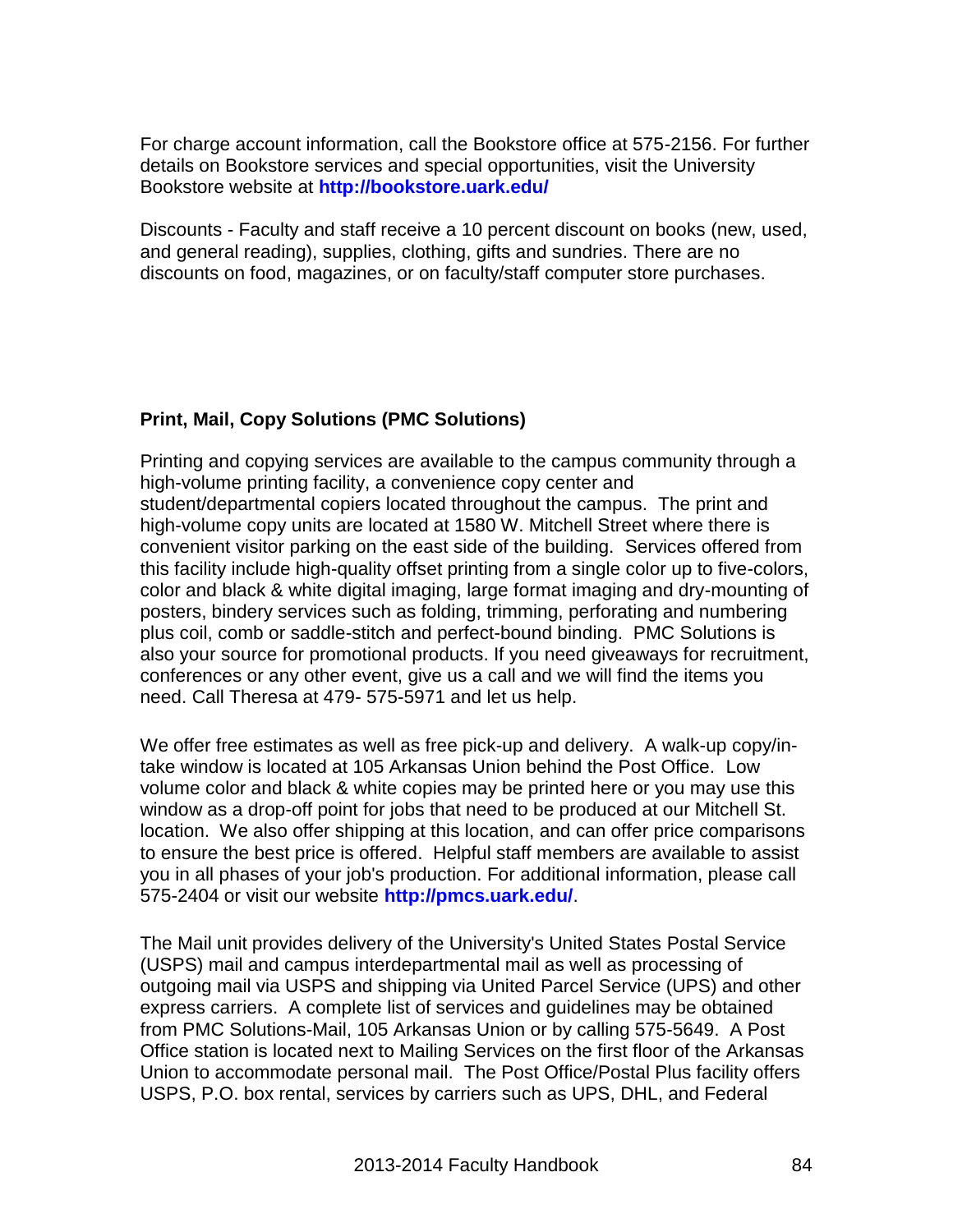Express, as well as money orders, gift wrapping, packaging materials, scan to email, and FAX services. For additional information, please call 575-5649 or visit our website **<http://pmcs.uark.edu/889.php>**.

PMC Solutions also manages the Departmental Copier/Multifunction Lease program for the university campus. All service calls, supplies, and paper are ordered through PMC Solutions for convenience and efficiency. If you would like to know more about the Departmental Copier/Multifunction Lease program please call Penny at (479) 575-5970 or e-mail her at **[bellard@uark.edu](mailto:bellard@uark.edu)**.

For additional information, please visit our website **<http://pmcs.uark.edu/>**. Become a fan at **<http://www.facebook.com/UAPMCS>**

#### **Transit System**

Razorback Transit provides fare-free fixed route bus service to University of Arkansas students, faculty, staff and the general public during all hours of operation. Complimentary Paratransit van service is also available for all certified eligible individuals who cannot ride the fixed route buses. Full transit services are provided, with 17 buses serving eleven routes, Monday through Friday from 7:00 a.m. to 6:00 p.m. on class days throughout the fall and spring semesters, including final exam days (mid August to mid May). Full service is also provided during the two move in days (Thursday and Friday) prior to the start of each fall semester. Bus service is not provided on official university holidays. Night reduced service is provided Monday through Friday 6:00 p.m. to 10:30 p.m. throughout the fall and spring semesters (mid August to mid May). The night reduced service combines the eleven regular routes into five reduced routes. All routes, with the exception of the Red Route are on a thirty-minute schedule and depart Union Station Transit Facility on the half hour. The Red route is now served by three buses on a twenty minute schedule from 7:00 AM until 10:30 AM, then a thirty minute schedule from 10:30 AM until 3:30 PM, then a twenty minute schedule from 3:30 PM until 6:20 PM, with the last Red bus departing Union Station at 5:20 PM. during the summer season. During the fall and spring semesters additional Red Reduced service operates one bus from 6:00 PM until 10:00 PM with the last bus departing campus at 9:10 p.m. The Red route now serves the newly opened Uptown Campus. The Purple Reduced Route is on a thirty-minute schedule. Saturday reduced service is provided during the fall and spring semesters from 7:00 a.m. to 10:30 p.m. Saturday reduced service routes cover the same areas as the night reduced routes, and the time intervals are the same with the exception of the Red route, which only operates one bus with departures from campus on the hour. All route maps are available on line at transit.uark.edu under Transit Operations. They are also available on each bus, the Student Union Information Service Desk, and at the Transit and Parking Department at 155 Razorback Road (ADSB 131). Gold and Silver route service will be available to the general public and students on home football game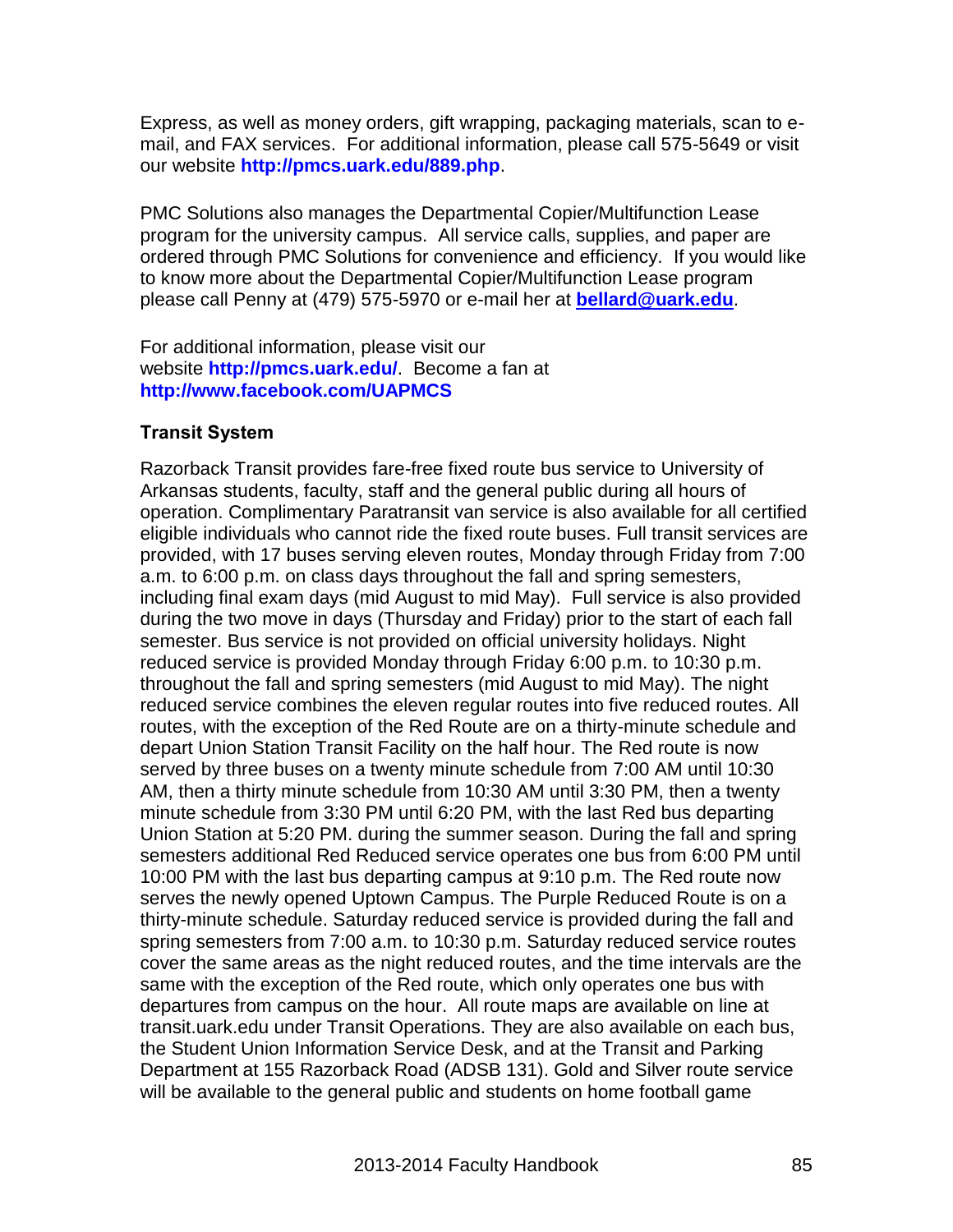Saturdays. There will be a special map and directions for these days. Summer Reduced Service is provided from 7:00 a.m. to 6:00 p.m. with the same routes in operation as the Night Reduced Service (mid May to mid August). There is no Saturday service during this time. During semester break (mid December to mid January) the reduced service schedule is observed. Charter bus services are available to all university departments, at reasonable rates, for field trips. For charter arrangements or information, contact the Transit and Parking Department (479) 575-7913.

### **Parking on Campus**

Regulations for parking and traffic control, with appropriate penalties for violations, have been approved by the Board of Trustees. Any person who parks a vehicle on campus must display a valid parking permit on that vehicle, or park at a parking meter and pay the posted meter fee. Parking permits and copies of regulations with maps indicating authorized parking zones may be obtained from the Transit and Parking Department in the Administrative Services Building at 155 S. Razorback Road or the Parking Office in the Harmon Avenue Garage. Faculty/Staff permits should be purchased and Reserved permits renewed using a payroll deduction plan or credit card on the Internet at

**[https://myparkingaccount.uark.edu](https://myparkingaccount.uark.edu/)**. Faculty hosting events on or inviting guests to campus are responsible for coordinating parking for their guests through the Transit and Parking Department. Call 575-PARK (7275) for further information. Parking information is also available on the web at **<http://parking.uark.edu/>**.

See also A.C.A 25-17-307 and Fayetteville Policies and Procedures 320.0 and 320.1.

### **University Identification Cards**

The Campus Card Office is located in the Arkansas Union 427. All U of A ID cards are issued from this office. The office is open Monday through Friday 8am to 5pm. If accommodations are needed outside of these hours, please contact us at 479-575-7563. New faculty and staff members must present a faculty staff authorization form signed by your supervisor and government issued identification such as driver's license, passport or military id. You can find the authorization form online at **[http://campuscardoffice.uark.edu](http://campuscardoffice.uark.edu/)**. Click on the forms button on the left. Your first U of A ID card is charged to Human Resources. If your U of A ID card is lost, misplaced, or stolen there is an \$18 fee to replace it. A faculty or staff member who is also a student can use their faculty or staff card as a student card. The Campus Key Office will require the faculty or staff member to present their U of A ID card for checking out keys. Your card may give you access to the security system in some buildings. Razorbuck\$ is an account tied to your U of A ID card. You may add money to this account and use it purchase items from over 200 locations on and off campus. Chartwells, the dining provider on campus, gives a 5% discount when you pay with Razorbuck\$. A few other locations are the Bookstore, select vending and most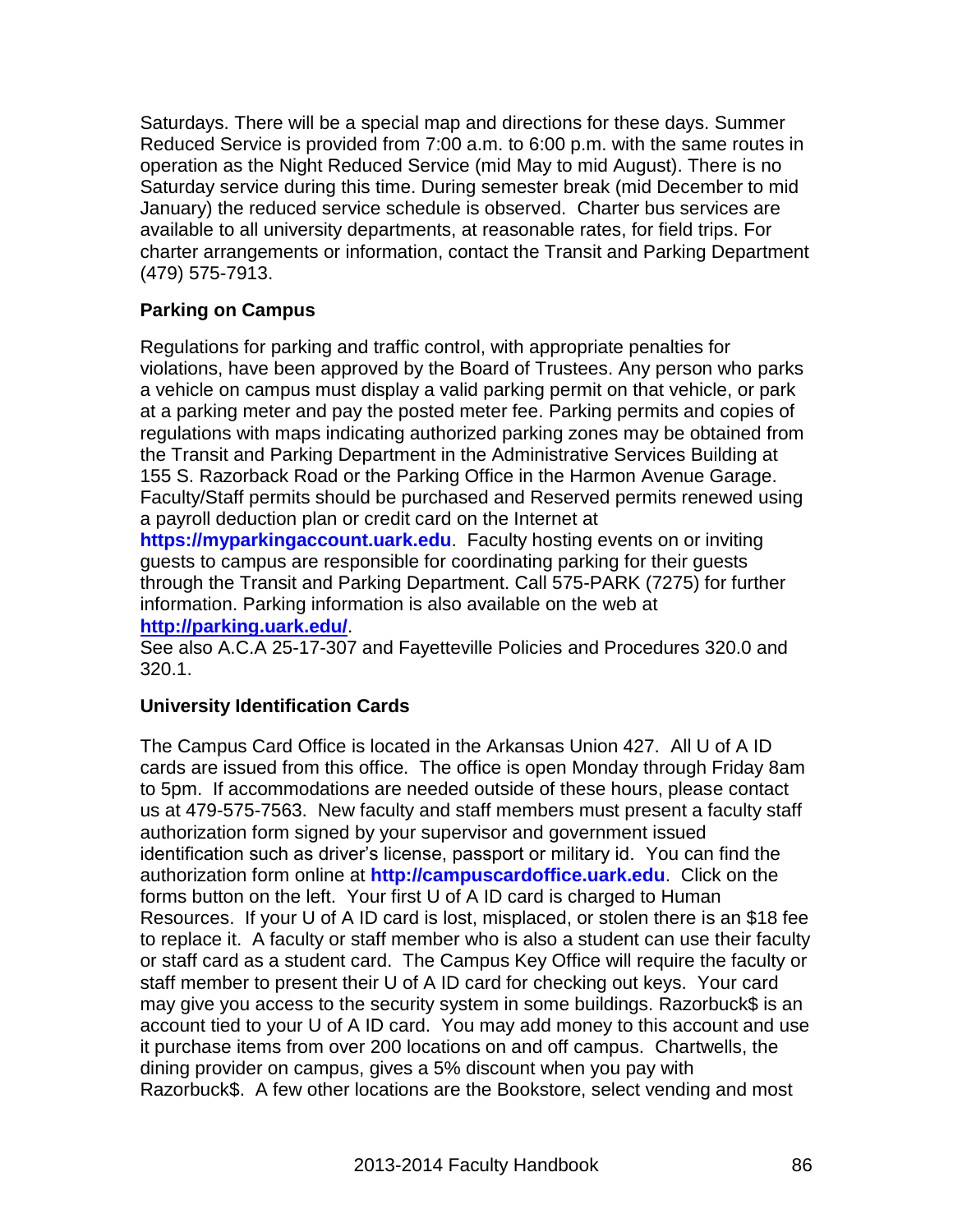parking machines around campus. A complete list of locations can be seen at **[http://razorbucks.uark.edu](http://razorbucks.uark.edu/)**. A deposit can be made to this account at the same website with a Visa, MasterCard, Discover and American Express. Deposits can also be made in the office with cash or check. There are machines in Mullins Library and the Arkansas Union Living Room that will accept cash only for deposits to these accounts. For any questions, please call 479-575-7563.

### **Lost and Found Operating Procedures**

Facilities Management Central Supply has been designated as the central repository and controlling agency responsible for lost and found property for the University campus. Other departments on campus have a lost and found designation for the department and contact information available at the following link **[http://uarklf.com/selectitemtype.aspx.](http://uarklf.com/selectitemtype.aspx)**

All designated Lost & Found locations log found property, as it is delivered, into the online log using Returnity™ Lost & Found software. The public log, which is accessible for viewing by anyone via the Internet**,** can be accessed on the home page of the University's web site **<http://www.uark.edu/>**by clicking on the "Current Students" or "Visitors and Fans" buttons at the top of the page. The link is listed as "Lost & Found" which takes the inquirer to the Lost & Found public log of found property.

Designated personnel log found property and provide the following information: Item Type, Where Lost/Found, Make, Color, Description and Location. A "Report Number" is automatically assigned to each new Case Report. The "Reserved Description" field is available only to the designated/registered log users to record information about the property which only the owner would know.

A. Logging Found Property:

1. All property delivered to Facilities Management Central Supply will be logged as found in the online log Returnity™. All property delivered to other Lost & Found locations which have Returnity™ software installed will be logged in the online log, and the location will be selected to indicate the location where the property resides. "Location" on the online form becomes "Claim Location" on the public online log and directs the inquirer to the appropriate department. If property is transferred to another department such as Central Supply (Facilities Management), the "Property Case Report" will be edited to select the new location.

2. All articles delivered to Central Supply or the other campus locations that are identifiable to a specific individual will be logged with the individual's name, address if shown, and any other information that is known. Such property will have every reasonable effort made to contact the individual to let the person know where to claim the property. Articles of value that have identifying characteristics (model #'s, serial #'s, special markings, etc.) will be screened through UAPD by calling 575-2222. Such contact will be noted in the comments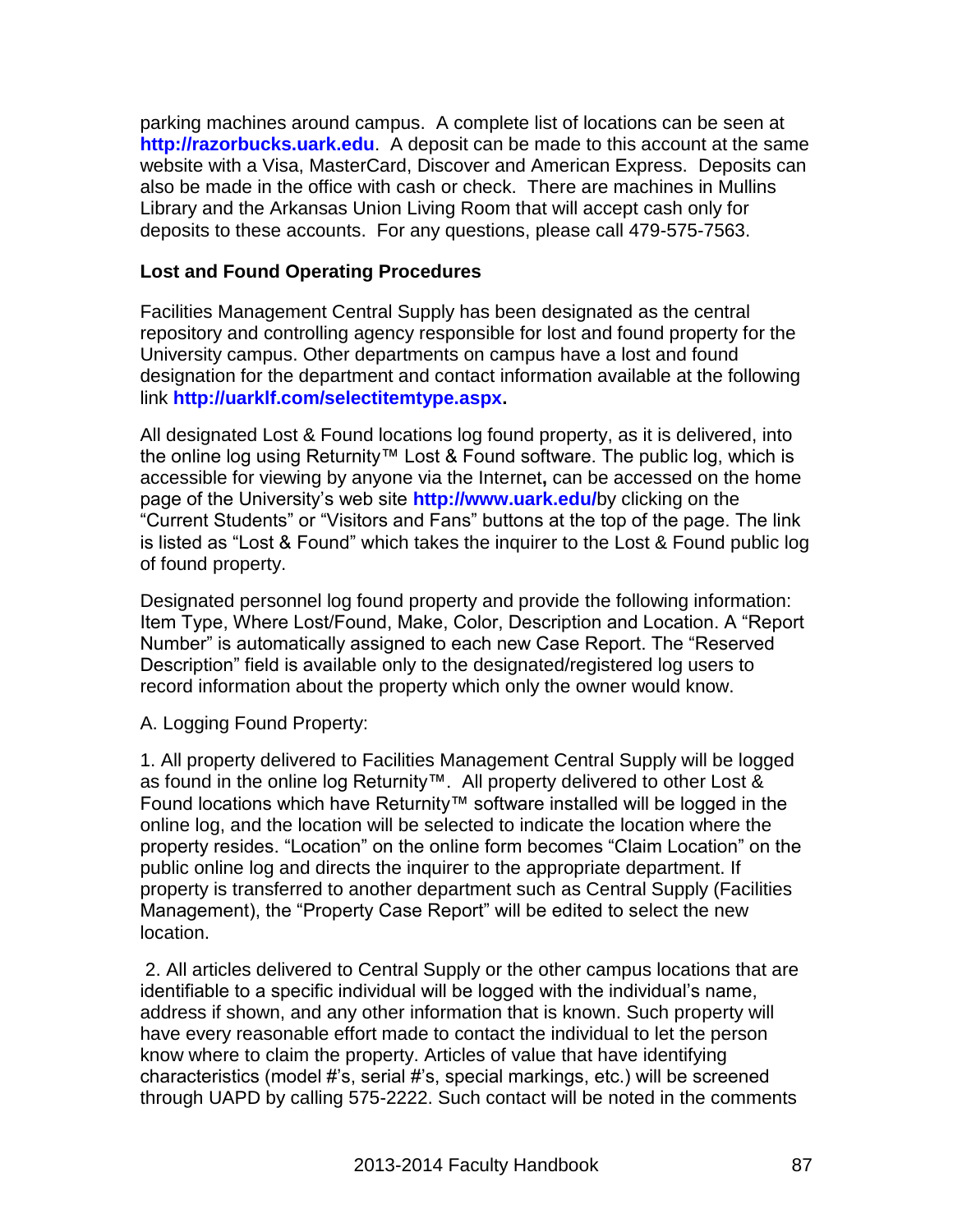section of the "Property Case Report."

3. Each article taken into Lost & Found will be identified with its "Report Number" and will be placed in a secure storage location.

4. University ID cards will be logged and delivered by hand, as soon after receipt as is practical, to the Campus Card Office in the Arkansas Union.

5. All University of Arkansas keys found and delivered to Central Supply or other Lost & Found locations will be logged and then turned in to the Facilities Management Key Office as soon as practical. Keys will be hand delivered to the Key Office. "Claim Location" will indicate FAMA Key Office.

B. Disposition of Lost & Found Articles:

All unclaimed articles will be held for a minimum of 60 days. After 60 days articles will be assigned a final disposition. Items of value will be donated to a local charity such as The Salvation Army, Seven Hills Homeless Shelter, in the case of books, Ozarks Literacy Council**,** or other registered not-for-profit organizations that can provide appropriate documentation and agree to all University legal requirements.

Found cash will be deposited in a VCFA holding account via Facilities Management Accounting. Articles of a personal nature such as credit cards or driver's licenses will be destroyed (shredded) and disposed of in a noncompromising manner. Articles such as soap, cosmetics, class notes, etc. will be destroyed. Check Books will be returned to the issuing bank and signed for by a bank representative.

Disposition of each item will be noted in the "Disposition" section of the "Property Case Report" by date and type of disposition. After disposition has been noted, the record will be deleted. All deleted records are available to the administrator(s) as a "View Deleted Records" report.

C. Return of Property to the Rightful Owner:

1. When receiving inquiries regarding a lost article, the caller will be referred to the on line public log if they are in a position to access it, or the Lost & Found operator will review the log for them. If the property has not been logged, the caller will be referred to the Campus Lost & Found web site to report a lost item.

2. If it appears that the item in question has been logged, the Lost & Found operator will check the log description, use the "Reserve Description" information and try to determine if the item in question is indeed the caller's. If it is a match, the caller will be advised of the "Claim Location." Disposition on the "Property Case Report" will indicate date, return to owner, released to and released by information, the form printed and signed by the owner at the time of pick up. The record will then be deleted from the log.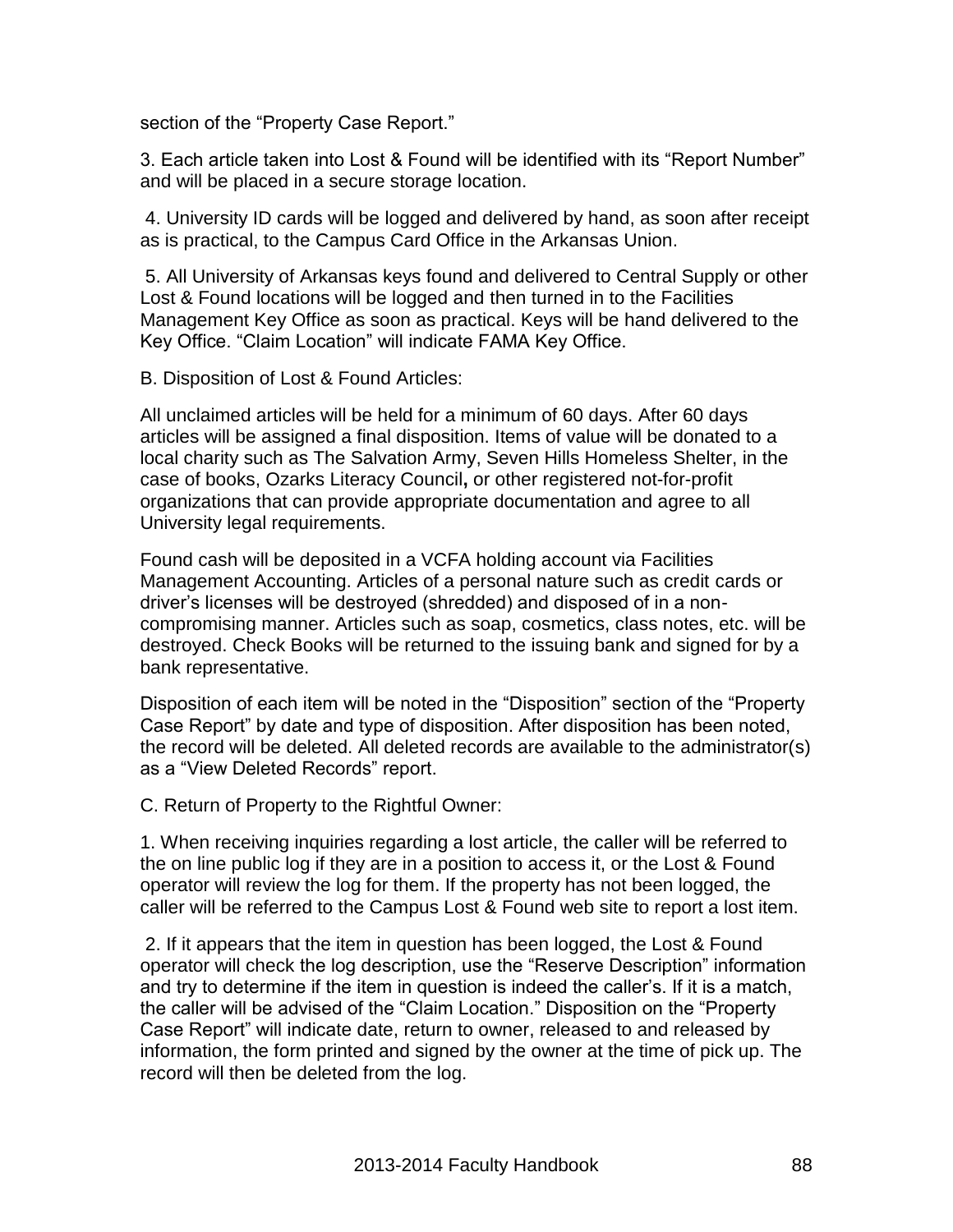3. The finder of lost property must advise Lost & Found if they desire or intend to claim the property if the rightful owner does not. Each instance of such claim by the finder must be reported in detail to the University's Office of General Counsel for a determination of disposition on a case by case basis.

D. Custodial Responsibility Of Lost & Found Property:

Campus Lost & Found locations assume responsibility for property only after it is delivered to the location. At that time the receiving location has the responsibility of protecting and securing the property until it is returned to the rightful owner or a final disposition pursuant to section B. is made.

### **Links to Other UA Policies**

For additional information on UA policies, including listings of policies, visit the following websites.

*Board of Trustees Policies* are available at **<http://vcfa.uark.edu/741.php>**

*Fayetteville Policies and Procedures* are available at **<http://vcfa.uark.edu/675.php>**

*Academic Policies* are available at **<http://provost.uark.edu/131.php>**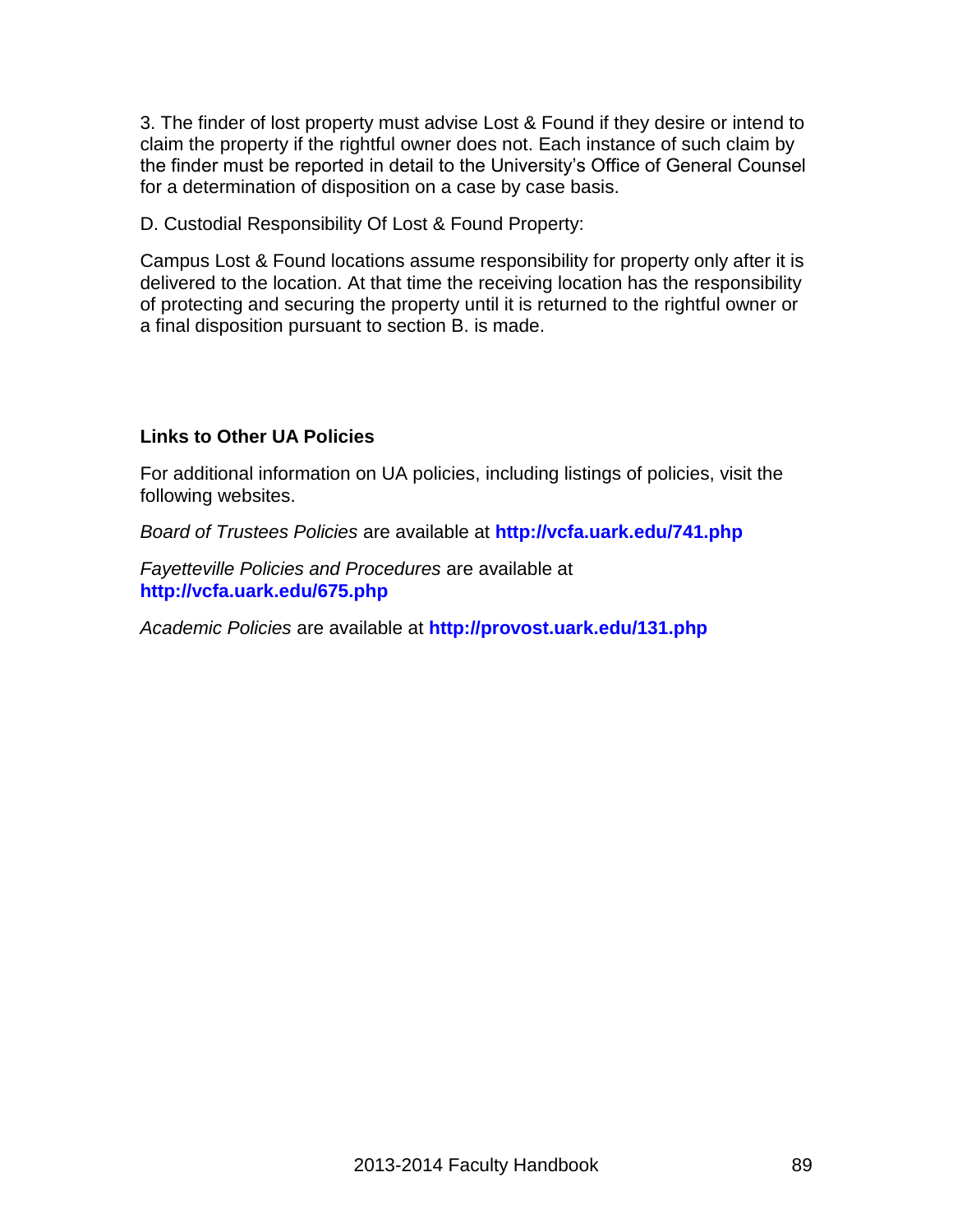# **V Policies on Employment, Student Records, Sexual Assault and Sexual Harassment**

# **Federal Laws and Executive Orders**

The Following apply to the operation of all units of the university: Title VI of the Civil Rights Act of 1964 prohibits discrimination on the basis of race, color, or national origin by educational programs receiving federal funds.

Title VII of the Civil Rights Act of 1964, as amended by the Equal Employment Opportunity Act of 1972, prohibits discrimination in employment (including hiring, upgrading, salaries, fringe benefits, training, and other conditions of employment) on the basis of race, color, religion, national origin, or sex.

The Civil Rights Act of 1991 amends the provisions of the ADEA, and the ADA, bringing together prohibition of discrimination on the basis of age for persons over 40 and disability.

Executive Order 11246, as amended by Executive Orders 11375 and 12086, prohibits discrimination in employment by federal contractors on the basis of race, color, religion, national origin, or sex.

The Equal Pay Act of 1963 prohibits discrimination in salaries on the basis of sex. Title IX of the Education Amendments of 1972 (Higher Education Act) prohibits discrimination on the basis of sex against students or others in education programs or activities.

Title VII (Section 799A) and Title VIII (Section 845) of the Public Health Service Act, as amended by the Comprehensive Health Manpower Training Act, and the Nurse Training Amendment Act of 1971, prohibit discrimination based on sex in admission of students to federally assisted health personnel training programs and in employment practices in these programs.

The Age Discrimination in Employment Act covers people over the age of 40 and forbids discrimination on the basis of age unless age is a bona fide occupational qualification.

The Rehabilitation Act of 1973 prohibits discrimination in employment of qualified individuals with disabilities. The same act prohibits discrimination against students with disabilities.

The Americans with Disabilities Act of 1990, as amended, also prohibits discrimination against students, employees, and the general public on the basis of disabilities.

The Vietnam Era Veterans Readjustment Assistance Act of 1974 prohibits discrimination against qualified disabled veterans and veterans of the Vietnam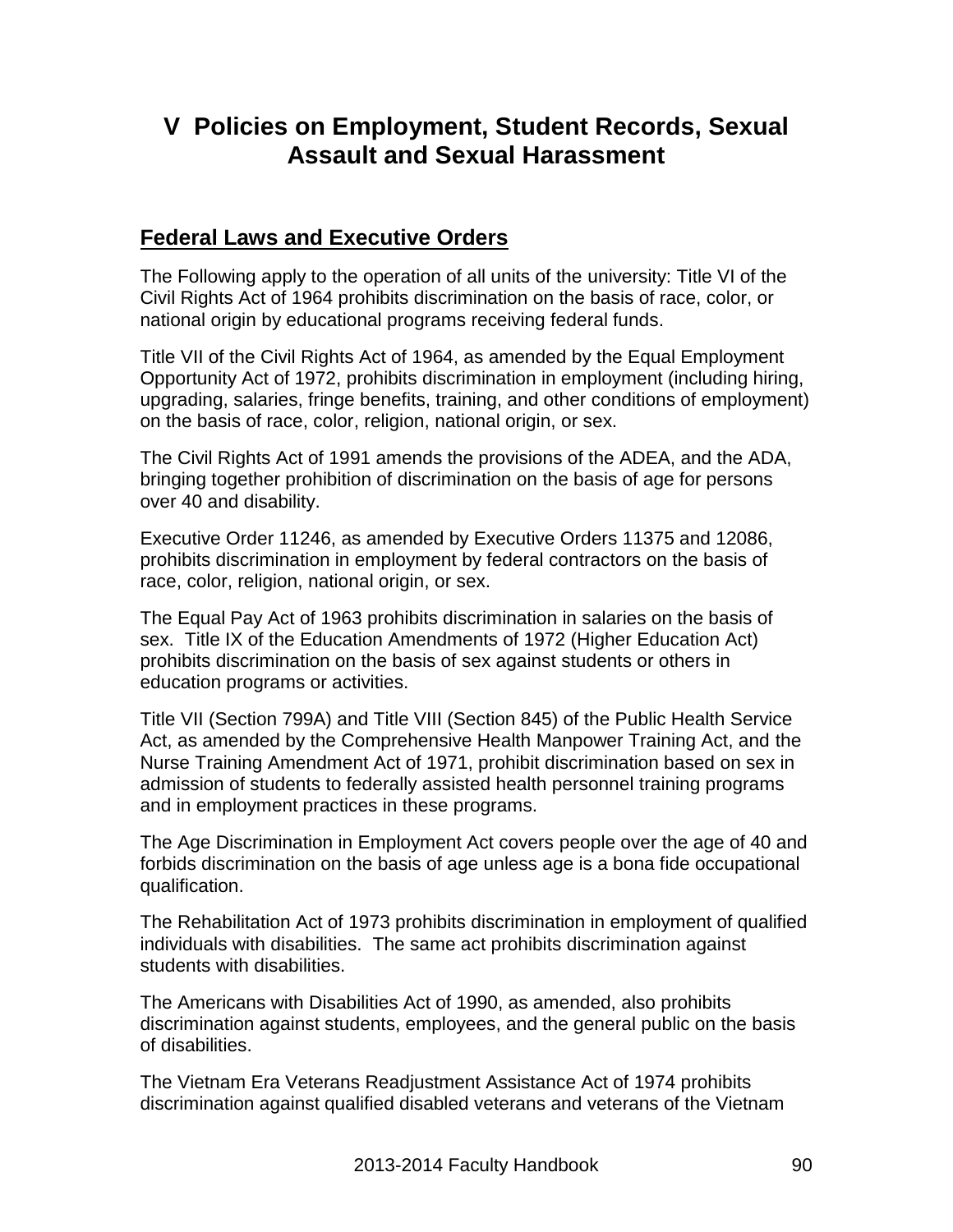era. If you are a Vietnam-era veteran, a disabled veteran, or if you have a disability that requires accommodation, please notify the Office of Equal Opportunity and Compliance and/or the Center for Educational Access regarding your status.

# **Non Discrimination**

It is the policy of the University of Arkansas to provide an educational and work environment in which thought, creativity, and growth are stimulated, and in which individuals are free to realize their full potential through equal opportunity. The university should be a place of work and study for students, faculty, and staff, which is free of all forms of discrimination, sexual intimidation and exploitation. Therefore, it is the policy of the University of Arkansas, to prohibit discrimination of its students, faculty, and staff and to make every effort to eliminate discrimination within the university community.

Therefore, the University of Arkansas is committed to providing equal opportunity for all students and applicants for admission and for all employees and applicants for employment regardless of race, age, gender, religion, national origin, marital or parental status, disability, veteran status or sexual orientation. In addition, discrimination in employment on the basis of genetic information is prohibited.

It is the responsibility of the University of Arkansas' Office of Equal Opportunity and Compliance to investigate and resolve all allegations of discrimination on the basis of race, age, gender, national origin, religion, disability, veteran status, marital or parental status, and sexual orientation. For more information or to report allegations of discrimination, contact:

University Compliance Officer ADA Coordinator/Title IX Coordinator Office of Equal Opportunity and Compliance Phone: 479-575-4019

# **Personally Identifiable Student Records**

The university adheres to the requirements of the "Family Educational Rights and Privacy Act of 1974" as amended (FERPA). Under this act, students have a right of access to personal records, may challenge the content of records, and have the assurance that their records will be kept confidential. There are exceptions to these regulations which must be carefully observed and documented. See the Catalog of Studies for additional information: **<http://catalogofstudies.uark.edu/>**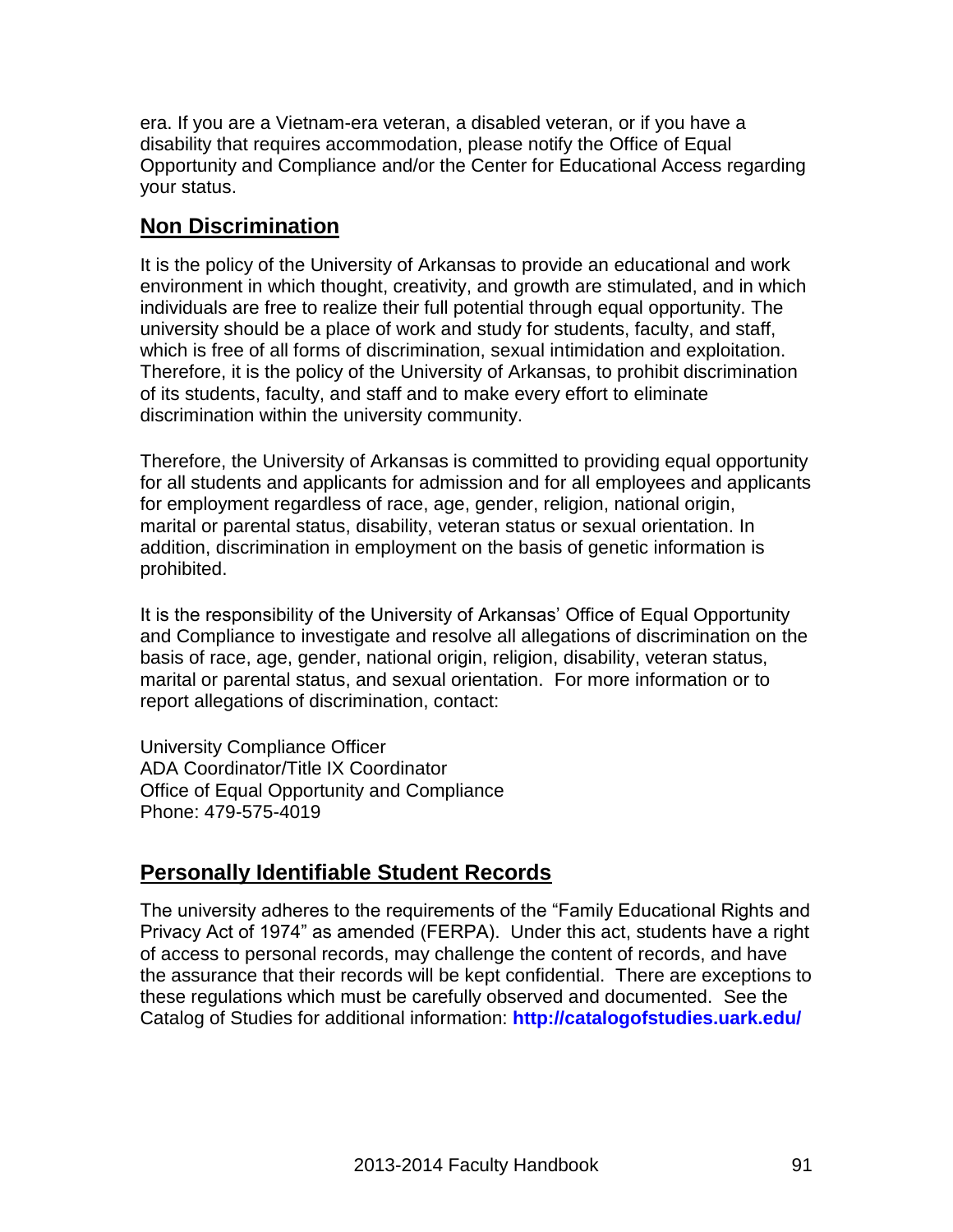# **Sexual Assault Policy**

### **Policy Statement**

It is the policy of the University of Arkansas to prohibit sexual assault and to prevent sex offenses committed against students, employees, visitors to the campus, and other persons who use University facilities. Sexual assault is an extreme form of sexual harassment. Sexual harassment is prohibited by University policy and is a form of sex discrimination prohibited by Title VII of the Civil Rights Act of 1964 and by Title IX of the Education Amendments of 1972. Sexual assault is also a crime, defined by the Arkansas criminal code. (Adopted by the Campus Council, Sept. 23, 1993)

### **Definitions**

Sexual assault may include any involuntary sexual act with which a person is threatened, coerced, or forced to engage in against her or his will or while temporarily or permanently incapacitated. Sexual assault may be committed by a stranger or by a person known by the victim.

Acts defined as sexual assault include rape, date rape, acquaintance rape, and gang rape, but may also include sexual touching of another person against his or her will, and forcing an unwilling person to touch another person sexually.

Sexual assault occurs when such acts are committed either by force, threat, or intimidation, or through the use of the victim's mental or physical helplessness, of which the assailant was aware or should have been aware.

Consent is defined as clear, knowing and voluntary. Consent is active, not passive. Silence, in and of itself, cannot be interpreted as consent. Consent can be given by words or actions, as long as those words or actions create mutually understandable clear permission regarding willingness to engage in (and the conditions of) sexual activity. Consent to any one form of sexual activity cannot automatically imply consent to any other forms of sexual activity. Previous relationships or prior consent cannot imply consent to future sexual acts.

### **Responsibility to Report**

Any student, faculty member, staff member, administrator, or visitor to the campus who has experienced or witnessed sexual assault should report the assault immediately to the University of Arkansas Police Department. If the assault occurred outside the jurisdiction of the University Police, they will assist in reporting it to the proper authorities. Sexual assault may also be reported to the Fayetteville Police Department, if it occurred within the city limits, or to the police of another municipality if the assault occurred within another township or city that has a police force.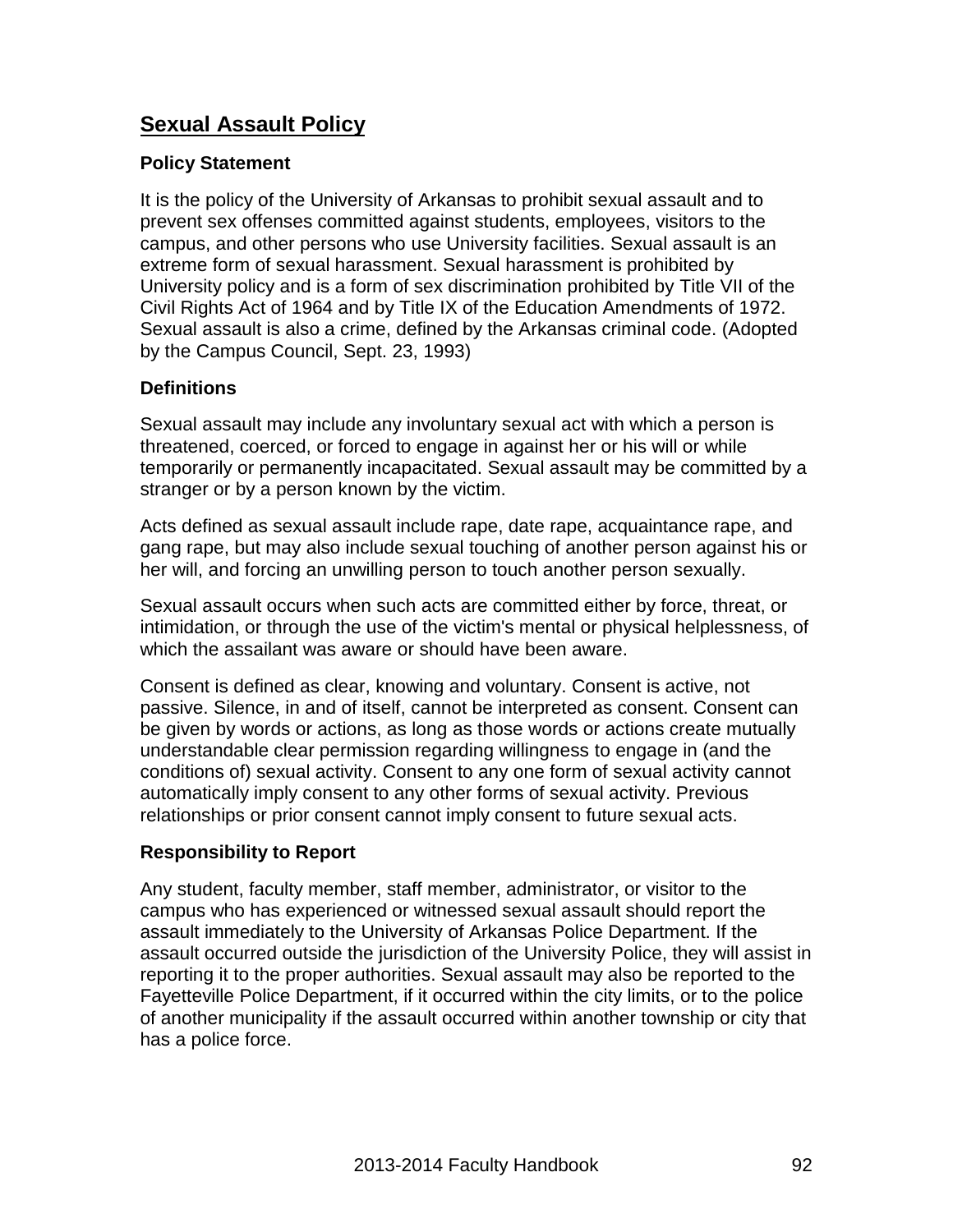Sexual assault may be reported to the Washington County Sheriff's Department if it occurred outside city limits but within the county. Sexual assault may also be reported to the University Health Center's STAR Central Office (Office for Support, Training, Advocacy, and Resources on Sexual Assault and Relationship Violence) or to NWA Rape Crisis.

### **Preserving Evidence**

It is important that evidence of sexual assault be preserved, because it may be needed for prosecuting the criminal case. Victims and others should not alter the scene of the attack. The victim should not change clothes, bathe or shower, douche, drink or eat anything, or brush her/his teeth before reporting the assault. Any items worn by the victim during the assault, but are not currently being worn, and any materials encountered during the assault (i.e., bed sheets, blankets, etc.) should be placed in a brown paper bag and brought along with the victim to a local hospital emergency department that has kits to collect and preserve evidence of rape and sexual assault.

### **Availability of Counseling and Advocacy**

Counseling and other mental health services for victims of sexual assault are available on campus and in the community. Students and employees may use the Counseling and Psychological Services (CAPS) department of the University Health Center. The Psychological Clinic of the Department of Psychology may be able to provide assistance in some cases. Employees of the University may be able to seek help through the Employee Assistance Program. Community mental health agencies, such as the Ozark Guidance Center, and counselors and psychotherapists in private practice in the area can provide individual and group therapy.

STAR Central of the University Health Center and NWA Rape Crisis may assist with making referrals for individual counseling and support groups. STAR Central will assist victims with identifying non-counseling campus and community resources that may be of additional help and serve as a victim advocate upon request.

### **Education and Awareness Programs**

The STAR Central Coordinator in the Department of Health Promotion and Education of the University Health Center is responsible for planning and coordinating campus education and awareness programs about all forms of sexual assault, including rape, acquaintance rape, domestic violence, dating violence, and other sex offenses. Programs are presented regularly throughout the academic year in residence halls, fraternities, sororities, and for other student organizations, academic classes, and in other settings that are likely to reach people throughout the campus community. Campus-wide education and awareness activities are also conducted during Sexual Assault Prevention and Awareness Week.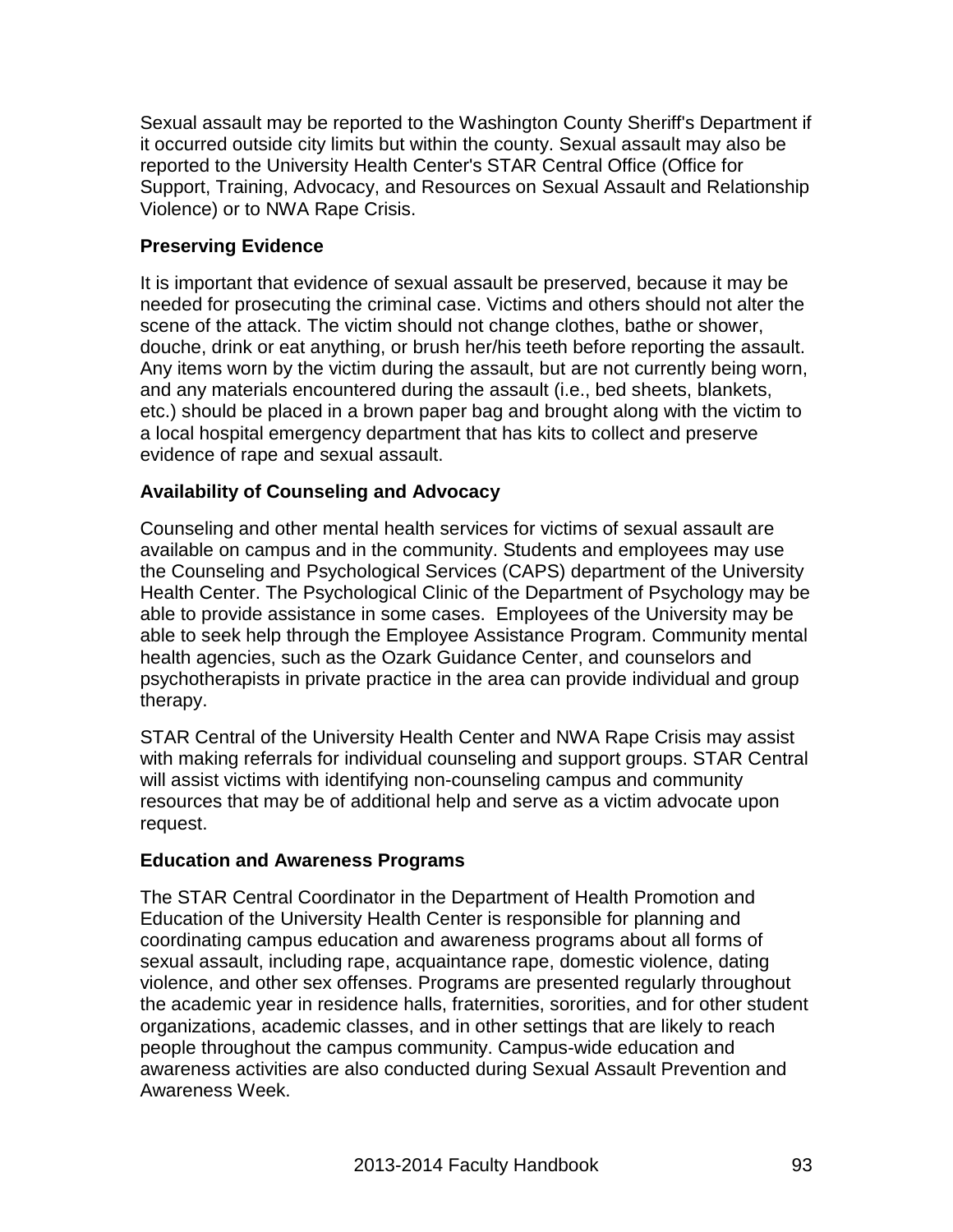A peer education group, Rape Education Services by Peers Encouraging Conscious Thought (RESPECT), of the University Health Center provides sexual assault awareness, education, and prevention programs for the campus community. The STAR Central Coordinator supervises and advises the peer educators of RESPECT.

### **University Student Conduct System**

When appropriate, the University of Arkansas Police Department or any member of the University community may refer allegations of sexual misconduct (as defined in the Code of Student Life) by students to the Deputy Title IX Coordinator. The student conduct system, which is described in the Code of Student Life, provides a just and equitable process for addressing alleged infractions by students of the Code of Student Life, University of Arkansas policies, and/or other regulations or laws. The system is intended to educate students, to help them make responsible decisions, and to be accountable for their actions. All cases involving Sexual Misconduct and Sexual Harassment are resolved consistent with the provisions of Section I(c)(10) of the Code of Student Life ("Special Procedures for Cases Involving Sexual Harassment, Sexual Misconduct, Stalking, Domestic Violence, and/or Dating Violence").

Complaints concerning allegations of sexual assault regarding faculty and staff members may be referred to the Compliance Officer with the Office of Equal Opportunity and Compliance.

### **Disciplinary Action**

Students and employees who are found responsible for sexual assault may be subject to University disciplinary action. According to the circumstances of the case, possible sanctions for students may range from University Censure to Expulsion from the University and, for employees, from formal reprimand to dismissal.

Victims of sexual assault may receive assistance in making reasonable changes in their work, academic, or living situations. Students may request assistance in changing their living situations from University Housing. Requests for academic changes should be directed to the dean of the appropriate college. Employees may request assistance in changing their work situations from their supervisors or from the Department of Human Resources. Requests for such changes will be considered on the basis of their appropriateness and whether the requested change is reasonably available.

### **Coordination of Responses to Alleged Sexual Assault**

The University has designated the University Compliance Officer as its Title IX Coordinator with overall responsibility for oversight of the University's compliance with its obligations under Title IX, including, but not limited to, its obligations to investigate and respond to allegations of sexual assault.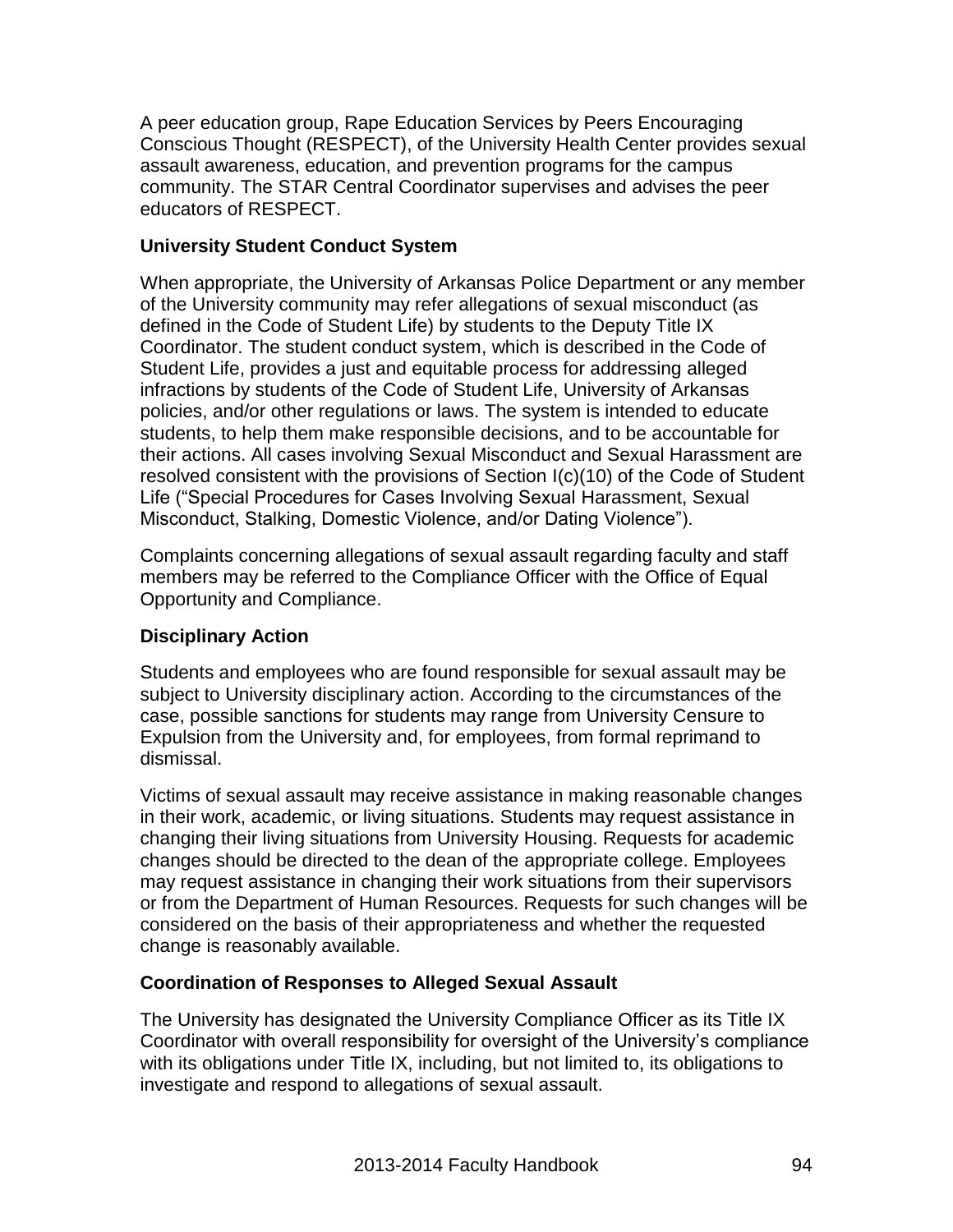Contact information is as follows: University Compliance Officer/Title IX Coordinator Office of Equal Opportunity and Compliance 346 N. West Avenue (West Avenue Annex) 479-575-4019

For allegations of sexual assault by faculty, staff or other persons (other than students), the Title IX Coordinator coordinates with UAPD and the University Health Center to ensure that allegations of sexual assault reported to University officials are investigated and that confirmed allegations are addressed through University personnel processes, as appropriate.

For allegations of sexual misconduct by students, the Deputy Title IX Coordinator, in consultation with the Title IX Coordinator, coordinates with UAPD and the University Health Center to ensure that allegations of sexual misconduct reported to University officials are processed through the University student conduct system, as appropriate. The Deputy Title IX Coordinator reports to the Associate Dean of Students and the University Title IX Coordinator on all allegations of sexual assault processed through the student conduct system.

Contact information is as follows: Executive Director, Academic Initiatives and Integrity Deputy Title IX Coordinator 634 Arkansas Union 479-575-5229

# **Sexual Harassment Policy**

It is the policy of the University of Arkansas to provide an educational and work environment in which thought, creativity, and growth are stimulated, and in which individuals are free to realize their full potential. The university should be a place of work and study for students, faculty, and staff, which is free of all forms of sexual intimidation and exploitation. Therefore, it is the policy of the University of Arkansas to prohibit sexual harassment of its students, faculty, and staff and to make every effort to eliminate sexual harassment in the university.

The university's prohibition of sexual harassment applies to members of the university community, to visitors to the campus, and to contractors and others who do business with the university or who use university facilities. The policy prohibiting sexual harassment applies regardless of the gender of the harasser or of the person being harassed. The policy applies to sexual harassment that takes place in any relationship, including both those involving a power differential and those between peers, colleagues, and co-workers. The university policy prohibits sexual harassment between or among students, faculty, staff, and others visiting or conducting official business on campus, and in all areas of the university's work and educational environments.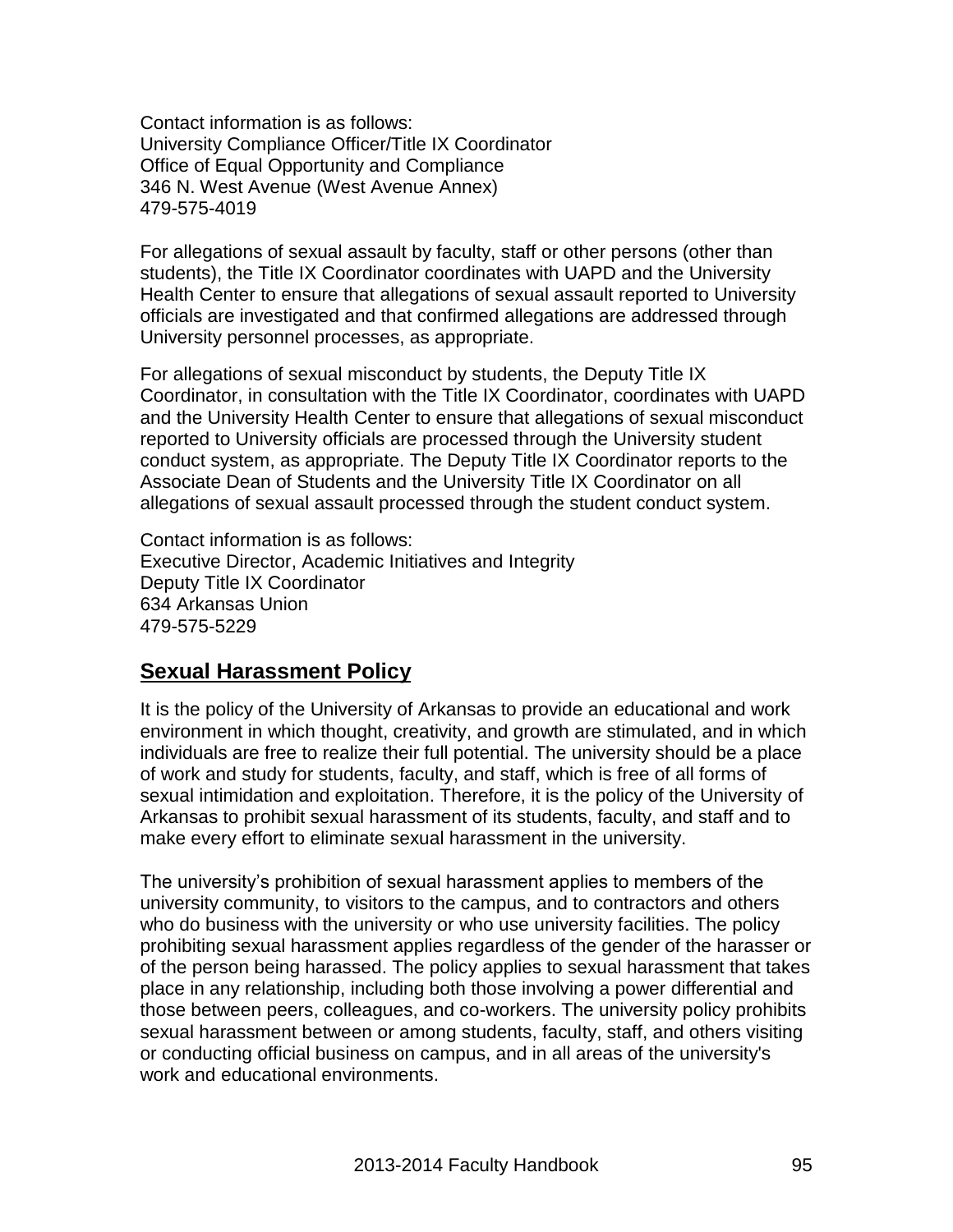Sexual harassment of employees is a form of sex discrimination prohibited by Title VII of the Civil Rights Act of 1964. Sexual harassment of students is a violation of Title IX of the Education Amendments of 1972. These laws apply to both the university and to individuals. Those who engage in sexual harassment may be subject to legal consequences, including civil and criminal penalties and monetary damages.

Sexual harassment subverts the mission of the university and threatens the careers, educational experience, and well-being of students, faculty, staff, and visitors to the campus. In both obvious and subtle ways, sexual harassment is destructive to individual students, faculty, staff, and the academic community as a whole. Sexual harassment blurs the boundary between professional and personal relationships by introducing a conflicting personal element into what should be a professional situation. When, through fear of reprisal, a student, staff member, or faculty member submits or is pressured to submit to unwanted sexual attention, the university's ability to carry out its mission is seriously undermined.

Sexual harassment is especially destructive when it threatens relationships between teachers and students or supervisors and subordinates. Through control over grades, salary decisions, changes in duties or workloads, recommendations for graduate study, promotion, and the like, a teacher or supervisor can have a decisive influence on a student's, staff member's, or faculty member's career at the university and beyond. Sexual harassment in such situations constitutes an abuse of the power inherent in a faculty member's or supervisor's position.

### **Definitions**

Sexual harassment as defined by the U.S. Equal Employment Opportunity Commission and adapted to the academic environment consists of unwelcome sexual advances, requests for sexual favors, and other verbal or physical conduct or written communication of a sexual nature, regardless of where such conduct might occur, when:

(1) submission to the conduct is made either implicitly or explicitly a term or condition of an individual's employment with the university or of an individual's academic status or advancement in a university program, course, or activity;

(2) submission to or rejection of the conduct by an individual is used as the basis for employment or academic decisions affecting that individual; and/or

(3) the conduct has the purpose or effect of unreasonably interfering with an individual's work or academic performance or creating an intimidating, hostile, or offensive working or learning environment.

Sexual harassment is distinguished from voluntary sexual relationships in that it introduces such elements as coercion, threat, unwanted sexual attention, and/or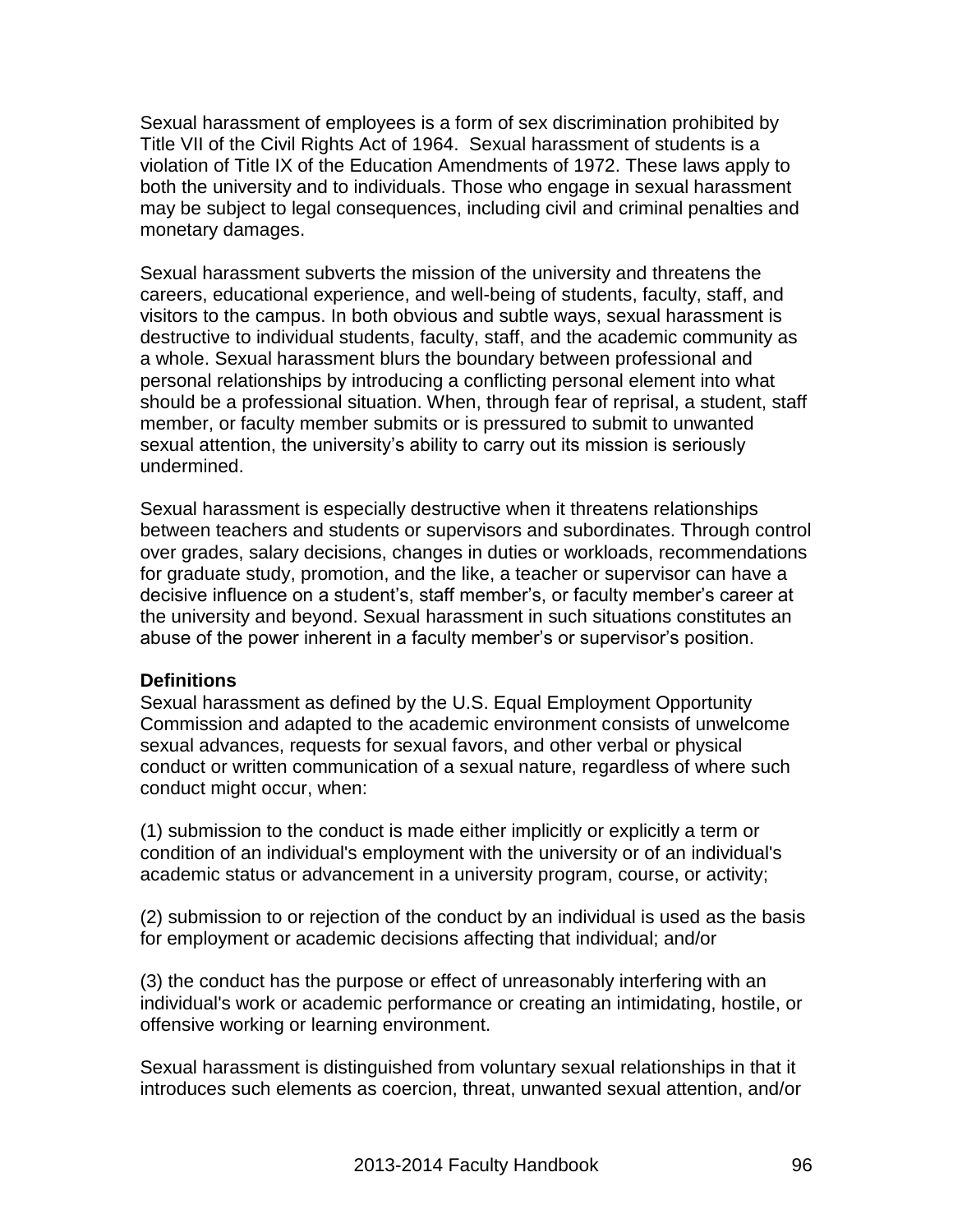promises of academic or professional rewards in exchange for sexual favors. Sexual harassment is *unwelcome* behavior. Behavior that the courts have found to constitute sexual harassment is usually repeated or continues even after the individual makes it clear that it is unwanted.

Sexual harassment is often divided into two categories: (1) *quid pro quo* harassment and (2) harassment resulting from a hostile or abusive environment.

*Quid pro quo* harassment involves an explicit or implied exchange; that is, the granting or denial of a benefit or privilege in exchange for sexual considerations. The harasser uses submission to or rejection of the offensive conduct as the basis for decisions such as employment, promotion, transfer, selection for training, performance evaluation, or the basis for academic evaluation or recommendations.

Court decisions have established that a hostile or abusive working or learning environment may also constitute sexual harassment. While the exact definitions and limits of a hostile or abusive environment continue to be delineated by the courts, case law indicates that such an environment exists when the workplace or educational environment is permeated by discriminatory intimidation, insults, and ridicule, such as sexual innuendos, uninvited sexual advances, sexually suggestive or discriminatory remarks, sexually suggestive or offensive signs, graffiti, or pictures, the use of sexually crude and vulgar language, etc. The U.S. Supreme Court has held that, to constitute sexual harassment, the offensive conduct must be sufficiently severe and pervasive that a reasonable person would find the conditions of the working or learning environment to have been adversely affected. The employee or student must also subjectively perceive the environment to be hostile or abusive. However, it is not necessary that an employee's or student's psychological well being be seriously affected or that she or he suffer injury for a discriminatorily hostile or abusive environment to exist. One utterance of an offensive epithet does not by itself constitute sexual harassment. The Supreme Court has indicated that whether an environment is hostile or abusive can be determined only by looking at all the circumstances, which may include the frequency of the discriminatory conduct; its severity; whether it is physically threatening or humiliating, or a mere offensive utterance; and whether it unreasonably interferes with an employee's work performance or a student's learning.

Examples of behavior that may constitute sexual harassment are included in Appendix A.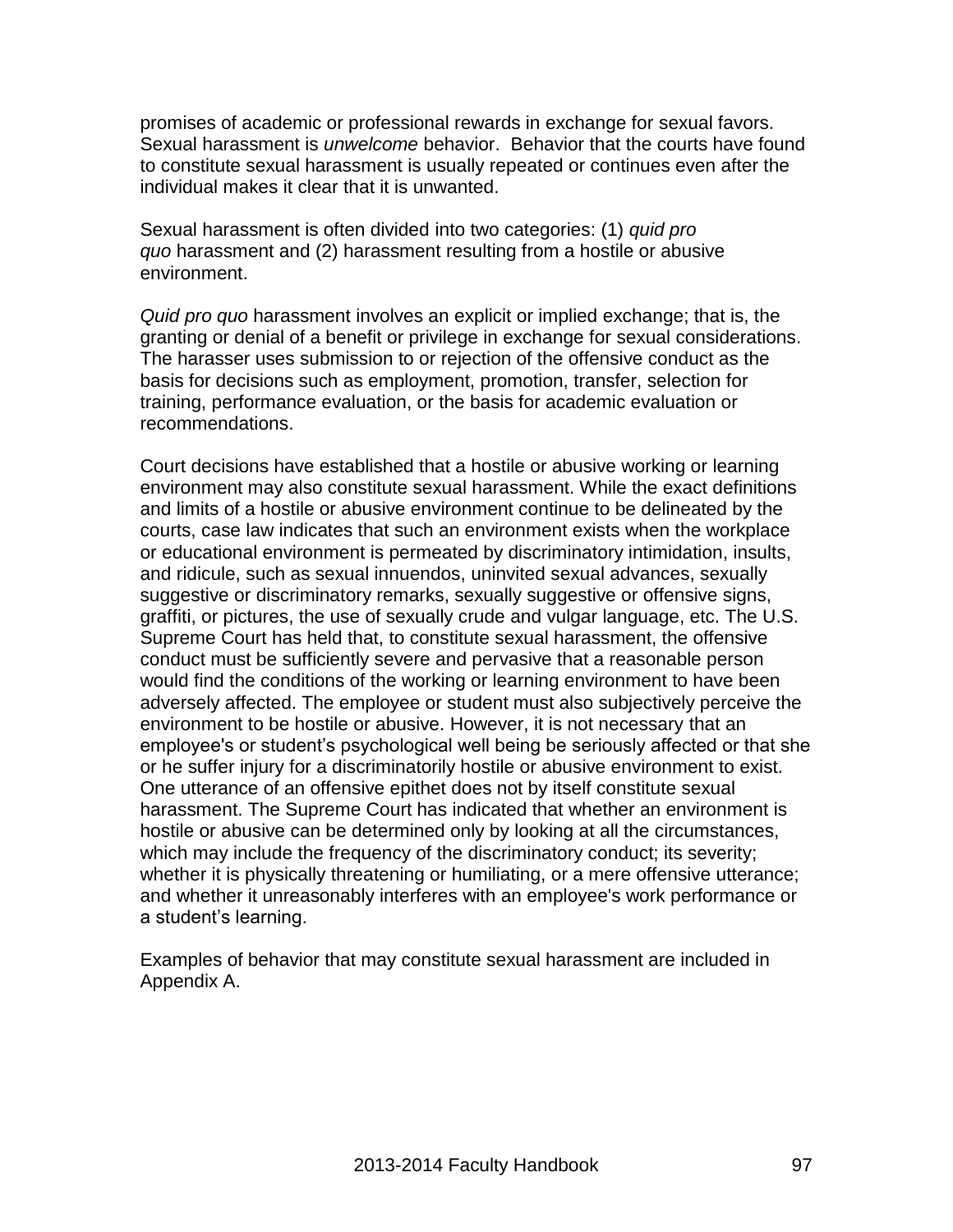#### **Academic Freedom**

Works of art and literature, readings, and other written, auditory, or visual course materials which are used in an educational context, including classrooms, academic offices, and all other learning environments, or which are part of academic or cultural programs, *do not* constitute sexual harassment, regardless of their sexual, erotic, suggestive, or vulgar content and regardless of whether they may be offensive to some individuals.

#### **Consensual Relationships**

Consensual sexual relationships between faculty and their students or between supervisors and their employees in some instances may result in charges of sexual harassment.

Consensual relationships may lead other faculty and students or supervisors and coworkers to question the validity of grades, evaluations, and other interactions between the people involved in such a relationship. The integrity of the work of both people in the relationship may be compromised.

University faculty, administrators, and other supervisory staff should be aware that any sexual involvement with their students or employees could subject them to formal action if a sexual harassment complaint is subsequently made and substantiated, and that they bear the greater burden of responsibility should it be proven that the power differential between them made the relationship other than fully consensual. Even when both parties have consented to a relationship, it is the faculty member, administrator, or supervisor who may be held accountable for unprofessional behavior. Other students or employees may allege that the relationship creates a hostile or abusive environment affecting them. Graduate assistants, residence hall staff, tutors, and undergraduate course assistants who are professionally responsible for students will be held to the same standards of accountability as faculty in their relationships with students whom they instruct or evaluate.

When a consensual relationship exists between a student and a faculty member who has control over the student's academic work or status or between an employee and his or her supervisor, the resulting conflict of interest should be addressed in accordance with university policies concerning conflict of interest.

### **Responsibility to Report**

Any student, faculty member, staff member, administrator, or visitor to the campus who has experienced or witnessed sexual harassment is strongly urged to report it. The university must know about incidents of sexual harassment in order to stop them, protect victims, and prevent future incidents.

It is the responsibility of university faculty, administrators, and supervisors to report complaints of sexual harassment that they receive and of possible sexual harassment of which they become aware. When there is a relationship that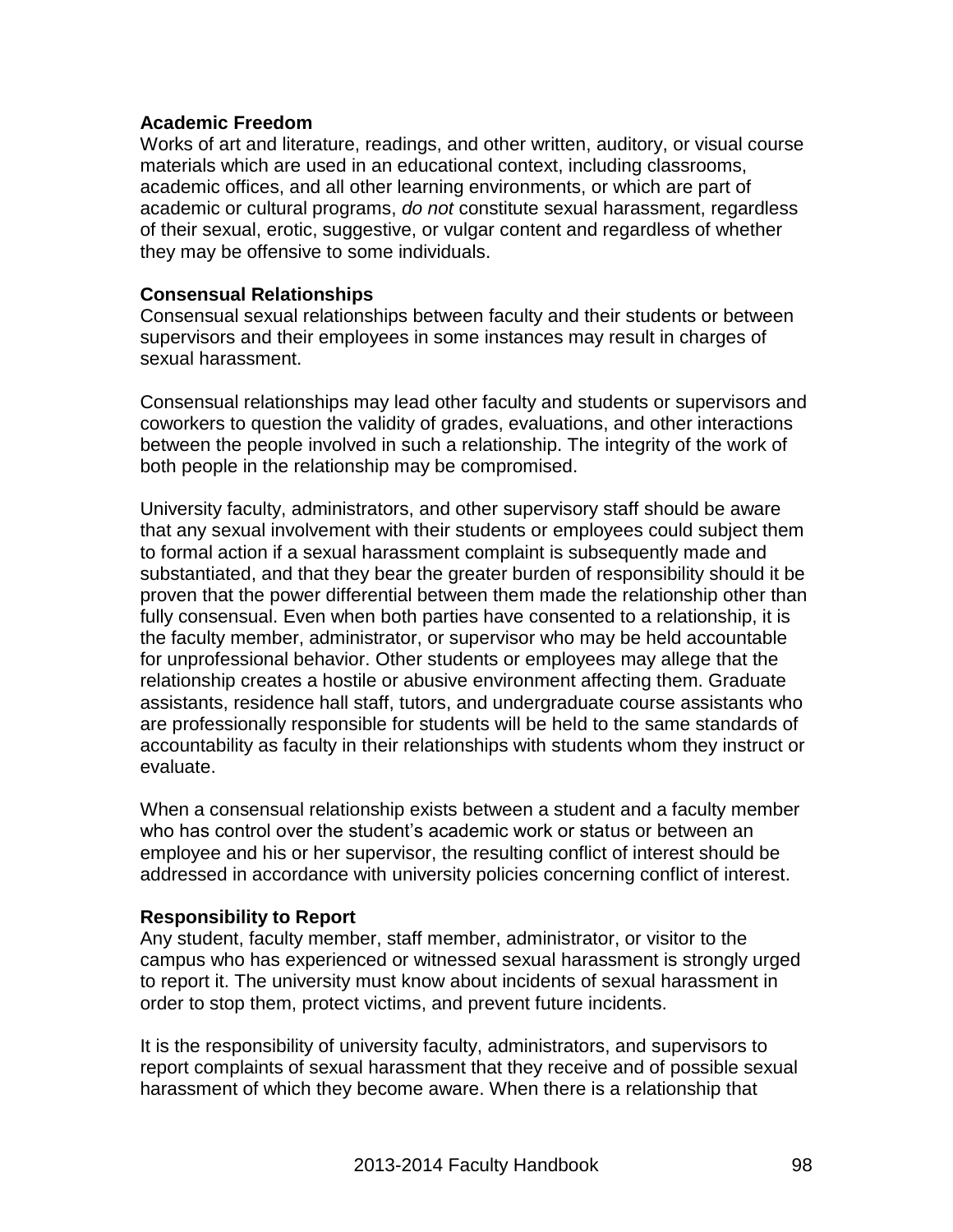involves legally recognized professional confidentiality between the complainant and the person to whom the harassment is reported, the report may be withheld at the request of the complainant.

### **Timeframe for Reporting**

Sexual harassment should be reported immediately and must be reported within 180 days of its occurrence. However, under compelling circumstances, a delayed report of sexual harassment may be made, provided it is made within 180 days after a student has graduated from the university or 180 days after an employee has left his or her current position at the university.

### **Retaliation Prohibited**

University policy and federal law prohibit any form of retaliation against a person who makes a sexual harassment complaint, participates in an investigation of sexual harassment, or participates in formal grievance or disciplinary procedures. Retaliation against a complainant or witness is, in itself, a violation of university policy and the law, and is a serious separate offense.

### **False Reports of Sexual Harassment**

Willfully making a false report of sexual harassment is a violation of university policy and is a serious offense. Any person who willfully makes or participates in making a false or frivolous report of sexual harassment will be subject to disciplinary action.

### **Reporting System**

Students, faculty members, administrators, staff members, or visitors to the university may report allegations of sexual harassment to an official (hereinafter referred to as the "compliance officer") who is designated by, and who reports to, the Chancellor. They may discuss with the compliance officer any situation that they believe may constitute sexual harassment. Reports may be made by the person experiencing the harassment or by a third party, such as a witness to the harassment or someone who is told of the harassment. The compliance officer's telephone number is (479) 575-4019.

### **Investigation of Complaints**

The compliance officer must investigate every allegation of sexual harassment, including third-party reports. The investigation shall be appropriate to the complaint, taking into consideration its seriousness, the extent to which it is or can be substantiated, and the nature of the resolution desired by the complainant. An initial review to determine whether an investigation is warranted must be initiated within five working days or as soon as possible after the complaint is made.

Upon receiving a complaint, the compliance officer will interview the complainant (and the individual allegedly experiencing the conduct if it is a third-party report)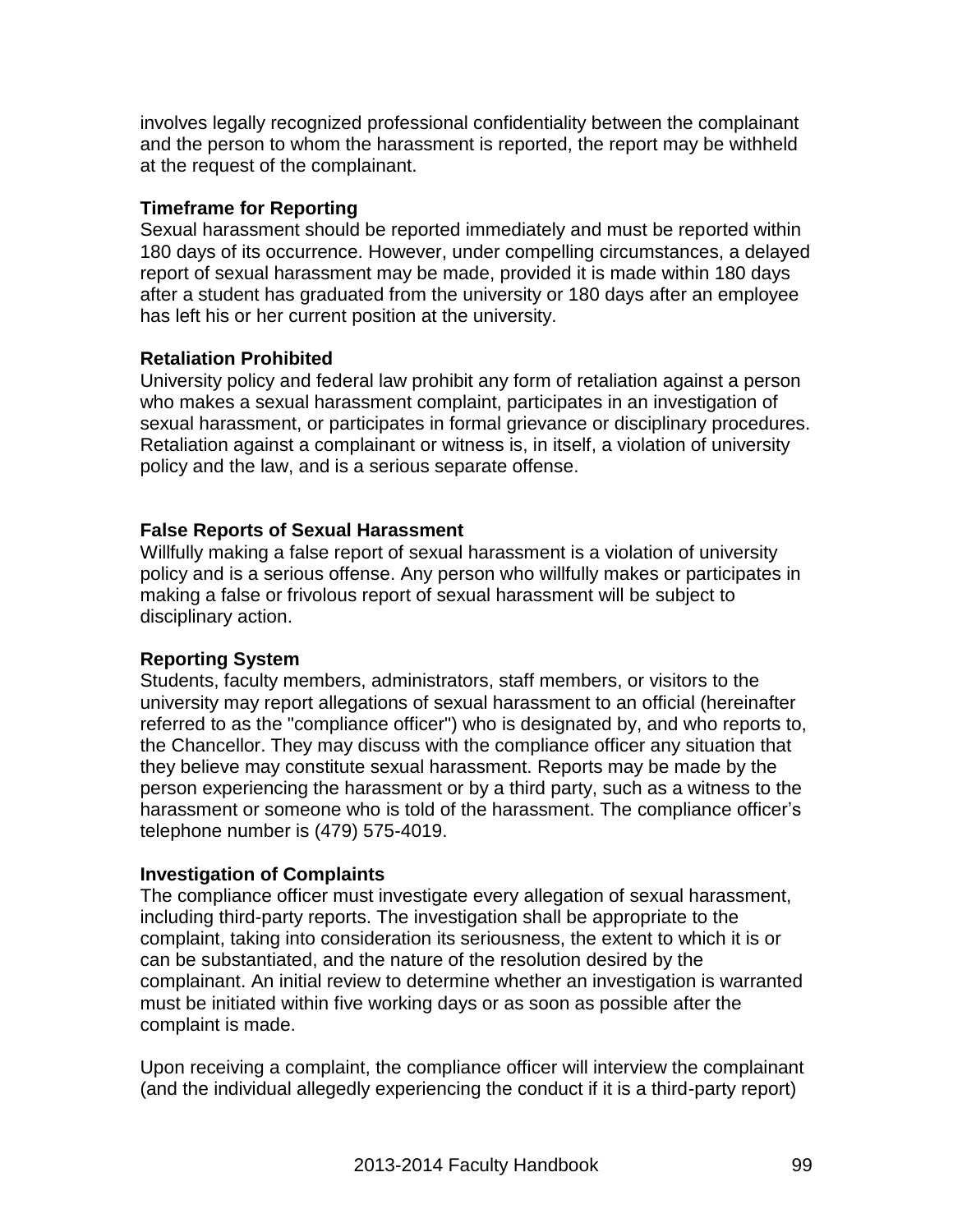to compile as much specific information as possible, including the nature of each incident, the time, place, actual or potential witnesses, any actions or other responses to the alleged harassment already taken by the complainant, identification of the alleged harasser, and other pertinent facts or allegations.

The compliance officer will explain the university's obligation to investigate and take appropriate corrective action. The compliance officer will present options for resolution of the complaint, including actions that the aggrieved person can take and methods of informal resolution. The compliance officer will offer information about the availability of counseling and other assistance, as appropriate to the situation.

The compliance officer will meet with the person accused of sexual harassment and present the allegations, indicating whether there are witnesses or other evidence that would appear to substantiate the charge. The alleged harasser may make an initial response to the allegations. If the issue is not resolved at that point or if the compliance officer determines that an investigation is warranted, the compliance officer will proceed with an investigation.

Deans, department heads, chairpersons, directors, and other administrators who are responsible for personnel matters will participate with the compliance officer, as appropriate, in investigating charges of sexual harassment and in the process of resolution of sexual harassment complaints.

Individuals who make complaints of sexual harassment and individuals who are accused of sexual harassment are entitled to a fair and prompt resolution of the complaint that is consistent with the principles of due process. Resolution may be attempted through direct informal action, through an informal resolution process, or through a formal complaint process.

### **Informal Resolution Process**

After the compliance officer has discussed the complaint with the complainant and informed the person against whom a complaint has been made, the complainant may choose to attempt to resolve the matter by addressing the person directly. The compliance officer can suggest methods and models (e.g., writing a letter describing the offensive behavior and its effects on the complainant and requesting that the behavior cease).

If the complainant wishes to attempt to resolve the problem informally, the compliance officer may serve as a mediator, or otherwise assist both parties in coming to an understanding and resolving the problem, with a focus on changing current and future behavior. The compliance officer may take statements or review records from either party and from any witnesses that either party identifies, but the main focus will be on resolution and conciliation. Deans, department heads, chairpersons, directors, or other administrators will be involved, as appropriate, in the informal resolution process.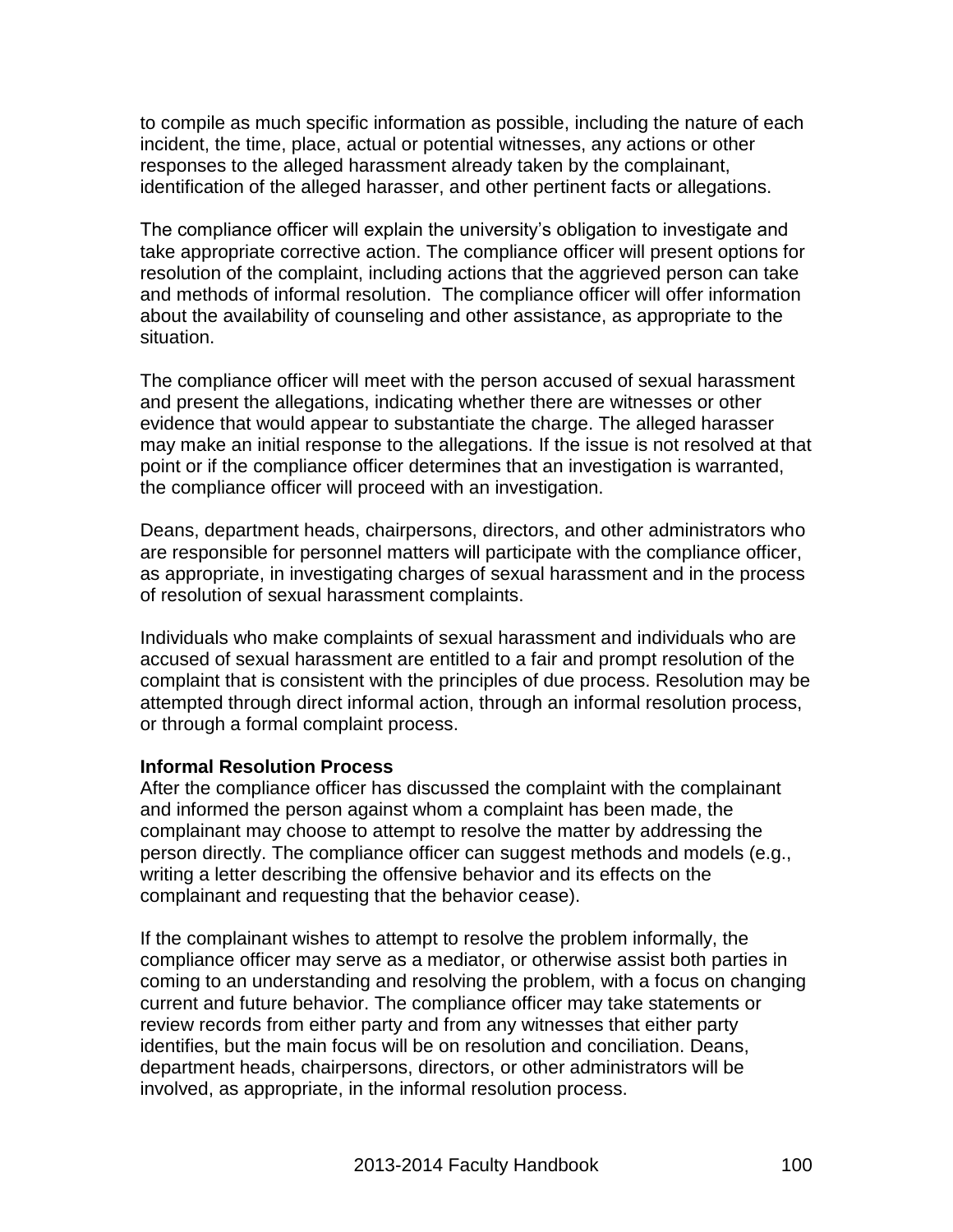#### **Formal Complaint Procedure**

If either party is not satisfied with the result of the informal process or if the complainant chooses, instead, to use a formal University of Arkansas complaint procedure, the compliance officer will help identify the appropriate procedure and explain how to use it. At the discretion of the compliance officer, records concerning the matter may be made available to parties, witnesses, or administrators, as necessary, to properly conduct the investigation during the formal complaint procedure.

If a formal complaint is initiated, at the conclusion of the process, both parties will be informed in writing of the findings of the investigation and reminded of the university's relevant policies, including policies prohibiting retaliation.

In some instances, it may not be possible to determine whether sexual harassment has occurred. Allegations of sexual harassment that are not substantiated are not necessarily false allegations.

#### **Disclosure**

Subject to the other provisions of this policy and the requirements of law, every possible effort will be made to ensure that any information received as part of the University's resolution and complaint procedures is treated discreetly. All parties to the complaint will be asked to assist in treating the complaint confidentially. The university's obligation to investigate and to prevent claims of sexual harassment means that it is not possible to guarantee that complaints of sexual harassment will be handled confidentially.

In the interests of fairness and problem resolution, disclosure of complaints and their substance and the results of investigations and complaint procedures, except as compelled by law, will be limited to the immediate parties and other appropriate administrative officials or as necessary to conduct a full and impartial investigation.

### **Disciplinary Action**

Disciplinary action up to and including termination (employees) or dismissal (students) may be taken against persons found to have engaged in sexual harassment or found to have willfully made a false or frivolous accusation of sexual harassment. The specific disciplinary action will be determined by the nature and seriousness of the offense. In all cases where disciplinary action is recommended, pertinent procedures in the *Staff Handbook*, the *Faculty Handbook*, the applicable student catalog or handbook and/or the applicable university policies are to be followed.

If a thorough investigation of a complaint substantiates that formal disciplinary action is warranted because either sexual harassment has occurred or a false report of sexual harassment has been made, the compliance officer will report the findings to the appropriate vice chancellor, the Dean of Students, or the Dean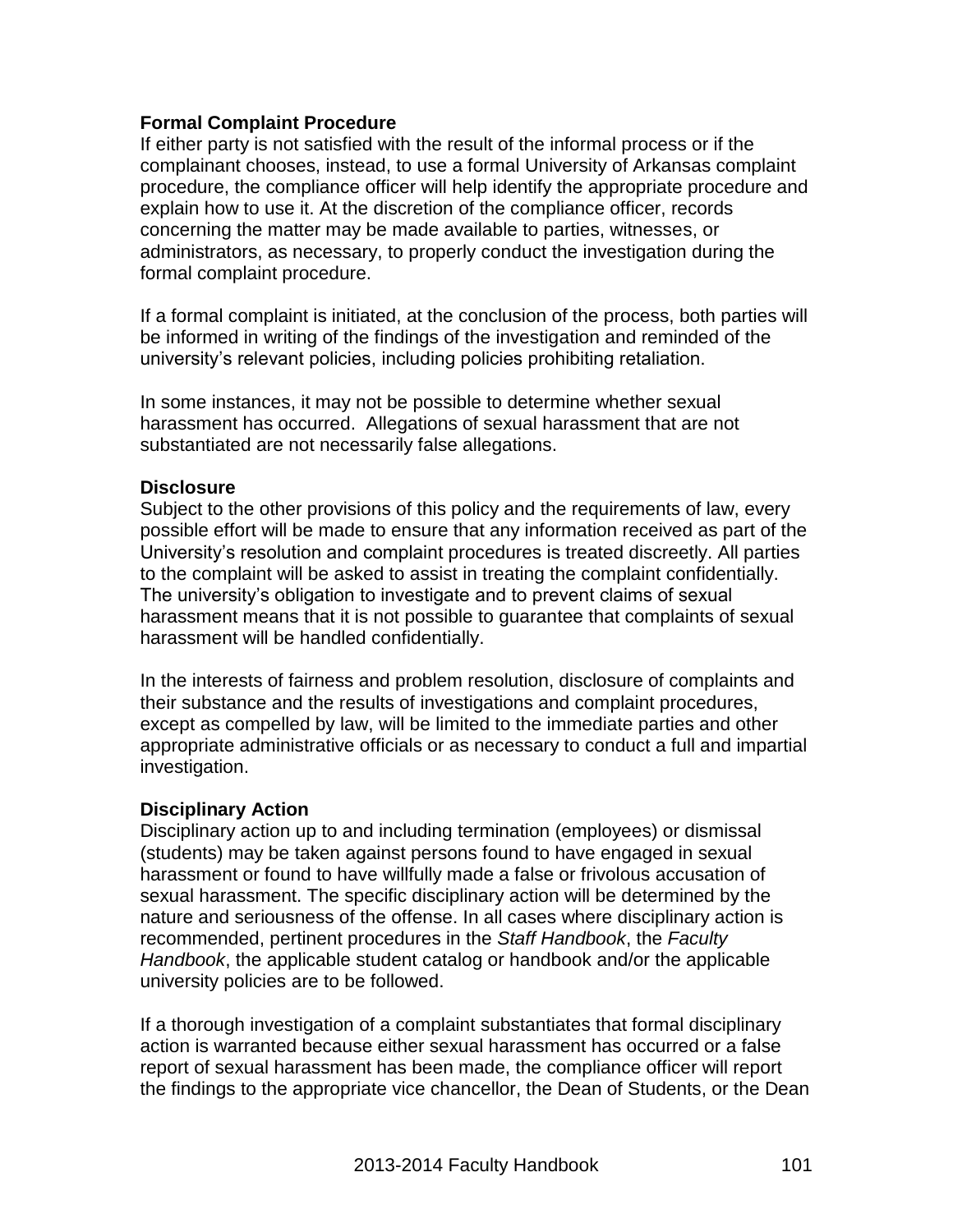of the Graduate School, who is responsible for initiating disciplinary action. Any disciplinary action is subject to all applicable University policies. The disciplinary action shall be implemented within 30 days of the notification to the vice chancellor or dean. The compliance officer will monitor the implementation of the disciplinary process and its timeliness.

#### **Record Keeping**

Investigation records will be kept in employee personnel files only if a complaint of sexual harassment is substantiated and disciplinary action is taken. All other investigation records will be kept only for statistical purposes and to document that the university has responded to complaints. This provision shall not prevent the retention of personnel records where a finding of a violation of the University's Sexual Harassment Policy was not sustained but where administrative action was determined to be appropriate.

Records maintained by the compliance officer to document that the university has responded to all complaints include information concerning the receipt of the complaint, the notification of the person against whom a complaint is made as well as his or her response, the steps taken to investigate the complaint, and indicate whether the complaint was substantiated. All written statements obtained, as well as summaries of witness interviews, will be included in the documentation. If the complaint is substantiated, the records will document actions taken to stop the harassment and to remedy its effects. If the complaint is not substantiated, all records pertaining to the complaint will be marked and treated as confidential, except as required by law or to the extent pertinent to investigation of any subsequent matters.

#### **Statistical Review**

The compliance officer will meet with the Chancellor when deemed necessary by the compliance officer to review any complaints or concerns arising under this policy.

### **Training**

All organizational units must make reasonable efforts to provide sexual harassment training for their employees each year. All new employees should receive a copy of the Sexual Harassment Policy and sexual harassment training within the first six months of beginning employment. All employees should receive refresher training from the Office of Equal Opportunity and Compliance or its designee every three years.

### **Appendix A**

The following are some examples of behavior that the courts have found to constitute either *quid pro quo* or hostile atmosphere sexual harassment. The list is not inclusive; other behaviors not included on the list may be sexual harassment. And most of the behaviors listed, *if they are welcome by the person*